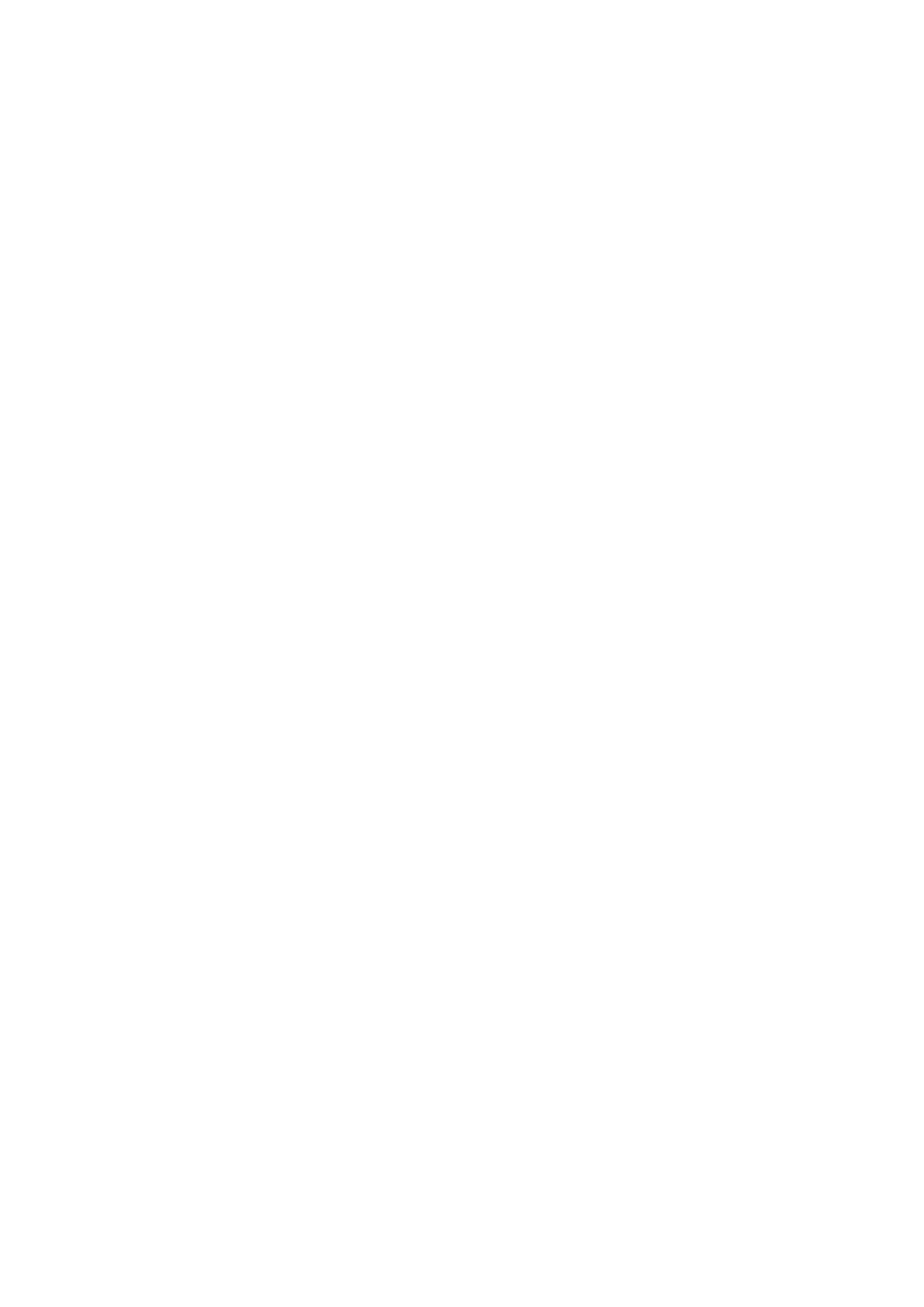## Wissenschaftlicher Werdegang

#### September 2006 – heute

Wissenschaftlicher Mitarbeiter und Promotionsstudent in der Arbeitsgruppe von Prof. Johannes Buchmann, Fachgebiet Informatik, an der Technischen Universität Darmstadt

### Oktober 2001 – July 2006

Studium von "Mathematics with Computer Science" an der Technischen Universität Darmstadt

#### September 2003 – Juni 2004

Auslandsstudium in England an der University of Birmingham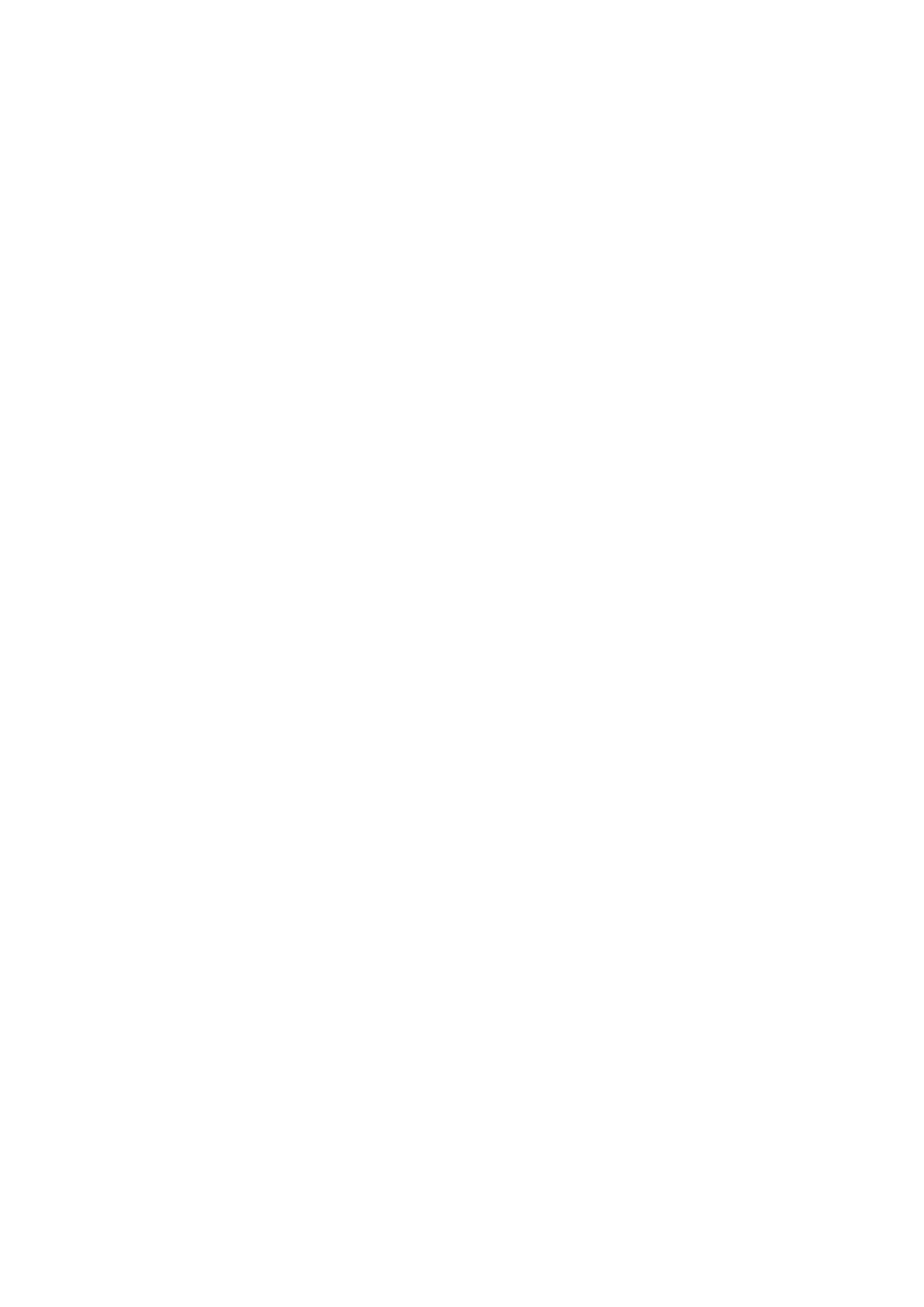## List of Publications

- [BDL08] J. Buchmann, M. Döring, and R. Lindner. Efficiency improvement for NTRU. In A. Alkassar and J. H. Siekmann, editors, Sicherheit 2008: Sicherheit,  $Schutz$  und Zuverlässigkeit. Konferenzband der 4. Jahrestagung des Fachbereichs Sicherheit der Gesellschaft für Informatik e.V. (GI), 2.-4. April 2008 im Saarbrücker Schloss, volume 128 of LNI, pages 163–178. GI, 2008. Cited on page [23.](#page-36-0)
- <span id="page-4-2"></span>[BL09a] J. Buchmann and R. Lindner. Density of ideal lattices. In WEWoRC, to appear. Springer, 2009. Cited on page [11.](#page-24-0)
- <span id="page-4-3"></span>[BL09b] J. Buchmann and R. Lindner. Secure parameters for SWIFFT. In B. Roy and S. Nicolas, editors, Progress in Cryptology - INDOCRYPT 2009, 10th International Conference on Cryptology in India, New Delhi, India, December 13-16, 2009. Proceedings, volume 5922 of LNCS, pages  $1-17$ . Springer, 2009. Cited on page [17.](#page-30-0)
- <span id="page-4-1"></span>[BLR08] J. Buchmann, R. Lindner, and M. Rückert. Explicit hard instances of the shortest vector problem. In J. Buchmann and J. Ding, editors, Post-Quantum Cryptography, Second International Workshop, PQCrypto 2008, Cincinnati, OH, USA, October 17-19, 2008, Proceedings, volume 5299 of LNCS, pages 79–94. Springer, 2008. Cited on page [8.](#page-21-0)
- <span id="page-4-0"></span>[BLRS09] J. Buchmann, R. Lindner, M. R¨uckert, and M. Schneider. Post-quantum cryptography: Lattice signatures. Computing, 85:105–125, 2009. Cited on page [5.](#page-18-0)
- [BLS09] J. Buchmann, R. Lindner, and M. Schneider. Probabilistic analysis of LLL reduced bases. In WEWoRC, to appear. Springer, 2009.
- [CLRS10a] P.-L. Cayrel, R. Lindner, M. Rückert, and R. Silva. Improved zero-knowledge identification with lattices. In S.-H. Heng and K. Kurosawa, editors, Provable Security, 4th International Conference, ProvSec 2010, Malacca, Malaysia, October 2010. Proceedings, volume 6402 of LNCS, pages 1–17. Springer, 2010. Cited on page [31.](#page-44-0)
- [CLRS10b] P.-L. Cayrel, R. Lindner, M. Rückert, and R. Silva. A lattice-based threshold ring signature scheme. In M. Abdalla and P. S. L. M. Barreto, editors, LATIN-CRYPT, volume 6212 of Lecture Notes in Computer Science, pages 255–272. Springer, 2010. Cited on page [39.](#page-52-0)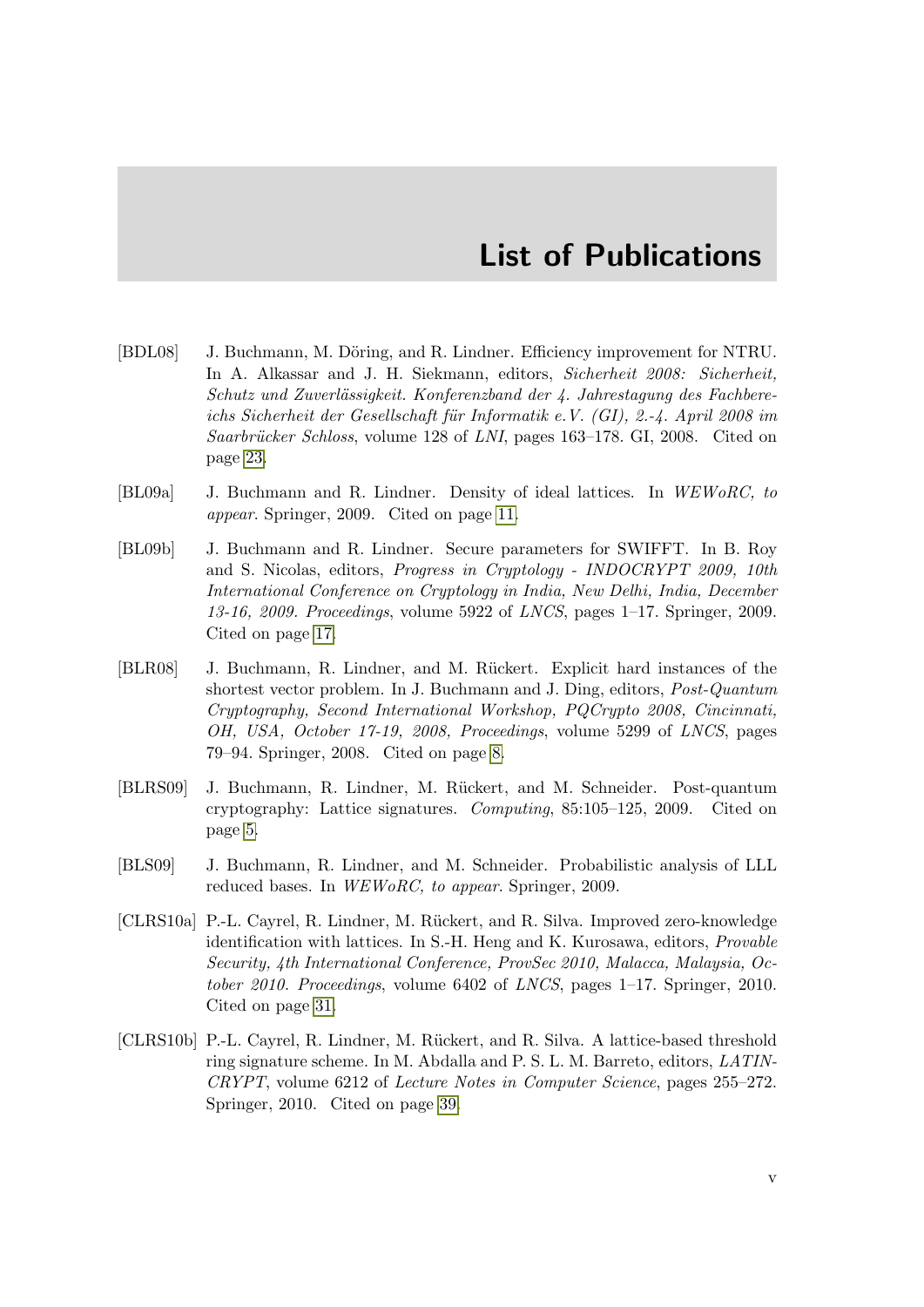- <span id="page-5-0"></span>[DL07] J. Ding and R. Lindner. Identifying ideal lattices. Technical Report 2007/322, Cryptology ePrint Archive, 2007. <http://eprint.iacr.org/>. Cited on page [12.](#page-25-0)
- [LP11] R. Lindner and C. Peikert. Better key sizes (and attacks) for LWE-based encryption. In CT-RSA 2011, to appear. Springer, 2011. Cited on page [45.](#page-58-0)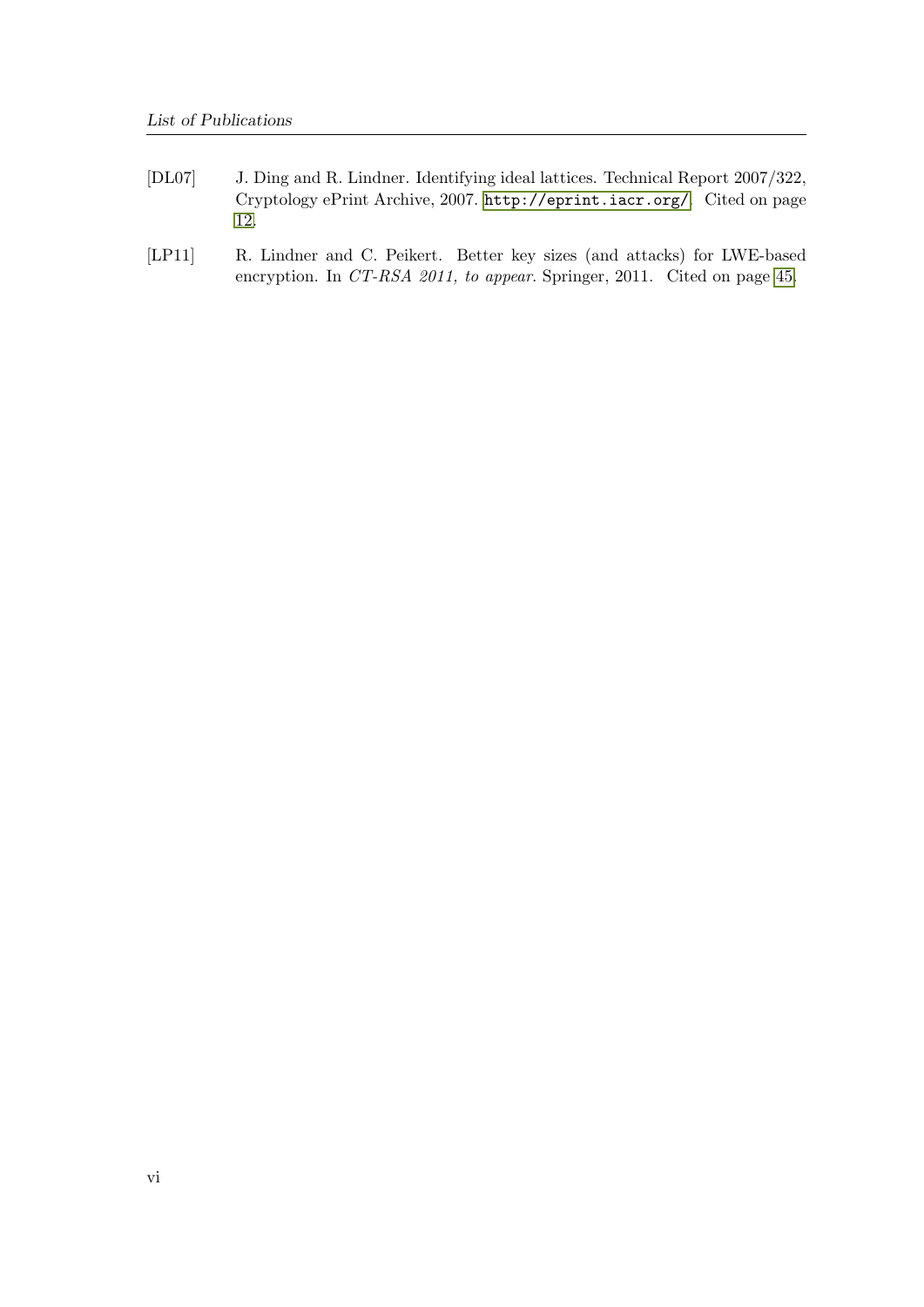## Acknowledgments

I would like to thank many people for their help, support, and encouragement on my long journey of writing this thesis. First and foremost, I thank Johannes Buchmann for his ideas and supervision, and for giving me the opportunity to travel the world to present my results. I am also extraordinary thankful to Chris Peikert for wanting to work with me, which was so much fun and productive, and for agreeing to be my co-referee.

For interesting and beneficial collaborations, I thank Paulo Barreto, Pierre-Louis Cayrel, Jintai Ding, Martin Döring, Rafael Misoczki, Markus Rückert, Michael Schneider, and Rosemberg André da Silva.

For supporting my research with remarks, questions, and answers, I thank all of my colleagues, as well as Indranil Banerjee, Marc Fischlin, Vadim Lyubashevsky, Oded Regev, and Alon Rosen. For advice in the fascinating field of number theory, I thank Jan Hendrik Bruinier, Michael Pohst, and Jonathan Sands. For advice in the field of lattice reduction that is essential for my work, I thank Bartol Filipović, Henrik Koy, and Christoph Ludwig. Furthermore, I thank Paul Baecher, Erik Dahmen, Roswitha Jäger-Beck, Lucie Langer, Anja Lehmann, Axel Schmidt, Michael Schneider, and Marita Skrobić for creating a pleasant office atmosphere.

Next, I thank my parents Bernd and Eva Lindner for their mixture of unfaltering encouragement and nagging questions, which instilled in me the drive necessary to finish this undertaking. I thank all of my friends both old and new for the net of support they wove for me. My special thanks go to Pierre-Louis Cayrel for our restaurant tours and the pool holiday, Ben Cohen for being my editor in chief, Rafaël Dahmen for the ever fruitful tomato wheat sessions, Frank Karinda for showing that it can be done, Anja Lehmann for engaging discussions in the park, and Michael Schneider for being funny sometimes.

> Richard Lindner Darmstadt, 2010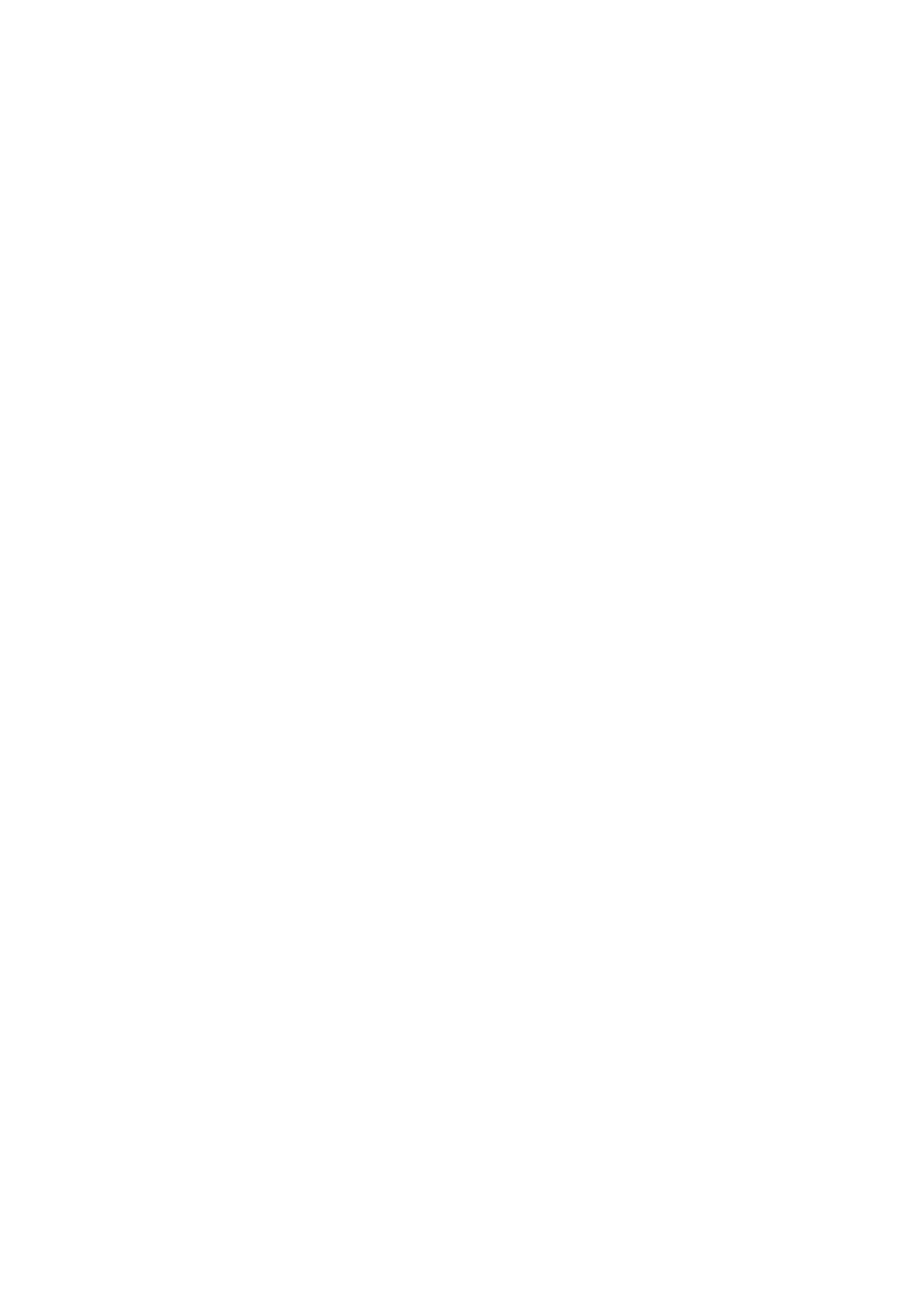## Abstract

One essential quest in cryptography is the search for hard instances of a given computational problem that is known to be hard in the worst-case. In lattice cryptography we are in the unique situation that we have found a way of picking random instances which are at least as hard as well-studied lattice problems in the worst-case. At the same time, no attack running in subexponential time is known to break these problems, even for an adversary using quantum computers. Virtually all public-key schemes in use today are subject to such attacks, and the development of quantum computers is actively pursued, so it is prudent to investigate lattice-based alternatives.

There are two fundamental open problems in lattice cryptography today and this thesis contributes to solving them. First, there exists a widely used efficiency improvement that allows for trapdoors whose asymptotic keysize and evaluation time are both quasilinear in the dimension of an associated lattice. This is accomplished by restricting oneself to lattices with special structure, so-called ideal lattices. This entails the use of newer security assumptions, but these have not been analyzed thoroughly so far. We start this work by comparing the class of ideal lattice problems with its general counterpart in terms of size. Affirming folklore, we find the number of restricted instances among all instances to be asymptotically negligible for those classes of lattices suggested for practical use.

The second open problem is that while the connection to worst-case problems is well understood, the practical hardness of the related average-case problems is not. Specifically, there have been parameters suggested for practical usage, where current lattice basis reduction algorithms can solve these worst-case problems, but the related average-case problems, which these are reduced to and which represent the basis of practical security of the cryptosystems, are completely infeasible. In most cases, this lack of understanding has lead either to a very conservative choice of parameters, or none at all. This in turn makes it impossible for the resulting lattice schemes to compete with their counterparts based on other paradigms. We further the understanding of this practical security and at the same time improve the efficiency of several common related cryptographic schemes. Among other things, we find that for the SWIFFT compression function, solving certain problems closely related to finding collisions is easier than previously thought and we suggest efficient replacement parameters. We propose a novel zero-knowledge identification scheme that, to our knowledge, beats all competing post-quantum schemes, even those based on other paradigms. Possibly most important, we help to tighten the efficiency gap between lattice encryption schemes that are provably secure and the acclaimed ad-hoc encryption scheme NTRU. This is done by unifying many recent developments into a new provably secure design and providing a comprehensive analysis of practical security, which together results in a great leap of efficiency.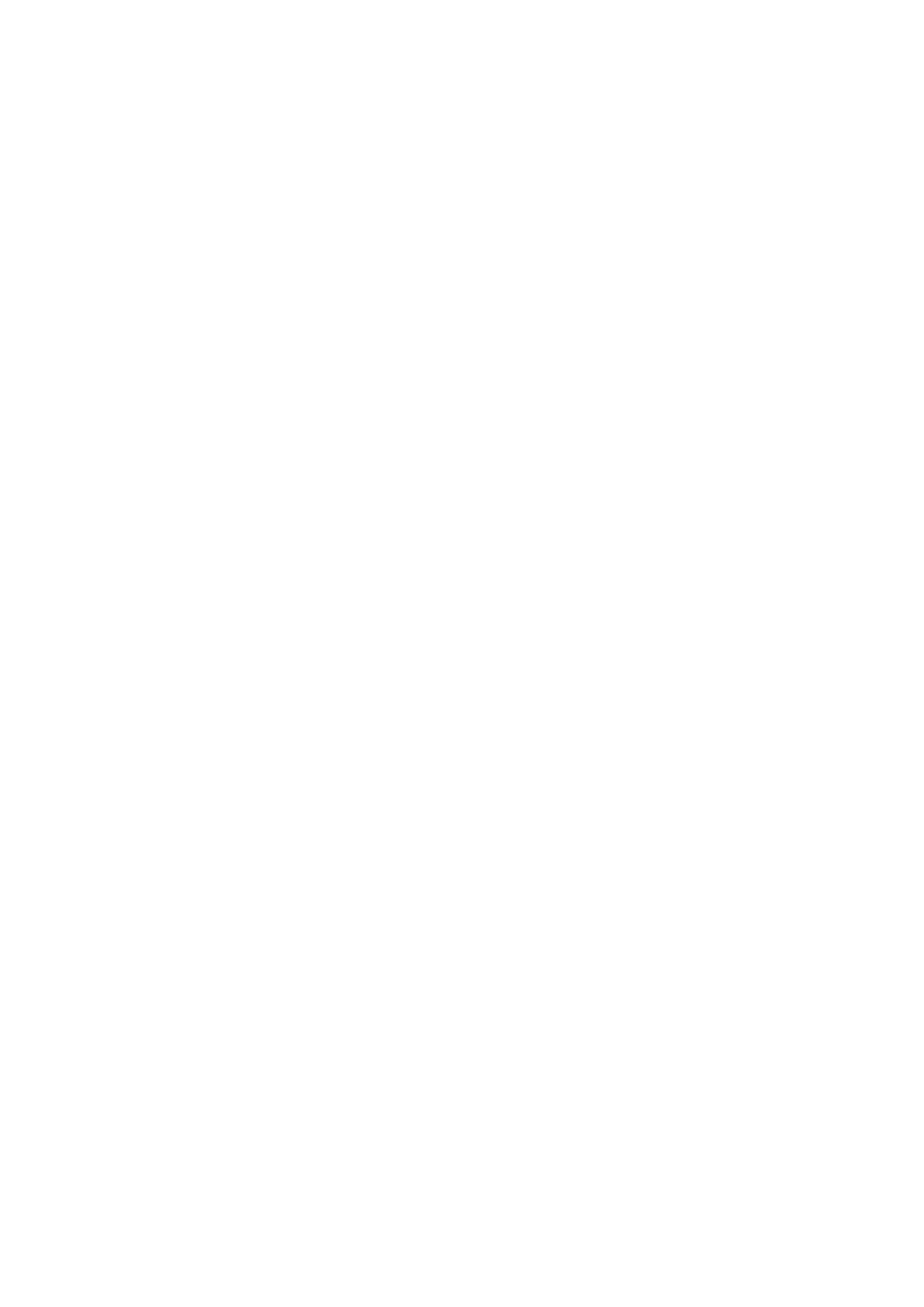## Zusammenfassung

In der Kryptographie ist eine der wesentlichen Aufgaben die Suche nach schweren Instanzen eines Berechnungsproblems, von dem man weiß, dass es im Worst-Case schwer ist. In der Gitterkryptographie sind wir in der einzigartigen Situation, einen Weg gefunden zu haben wie man zufällige Instanzen auswählt, die mindestens genauso schwer wie wohluntersuchte Gitterprobleme im Worst-Case sind. Gleichzeitig ist kein Angriff bekannt, der diese Probleme in subexponentieller Zeit löst, selbst wenn der Angreifer einen Quantencomputer verwendet. Praktisch alle asymmetrischen Kryptographieverfahren, die heute im Einsatz sind, unterliegen solchen Angriffen, und die Entwicklung von Quantencomputern, mit denen man die Angriffe praktisch realisieren kann, wird aktiv verfolgt. Es ist daher langfristig gesehen ratsam, gitterbasierte Alternativen zu untersuchen.

Es gibt aktuell zwei grundlegende offene Probleme in der Gitterkryptographie, und diese Arbeit trägt zu ihrer Lösung bei. Das erste Problem betrifft eine weit verbreitete Effizienzsteigerung. Diese ermöglicht die Konstruktion von Trapdoor-Einwegfunktionen, deren asymptotische Schlüssellänge und Laufzeit beide quasilinear in der Dimension eines assoziierten Gitters sind. Dies wird durch die Einschränkung des Verfahrens auf Gitter mit spezieller Struktur erreicht, so genannte Idealgitter. Dies ist jedoch nur möglich, wenn man von neuen Sicherheitsannahmen ausgeht, deren gründliche Untersuchung noch aussteht. Wir beginnen diese Untersuchung, indem wir die Klasse von Berechnungsproblemen in Idealgittern mit ihrem allgemeineren Gegenstück in Bezug auf deren Größe vergleichen. Wir finden in den praxisrelevanten Gitterkategorien, in Übereinstimmung mit allgemeinen Vermutungen, heraus, dass die Anzahl der beschränkten Instanzen unter allen Instanzen asymptotisch vernachlässigbar ist.

Das zweite offene Problem betrifft die Berechnungsprobleme im Average-Case, die als direkte Sicherheitsgrundlage vieler praktischer Verfahren dienen. Es ist bekannt, dass diese Probleme asymptotisch mindestens so schwer wie verwandte Worst-Case-Probleme sind, aber darüber hinaus ist wenig über ihre Robustheit gegenüber praktischen Angriffen bekannt. Insbesondere gibt es praxisrelevante Parameter, für die alle bekannten Algorithmen die entsprechenden Average-Case-Probleme nicht lösen können, die zugehörigen Worst-Case-Probleme aber teilweise schon. In den meisten Fällen hat diese Wissenslücke dazu geführt, dass beim Vorstellen neuer Gitterverfahren die Parameter entweder sehr konservativ ausgewählt oder überhaupt nicht angegeben wurden. Dies wiederum macht es unmöglich, die entsprechenden Verfahren mit Konkurrenten zu vergleichen, die auf anderen Paradigmen basieren. Wir erweitern das Verständnis der praktischen Sicherheit mehrerer verbreiteter kryptographischer Verfahren und verbessern gleichzeitig deren Effizienz. Unter anderem finden wir heraus, dass für die Kompressionsfunktion SWIFFT die Lösung bestimmter sicherheitsrelevanter Probleme, die eng mit der Suche von Kollisionen zu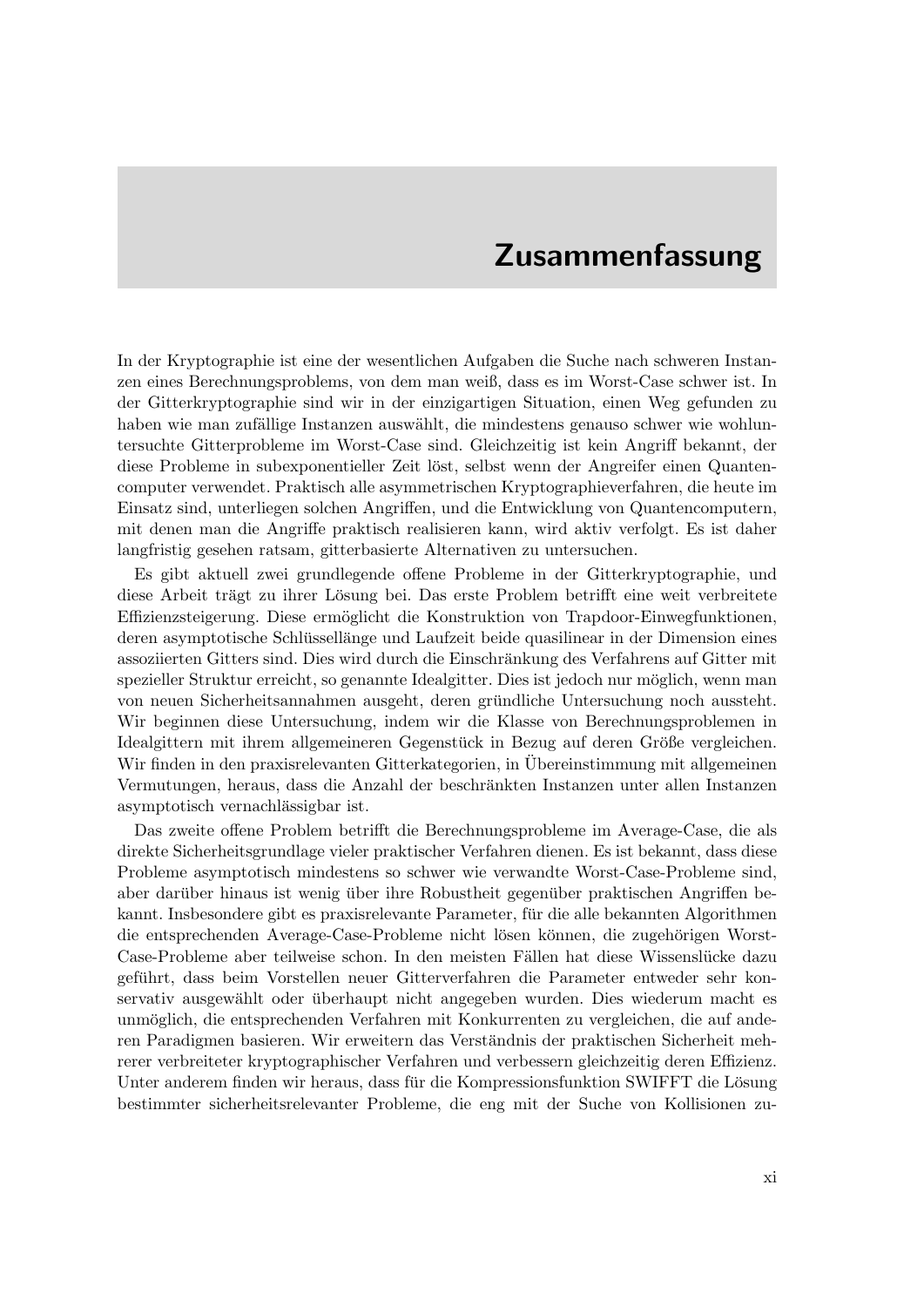sammenhängen, leichter ist als bisher angenommen und empfehlen hinreichend effiziente Ersatzparameter mit denen das Problem den ursprunglichen Annahmen gerecht wird. Wir ¨ schlagen ein neues Zero-Knowledge-Identifikationsverfahren vor, dass unseres Wissens alle konkurrierenden Post-Quantum-Verfahren übertrifft, insbesondere auch solche Verfahren, die auf anderen Paradigmen basieren. Als vielleicht bedeutendstes Ergebnis tragen wir dazu dabei, die Effizienzlücke zwischen beweisbar sicheren Gitterverschlüsselungsverfahren und dem vielgepriesenen Ad-hoc-Verfahren NTRU zu verkleinern. Dies erreichen wir, indem wir viele der jüngeren Entwicklungen zu einem neuen beweisbar sicheren Design zusammenfassen und eine umfassende Analyse zu dessen praktischer Sicherheit durchführen, was zusammen einen bedeutenden Effizienzsprung bei gleichbleibender Sicherheit in der Praxis zur Folge hat.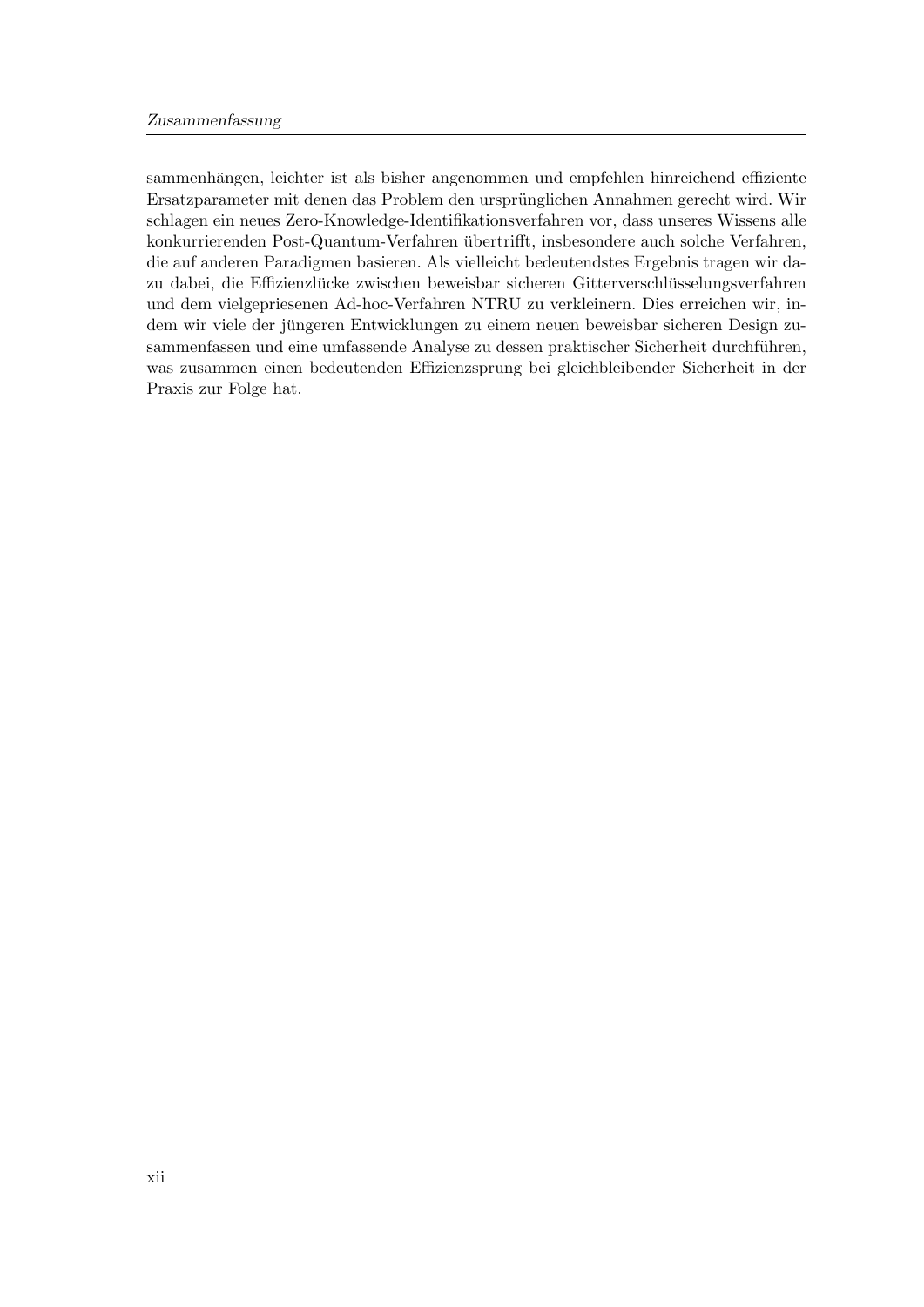# **Contents**

| 1              |                                        | Introduction                                                                                                                                                      | 1                                |  |
|----------------|----------------------------------------|-------------------------------------------------------------------------------------------------------------------------------------------------------------------|----------------------------------|--|
| $\overline{2}$ | 2.1<br>2.2<br>2.3                      | <b>Lattices in Cryptography</b><br>Computational Problems<br>Hard Instances $\ldots \ldots \ldots \ldots \ldots \ldots \ldots \ldots \ldots \ldots \ldots \ldots$ | 5<br>$\overline{5}$<br>6<br>8    |  |
| 3              |                                        | <b>Density of Ideal Lattices</b>                                                                                                                                  | 11                               |  |
|                | 3.1<br>3.2<br>3.3<br>3.4               |                                                                                                                                                                   | 11<br>12<br>13<br>16             |  |
| 4              |                                        | <b>Lattice-Based Compression Functions</b>                                                                                                                        | 17                               |  |
|                | 4.1<br>4.2<br>4.3<br>4.4<br>4.5        |                                                                                                                                                                   | 17<br>18<br>21<br>24<br>26       |  |
| 5              |                                        | Lattice-Based Zero-Knowledge Identification                                                                                                                       | 31                               |  |
|                | 5.1<br>5.2<br>5.3<br>5.4               | Setup                                                                                                                                                             | 31<br>33<br>34<br>39             |  |
| 6              |                                        | <b>Lattice-Based Encryption</b>                                                                                                                                   | 45                               |  |
|                | 6.1<br>6.2<br>6.3<br>6.4<br>6.5<br>6.6 |                                                                                                                                                                   | 45<br>46<br>49<br>53<br>56<br>60 |  |
| 7              |                                        | <b>Conclusion</b>                                                                                                                                                 | 63                               |  |
|                | 65<br><b>References</b>                |                                                                                                                                                                   |                                  |  |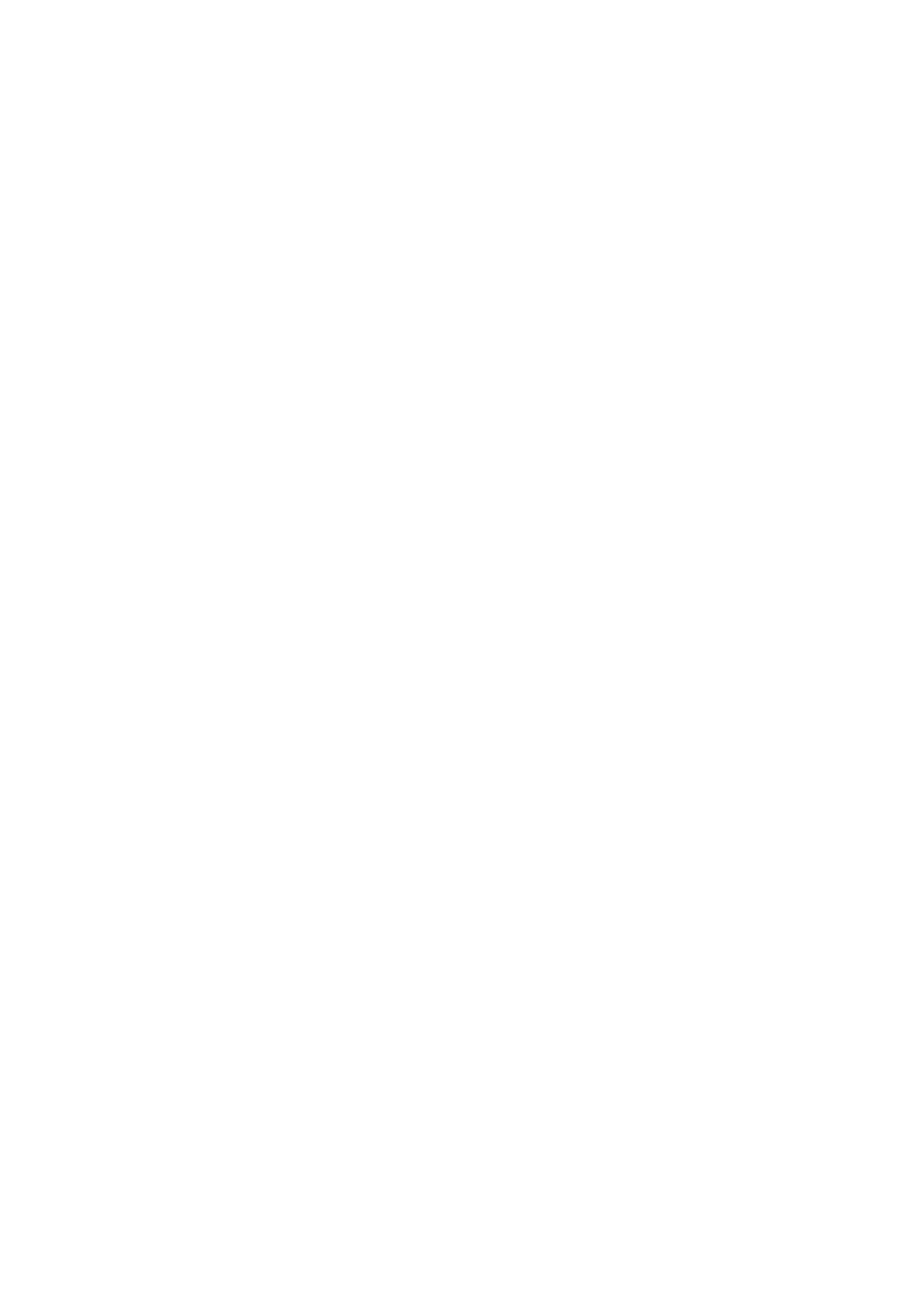# *1* Introduction

<span id="page-14-0"></span>The usage of public-key cryptography has become commonplace in our lives. The security of virtually all such cryptographic schemes in use today rests on either of two problems, namely integer factorization and discrete logarithms. Due to an algorithm by Shor, the computational difficulty of both these problems can be overcome by large enough quantum computers [\[Sho94\]](#page-84-0). Physicists have successfully been working towards the goal of building such a quantum computer. Looking ahead, we will at some point be required to diversify our computational assumptions.

Several mathematical fields offer computational problems suitable for cryptography. The prominent ones today are multivariate polynomial systems, coding theory, and lattice theory. We will concern ourselves only with the latter, because it carries the additional and unique benefit that in order to guarantee security of associated cryptographic primitives, one only requires the computational hardness of lattice problems in the worst-case. Primitives based on computational problems from other fields always require the hardness of average-case problems following some distribution usually chosen heuristically by the designers and attackers of the primitive.

For the case of lattice-based cryptography, Ajtai proposed a method of randomly choosing instances of computational problems suitable for cryptography, which are secure assuming only the hardness of associated worst-case problems [\[Ajt96a\]](#page-78-0). These instances are now known as SIS problems and their unusual connection to worst-case problems has led to their usage for many basic cryptographic primitives such as hash functions, signature schemes, identification schemes, and more. Later, Regev presented a similar connection for a related method of choosing random instances, but on the dual lattices. These instances became known as LWE problems [\[Reg05a\]](#page-83-0). These are suitable for constructing more advanced primitives such as public-key encryption, hierarchical identity-based encryption, and many more.

There are two fundamental problems in lattice-based cryptography today. First, there exists a widely used efficiency improvement which entails the use of newer security assumptions. However, analyzing these throughly is still an open problem. The efficiency gain is based on the fact that some additive groups can be extended to rings. Restricting the afore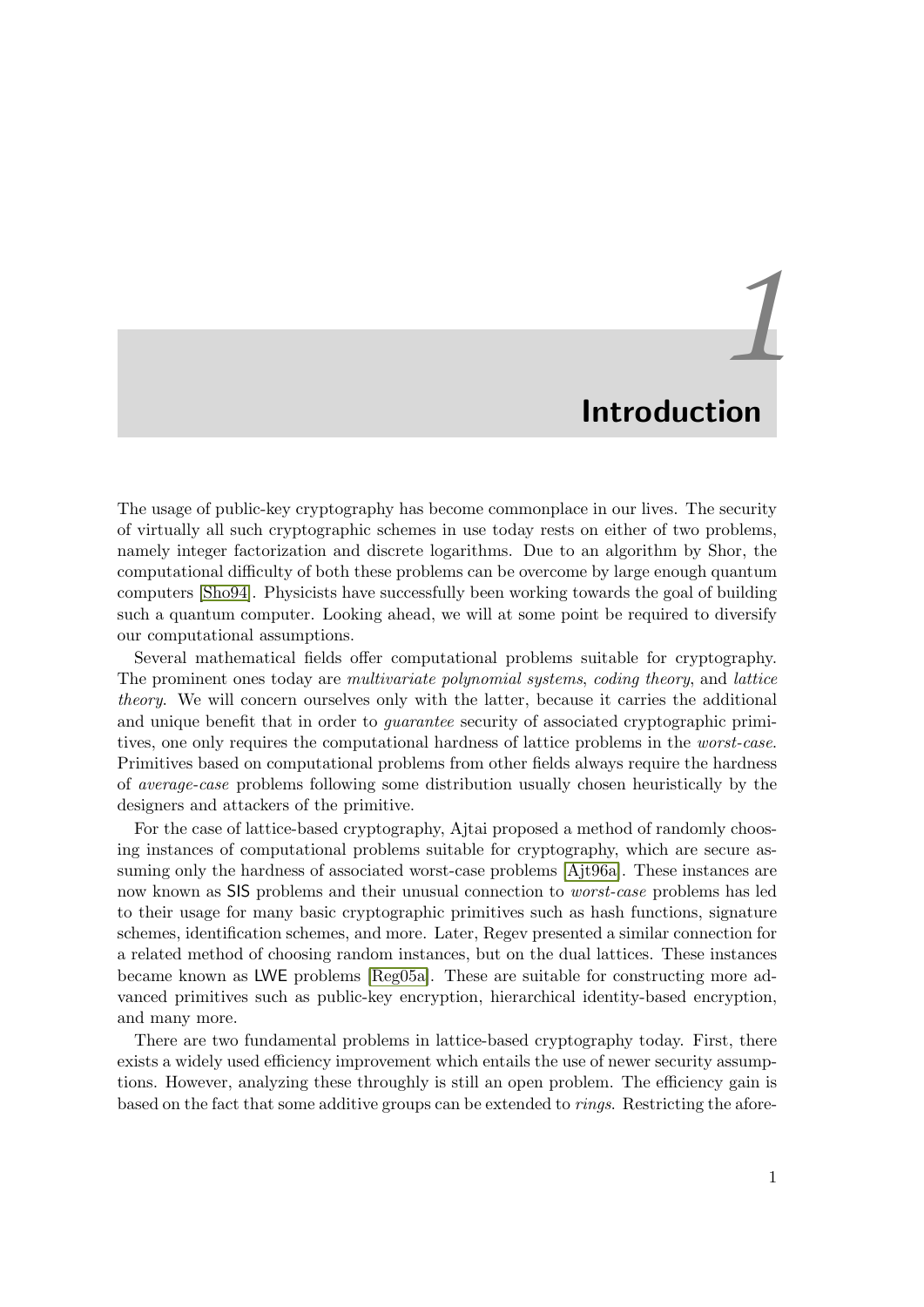mentioned SIS and LWE problems to such groups, i.e., those which are themselves ideals, greatly improves both efficiency and key-sizes for the resulting schemes [\[LM06,](#page-81-0) [LPR10\]](#page-81-1). It was also shown that a connection to appropriately restricted worst-case problems still exists, however, these restricted variants are new and much less studied, so for the moment their benefits come at a cost of faith.

The second problem is that while the connection to *worst-case* problems is well understood, the practical hardness of the related average-case SIS and LWE problems is not. There is a wide range of parameters for which current lattice basis reduction algorithms can solve the worst-case problems we discussed, but the related average-case problems, which these are reduced to and which represent the actual basis of security of the cryptosystems, are completely infeasible. In most cases, this lack of understanding has lead either to a very conservative choice of parameters, or none at all. This in turn makes it impossible for the resulting lattice schemes to compete with their counterparts based on other paradigms.

This thesis contributes to solving these problems. After explaining the basic notions of lattice-based cryptography, we present the following four results.

Density of Ideal Lattices. We start in Chapter [3](#page-24-1) with the first thorough analysis of the only known drawback when restricting SIS and LWE to ideals, which is common practice for current schemes. In our analysis, we compare the related classes of worst-case problems in terms of size as the parameters defining both classes tend to infinity. The size of the restricted variants is always found to be negligibly small in this comparison. However, we also find that no practical algorithm is known to take noticeable advantage of this gap.

Several papers relate to our work, since they make use of worst-case problems in ideal lattices as basis of security for new cryptographic schemes. A comprehensive survey of these schemes is given in Lyubashevsky's PhD thesis [\[Lyu08b\]](#page-82-0). Though many authors suggest that the problems in ideal lattices may be easier, none of them give a quantitative comparison of worst-case problems in general lattices and ideal ones as we do.

Mathematically, our results are a new interpretation of the work by Murty and Van Order [\[MVO07\]](#page-82-1), who analyzed the same objects we deal with but for purely mathematical reasons, namely giving explicit bounds for the Riemann zeta function at  $s = 1$ . We, on the other hand, provide a cryptographic context where their results give new insights.

Lattice-Based Compression Functions. In Chapter [4,](#page-30-1) we introduce the lattice-based compression function SWIFFT proposed by Lyubashevsky, Micciancio, Peikert, and Rosen [\[LMPR08\]](#page-81-2). It is the major internal part of the hash function SWIFFTX, which in turn was a long running candidate for the hash design competition SHA-3. We propose an efficiency improvement for SWIFFT, which is universally applicable to all schemes based on SIS and comes at no cost. We also propose a parameter generator for SWIFFT and present an analysis which shows that finding  $\ell_2$ -pseudo-collisions for SWIFFT is not as hard as previously thought. We finish by proposing appropriately efficient replacement parameters for which pseudo-collisions are hard to find.

Numerous recent results relate to this. For example, in [\[MR09\]](#page-82-2), Micciancio and Regev suggest an improvement for schemes based on the LWE problem. It comes with the same benefits that our proposition has for SIS-based schemes, i.e., in both cases the problems require less description bits. However, they do not provide a proof that for all relevant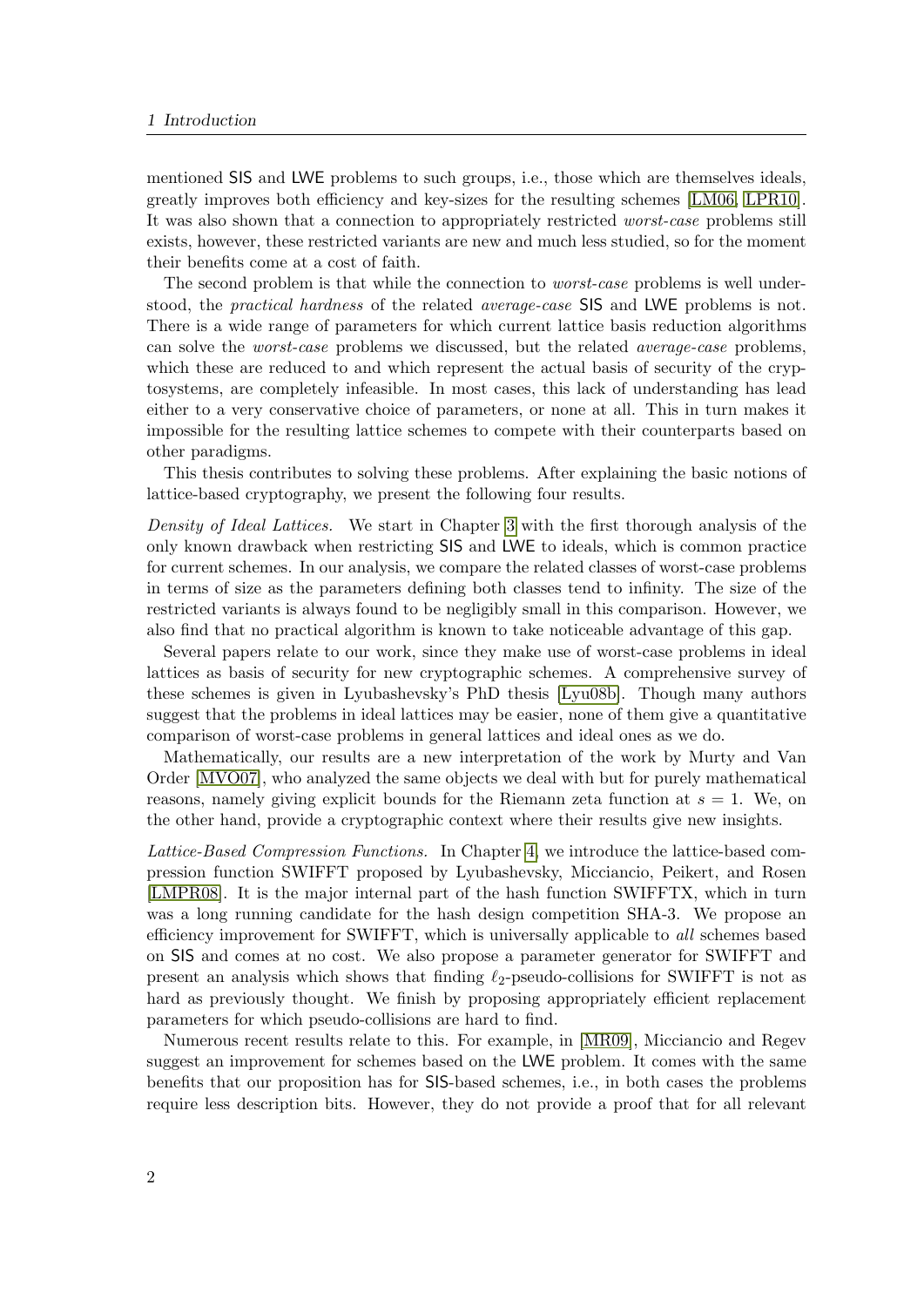parameters the improved and original problem are asymptotically equivalent. They also do not apply their improvement to the case of ideal lattices, since no reduction from worst-case problems for LWE in ideals was known at the time.

There is also an eminent study on the practical hardness of several lattice problems by Gama and Nguyen [\[GN08\]](#page-80-0) related to our work. Like us, they have performed extensive experiments in order to predict the behavior of lattice basis reduction algorithms. They do not, however, cover the SWIFFT lattices in their analysis. Furthermore, they only provide relative hardness statements in terms of the Hermite factor of a lattice problem, and make no link to, say, an absolute runtime required to achieve such a factor on a given computer.

Lattice-Based Zero-Knowledge Identification. Having thoroughly analyzed SWIFFT, we continue in Chapter [5](#page-44-1) by using it in conjunction with a recent zero-knowledge identification scheme from coding theory by Cayrel and Véron  $[CV10]$  to construct a lattice counterpart. Due to the efficiency inherent in SWIFFT, our streamlined adaptation has smaller communication costs than its coding partner, while keeping the same soundness error of  $1/2$  and perfect completeness. At the time of writing, we are not aware of any similar post-quantum primitive that has less communication cost. The adaptation is also of independent interest, because it can be used as a roadmap for translating simple schemes based on the syndrome decoding problem into lattice ones.

There exist many propositions for post-quantum, zero-knowledge identification schemes. In lattice cryptography, one of the most prominent ones has been proposed by Kawachi, Tanaka, and Xagawa [\[KTX08\]](#page-81-3). Like our scheme, it is an adaptation of a code-based primitive, in their case one by Stern [\[Ste93\]](#page-84-1). Starting from Stern's scheme, which requires more communication than Cayrel and Véron's, they naturally end up with a proposal that is less efficient than ours. Also, their focus is on showing the theoretical possibility of deriving a scheme based on worst-case hardness assumptions, rather than on analyzing the practical costs of their scheme in comparison to other proposals.

Another well-known example of lattice-based identification is a scheme by Lyubashevsky [\[Lyu09\]](#page-82-3). His scheme is different in the sense that its proofs of authenticity are only witnessindistinguishable and not zero-knowledge, which is somewhat weaker. Lyubashevsky's scheme has no soundness error, but a small completeness error of  $1 - 1/e$ , creating the undesirable possibility that an honest prover is rejected. Lyubashevsky's proposal is well tailored towards the Fiat-Shamir heuristic for transforming an identification scheme into a signature. So, it does have a more efficient signature counterpart than ours. As an identification scheme, however, it is slightly less efficient.

Lattice-Based Encryption. Finally, in Chapter [6,](#page-58-1) we wrap things up by analyzing the more sophisticated LWE problem, as proposed by Regev [\[Reg05a\]](#page-83-0), in the same way we analyzed SIS in the context of SWIFFT. The LWE problem is much more versatile in terms of schemes that are built upon it, so for clarity we focus on basic public-key encryption. We unify several recent developments concerning LWE into a new variant of the encryption scheme which features public keys that are 10 times smaller than previous propositions. At the same time, we propose a new two-phase hybrid attack on LWE which combines lattice basis reduction and an extended enumeration variant of Babai's nearest plane algorithm to achieve better results.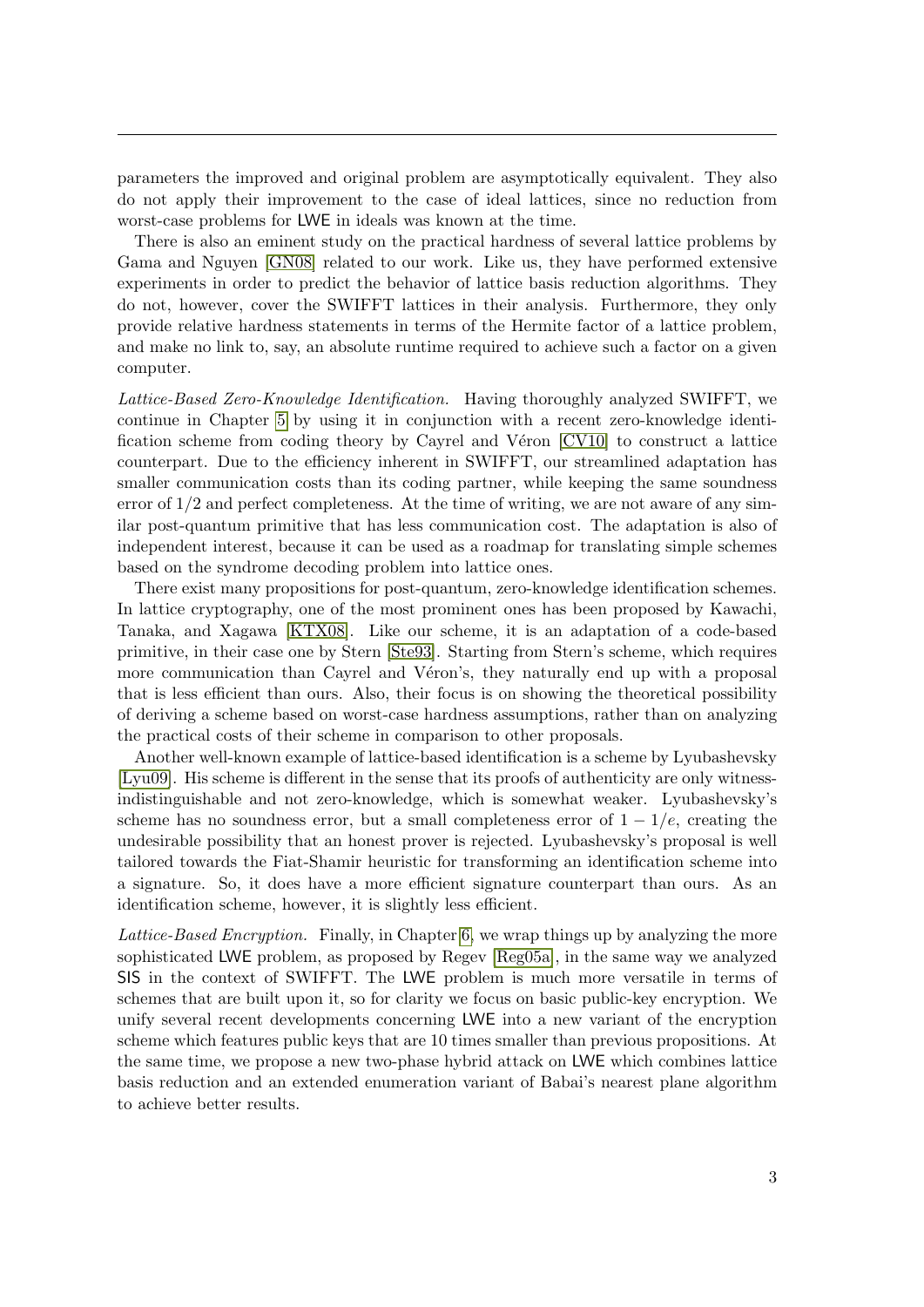#### 1 Introduction

Several papers contain studies of the concrete hardness of lattice problems. For instance, the one we mentioned before by Gama and Nguyen [\[GN08\]](#page-80-0). They performed a comprehensive study of the behavior of basis reduction algorithms for various families of lattices. However, aside from the Goldstein-Mayer distribution for very large moduli (which are not typically used in cryptographic constructions), their work did not attempt to document the behavior of basis reduction on  $q$ -ary lattices, the class of lattices related to SIS and LWE. In addition, they were not concerned with the use of a reduced basis to solve bounded-distance decoding problems (of which LWE is a special case), where additional algorithmic ideas and trade-offs are possible.

Another related work is a recent survey by Micciancio and Regev [\[MR09\]](#page-82-2), who proposed parameters for various lattice-based schemes from the contemporary literature. Their parameters were derived using Gama and Nguyen's general estimates for the best obtainable Hermite factor, and as such do not include concrete security estimates (e.g., of symmetric bit security), nor do they incorporate specific information about  $q$ -ary lattices or postreduction decoding. Their parameters also apply to a less efficient LWE-based encryption scheme that has larger keys than the one we describe and analyze.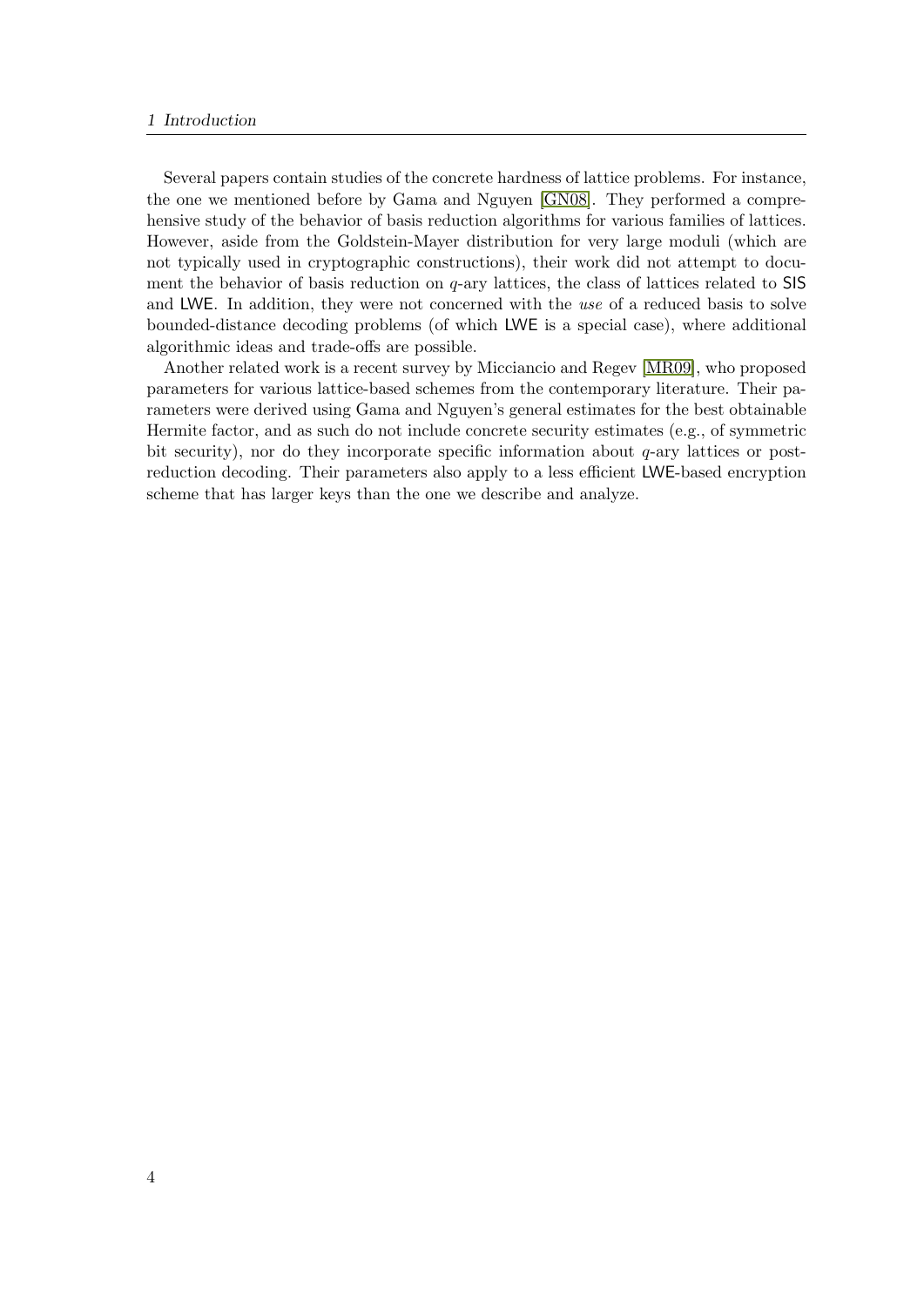# <span id="page-18-1"></span><span id="page-18-0"></span>*2* Lattices in Cryptography

In this chapter we will introduce some basic mathematical definitions and properties related to lattices. Our explanations aim to be sound and sufficient to make the rest of this work accessible. For a complete and thorough introduction we recommend the surveys [\[Ngu09,](#page-83-1) [MR09,](#page-82-2) [BLRS09,](#page-4-0) [MG02\]](#page-82-4).

### <span id="page-18-2"></span>2.1 Basics

Before we to start with lattices, let us first make some remarks about notation. We will use boldface letters for matrices and vectors and normal other typefaces for their entries.

Geometrically, a lattice is a set of regularly recurring points in real vector space. This geometric perspective is especially useful for visualizing computational problems in lattices. On the other hand, algebraically, lattices are free Z-modules in real vector space. This second perspective is also useful, since most algorithms and results are not tied to the real vector space, but apply to free Z-modules in general. We use the following formal definition.

**Definition 2.1.1** (Lattice). Let  $\mathcal{L}$  be a discrete, additive subgroup of  $\mathbb{R}^m$ , then it is a *lattice* and the maximum number of linearly independent vectors in  $\mathcal L$  is the lattice dimension or rank.

So, except for  $\mathcal{L} = \{0\}$ , lattices are (countably) infinite point sets and as such hard to work with. Fortunately, lattices can be described compactly.

**Theorem 2.1.2.** Let  $\mathcal{L}$  be a subset of  $\mathbb{R}^m$ , then these are equivalent:

- $\mathcal L$  is an n-dimensional lattice.
- There exist linearly independent vectors  $\mathbf{b}_1, \ldots, \mathbf{b}_n \in \mathbb{R}^m$ , such that

$$
\mathcal{L} = \mathbf{b}_1 \mathbb{Z} + \cdots + \mathbf{b}_n \mathbb{Z}.
$$

For the interested reader, the proof is given in [\[Ngu09\]](#page-83-1). This theorem motivates the following definition.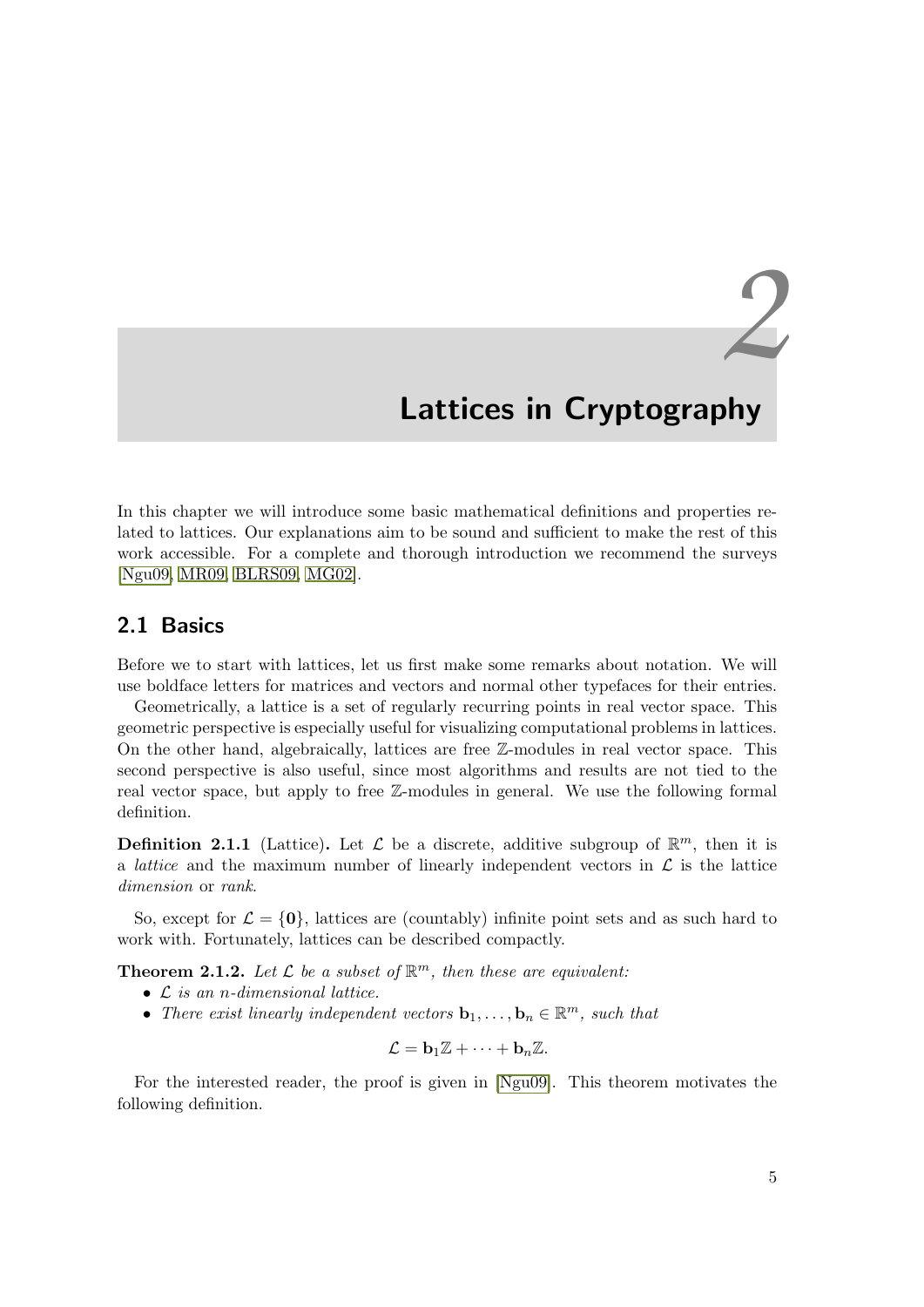**Definition 2.1.3** (Lattice basis). A matrix  $\mathbf{B} = [\mathbf{b}_1, \dots, \mathbf{b}_n] \in \mathbb{R}^{m \times n}$  with linearly independent column vectors is a basis of the lattice  $\mathcal{L}(\mathbf{B}) = \mathbf{b}_1 \mathbb{Z} + \cdots + \mathbf{b}_n \mathbb{Z}$ .

We use the indefinite article on purpose here, since lattice bases are not necessarily unique. In fact, the 0-dimensional lattice has exactly one basis, any 1-dimensional lattice has exactly 2, and n-dimensional lattices with  $n > 1$  have a (countably) infinite number of bases. More precisely, given any particular basis **B** of an *n*-dimensional lattice  $\mathcal{L}$ , all bases of  $\mathcal L$  are in the orbit of **B** under the general linear group  $GL(n,\mathbb Z)$ , i.e., the group of  $n \times n$  matrices that are invertible over the integers.

So, for any two bases  $B, B'$  of the same lattice  $\mathcal L$  there exists a unique transformation matrix **T**, which is invertible over the integers, such that  $BT = B'$ , and conversely, multiplying  $\bf{B}$  with any transformation matrix  $\bf{T}$ , which is invertible over the integers, will yield another basis of the same lattice. This process is called basis transformation.

**Definition 2.1.4** (Determinant). Given a basis **B** of the lattice  $\mathcal{L}$ , we define the lattice determinant to be

$$
\det(\mathcal{L}) = \sqrt{\det(\mathbf{B}^T \mathbf{B})}.
$$

Note that this definition is sound, since the lattice determinant, as defined here, remains invariant under basis transformations.

In cryptography, we will often work with integral lattices of full rank, i.e., m-dimensional sublattices of  $\mathbb{Z}^m$ . For these, there is one particular basis of special interest. It can be computed efficiently from any given lattice basis using an integer variant of Gaussian elimination.

**Definition 2.1.5** (HNF). An integer matrix  $\mathbf{B} \in \mathbb{Z}^{m \times m}$  is in *Hermite normal form* if

- (i) B is upper triangular,
- (ii)  $b_{i,i} > 0$  for all  $1 \leq i \leq m$ , and
- (iii)  $0 \le b_{i,j} < b_{i,i}$ , for all  $1 \le i < j \le m$ .

Each integral lattice of full rank has exactly one basis in HNF. Using this particular basis to describe the lattice is often convenient in practice. Since an HNF basis is upper triangular, it will potentially require fewer description bits than other bases.

Every lattice has an associated dual lattice defined as follows.

**Definition 2.1.6** (Dual). Let  $\mathcal{L}$  be a lattice in  $\mathbb{R}^m$ , then its *dual lattice* is

$$
\mathcal{L}^* = \{ \mathbf{v} \in \mathbb{R}^m \mid \forall \mathbf{w} \in \mathcal{L} : \mathbf{v}^T \mathbf{w} \in \mathbb{Z} \}.
$$

Note that the dual lattice of an integral lattice is not necessarily integral, for example  $(2\mathbb{Z}^n)^* = (1/2)\mathbb{Z}^n$ . If a lattice with basis **B** has full rank, then  $(\mathbf{B}^{-1})^T$  is a basis of its dual lattice.

### <span id="page-19-0"></span>2.2 Computational Problems

Having learned the basic properties of lattices, we will continue by listing the most relevant computationally hard lattice problems. For a more comprehensive list, we refer to [\[MG02\]](#page-82-4). Computational problems for lattices are closely intertwined with the notion of "length" we choose on the real vectorspace.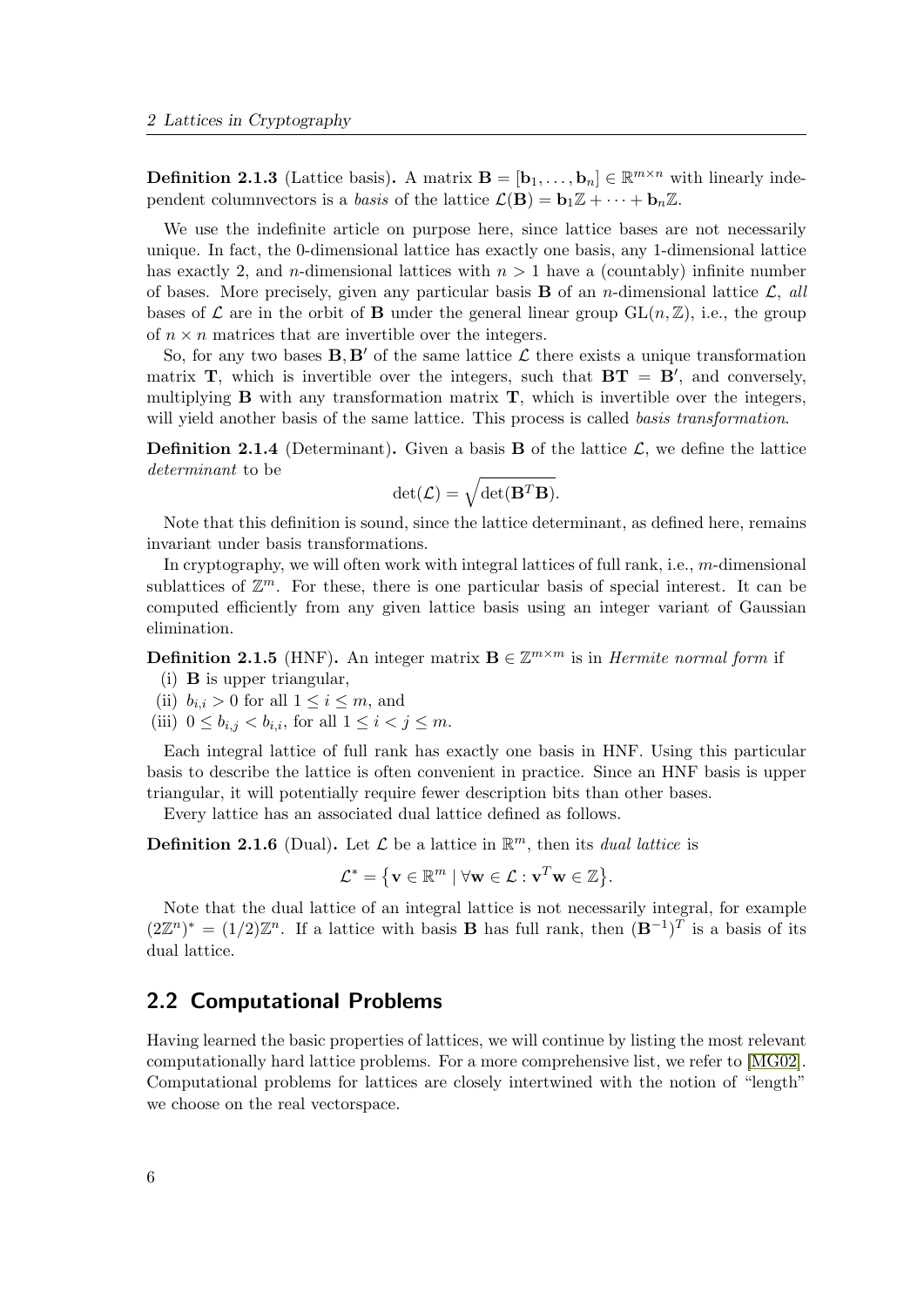**Definition 2.2.1** ( $\ell_p$ -Norm). Let  $p \in \mathbb{N} \cup \{\infty\}$ , then the  $\ell_p\text{-norm}$  is given by

$$
\|\cdot\|_p \colon \mathbb{R}^m \longrightarrow \mathbb{R} : (v_1, \dots, v_m)^T \longmapsto \begin{cases} (|v_1|^p + \dots + |v_m|^p)^{1/p} & \text{for } p < \infty, \\ \max\{|v_1|, \dots, |v_m|\} & \text{otherwise.} \end{cases}
$$

Current research is limited to the named cases, i.e.,  $p = 1$  (Manhatten norm),  $p = 2$ (Euclidean norm), or  $p = \infty$  (Max norm). Having chosen an appropriate notion of length, we can define another lattice invariante, namely the successive minima.

**Definition 2.2.2** (Successive Minima). Let  $p \in \mathbb{N} \cup \{\infty\}$  and  $\mathcal{L}$  be an *n*-dimensional lattice. For  $i = 1, \ldots, n$ , the *i*-th *successive minimum* with respect to this norm is

 $\lambda_i^p = \min \left\{ r > 0 \mid \exists \text{ linearly independent } \mathbf{b}_1, \ldots, \mathbf{b}_i \in \mathcal{L} : ||\mathbf{b}_j||_p \leq r \text{ for } j = 1, \ldots, i \right\}.$ 

So, the  $i$ -th successive minimum is the smallest radius of a ball containing  $i$  linearly independent lattice vectors. Specifically,  $\lambda_1^p$  $_{1}^{p}(\mathcal{L})$  is the length of the shortest nonzero lattice vector. The superscript p is usually omitted when the Euclidean norm  $(p = 2)$  is used.

We begin with the two oldest and most famous lattice problems.

**Definition 2.2.3** (SVP). Given a lattice L and a real  $\gamma > 0$ , the *shortest vector problem*  $\mathsf{SVP}^p_\gamma$  is to find a nonzero lattice vector  $\mathbf{v} \in \mathcal{L} \setminus \{\mathbf{0}\}\$  such that  $\|\mathbf{v}\|_p \leq \gamma \lambda_1(\mathcal{L})$ .

**Definition 2.2.4** (CVP). Given a lattice  $\mathcal{L}$ , a target vector  $\mathbf{t} \in \mathbb{R}^m$ , and a real  $\gamma > 0$ , the closest vector problem  $\text{CVP}^p_\gamma$  is to find a lattice vector  $\mathbf{v} \in \mathcal{L}$  such that  $\|\mathbf{t} - \mathbf{v}\|_p \leq \gamma \lambda_1(\mathcal{L})$ .

By convention, if  $\gamma = 1$  then the subscript is omitted and if  $p = 2$  the superscript is omitted. So for example, solving SVP means finding a shortest nonzero lattice vector in the Euclidean norm.

As stated, these problems are known as search problems. Their solver is required to present a mathematical object, in this case a vector, as opposed to a Yes/No decision. We continue by stating related *promise problems* that have the latter form.

**Definition 2.2.5** (GapSVP). Given a tuple  $(\mathbf{B}, d)$ , where  $\mathbf{B} \in \mathbb{Q}^{m \times n}$  is a basis and  $d \in \mathbb{Q}$ is some number, the *gap shortest vector problem*  $\textsf{GapSVP}_{\gamma}^p$  is to answer

Yes if 
$$
\lambda_1^p(\mathcal{L}(\mathbf{B})) \le d
$$
, and No if  $\lambda_1^p(\mathcal{L}(\mathbf{B})) > \gamma d$ .

**Definition 2.2.6** (GapCVP). Given a tuple  $(\mathbf{B}, \mathbf{t}, d)$ , where  $\mathbf{B} \in \mathbb{Q}^{m \times n}$  is a basis,  $\mathbf{t} \in \mathbb{Q}^m$ a target, and  $d \in \mathbb{Q}$  is some number, the *gap closest vector problem*  $\mathsf{GapCVP}^p_{\gamma}$  is to answer

Yes if 
$$
\|\mathbf{t} - \mathcal{L}\|_p \le d
$$
, and No if  $\|\mathbf{t} - \mathcal{L}\|_p > \gamma d$ ,

where we use the shorthand  $\|\mathbf{t} - \mathcal{L}\|_p = \min\{\|\mathbf{t} - \mathbf{v}\|_p \mid \mathbf{v} \in \mathcal{L}\}.$ 

Note that in either case we can set d to some fixed value, say  $d = 1$ , and scale **B** and **t** accordingly. Also, if a solver for  $\mathsf{GapSVP}^p_\gamma$  is run on a tuple  $(\mathbf{B}, d)$  where  $d < \lambda_1^p(\mathcal{L}(\mathbf{B})) \le \gamma d$ , i.e., the promise inherent in the question is broken, then the solver's behavior is impossible to predict (it may not ever terminate). The same holds for GapCVP.

Since these problems ask for a decision, they fall into the realm of classic complexity classes, such as  $P, NP, AM, \ldots$ , adapted to the setting of promise problems. We state two main results in this area and refer to a recent survey by Regev for more details [\[Reg09\]](#page-83-2).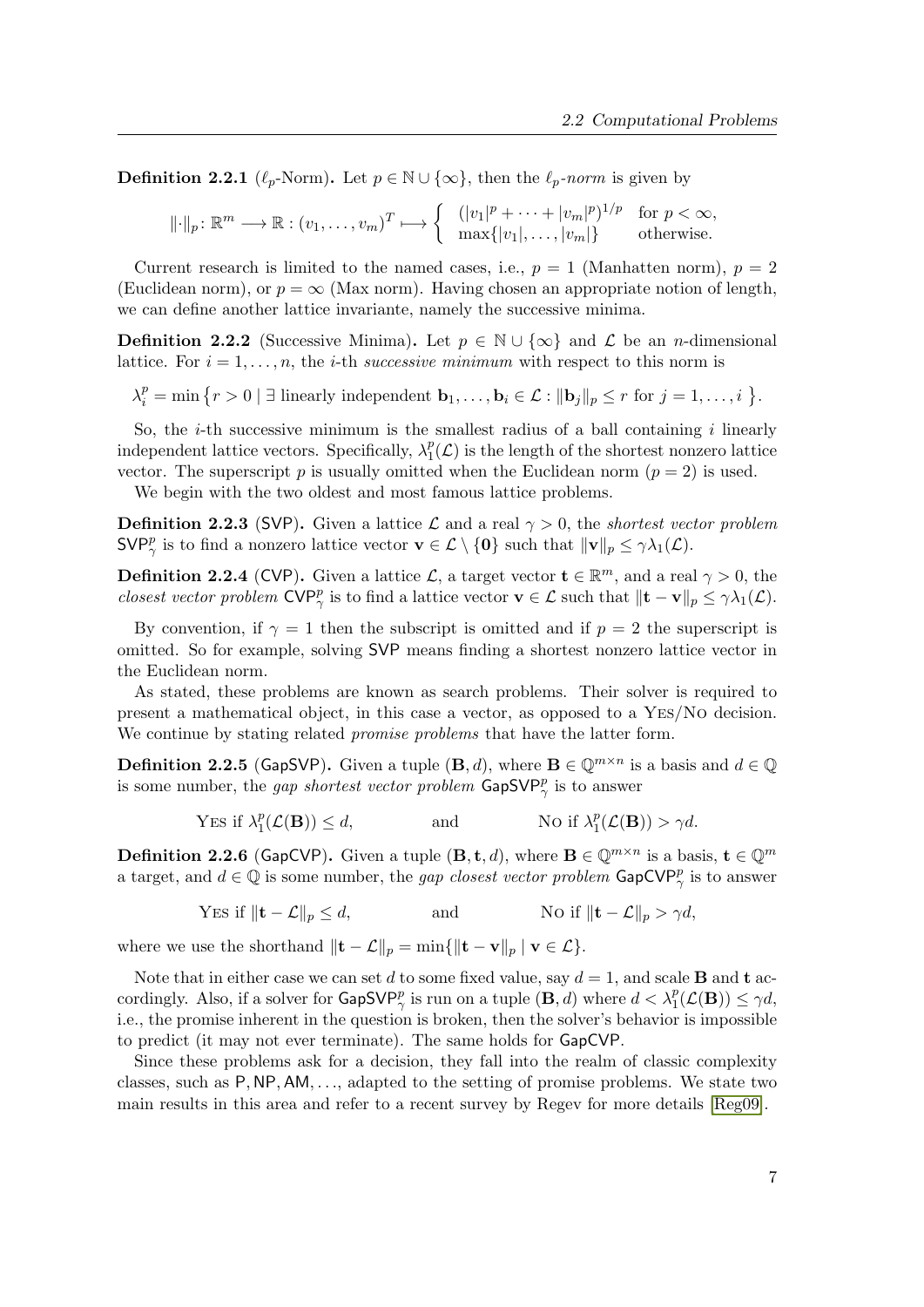<span id="page-21-0"></span>**Theorem 2.2.7** ([\[MG02\]](#page-82-4)). For  $\gamma < \sqrt[p]{2}$ , GapSVP<sub> $\gamma$ </sub> is NP-hard under randomized reductions.

**Theorem 2.2.8** ([\[AR04\]](#page-78-1)). *There exists*  $c > 0$  *such that*  $\mathsf{GapSVP}_{c\sqrt{n}}$  *is in*  $\mathsf{NP} \cap \mathsf{coNP}$ .

So for small approximation factors  $\gamma < \sqrt{2}$ , the problem is NP-hard and for bigger bo for small approximation factors  $\gamma \leq \sqrt{2}$ , the problem is NF-hard and for bigger factors, starting around  $\gamma = \sqrt{n}$ , the problem is unlikely to be NP-hard. Similar results hold for GapCVP.

### <span id="page-21-1"></span>2.3 Hard Instances

Having established that  $SVP_{\gamma}$  is a hard problem, at least for small approximation factors  $\gamma$ , we come to the very heart of lattice-based cryptography, namely the seminal results by Ajtai [\[Ajt96a\]](#page-78-0) and Regev [\[Reg05a\]](#page-83-0) relating GapSVP and the average-case problems SIS and LWE. We will see that hard instances of SVP and CVP may be found in the following class of lattices.

**Definition 2.3.1** (q-ary Lattices). A lattice  $\mathcal{L}$  satisfying  $q\mathbb{Z}^m \subseteq \mathcal{L} \subseteq \mathbb{Z}^m$  is q-ary.

Given positive integers  $n, q, m$  and a matrix  $\mathbf{A} \in \mathbb{Z}_q^{n \times m}$ , we can define two q-ary lattices:

$$
\Lambda_q(\mathbf{A}) = \{ \mathbf{x} \in \mathbb{Z}^m \mid \mathbf{x} = \mathbf{A}^t \mathbf{y} \bmod q \text{ for some } \mathbf{y} \in \mathbb{Z}^n \}
$$
\n
$$
\Lambda_q^\perp(\mathbf{A}) = \{ \mathbf{x} \in \mathbb{Z}^m \mid \mathbf{A} \mathbf{x} = \mathbf{0} \bmod q \}.
$$

Note that for a fixed matrix **A**, one is the scaled dual of the other, i.e.,  $q(\Lambda_q(A))^* = \Lambda_q^{\perp}(A)$ . At the same time either form exists for all  $q$ -ary lattices.

**Lemma 2.3.2** ([\[Mic10\]](#page-82-5)). For any q-ary lattice  $\mathcal{L}$ , there exist matrices  $\mathbf{A}$ ,  $\mathbf{A}'$  such that

$$
\mathcal{L} = \Lambda_q(\mathbf{A}) = \Lambda_q^{\perp}(\mathbf{A}').
$$

These lattices play a special role in lattice-based cryptography, because they appear implicitly in the average-case problems SIS and LWE.

**Definition 2.3.3** (SIS). In the *small integer solution* problem  $\text{SIS}(n, q, m, \beta)$ , we are given a matrix  $\mathbf{A} \sim U(\mathbb{Z}_q^{n \times m})$  chosen uniformly at random and a real  $\beta > 0$ . The task is to find a nonzero integer vector  $\mathbf{x} \in \mathbb{Z}^m \setminus \{\mathbf{0}\}\)$  such that  $\mathbf{A}\mathbf{x} \equiv \mathbf{0} \pmod{q}$  and  $\|\mathbf{x}\| \leq \beta$ .

For very small  $\beta$  the problem is insolvable, since there need not be a solution vector that For very small  $\beta$  the problem is msolvable, since there here not be a solution vector that is small enough. However, if  $\beta \geq \sqrt{m} q^{n/m}$  we know that a valid solution vector exists by the pigeonhole principle.

Note that solving SIS with a random matrix  $A$  amounts to solving SVP in the q-ary lattice  $\Lambda_q^{\perp}({\bf A})$ . In [\[BLR08\]](#page-4-1), the connection of SIS and concrete lattice problems is further explored and the progress of practical algorithms solving SIS is measured in the from of a public contest, the lattice challenge<sup>[1](#page-21-2)</sup>, which is open for all enthusiasts.

For the connection to worst-case problems, instead of restating Ajtai's original result, we give a recent result by Micciancio and Regev that offers the tightest connection known today.

<span id="page-21-2"></span> $1$ See <http://www.latticechallenge.org>.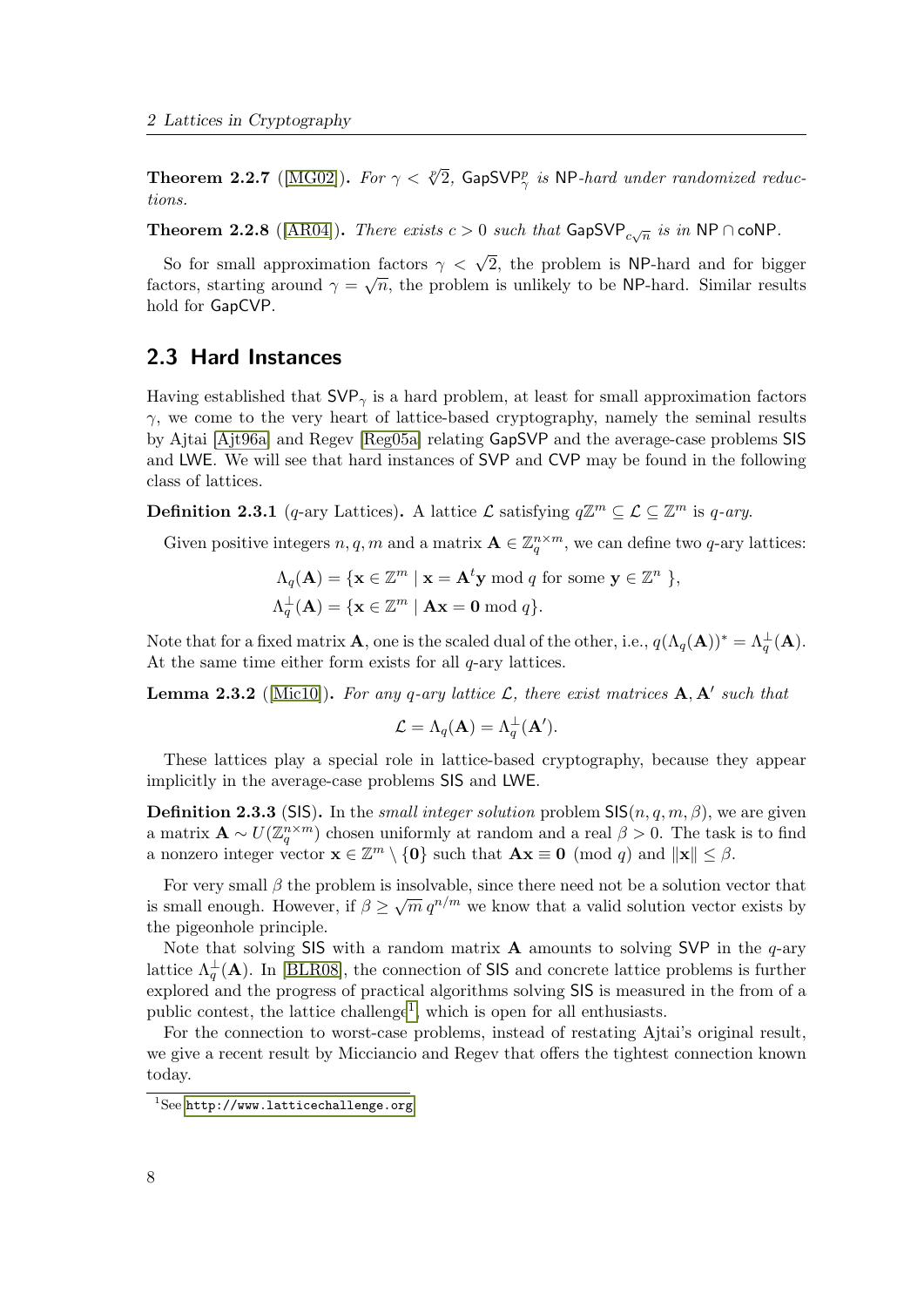**Theorem 2.3.4** ([\[MR04\]](#page-82-6)). For any  $m = \Theta(n \log(n))$ , there exist  $q = O(n^{2.5} \log(n))$ , and **Theorem 2.3.4** ([ $[MH04]$ ). For any  $m = O(n \log(n))$ , there exist  $q = O(n \log(n))$ , and  $\gamma = O(n \sqrt{\log(n)})$ , such that solving SIS $(n, q, m, \beta)$  with  $\beta = \sqrt{m} q^{n/m}$  is at least as hard as solving  $\mathsf{GapSVP}_{\gamma}$  for all lattices of dimension n.

So, for large enough n with  $q, m, \beta$  chosen as suggested in the theorem, we expect SIS to be a computationally hard problem.

**Definition 2.3.5** (LWE). Let  $n, q, m$  be positive integers and  $\chi$  be some distribution on  $\mathbb{Z}_q$ . In the learning with errors problem LWE $(n, q, m, \chi)$ , we are given a matrix  $\mathbf{A} \sim U(\mathbb{Z}_q^{n \times m})$ chosen uniformly at random and a vector  $\mathbf{t} \in \mathbb{Z}_q^m$ , such that either

(i) **t** ~  $U(\mathbb{Z}_q^m)$ , or

(ii)  $\mathbf{t} = \mathbf{A}^t \mathbf{s} + \mathbf{e}$  for some  $s \sim U(\mathbb{Z}_q^n)$ , and  $e \sim \chi^m$ .

In the *decision* variant, the task is to distinguish between these distributions for **t**. In the search variant, we are always in the second case and the goal is to recover s or e.

This problem is sometimes stated without the parameter  $m$ . In this case we are given an arbitrary number of coordinates of t.

Similar to SIS, solving search-LWE with a random matrix A amounts to solving CVP in the q-ary lattice  $\Lambda_q(\mathbf{A})$ .

For the best worst-case connection, we will need to specify a special distribution taking the place of  $\chi$ . For any positive real  $\alpha$ , we let  $\bar{\Psi}_{\alpha}$  denote the distribution on  $\mathbb{Z}_q$  obtained the place of  $\chi$ . For any positive real  $\alpha$ , we let  $\Psi_{\alpha}$  denote the distribution on  $\mathbb{Z}_q$  obtained<br>by sampling a random variable with mean 0 and standard deviation  $\alpha q/\sqrt{2\pi}$ , rounding the result to the nearest integer and reducing it modulo  $q$ . We are usually interested in the case where  $\chi = \bar{\Psi}_{\alpha}$ . For this we will write  $\mathsf{LWE}(n, q, m, \alpha)$ .

Theorem 2.3.6 ([\[Reg05a\]](#page-83-0)). Assume there is an oracle which solves the decision variant **Theorem 2.3.0** ([Regosa]). Assume there is an oracle which solves the decision variant of LWE(n, q, m,  $\alpha$ ), where  $\alpha q > \sqrt{n}$ , furthermore  $q \leq \text{poly}(n)$  is prime, and  $m \leq \text{poly}(n)$ . Then there exists a quantum algorithm running in time  $poly(n)$  for solving  $GapSVP_{\tilde{O}(n/\alpha)}$ in all lattices of dimension n.

The worst-case to average-case reductions for SIS and LWE also hold within a subclass of lattices, namely lattices corresponding to ideals in the ring  $\mathbb{Z}[\zeta]$ , where  $\zeta$  is some algebraic integer that is fixed for the reduction [\[LM06,](#page-81-0) [LPR10\]](#page-81-1). These reductions use different methodologies and are more recent than the general ones we have described up to now. All involved problems usually get the prefix "Ideal" or just 'I' to clarify the restriction to such lattices.

The additional ring structure of ideal lattices allows all cryptographic schemes which use them to sport smaller keys and, for a slightly more restricted class, be much more efficient as well. In each case, the change in keysizes and trapdoor evaluation time is from  $\tilde{O}(n^2)$  for general lattices to  $\tilde{O}(n)$  for ideal lattices. For details on such constructions, we refer to Lyubashevsky's PhD thesis [\[Lyu08b\]](#page-82-0).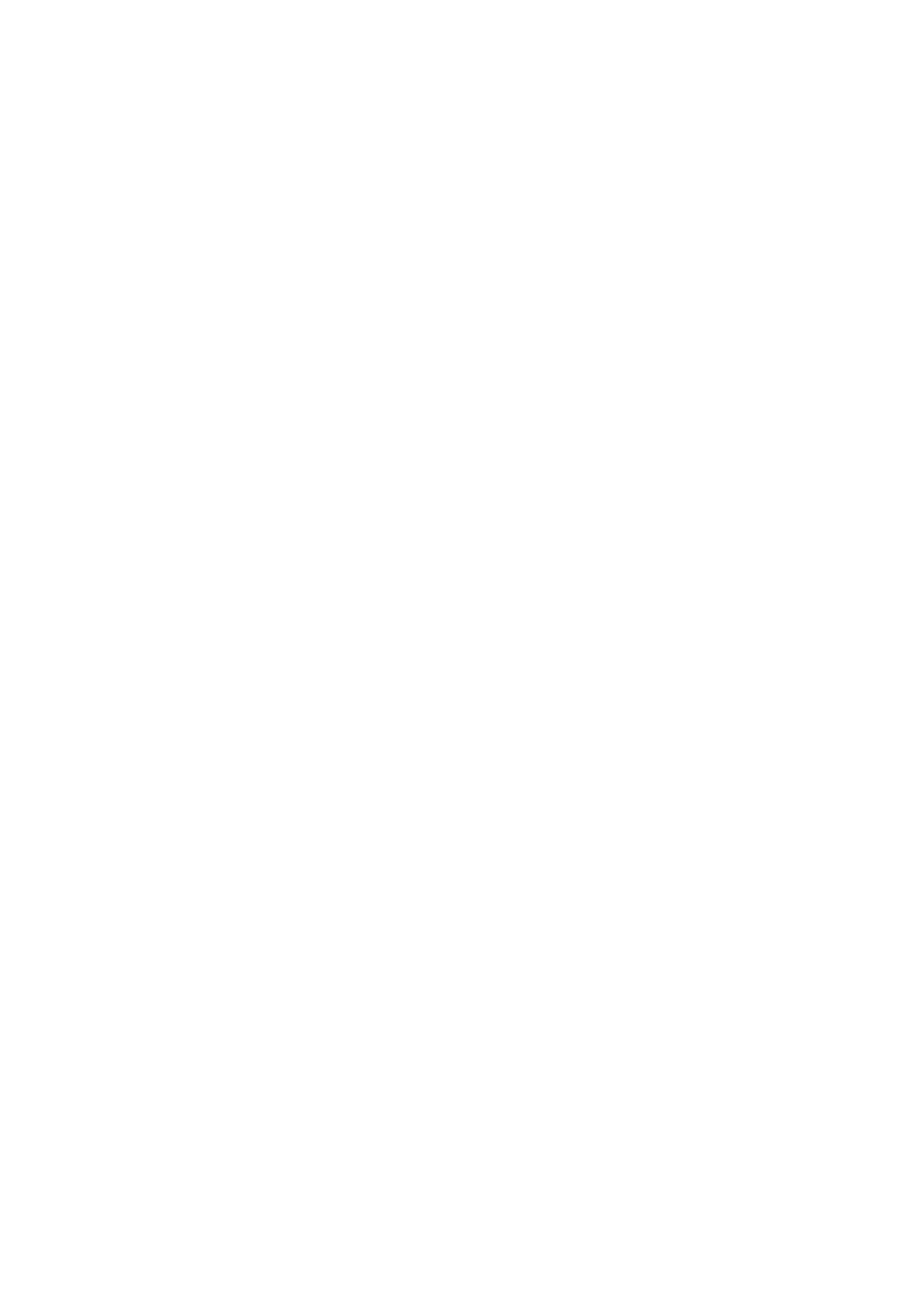# <span id="page-24-1"></span><span id="page-24-0"></span>*3* Density of Ideal Lattices

In this chapter, we will show that for a fixed maximal order  $\mathcal{O}_K$ , the set of ideal lattices with respect to ideals in  $\mathcal{O}_K$  that have bounded determinant, due to its inherent structure, forms a comparatively small subset of all lattices under the same bound.

The security of many *efficient* cryptographic constructions, e.g., collision-resistant hash functions, digital signatures, identification schemes, and more recently public-key encryption, has been proven assuming the hardness of worst-case computational problems in ideal lattices. These lattices correspond to ideals in the ring  $\mathbb{Z}[\zeta]$ , where  $\zeta$  is some fixed algebraic integer.

Under the assumption that this ring  $\mathbb{Z}[\zeta]$  is the maximal order of the number field  $\mathbb{Q}(\zeta)$ , we show that the density of *n*-dimensional ideal lattices with determinant  $\leq b$  among all lattices under the same bound is in  $O(b^{1-n})$  as b grows. So, for lattices of dimension > 1 with bounded determinant, the subclass of ideal lattices is always vanishingly small. Our assumption, though not valid for all algebraic integers  $\zeta$ , is certainly valid for all  $\zeta$  that have been suggested for practical use.

Though interesting from a theoretical point of view, we advise the reader that there is no known algorithm solving standard computational lattice problems, such as SVP or CVP, that can use this special structure to noticeably decrease the time required to solve the problem.

This chapter is based on [\[BL09a\]](#page-4-2). It was presented both at the Algorithms and Number Theory Seminar 2009 in Dagstuhl, Germany and the Western European Workshop on Research in Cryptology (WEWoRC) 2009 in Graz, Austria.

### <span id="page-24-2"></span>3.1 Introduction

Following the seminal result of Ajtai from 1996, which gives a worst-case to average-case reduction for computational problems in lattices [\[Ajt96a\]](#page-78-0), the security of many lattice-based cryptographic schemes was proven assuming the hardness of these worst-case problems, e.g., [\[GGH96,](#page-80-1) [LM08,](#page-81-4) [GPV08,](#page-80-2) [Pei09\]](#page-83-3).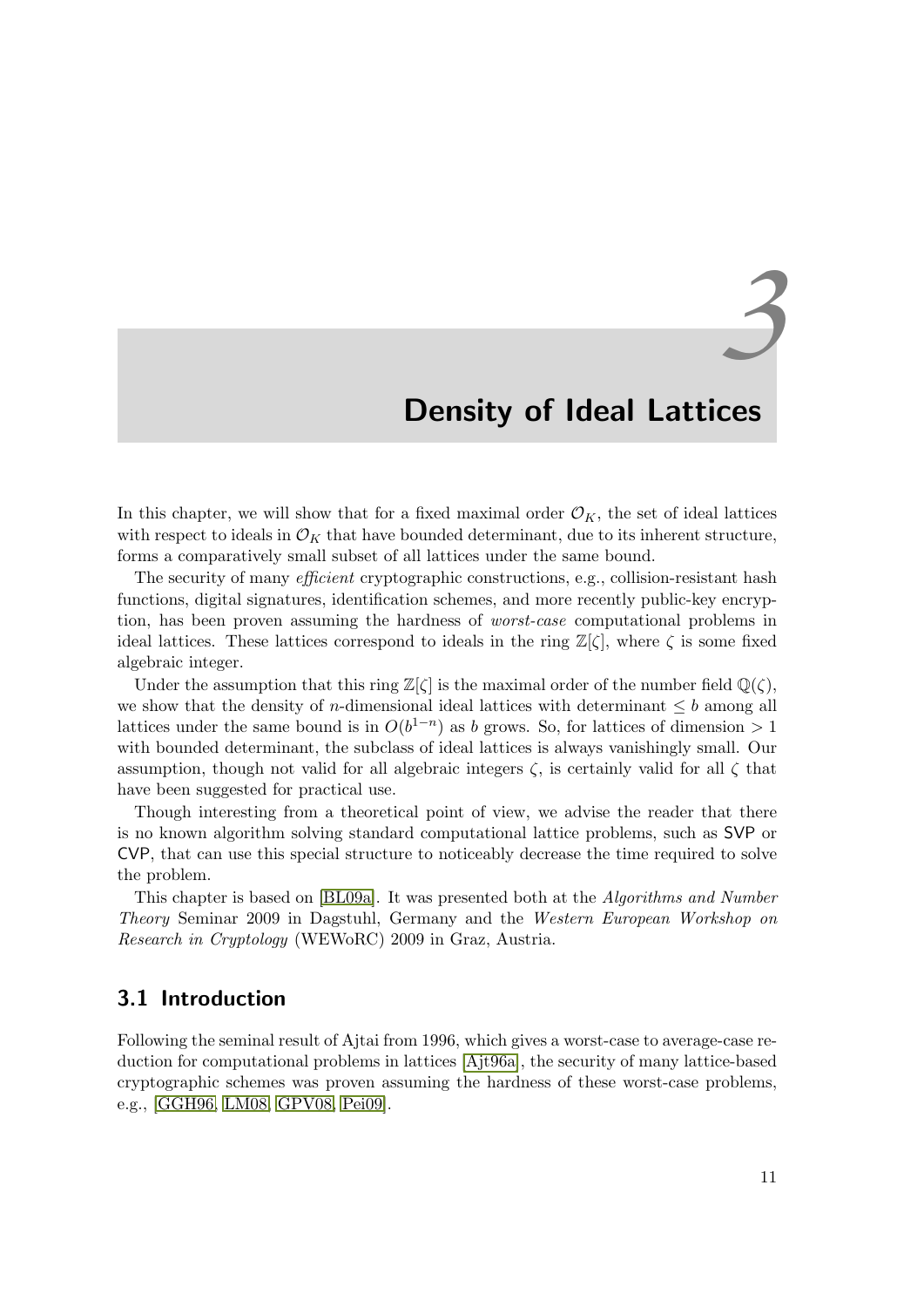<span id="page-25-0"></span>Using similar methods, Lyubashevsky and Micciancio found in 2006 that the same worst-case to average-case reduction holds for a different class of lattices, namely lattices corresponding to ideals in the ring  $\mathbb{Z}[\zeta]$ , where  $\zeta$  is some algebraic integer that is fixed for the reduction. The additional structure of these lattices allows the cryptographic schemes which use them to be much more efficient and require smaller keys. In each case, the change for keysizes and trapdoor evaluation time is from  $\tilde{O}(n^2)$  for general lattices to  $\tilde{O}(n)$ for ideal lattices. Again, many cryptographic schemes were proven secure assuming the hardness of worst-case problems in ideal lattices, see [\[LM06,](#page-81-0) [LM08,](#page-81-4) [LMPR08,](#page-81-2) [SSTX09\]](#page-84-2).

Until today, there has been no in-depth analysis of the hardness relationship of these two worst-case problems which have become the basis of security for so many schemes, although it is folklore that problems in ideal lattices are easier and it is known that the property of being an ideal can be efficiently recognized in any lattice basis [\[DL07\]](#page-5-0). We give a first solid indication that worst-case computational problems in ideal lattices are potentially much simpler. We show that the number of  $n$ -dimensional lattices with bounded determinant  $\leq b$  is  $\Omega(b^n)$  as b goes to infinity. The number of ideal lattices under the same constraints is only  $O(b)$ , a vanishingly small quantity in comparison.

### <span id="page-25-1"></span>3.2 Algebraic Number Theory

We start with a special subring of the complex numbers. The ring of algebraic integers is

$$
\mathcal{A} = \{ \zeta \in \mathbb{C} \mid \exists f \in \mathbb{Z}[x] : f \text{ monic and } f(\zeta) = 0 \}.
$$

Throughout this chapter, let  $\zeta \in A$  be an algebraic integer, and  $K = \mathbb{Q}(\zeta)$  be a number field of *degree* deg $(K) = [K : \mathbb{Q}] = n$ .

**Definition 3.2.1.** An *order*  $\mathcal{O}$  is a subring of  $\mathcal{A}$  that is a free  $\mathbb{Z}$ -module.

The integral combinations of powers of  $\zeta$  form an order  $\mathbb{Z}[\zeta] = [1, \zeta, \ldots, \zeta^{n-1}]\mathbb{Z}^n$ . Another order, the *ring of integers* in  $K$ , is

$$
\mathcal{O}_K=\mathcal{A}\cap K.
$$

This order is maximal in the sense that it contains all other orders in  $K$ . Note that the rank of an order in  $K$ , as a  $\mathbb{Z}$ -module, cannot exceed the extension degree of  $K$ . So, there exist  $\beta_1, \ldots, \beta_n \in \mathcal{O}_K$  such that  $\mathcal{O}_K = [\beta_1, \ldots, \beta_n] \mathbb{Z}^n$ .

We can embed K into  $\mathbb{Q}^n$  via the *coefficients* 

$$
\sigma \colon K \longrightarrow \mathbb{Q}^n : a_0 + a_1 \zeta + \dots + a_{n-1} \zeta^{n-1} \longmapsto (a_0, a_1, \dots, a_{n-1})^T = \mathbf{a}.
$$

**Definition 3.2.2.** Let  $\mathcal O$  be an order in K. An  $\mathcal O$ -ideal lattice is a lattice  $L \subseteq \mathbb Z^n$  such that  $L = \sigma(i)$  for some ideal  $i \subseteq \mathcal{O}$ .

In the special case  $\mathcal{O} = \mathbb{Z}[\zeta]$ , this matches the definition of Lyubashevsky and Micciancio in [\[LM06\]](#page-81-0).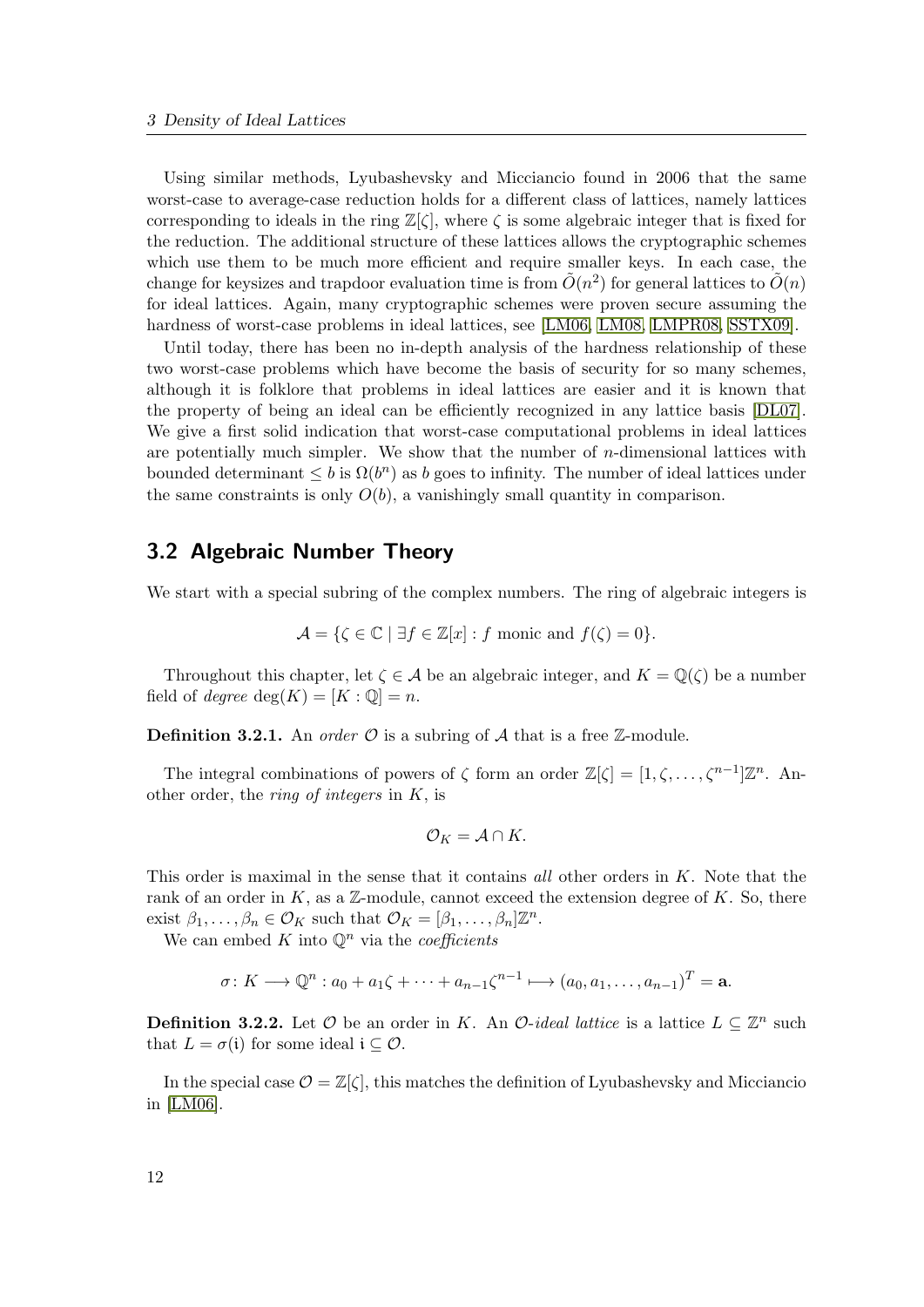We will often use the embedding  $\sigma$  implicitly and write, for example, det(i) instead of  $\det(\sigma(i))$ . The norm of an ideal i in  $\mathcal O$  is  $N(i) = |\mathcal O / i|$ . This is related to the determinant of the corresponding ideal lattice

$$
N(i) = \det(i) \cdot \det(\mathcal{O}).\tag{3.2.1}
$$

For the case  $\mathcal{O} = \mathcal{O}_K$ , this is the field norm.

Conforming with notations in related works, we will use greek letters for elements of K and fraktur for (fractional) ideals of  $\mathcal{O}_K$ .

### <span id="page-26-0"></span>3.3 Counting Lattices

**General lattices.** For integers  $n, b > 0$ , let all *n*-dimensional full-rank integral lattices with determinant  $\leq b$  be

$$
L_n(b) = \{ L \subseteq \mathbb{Z}^n : \dim(L) = n, \det(L) \le b \}
$$

and let their number be  $l_n(b) = |L_n(b)|$ .

In 1968 Schmidt showed in [\[Sch68\]](#page-84-3) that as b goes to infinity, we have  $l_n(b) \in O(b^n)$ . We will use a similar methodology to derive a *lower* bound.

<span id="page-26-3"></span>**Theorem 3.3.1.** For integers  $n, b > 0$ , we have  $l_n(b) \geq b^n/n$ .

*Proof.* Let  $L'_n(d) = \{L \subseteq \mathbb{Z}^n : \det(L) = d\}, l'_n(d) = |L'_n(d)|$ . We start by showing

<span id="page-26-1"></span>
$$
l'_n(1) = l'_1(d) = 1,\t\t(3.3.1)
$$

<span id="page-26-2"></span>
$$
l'_n(d) = \sum_{c|d} c^{n-1} l'_{n-1}(d/c).
$$
 (3.3.2)

It suffices to count the number of possible lattice bases in HNF, because this form is unique for each lattice. Equations [3.3.1](#page-26-1) are an immediate consequence.

Now, let  $L \in L'_n(d)$ ,  $\mathbf{B} = \text{HNF}(L)$ , and  $c = b_{n,n}$ . Consider the last row of **B**. We know  $c \mid d$  and  $0 \le b_{n,i} < c$  for  $i = 1, \ldots, n-1$ . These are  $\sum_{c \mid d} c^{n-1}$  possible rows. The remaining upper left  $(n-1) \times (n-1)$  submatrix of **B** could be the HNF of any lattice in  $L'_{n-1}(d/c)$ , which shows Equation [3.3.2.](#page-26-2)

We can now prove the claim

$$
l_n(b) = \sum_{d=1}^b l'_n(d) = \sum_{d=1}^b \sum_{c|d} c^{n-1} l'_{n-1}(d/c) \ge \sum_{d=1}^b d^{n-1} \ge \int_0^b d^{n-1} d d \ge b^n/n.
$$

Note that, during the proof, we counted lattices whose HNF differs from the identity matrix only in the last row and we found there are at least  $\Omega(b^n)$  many of those. Since Schmidt showed in [\[Sch68\]](#page-84-3) that  $O(b^n)$  is also an upper bound on the number of n-dimensional lattices with determinant  $\leq b$ , it follows that lattices with these special bases are a dense subset of all lattices. This was shown less elementarily by Goldstein and Mayer [\[DG03\]](#page-80-3).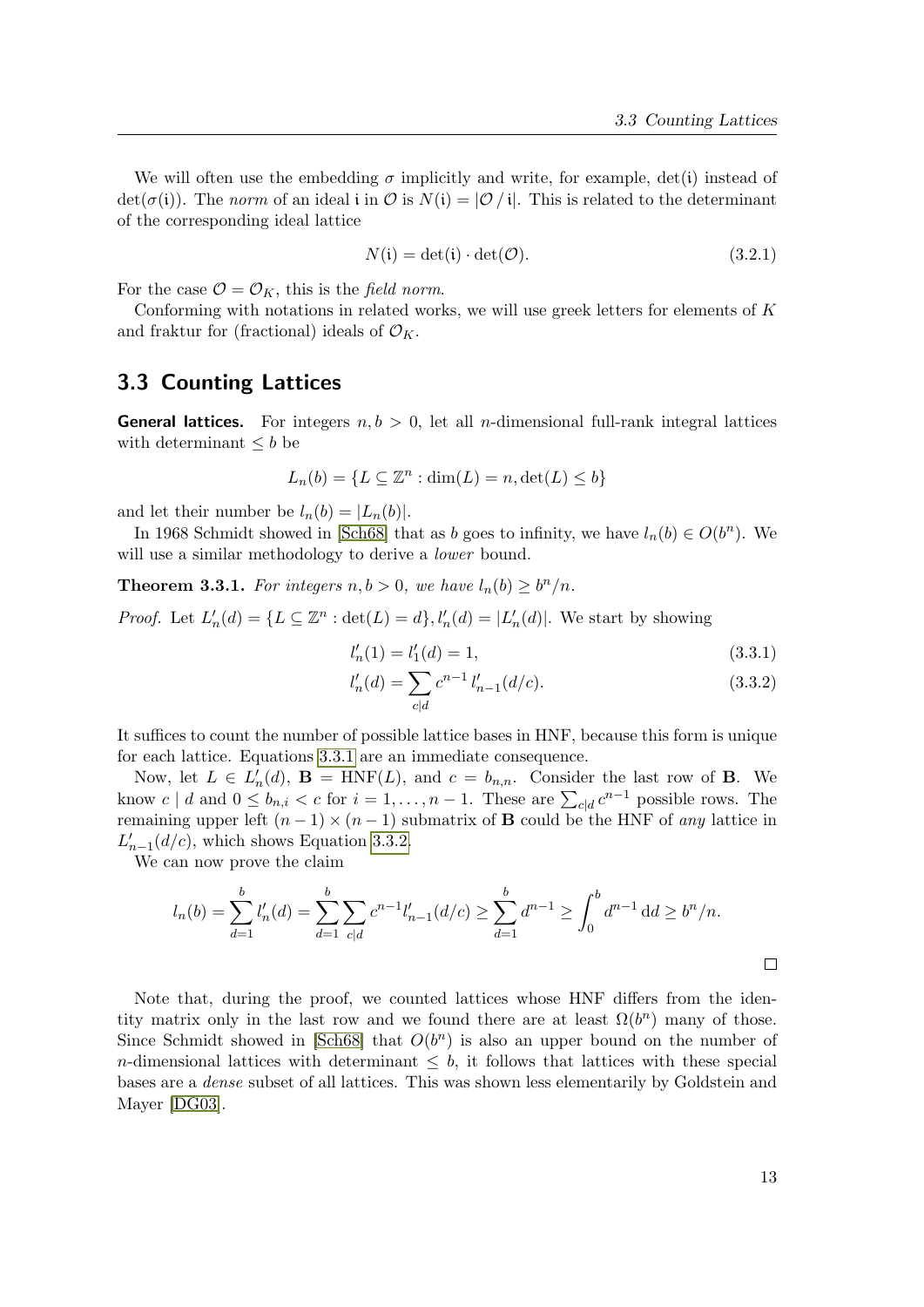**Ideal lattices.** For integers  $n, b > 0$ , let  $\mathcal{O}$  be an order of rank n in K. Furthermore, let the set of all  $\mathcal{O}-ideal$  lattices with determinant  $\leq b$  be

$$
I_n^{\mathcal{O}}(b) = \{ L \subseteq \mathbb{Z}^n : L \text{ is } \mathcal{O}\text{-ideal lattice}, \dim(L) = n, \det(L) \le b \}
$$

and let their number be  $i_n^{\mathcal{O}}(b) = |I_n^{\mathcal{O}}(b)|$ . We adapt an old result of Dedekind and Weber, which was recently made more precise by Murty and Van Order [\[MVO07\]](#page-82-1).

**Theorem 3.3.2.** Let K be a number field of degree n, then for integers  $b > 0$  we have

$$
i_n^{\mathcal{O}_K}(b) \le h_K(2c_Kb^{1/n}+1)^n/(w \det(\mathcal{O}_K)),
$$

where  $h_K$  is the number of ideal classes, w is the number of roots of unity in K, and  $c_K$ is another real constant depending only on K.

*Proof.* Let C be some ideal class in  $\mathcal{O}_K$ ,

$$
I_n^{\mathcal{C}}(b) = \{ \mathfrak{a} \in \mathcal{C} : 0 < N(\mathfrak{a}) \le b \}, \qquad \qquad i_n^{\mathcal{C}}(b) = |I_n^{\mathcal{C}}(b)|.
$$

We start by showing for any ideal  $\mathfrak{b} \in \mathcal{C}^{-1}$ ,  $i_n^{\mathcal{C}}(b) = |\mathfrak{b}I_n^{\mathcal{C}}(b)|$ . Obviously,  $\geq$  holds and we also have  $|\mathfrak{b}I_n^{\mathcal{C}}(b)| \geq |(\mathfrak{b}^{-1})\mathfrak{b}I_n^{\mathcal{C}}(b)| = |I_n^{\mathcal{C}}(b)|$ , which gives us  $\leq$ . Note that

<span id="page-27-0"></span>
$$
\mathfrak{b}I_n^{\mathcal{C}}(b) = \{ \langle \alpha \rangle \subseteq \mathfrak{b} : 0 < N(\alpha) \leq bN(\mathfrak{b}) \},
$$

so in order to count ideals in  $\mathcal C$  it suffices to count principal ideals in  $\mathfrak b$ .

The span of two elements is equal if and only if they differ by a ring unit:  $\langle \alpha \rangle = \langle \alpha' \rangle \Longleftrightarrow$ there exists a unit  $\epsilon \in \mathcal{O}_K$  such that  $\alpha' = \epsilon \alpha$ .

Let  $(r_1, r_2)$  be the signature of K and  $r = r_1 + r_2 - 1$ . Dirichlet proved the following classification (see, e.g., [\[ME05,](#page-82-7) p. 99]): There exist fundamental units  $\epsilon_1, \ldots, \epsilon_r \in \mathcal{O}_K$ such that  $\epsilon$  is a unit in  $\mathcal{O}_K$  if and only if  $\epsilon = \zeta \epsilon_1^{n_1} \cdots \epsilon_r^{n_r}$ , where  $\zeta \in K$  is a root of unity, and  $n_1, \ldots, n_r \in \mathbb{Z}$ . Recall that the total number of roots of unity in K is w.

We continue by showing that for each principal ideal  $\langle \alpha \rangle \in \mathfrak{b}I_n^{\mathcal{C}}(b)$  there exist w many reals  $0 \leq c_1, \ldots, c_r < 1$  such that

$$
\sum_{j=1}^{r} c_j \log |\epsilon_j^{(i)}| = \log(|\alpha^{(i)}| N(\alpha)^{-1/n}) \qquad \text{for } 1 \le i \le n. \tag{3.3.3}
$$

Note that the  $r \times r$  matrix  $(\log |\epsilon_i^{(i)})$  $|j^{(i)}|$ <sub>1≤*i*,j≤r</sub> is non-singular, so for each  $\alpha \in \mathfrak{b}$  there exist (unrestricted) reals  $c_1, \ldots, c_r$  such that Equation [3.3.3](#page-27-0) holds for  $1 \leq i \leq r$ . Let  $\alpha' = \epsilon \alpha$ for some unit  $\epsilon$ , then we have

$$
\log \left( |\alpha'^{(i)}| N(\alpha')^{-1/n} \right) = \sum_{j=1}^{r} n_j \log |\epsilon_j^{(i)}| + \log \left( |\alpha^{(i)}| N(\alpha)^{-1/n} \right) = \sum_{j=1}^{r} (n_j + c_j) \log |\epsilon_j^{(i)}|.
$$

So, by Dirichlet's classification, restricting the reals to  $0 \leq c_1, \ldots, c_r < 1$  leaves only w many for each principal ideal. For the rest, fix any of the  $w$  many.

For  $r + 1 < i \le n$ , we have  $|(\cdot)^{(i)}| = |\overline{(\cdot)}^{(i-r_2)}| = |(\cdot)^{(i-r_2)}|$ , so Equation [3.3.3](#page-27-0) holds for these.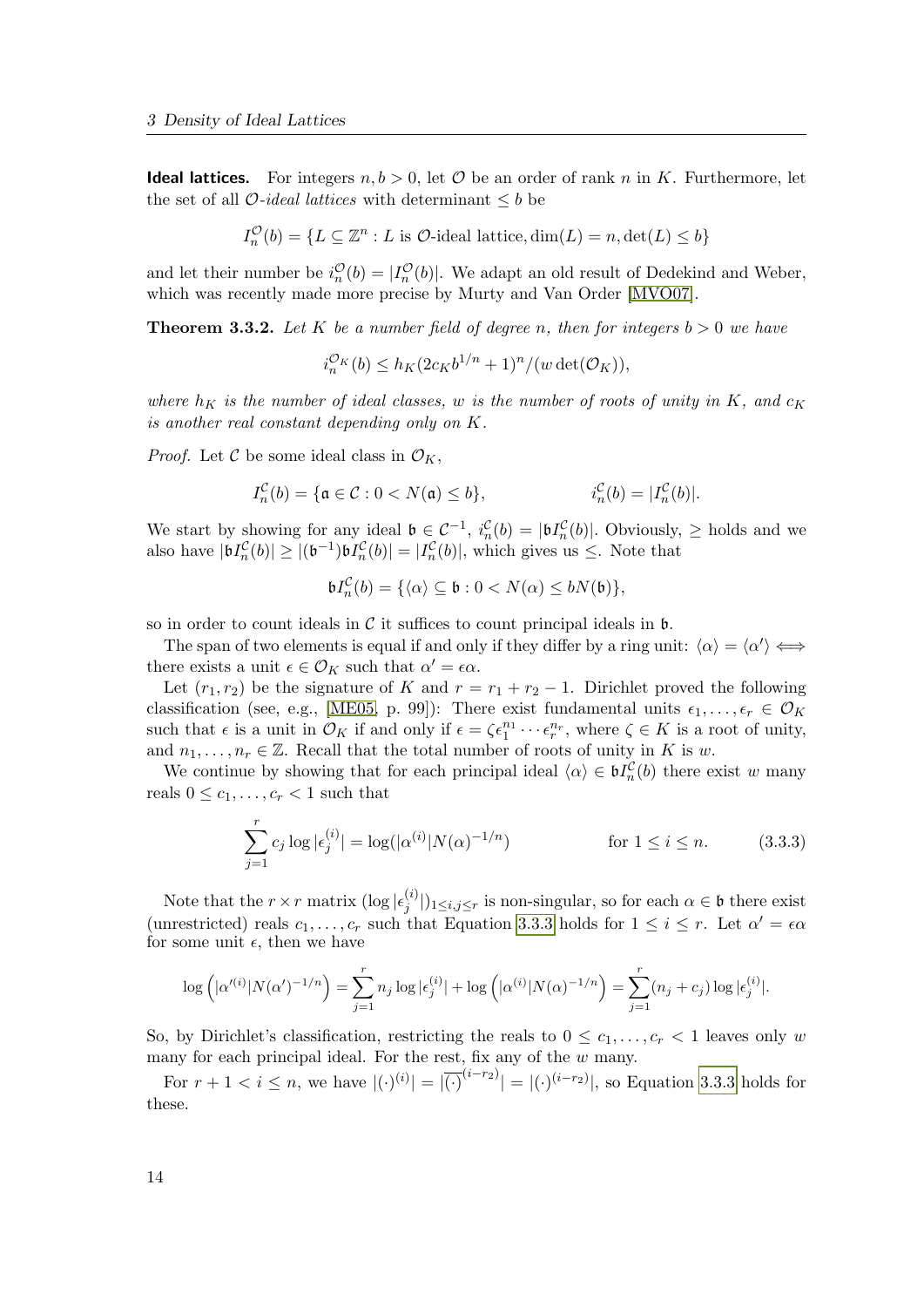Since  $N(\alpha) = \prod_{i=1}^{n} |\alpha^{(i)}|$  and  $1 = N(\epsilon_j) = \prod_{i=1}^{n} |\epsilon_j^{(i)}|$  $\binom{v}{j}$  for  $1 \leq j \leq r$ , we get

$$
\sum_{i=1}^{n} \sum_{j=1}^{r} c_j \log |\epsilon_j^{(i)}| = \sum_{j=1}^{r} c_j \left( \sum_{i=1}^{n} \log |\epsilon_j^{(i)}| \right) = 0 = \sum_{i=1}^{n} \log \left( |\alpha^{(i)}| N(\alpha)^{-1/n} \right).
$$

We already knew that the summands of the left- and rightmost sum are equal for  $i \neq r+1$ , so this equality gives us the final case  $i = r + 1$  for Equation [3.3.3.](#page-27-0)

Finally, we prove the theorem. Let  $h_K$  be the number of ideal classes,

$$
i_n^{\mathcal{O}_K}(b) \le h_K \max_{\mathcal{C}} \{i_n^{\mathcal{C}}(b)\} / \det(\mathcal{O}_K).
$$

Let  $\beta_1,\ldots,\beta_n$  be an integral basis of  $\mathcal{O}_K$ . For each principal ideal in  $\mathfrak{b}I_n^{\mathcal{C}}(b)$ , there are w many  $\alpha$  subject to Equation [3.3.3.](#page-27-0) For each of these  $\alpha$ , there exist unique integers  $x_1, \ldots, x_n$  such that  $\alpha = x_1 \beta_1 + \cdots x_n \beta_n$ . We will show that the total number of these integers and thus  $i_n^{\mathcal{C}}(b)$  is bounded.

The  $\beta_1, \ldots, \beta_n$  form a basis, so the matrix  $\mathbf{B} = (\beta_j^{(i)})$  $(j^{(i)}_j)_{1 \leq i,j \leq n}$  is invertible and

$$
|| (x_i)_{1 \leq i \leq n} ||_{\infty} \leq ||\mathbf{B}^{-1}||_{\infty} ||(\alpha^{(i)})_{1 \leq i \leq n} ||_{\infty}.
$$

Let  $m_{\epsilon} = \max\{\log |\epsilon_j^{(i)}\|$  $|j^{(i)}|: 1 \leq i, j \leq r$ . By Equation [3.3.3](#page-27-0) we know

$$
\|(\alpha^{(i)})_{1\leq i\leq n}\|_{\infty}\leq \exp(r m_{\epsilon})|N(\alpha)^{1/n}|\leq \exp(r m_{\epsilon})(bN(\mathfrak{b}))^{1/n}.
$$

Minkowski showed that an ideal  $\mathfrak b$  in class  $C^{-1}$  can always be chosen such that

$$
N(\mathfrak{b}) \le (4/\pi)^{r_2} n! \sqrt{|d_K|}/n^n,
$$

where  $d_K$  is the discriminant of K (see, e.g., [\[Ash10,](#page-78-2) Ch. 5]). Altogether, we have

$$
||(x_i)_{1\leq i\leq n}||_{\infty} \leq \underbrace{(4/\pi)^{r_2/n}||\mathbf{B}^{-1}||_{\infty} \exp(r m_{\epsilon})(n! \sqrt{|d_K|}/n^n)^{1/n}}_{=c_K} \cdot b^{1/n}.
$$

Since all possible  $x_1, \ldots, x_n$  are bounded in this way, the total number of  $\alpha$  subject to Equation [3.3.3](#page-27-0) is  $(2c_K + 1)^n$ . As we know there exist at most w many of these  $\alpha$  for every principal ideal in  $\mathfrak{b}I_n^{\mathcal{C}}(b)$ , we get

$$
i_n^{\mathcal{C}}(b) \le (2c_K b^{1/n} + 1)^n / w,
$$

which completes the proof.

<span id="page-28-0"></span>Now, we can derive the claimed density statements from this theorem and theorem [3.3.1.](#page-26-3)

**Corollary 3.3.3.** For integers  $n, b > 0$ , as  $b \rightarrow \infty$  we have

$$
i_n^{\mathcal{O}_K}(b)/l_n(b) \in O(b^{1-n}).
$$

 $\Box$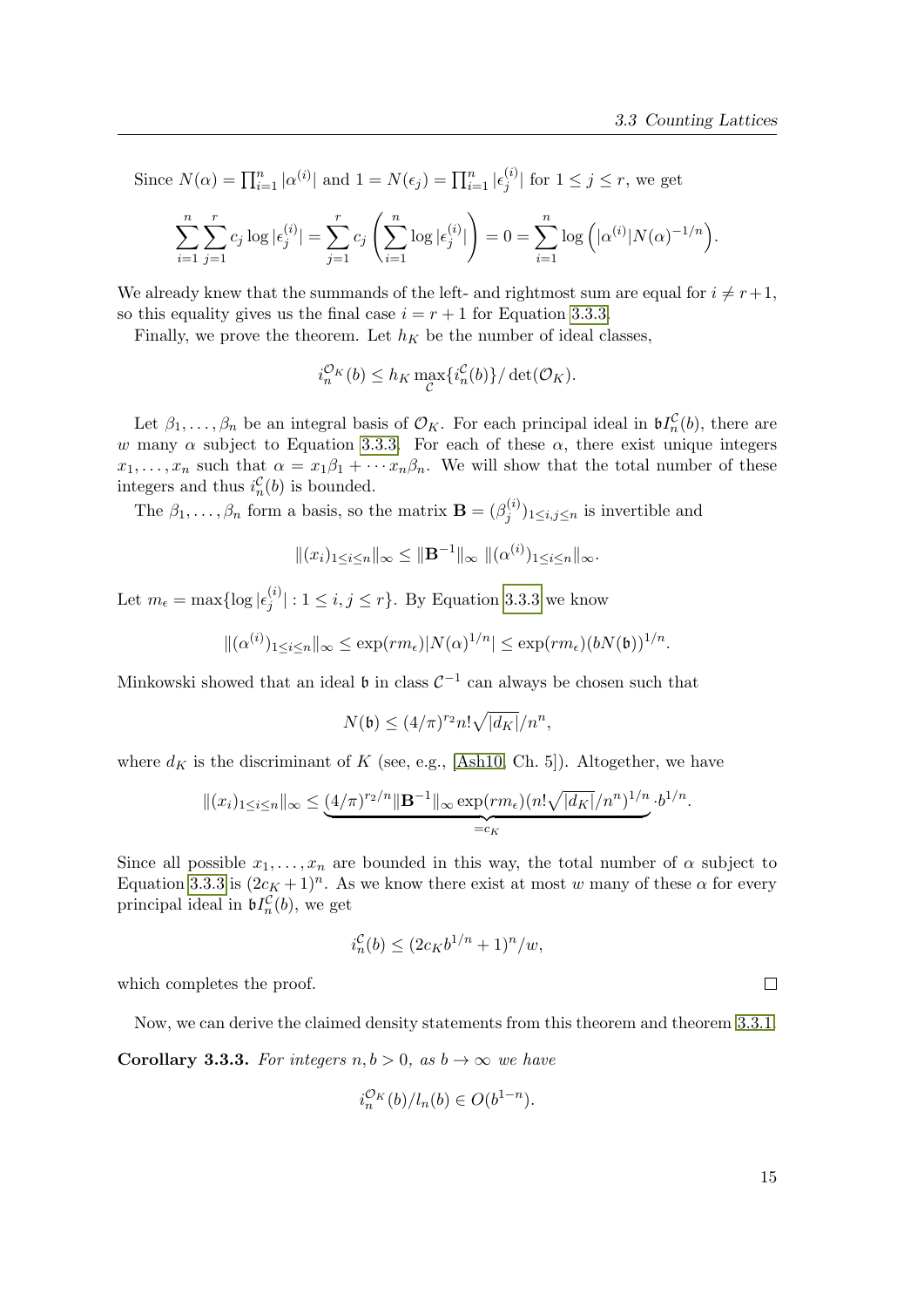For all non-trivial dimensions the density ratio goes to zero. Though the density statement we derived is asymptotic, the theorems we have presented contain all the necessary constants to make it explicit. In practical experiments, we observed that for dimensions  $\geq 100$  the amount of bounded  $\mathcal{O}_K$ -ideal lattices is vanishingly small compared to all lattices under the same bound.

This tells us that whenever the maximal order  $\mathcal{O}_K$  of some number field  $K = \mathbb{Q}(\zeta)$ coincides with the order  $\mathbb{Z}[\zeta]$ , the number of ideal lattices with respect to this ring, which are exactly the ones used in worst-case hardness assumptions, is vanishingly small among all lattices (given the same bound on the determinant).

In practice, the only rings that have been used and suggested for constructing ideal lattices are maximal orders of cyclotomic number fields. This is because these fields allow an especially efficient multiplication due to the Fast Fourier Transform.

### <span id="page-29-0"></span>3.4 General Orders

In the previous section we have shown that the number of lattices with bounded determinant corresponding to ideals in the maximal order of a number field is small compared to the total number of lattices with the same bound on the determinant.

For all cyclotomic fields (and a lot more), it is certainly true that  $\mathbb{Z}[\zeta]$  is the maximal order and our result stands. However, we may ask ourselves what happens to our counting argument if we use other (non-maximal) orders to construct our ideal lattices.

We will give a partial answer to this question here. We will use an old result of Dedekind and the result of last section to show that the number of bounded ideals coprime to the conductor is small. This leaves open the problem of counting the number of bounded ideals not coprime to the conductor.

**Definition 3.4.1** (Conductor). Given any order  $\mathcal{O} \subseteq K$ , we define its *conductor* to be  $\mathfrak{c} = \{ \alpha \in K : \alpha \mathcal{O}_K \subseteq \mathcal{O} \}.$ 

Note that c is the largest ideal of  $\mathcal O$  that is also an ideal of  $\mathcal O_K$ .

**Definition 3.4.2.** Let  $\mathcal{O} \subseteq K$  be an order. We say that two ideals  $\mathfrak{a}, \mathfrak{b} \subseteq \mathcal{O}$  are *coprime* if and only if  $a + b = \mathcal{O}$ .

With all the definitions in place, we can formulate Dedekind's result (e.g., [\[Lan73,](#page-81-5) pp. 92,94]).

**Theorem 3.4.3.** Let  $\mathcal{O} \subseteq K$  be any order with conductor **c**. Then the two monoids

$$
A = \{ \mathfrak{a} \subseteq \mathcal{O} \ ideal \colon \mathfrak{a} + \mathfrak{c} = \mathcal{O} \}, \qquad B = \{ \mathfrak{b} \subseteq \mathcal{O}_K \ ideal \colon \mathfrak{b} + \mathfrak{c} = \mathcal{O}_K \}
$$

are isomorphic via the mapping

$$
\phi\colon A\longrightarrow B:\mathfrak{a}\longmapsto \mathfrak{a}\mathcal{O}_K,\qquad\qquad \phi^{-1}\colon B\longrightarrow A:\mathfrak{b}\longmapsto \mathfrak{b}\cap\mathcal{O}.
$$

This theorem implies the claims we made earlier. It shows that ideals in  $\mathcal O$  coprime to the conductor correspond 1-to-1 to ideals in  $\mathcal{O}_K$ . So there can never be more ideals in  $\mathcal O$ coprime to the conductor than there are ideals  $\mathcal{O}_K$  in total. By the argument given in Corollary [3.3.3,](#page-28-0) the number of the related  $\mathcal{O}\text{-ideal}$  lattices is vanishingly small.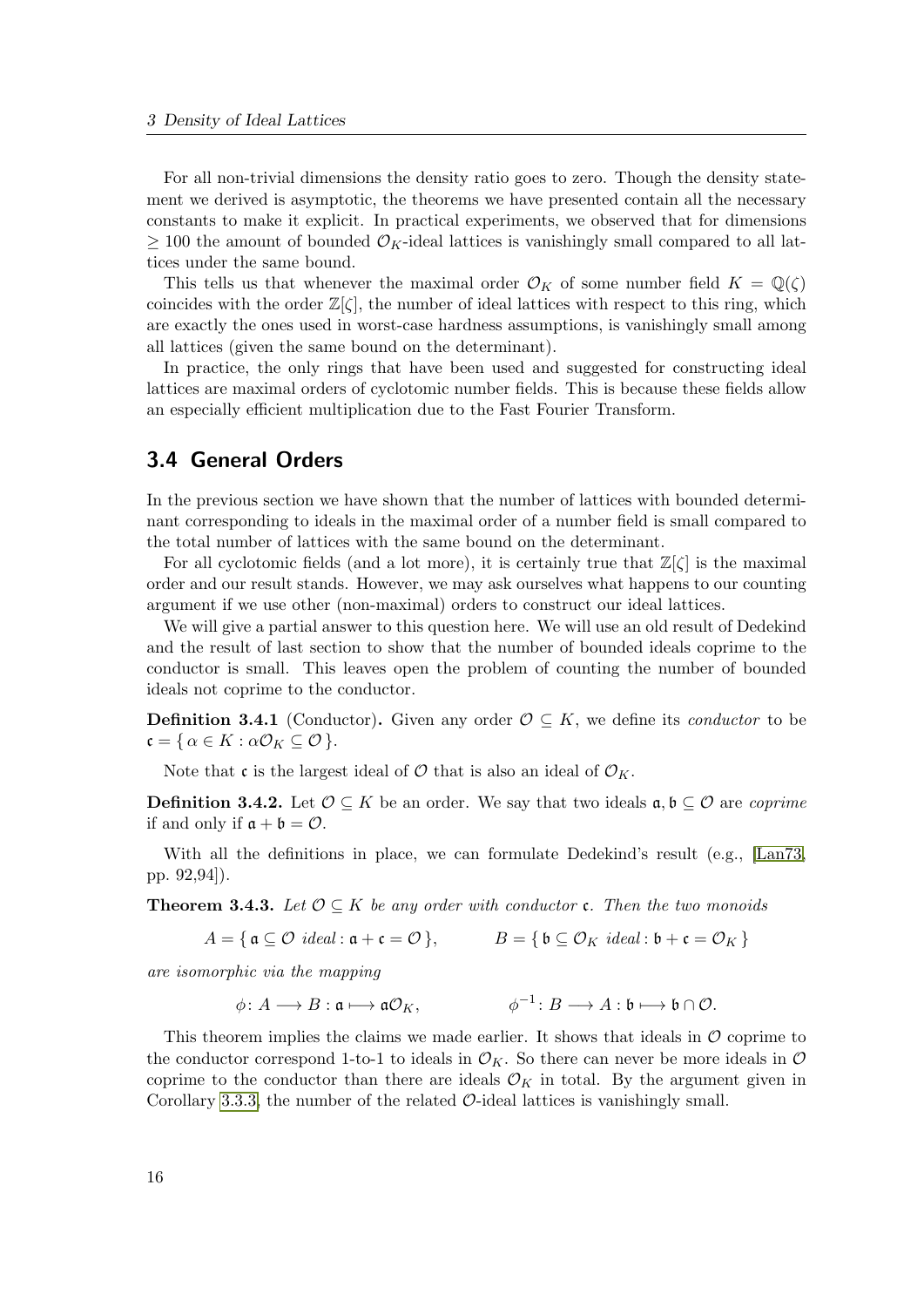## <span id="page-30-1"></span><span id="page-30-0"></span>Lattice-Based Compression Functions

In this chapter, we will discuss the SWIFFT compression functions, proposed by Lyubashevsky *et al.* at FSE 2008. They are very efficient instantiations of generalized compact knapsacks for a specific set of parameters. In particular, they have the property that, asymptotically, finding collisions for a randomly chosen compression function implies being able to solve computationally hard ideal lattice problems in the worst-case.

We will present three results. First, we present new average-case problems, which may be used for all lattice schemes whose security is based on SIS either with general or ideal lattices. The new average-case problems require less description bits, resulting in improved keysize and speed for these schemes. Second, we propose a parameter generation algorithm for SWIFFT, where the main parameter  $n$  can be any integer in the image of Euler's totient function, and not necessarily a power of 2 as before. Third, we give experimental evidence that finding  $\ell_2$ -pseudo-collisions<sup>[1](#page-30-3)</sup> for SWIFFT is as hard as breaking a 68-bit symmetric cipher according to the well-known heuristic by Lenstra and Verheul. We also recommend conservative parameters corresponding to a 127-bit symmetric cipher.

This chapter is based on [\[BL09b\]](#page-4-3). It was presented at the 10th International Conference on Cryptology in India (Indocrypt) 2009 in New Delhi, India.

### <span id="page-30-2"></span>4.1 Introduction

Collision-resistant hash functions play a key role in the IT world. They are an important part of digital signatures as well as authentication protocols.

Despite their fundamental importance, several established hash function designs have turned out to be insecure, for example MD5 and SHA-1 [\[SLdW07,](#page-84-4) [CMR07\]](#page-79-1). To avoid this lack of security in a central place for the future, we need efficient hash functions with strong security guarantees.

One such hash function with an intriguing design is SWIFFTX  $[ADL+08]$ . In contrast to

*4*

<span id="page-30-3"></span><sup>&</sup>lt;sup>1</sup>These  $\ell_2$ -pseudo-collisions are not related to the usual pseudo-collisions as defined in, e.g., the Handbook of Applied Cryptography [\[MvOV01\]](#page-83-4).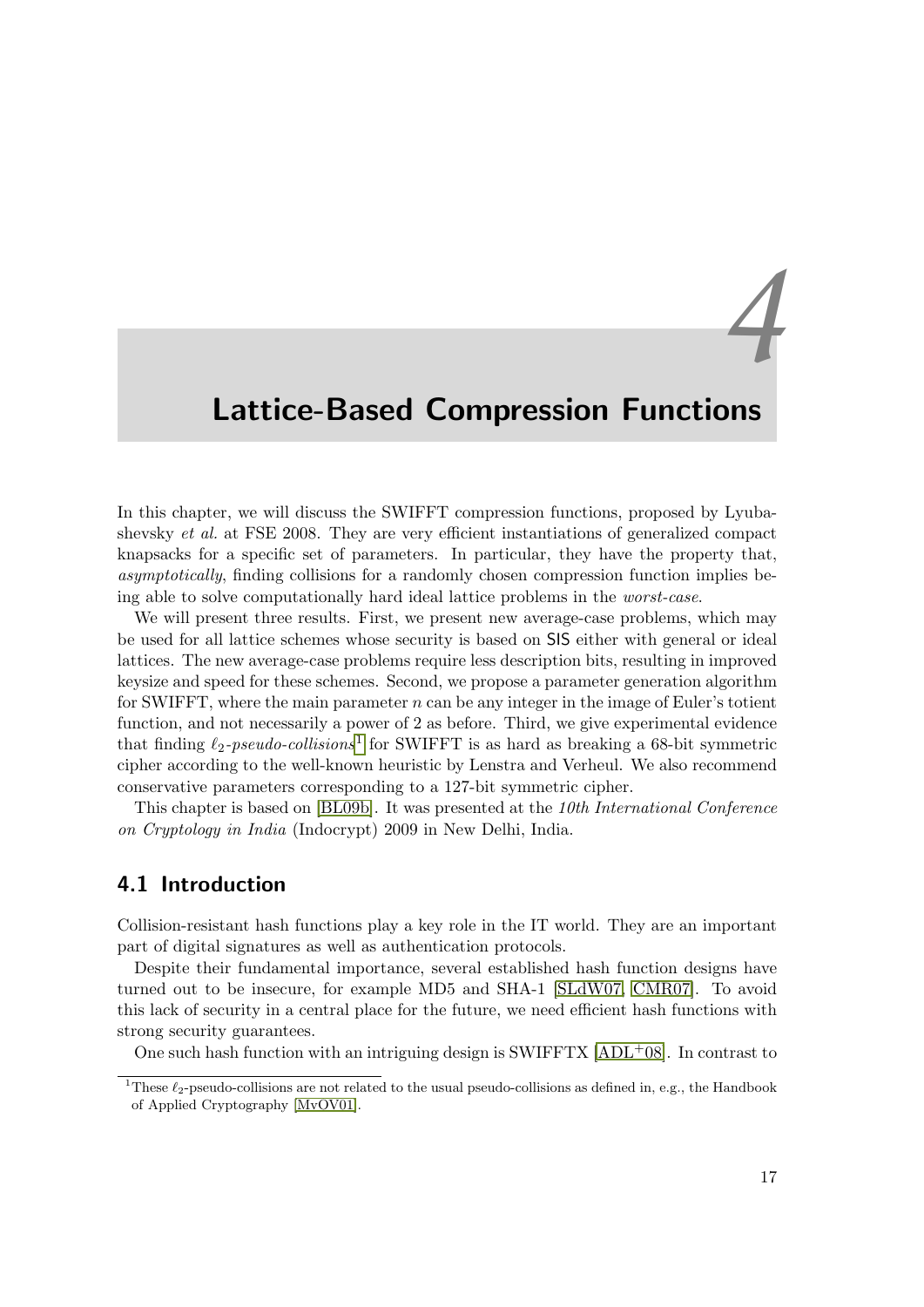all other practical hash functions, including all SHA-3 candidates, it remains the only hash function where the most prominent security property, namely collision-resistance, relies solely on the hardness of a well studied mathematical problem. This guarantee on the collision-resistance of SWIFFTX is a feature derived directly from SWIFFT [\[LMPR08\]](#page-81-2), the internal compression function, which has the same guarantee.

SWIFFTX was part of a hash design competition by the National Institute for Standards and Technology (NIST). It did not survive the competition, and we suspect this is due to inefficiency, with the main bottleneck being SWIFFT.

This chapter has three contributions. First, we present new compact average-case problems that require less description bits than the ones previously used. These are shown to be at least as hard as previous ones. To demonstrate the improvement, we then show how the new problems can be used to create more efficient SWIFFT instances. This improvement to space and time requirements applies not only to SWIFFT, but universally to all lattice-schemes based on worst-case problems via Ajtai's reduction (e.g., [\[GGH96,](#page-80-1) [GPV08,](#page-80-2) [LMPR08,](#page-81-2) [LM08,](#page-81-4) [XT08\]](#page-84-5)).

Second, we present a parameter generation algorithm that produces parameters sets, where the main parameter may be any number in the image of Euler's totient function and not just a power of 2 as before. We show that all efficiency improvements that were proposed for the standard SWIFFT parameters also apply to an exemplary parameter set from our generator. These parameters are later shown to be far more secure than the standard SWIFFT parameters.

Third, we show that SWIFFT is subject to lattice basis reduction attacks in dimensions that are far smaller than the ones the authors claim are necessary. We give evidence that finding  $\ell_2$ -pseudo-collisions takes an effort comparable to breaking a 68-bit symmetric cipher, i.e., it is considered feasible today. Such pseudo-collisions are closely related to actual collisions and being able to recover them should be infeasible for high security applications. We give alternative parameters which realize.

This chapter is organized as follows. Section [4.2](#page-31-0) introduces the new average-case problems and reductions from SIS respective IdealSIS. Section [4.3](#page-34-0) describes the SWIFFT compression function family and the SWIFFT lattice. Section [4.4](#page-37-0) presents the parameter generation algorithm and Section [4.5](#page-39-0) discusses SWIFFT's security.

### <span id="page-31-0"></span>4.2 Compact (Ideal)SIS

In this section we present a new average-case problem SIS'. We show that the average-case small integer solution problem (SIS) reduces to SIS'. Hence, SIS' can be used, for example, to solve worst-case problems that reduce to SIS without any loss in the parameters. The advantage is that SIS' requires  $n^2 \log(q)$  less random bits. A similar construction is possible for the average-case problem LWE and has indeed been suggested (without naming it or proving reductions) by Regev and Micciancio in [\[MR09\]](#page-82-2).

All cryptographic schemes whose security relies on SIS can switch to SIS', resulting in a scheme with smaller keys which is also slightly faster (due to the structure of  $SIS'$ ). This includes all systems based on worst-case lattice problems via Ajtai's reduction [\[Ajt96a\]](#page-78-0) or the adaptions thereof (e.g., [\[GGH96,](#page-80-1) [GPV08\]](#page-80-2)).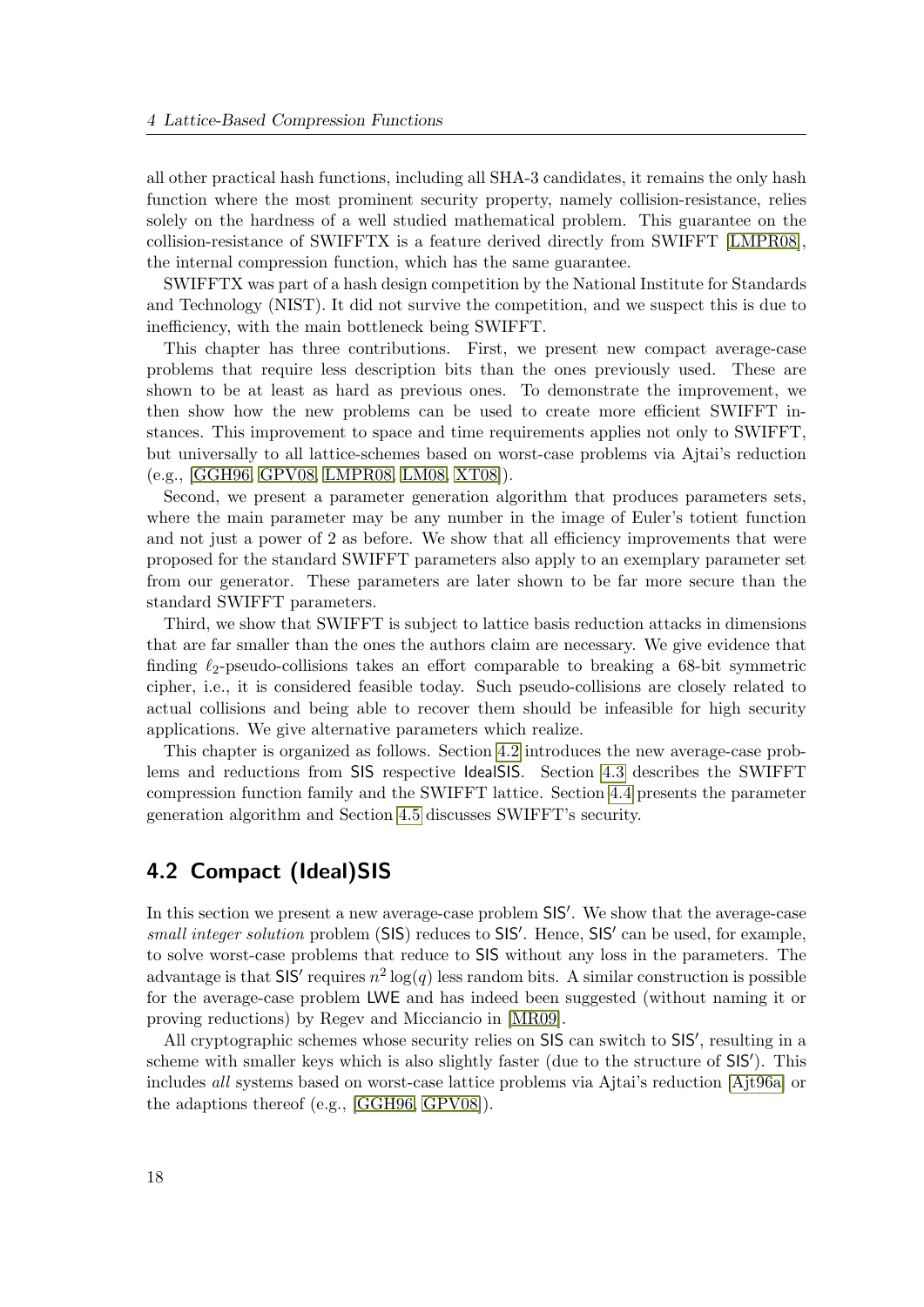We will also show that the same idea can be adapted to the IdealSIS problem, which is SIS restricted to the class of ideal lattices. The number of description bits we save in this case is  $n \log(q)$ . Hence, all schemes based on worst-case problems in ideal lattices via the reduction of Lyubashevsky and Micciancio [\[LM08\]](#page-81-4) can benefit from using IdealSIS<sup>'</sup> (e.g., [\[LMPR08,](#page-81-2) [LM08,](#page-81-4) [XT08,](#page-84-5) [SSTX09\]](#page-84-2)). How these improvements apply to SWIFFT may be seen in Section [4.3.](#page-34-0)

The technical difference is that SIS chooses a somewhat random basis for a random lattice, whereas SIS' chooses only a random lattice and takes the basis in Hermite normal form. This is analogous to using the standard (or systematic) form for linear codes in coding theory.

To illustrate the difference between the two problems we restate the definition of SIS as seen in Chapter [2](#page-18-1) and give the definition of SIS'.

**Definition 4.2.1** (SIS). In the *small integer solution* problem  $\text{SIS}(n, q, m, \beta)$ , we are given a matrix  $\mathbf{A} \sim U(\mathbb{Z}_q^{n \times m})$  chosen uniformly at random and a real  $\beta > 0$ . The task is to find a nonzero integer vector  $\mathbf{x} \in \mathbb{Z}^m \setminus \{\mathbf{0}\}\$  such that  $\mathbf{A}\mathbf{x} \equiv \mathbf{0} \pmod{q}$  and  $\|\mathbf{x}\| \leq \beta$ .

In contrast, the distribution for  $A$  used in  $SIS'$  is different.

**Definition 4.2.2** (SIS'). In the *compact small integer solution* problem  $\text{SIS}'(n, q, m, \beta)$ , we are given a matrix  $\mathbf{A}' \sim U(\mathbb{Z}_q^{n \times (m-n)})$  chosen uniformly at random and a real  $\beta > 0$ . The task is to find a nonzero integer vector  $\mathbf{x} \in \mathbb{Z}^m \setminus \{\mathbf{0}\}\)$  such that  $[\mathbf{I}_n, \mathbf{A}']\mathbf{x} \equiv \mathbf{0} \pmod{q}$ and  $\|\mathbf{x}\| \leq \beta$ . Here,  $\mathbf{I}_n$  is the *n*-dimensional identity matrix.

This problem corresponds to the previous one, but with  $\mathbf{A} = [\mathbf{I}_n, \mathbf{A}']$ , so it requires  $n^2 \log(q)$  less descriptions bits. We show that new problem is as hard as the old one.

<span id="page-32-0"></span>**Theorem 4.2.3.** Let n,  $q(n) \geq 2$ ,  $m(n) \geq (1+\epsilon)n$  be positive integers, and  $\beta(n) > 0$ be a positive real, then  $\mathsf{SIS}(n, q(n), m(n), \beta(n))$  reduces to  $\mathsf{SIS}'(n, q(n), m(n), \beta(n))$ . Here,  $\epsilon > 0$  is some real number independent of n.

*Proof.* Given A, an instance of  $\mathsf{SIS}(n, q(n), m(n), \beta(n))$ , let E be the event that there are n column vectors in **A** which are linearly independent mod  $q(n)$ . For brevity, we will write q, m,  $\beta$  instead of q(n), m(n),  $\beta(n)$ .

Assuming E holds, there is a permutation matrix  $P \in \{0,1\}^{m \times m}$  such that  $AP =$  $[\mathbf{A}', \mathbf{A}']$  and  $\mathbf{A}'$  is invertible mod q. We use the SIS' oracle to solve  $(q, [\mathbf{I}_n, \mathbf{A}'^{-1} \mathbf{A}''], \beta)$ . This instance is distributed according to SIS', when the matrix  $A^{-1}A''$  is distributed according to  $U(\mathbb{Z}_q^{n\times (m-n)})$ . This is the case, since  $\mathbf{A}''$  was distributed this way and  $\mathbf{A}^{l-1}$ is invertible mod q, so it is a permutation on the vectors  $\mathbb{Z}_q^n$  which does not affect the uniform distribution. From the  $SIS$  oracle, we obtain a solution z. The vector Pz solves our SIS instance because

$$
\mathbf{0} = [\mathbf{I}_n, \mathbf{A}'^{-1} \mathbf{A}'']\mathbf{z} = [\mathbf{A}', \mathbf{A}'']\mathbf{z} = \mathbf{A} \mathbf{P} \mathbf{z} \pmod{q}.
$$

We will show that the probability of  $E$  not occurring is negligible. The number of matrices  $\bf{A}$  with n linearly independent columns is equal to the number of matrices with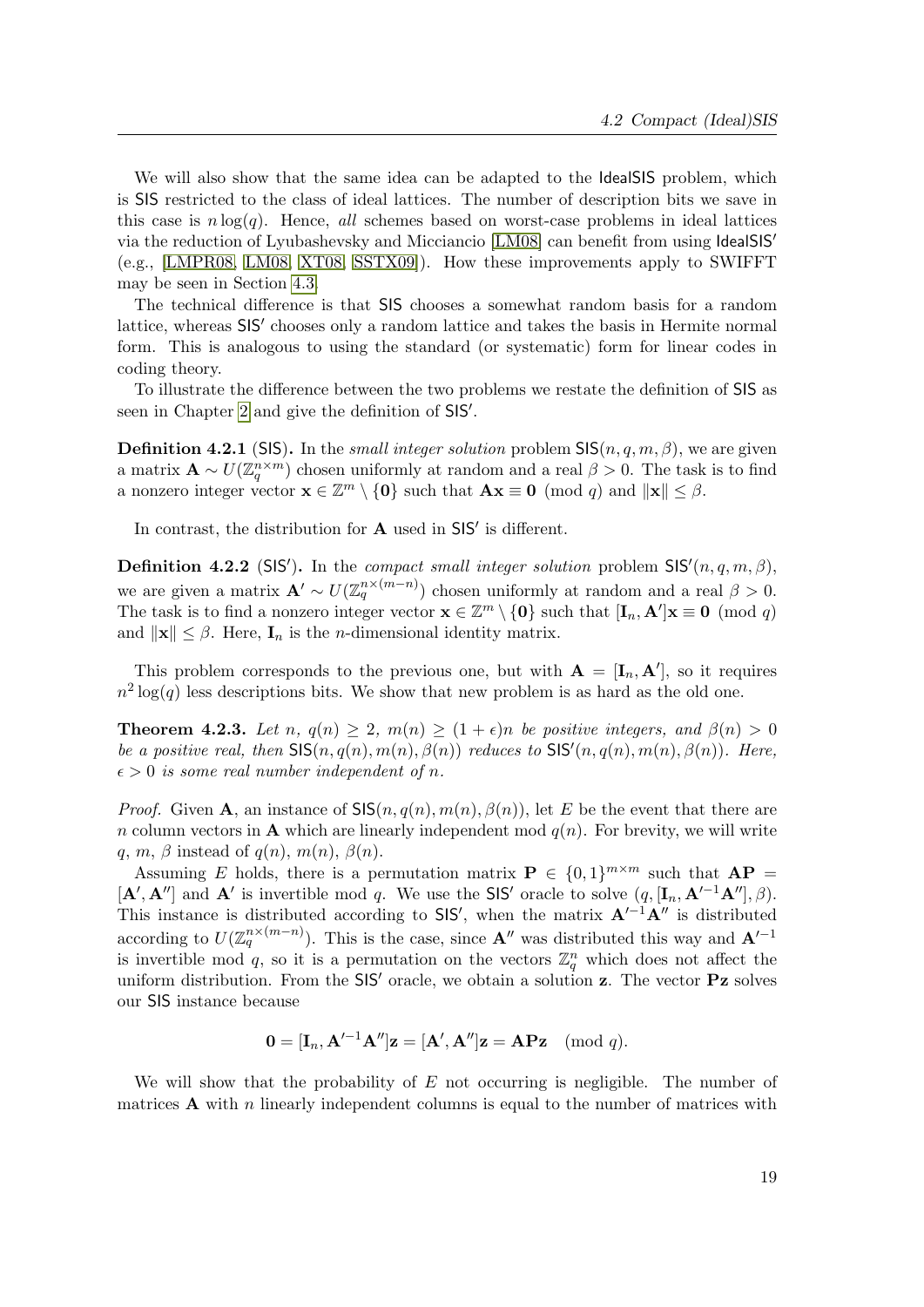$n$  linearly independent rows. For  $E$  to occur, the first row may be anything but the zerorow, giving  $(q^m - 1)$  possibilities; the second row can be all but multiples of the first, giving  $(q^m - q)$  possibilities, and so on. The total number of matrices is  $q^{nm}$ , so we get

$$
\Pr[\text{not } E] = 1 - q^{-nm} \prod_{i=0}^{n-1} (q^m - q^i) = 1 - \prod_{i=0}^{n-1} (1 - q^{i-m}).
$$

Let  $c = -2\ln(1/2)$ , we bound the probability

$$
1 - \prod_{i=0}^{n-1} (1 - q^{i-m}) = 1 - \exp\left((-1)^2 \ln\left(\prod_{i=0}^{n-1} (1 - q^{i-m})\right)\right)
$$
  

$$
\leq \sum_{i=0}^{n-1} -\ln(1 - q^{i-m}) \leq c q^{-m} \sum_{i=0}^{n-1} q^i
$$
  

$$
= c(q^n - 1)/(q^m(q - 1)) \leq c/q^{m-n} \leq c/2^{\epsilon n}.
$$

Inequality (1) holds because for all real x we have  $1 - \exp(-x) \le x$ . Similarly, inequality (2) holds because for all  $0 \le x \le 1/2$  we have  $-\ln(1-x) \le cx$ . Finally, inequality (3) follows from the conditions stated in the theorem. The resulting function is negligible, which completes the proof.  $\Box$ 

In the remainder of the section we will adapt Theorem [4.2.3](#page-32-0) to the case of ideal lattices. Throughout this part, let  $\zeta_n$  be a sequence of algebraic integers such that the ring  $R_n = \mathbb{Z}[\zeta_n]$  is a Z-module of rank n, i.e.,  $R_n \cong \mathbb{Z}^n$  as an additive group. Since  $R_n = [1, \zeta_n, \ldots, \zeta_n^{n-1}] \mathbb{Z}^n$ , we can use any norm on ring elements by transforming them to integral coefficient vectors of this power basis. In order to apply norms on tuples of ring elements, we take the norm of the vector consisting of the norms of each element, so for  $\widehat{\mathbf{z}} \in R_n^m$  we have  $\|\widehat{\mathbf{z}}\| = \|(\|\mathbf{z}_1\|, \ldots, \|\mathbf{z}_m\|)\|$ . We use the shorthand  $R_{n,q} = R_n/\langle q \rangle = \mathbb{Z}_q[\zeta_n]$ .

**Definition 4.2.4** (IdealSIS). Given integers n, m, q, a tuple  $\hat{\mathbf{a}} = [\mathbf{a}_1, \dots, \mathbf{a}_m] \in R_{m,q}^m$ , and  $\mathbf{a}_1 \text{ mod } q$ , the *ideal chertect useter problem* IdealSIS( $p, q, m, q$ ) is to find a personal vector a real  $\beta$ , the *ideal shortest vector problem* **IdealSIS** $(n, q, m, \beta)$  is to find a nonzero vector  $\widehat{\mathbf{z}} = [\mathbf{z}_1, \dots, \mathbf{z}_m] \in R_n^m \setminus \{\mathbf{0}\},\$  such that

$$
\sum_{i=1}^m \mathbf{a}_i \, \mathbf{z}_i = \mathbf{0} \qquad \text{and} \qquad \|\widehat{\mathbf{z}}\| \leq \beta.
$$

Analogous to the case of general lattices, the compact problem is:

**Definition 4.2.5** (IdealSIS'). Given integers n, m, q, a tuple  $\hat{\mathbf{a}}' = [\mathbf{a}_1, \dots, \mathbf{a}_{m-1}] \in R_{m,q}^m$ and a real  $\beta$ , the compact ideal shortest vector problem IdealSIS' $(n, q, m, \beta)$  is to find a nonzero vector  $\hat{\mathbf{z}} = [\mathbf{z}_1, \dots, \mathbf{z}_m] \in R_n^m \setminus \{\mathbf{0}\}$ , such that

$$
\mathbf{z}_1 + \sum_{i=1}^{m-1} \mathbf{a}_i \, \mathbf{z}_{i+1} = \mathbf{0} \qquad \text{and} \qquad \|\widehat{\mathbf{z}}\| \leq \beta.
$$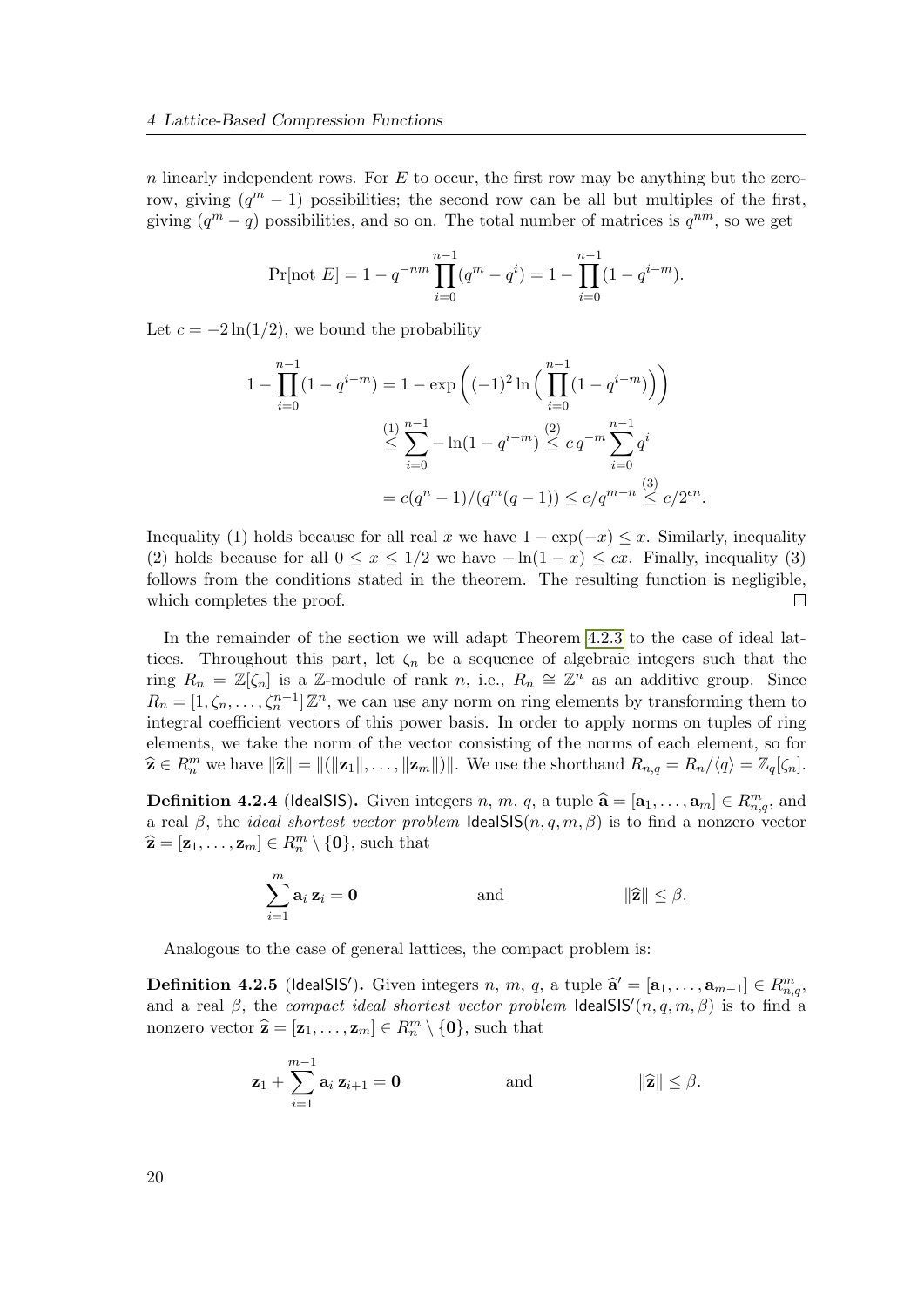Again this problem corresponds to the previous one with  $\hat{\mathbf{a}} = [\mathbf{1}, \hat{\mathbf{a}}']$ . In this case we save  $n \log(q)$  description bits and once more, we will show that the new problem is as hard as the well known one.

**Theorem 4.2.6.** Let n,  $m(n) \in \Omega(\log(n))$  be positive integers,  $q(n) \in \omega(n)$  be prime, and  $\beta(n) > 0$  be real, then the corresponding IdealSIS reduces to IdealSIS'.

*Proof.* Given  $\hat{a}$ , an instance of IdealSIS $(n, q(n), m(n), \beta(n))$ , let E be the event that there is an index *i* such that  $\mathbf{a}' = \mathbf{a}_i$  is invertible mod  $q(n)$ . For brevity, we will write q, m,  $\beta$ instead of  $q(n)$ ,  $m(n)$ ,  $\beta(n)$ .

Assuming E holds, there is a permutation  $\mathbf{P} \in \{0,1\}^{m \times m}$ , such that  $\hat{\mathbf{a}}\mathbf{P} = [\mathbf{a}', \hat{\mathbf{a}}'']$  and<br>is invertible mod  $\alpha$ . We let the lead SIS' angle selve the instance  $(\alpha, [\mathbf{1}, \mathbf{a}'^{-1} \hat{\mathbf{a}}'']$ **a**' is invertible mod q. We let the **IdealSIS'** oracle solve the instance  $(q, [\mathbf{1}, \mathbf{a'}^{-1}\hat{\mathbf{a}}''], \beta)$ .<br>This instance is distributed associator to **IdealSIS'**, when the tuple  $\mathbf{a'}^{-1}\hat{\mathbf{a}}''$  is distributed This instance is distributed according to **IdealSIS'**, when the tuple  $a'^{-1}\hat{a}''$  is distributed<br>conservative to  $U(Dm-1)$ . This is the gase since  $\hat{a}''$  wese distributed this way and  $a'^{-1}$  is according to  $U(R_{n,q}^{m-1})$ . This is the case, since  $\hat{\mathbf{a}}''$  was distributed this way and  $\mathbf{a}'^{-1}$  is<br>investible mod  $\epsilon$  so it is a permutation on the elements  $R$ , which does not effect the invertible mod q, so it is a permutation on the elements  $R_{n,q}$  which does not effect the uniform distribution. From the IdealSIS' oracle, we obtain a solution  $\hat{z}$ . The vector P $\hat{z}$ solves our IdealSIS instance:

$$
\mathbf{0} = \left[\mathbf{1}, \mathbf{a}'^{-1}\mathbf{\widehat{a}}''\right]\mathbf{\widehat{z}} = \left[\mathbf{a}', \mathbf{\widehat{a}}''\right]\mathbf{\widehat{z}} = \mathbf{\widehat{a}}\mathbf{P}\mathbf{\widehat{z}} \pmod{q}.
$$

We will show that the probability of  $E$  not occurring is negligible. Let  $f$  be the minimal polynomial of  $\zeta_n$ , and  $f_1, \ldots, f_k$  be the irreducible factors of f over  $\mathbb{Z}_q$ . Since q is prime, for any invertible element  $\mathbf{a} \in R_{n,q}$ , it is necessary and sufficient that  $\mathbf{a} \mod f_i \neq \mathbf{0}$ . So, the number of invertible elements is  $|R_{n,q}^*| = \prod_{i=1}^k (q^{\deg(f_i)} - 1)$ . The total number of ring elements is  $|R_{n,q}| = q^n$ . For E to occur, only one of the m ring elements must be invertible, so we get

$$
\Pr[\text{not } E] = \left(1 - q^{-n} \prod_{i=1}^{k} \left( q^{\deg(f_i)} - 1 \right) \right)^m = \left(1 - \prod_{i=1}^{k} \left(1 - q^{-\deg(f_i)}\right) \right)^m
$$

Let  $c = -2\ln(1/2)$ , we bound  $(\Pr[\text{not } E])^{1/m}$ 

$$
1 - \prod_{i=1}^{k} \left( 1 - q^{-\deg(f_i)} \right) \stackrel{(1)}{\leq} \sum_{i=1}^{k} - \ln \left( 1 - q^{-\deg(f_i)} \right) \stackrel{(2)}{\leq} c \sum_{i=1}^{k} q^{-\deg(f_i)}
$$

$$
= ck/q \leq cn/q \stackrel{(3)}{\in} 1/\omega(1).
$$

Inequality (1) holds because for all real x we have  $1 - \exp(-x) \leq x$ . Similarly, inequality (2) holds because for all  $0 \le x \le 1/2$  we have  $-\ln(1-x) \le cx$ . Finally, (3) follows from the conditions stated in the theorem. Since  $m(n) \in \Omega(\log(n))$ , we know Pr[not E] is negligible.  $\Box$ 

### <span id="page-34-0"></span>4.3 SWIFFT Compression Functions

The SWIFFT compression function family was proposed by Lyubashevsky et al. at FSE 2008 [\[LMPR08\]](#page-81-2). They showed that its efficiency is comparable to SHA-2. It was already shown in 2006 by Lyubashevsky and Micciancio [\[LM06\]](#page-81-0) that the collision resistance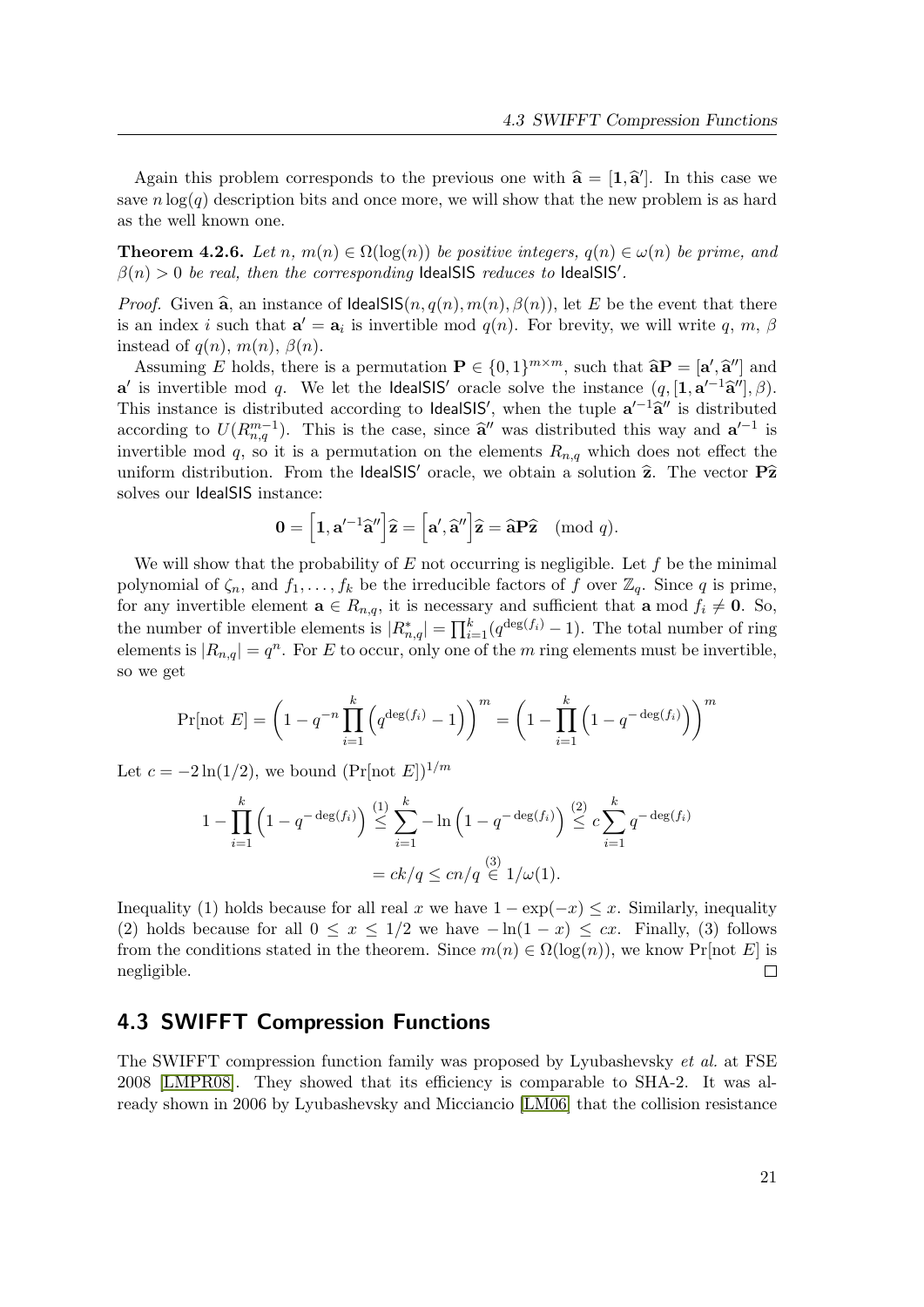of generalized compact knapsacks, of which SWIFFT is one particular instantiation, is asymptotically based on worst-case computational problems in ideal lattices. The arguments given later in 2006 by Peikert and Rosen in [\[PR06\]](#page-83-5) can also be adapted to prove collision resistance of generalized compact knapsacks with a tighter connection to the same worst-case problem.

Specifically, for a set of integer parameters  $(n, m, p)$ , in the SWIFFT case (64, 16, 257), they use the polynomial  $f(x) = x^n + 1$ , the ring  $R_{p,n} = \mathbb{Z}_p[x]/\langle f \rangle$  and the subset

$$
D_n = \{d_0 + d_1x + \cdots + d_{n-1}x^{n-1} \in R_{p,n} : (d_i \bmod p) \in \{0,1\} \text{ for } i = 0,\ldots, n-1\},\
$$

to define the family

$$
\mathcal{H}_{n,m,p} = \left\{ h_{\widehat{\mathbf{a}}} \colon D_n^m \ni \widehat{\mathbf{x}} \longmapsto \sum_{i=1}^m \mathbf{a}_i \mathbf{x}_i \pmod{p} : (\mathbf{a}_1,\ldots,\mathbf{a}_m) = \widehat{\mathbf{a}} \in R_{p,n}^m \right\}.
$$

These functions can be computed efficiently. Let  $\omega_0, \ldots, \omega_{n-1}$  be the roots of f in  $\mathbb{Z}_p$ in any order, and  $V$  be the Vandermonde matrix generated by them

$$
\mathbf{V} = \begin{pmatrix} 1 & \omega_0 & \dots & \omega_0^{n-1} \\ \vdots & \vdots & & \vdots \\ 1 & \omega_{n-1} & \dots & \omega_{n-1}^{n-1} \end{pmatrix}.
$$

Applying the Fast Fourier Transform over  $\mathbb{Z}_p$  to SWIFFT, we get

$$
\mathbf{z} \equiv \sum_{i=0}^{m-1} \mathbf{a}_i \mathbf{x}_i \bmod f \equiv \mathbf{V}^{-1} \left( \sum_{i=0}^{m-1} \mathbf{Va}_i \odot \mathbf{V} \mathbf{x}_i \right) \pmod{p}, \tag{4.3.1}
$$

where  $\odot$  is the pointwise multiplication in  $\mathbb{Z}_p^n$ . Since **V** is invertible, we may use  $\mathbf{z}' = \mathbf{V}\mathbf{z}$ as hash, instead of  $z$ . Since the compression function key  $\hat{a}$  is fixed, we may precompute  $a'_i = Va_i$  for all i. So evaluating the compression function amounts to computing all n components of  $z'$  with

$$
z'_{j} = \sum_{i=0}^{m-1} a'_{i,j} x'_{i,j} \bmod p, \qquad x'_{i,j} = \sum_{l=0}^{n-1} \omega_{j}^{l} x_{i,l} \bmod p.
$$

Due to the form of f we can set  $\omega_j \leftarrow \omega^{2j+1}$  for any element  $\omega$  of order  $2n$  in  $\mathbb{Z}_p$ . We insert the parameters and split up the indices  $j = j_0 + 8j_1$  and  $l = l_0 + 8l_1$ .

$$
x'_{i,j_0+8j_1} = \sum_{l_0=0}^{7} \sum_{l_1=0}^{7} \omega^{(l_0+8l_1)(2(j_0+8j_1)+1)} x_{i,l_0+8l_1} \mod p
$$
  
= 
$$
\sum_{l_0=0}^{7} \omega^{16l_0j_1} \cdot \underbrace{\omega^{l_0(2j_0+1)}}_{m_{l_0,j_0}} \cdot \underbrace{\sum_{l_1=0}^{7} \omega^{8l_1(2j_0+1)} x_{i,l_0+8l_1} \mod p}_{t_{l_0,j_0}}
$$
 (4.3.2)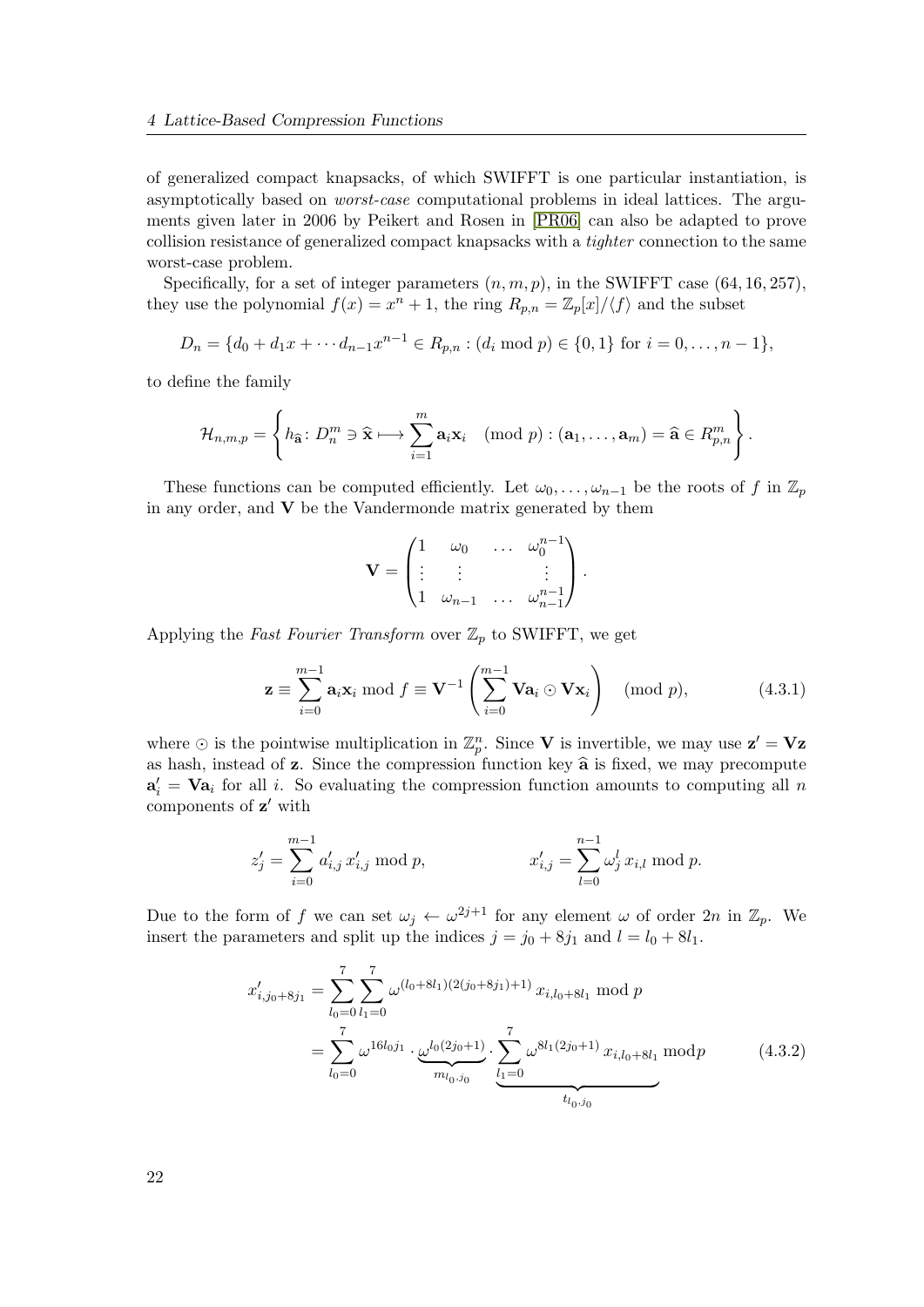The quantities  $t_{l_0,j_0}$  for all  $2^8$  possible values of  $x_{i,l_0+8l_1}$  and  $m_{l_0,j_0}$  can be precomputed. The SWIFFT authors recommend using  $\omega = 42$ , because then  $\omega^{16}$  mod  $p = 4$ , so some multiplications in the last expression can be realized with bit-shifts. A single  $\mathbf{x}'_i$ , i.e., the last expression for all j, can then be evaluated with a total of 64 multiplications and  $8 \cdot 24$ additions/subtractions using an FFT network. The total number of operations (ignoring index calculations and modular reduction) for the standard SWIFFT parameters is

> $16 \cdot 64$ computing  $x'_{i,j}$  $+ 16 \cdot 64$ all  $\overline{a'_{i,j} \cdot x'_{i,j}}$ = 2048 multiplications  $16 \cdot 8 \cdot 24$ computing  $x'_{i,j}$  $+$  16 · 64 – 1 summing  $a'_{i,j} \cdot x'_{i,j}$ = 4095 additions/subtractions

Applying the ideas put forward in Section [4.2,](#page-31-0) we recommend using functions from

$$
\mathcal{H}'_{n,m,p} = \left\{ h_{\widehat{\mathbf{a}}} \colon D_n^m \ni \widehat{\mathbf{x}} \longmapsto \mathbf{x}_1 + \sum_{i=1}^{m-1} \mathbf{a}_i \mathbf{x}_{i+1} \pmod{p} : (\mathbf{a}_1, \dots, \mathbf{a}_{m-1}) = \widehat{\mathbf{a}} \in R_{p,n}^{m-1} \right\}.
$$

This results in a slightly more efficient scheme which uses less memory. Recall that all entries in  $\hat{\mathbf{a}}' = (\mathbf{1}, \mathbf{a}_1, \dots, \mathbf{a}_{m-1})$  can be precomputed in practice and having one of them equal to 1 saves some multiplications during evaluation depending on the implementation. In Equation [4.3.1,](#page-35-0) if we computed **z** instead of **z'** the speed-up would be  $1/m$ . For  $m = 16$ this is  $\approx 6\%$  and it may be further increased with the sliding window method used for NTRU [\[BDL08\]](#page-4-0). However, at the moment it is more efficient to compute  $z'$ . In this case, we save n multiplications, which is about  $1\%$  of all operations for standard SWIFFT parameters.

### <span id="page-36-0"></span>4.3.1 The SWIFFT Lattice

Let  $\hat{\mathbf{a}} \in R_{p,n}$ . Consider the function  $h_{\hat{\mathbf{a}}} \in \mathcal{H}_{n,m,p}$  and extend the domain to  $R_n = \mathbb{Z}[x]/\langle f \rangle$ . The coefficient vectors of periods of this function form the set

$$
\Lambda_p^{\perp}(\widehat{\mathbf{a}})=\left\{(v_1,\ldots,v_{nm})\in\mathbb{Z}^{nm}: h_{\widehat{\mathbf{a}}}\left(\sum_{i=0}^{n-1}v_{i+1}x^i,\ldots,\sum_{i=0}^{n-1}v_{m(i+1)}x^i\right)=\mathbf{0}\right\}.
$$

This is a lattice of dimension  $nm$ , since the extended  $h_{\hat{\mathbf{a}}}$  is  $R_n$ -linear. A basis for this lattice can be found efficiently using a method described by Buchmann et al. in [\[BLR08\]](#page-79-0). Collisions in the original (unextended) function  $h_{\hat{a}}$  correspond exactly to vectors in this lattice with  $\ell_{\infty}$ -norm bounded by 1. Therefore we refer to these lattices as SWIFFT lattices.

A pseudo-collision is a vector in this lattice with Euclidean norm less than  $\sqrt{nm}$ , i.e., all vectors in the smallest ball containing all collisions. So every collision corresponds to a pseudo-collision, but not vice versa.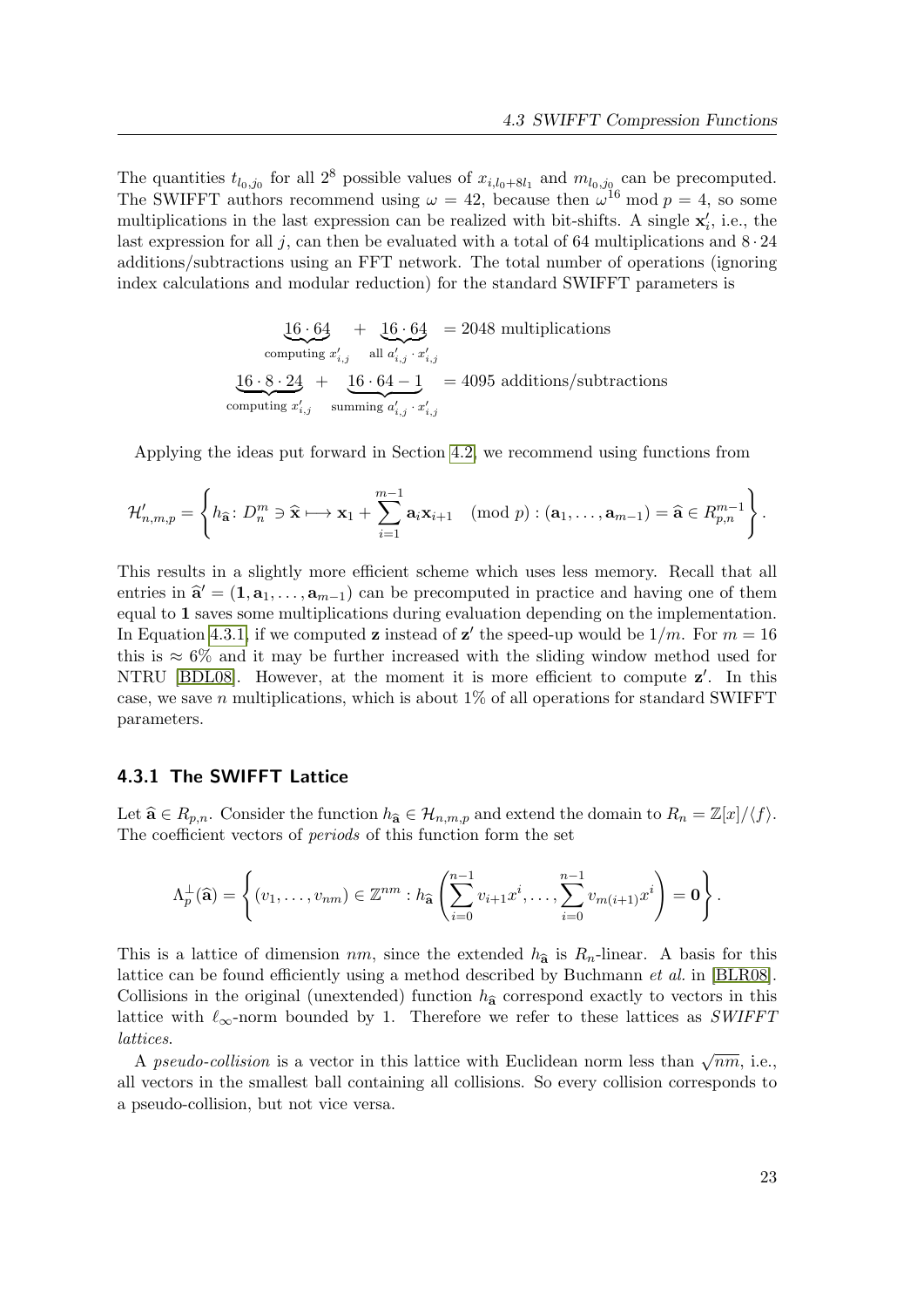### <span id="page-37-0"></span>4.4 Parameter Generation

In the previous section, we have seen that SWIFFT, as presented by the authors, has only one set of parameters. In this section we will show that several sets may be used without losing much in terms of efficiency.

Let  $k > 0$  be some integer, p be prime and  $n = \varphi(k)$ , where  $\varphi$  is Euler's totient function. Furthermore, let  $f$  be the  $k$ -th cyclotomic polynomial, i.e.,

$$
f(x) = \prod_{d|k} (1 - x^{k/d})^{\mu(d)},
$$
 with  $\mu(d) = \begin{cases} (-1)^{\ell} & \text{if } d \text{ is a product of } \ell \text{ distinct primes} \\ 1 & \text{if } d = 1 \\ 0 & \text{otherwise.} \end{cases}$ 

It's known that this is always an integer polynomial. It is also monic, irreducible over the integers, and has degree equal to  $n$  [\[Lan65\]](#page-81-0). Using the same structures as in the Section [4.3](#page-34-0) with this new f, i.e., the ring  $R_{p,n}$  and subset  $D_n$ , we can construct the same compression function family and the asymptotic security argument given in [\[PR06,](#page-83-0) [LM06\]](#page-81-1) still holds. In order to apply FFT as before, we need to ensure that elements of order k exist in  $\mathbb{Z}_p$ . This is guaranteed whenever  $k \mid (p-1)$ .

We now describe an algorithm for generating parameter sets  $(n, m, p)$ . For the polynomial f we will use the k-th cyclotomic polynomial such that  $n = \varphi(k)$ . However, there are cases where multiple polynomials are possible, for example,  $n = 256 = \varphi(257) = \varphi(512)$ . In these cases, we choose  $k$  such that the resulting bitlength of the output is shorter, i.e., the one with smaller p.

```
Input: Integer n, s.t. n = \varphi(k), k > 0Output: Parameters (n, m, p)l \leftarrow 1p \leftarrow k + 1while not is Prime(p) do
    l \leftarrow l + 1p \leftarrow l \cdot k + 1end
m \leftarrow \lceil 1.99 \cdot \log_2(p) \rceilAlgorithm 1: Parameter generation for n = \varphi(k), k > 0.
```
To illustrate the differences between these parameters, we compute several additional quantities for each set and list them in Figure [4.1.](#page-38-0)

For example, the output bitlength of the resulting compression function is given by  $out = n(\lfloor \log_2(p) \rfloor + 1)$  and its compression rate is  $cr = m/\log_2(p)$ . To indicate the collision resistance of each parameter set, we state the Hermite factor  $\delta$  that needs to be achieved in order to find pseudo-collisions, and the minimal lattice dimension  $d$  where we can expect to find such pseudo-collisions. The two latter values are computed in the following fashion.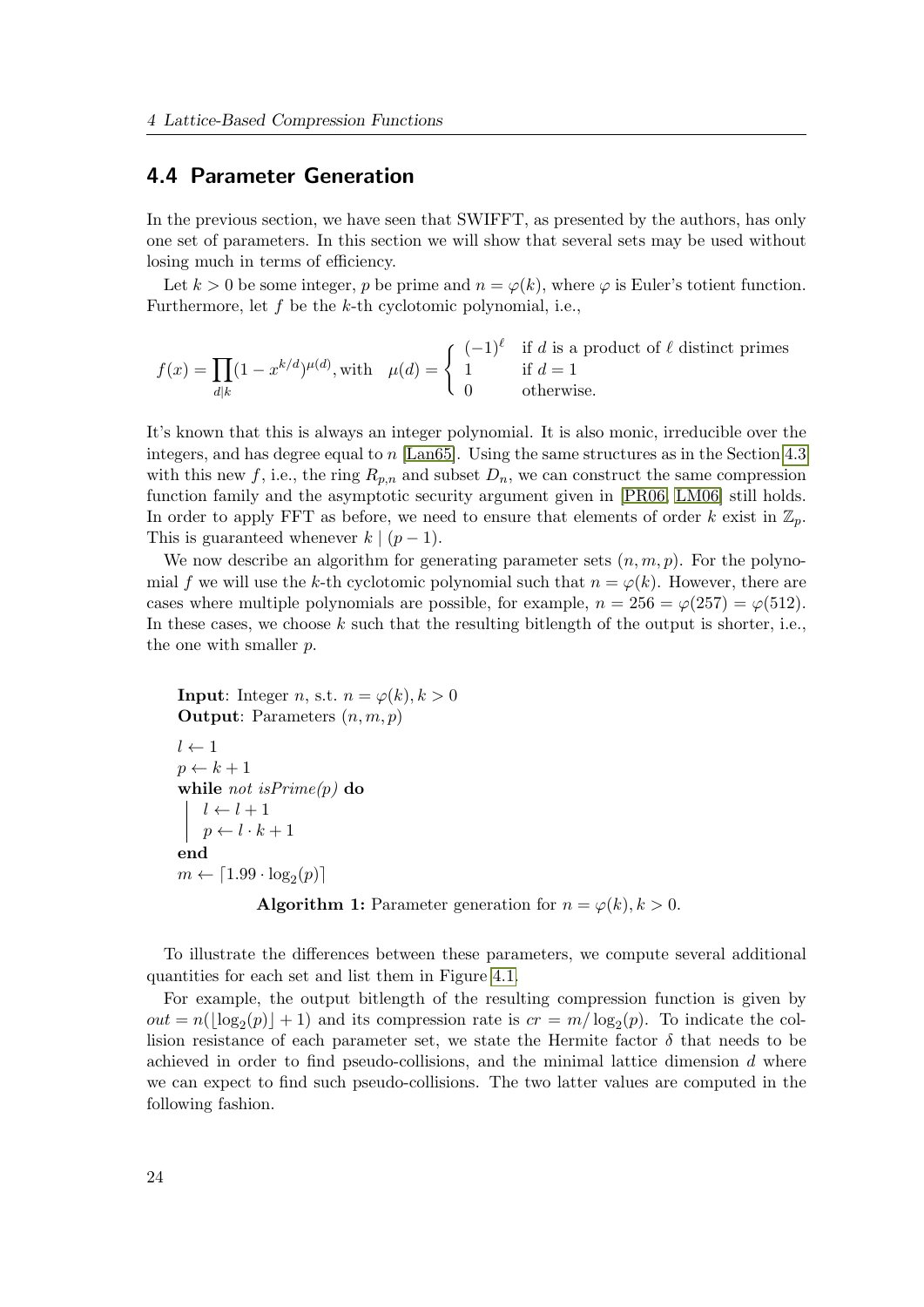| $\boldsymbol{k}$ | $\it{n}$ | $\,m$ | $\boldsymbol{p}$ | out  | cr    | $\delta$ | $\boldsymbol{d}$ |
|------------------|----------|-------|------------------|------|-------|----------|------------------|
| 128              | 64       | 16    | 257              | 513  | 1.999 | 1.0084   | 206              |
| 67               | 66       | 17    | 269              | 529  | 2.106 | 1.0084   | 211              |
| 71               | 70       | 19    | 569              | 631  | 2.076 | 1.0073   | 248              |
| 73               | 72       | 17    | 293              | 577  | 2.074 | 1.0077   | 231              |
| 79               | 78       | 17    | 317              | 625  | 2.046 | 1.0072   | 251              |
| 83               | 82       | 15    | 167              | 575  | 2.032 | 1.0075   | 237              |
| 89               | 88       | 15    | 179              | 617  | 2.004 | 1.0071   | 255              |
| 97               | 96       | 18    | 389              | 769  | 2.092 | 1.0061   | 308              |
| 101              | 100      | 19    | 607              | 901  | 2.055 | 1.0056   | 340              |
| 103              | 102      | 19    | 619              | 919  | 2.049 | 1.0055   | 348              |
| 107              | 106      | 19    | 643              | 955  | 2.037 | 1.0053   | 361              |
| 109              | 108      | 21    | 1091             | 1081 | 2.081 | 1.0049   | 392              |
| 113              | 112      | 16    | 227              | 785  | 2.044 | 1.0058   | 325              |
| 127              | 126      | 18    | 509              | 1009 | 2.002 | 1.0047   | 408              |
| 256              | 128      | 16    | 257              | 1025 | 1.999 | 1.0051   | 373              |

<span id="page-38-0"></span>Figure 4.1: Parameters for  $64 \le n \le 128$ , k prime or a power of two.

Consider the function  $len(d) = p^{n/d}\delta^d$ . According to Gama and Nguyen [\[GN08\]](#page-80-0)<sup>[2](#page-38-1)</sup> this is the Euclidean size of the smallest vector we are likely to find when reducing a sublattice with dimension d of any SWIFFT lattice  $\Lambda_p^{\perp}(\hat{\mathbf{a}})$ . Micciancio and Regev observed in [\[MR09\]](#page-82-0) that this function takes its minimal value

$$
len(d_{min}) = \delta^{2\sqrt{n \log(p)/\log(\delta)}}
$$
 for  $d_{min} = \sqrt{n \log(p)/\log(\delta)}$ .

We recall that a pseudo-collision is a vector in  $\Lambda_p^{\perp}(\hat{\mathbf{a}})$  with Euclidean norm at least  $\sqrt{nm}$ .<br>In order to find such a vector, we need a  $\delta$  such that  $\log(d)$   $\leq$   $\delta$   $\infty$ . We see this is In order to find such a vector, we need a  $\delta$ , such that  $len(d_{min}) \leq \sqrt{nm}$ . We say this is the Hermite factor required for finding pseudo-collisions, and the corresponding  $d_{min}$  is the minimal dimension where we can expect to find a pseudo-collision. Note that these minimal dimensions are about 5 times smaller than the corresponding dimensions of the SWIFFT lattices. To give an intuition, Gama and Nguyen state that the best lattice reduction algorithms known today can achieve a Hermite factor of roughly  $\delta = 1.01$  in high dimensions within acceptable time.

### <span id="page-38-2"></span>4.4.1 Recommended Parameters

We will give arguments in Section [4.5.3](#page-42-0) that parameters sets with  $d \geq 260$  correspond to SWIFFT instances where finding pseudo-collisions should be considered infeasible. The smallest set of such parameters in Figure [4.1](#page-38-0) are

$$
(n, m, p) = (96, 18, 389).
$$

<span id="page-38-1"></span><sup>&</sup>lt;sup>2</sup>Their experiments were performed on random lattices following a different distribution, but experimentally their results apply here as well.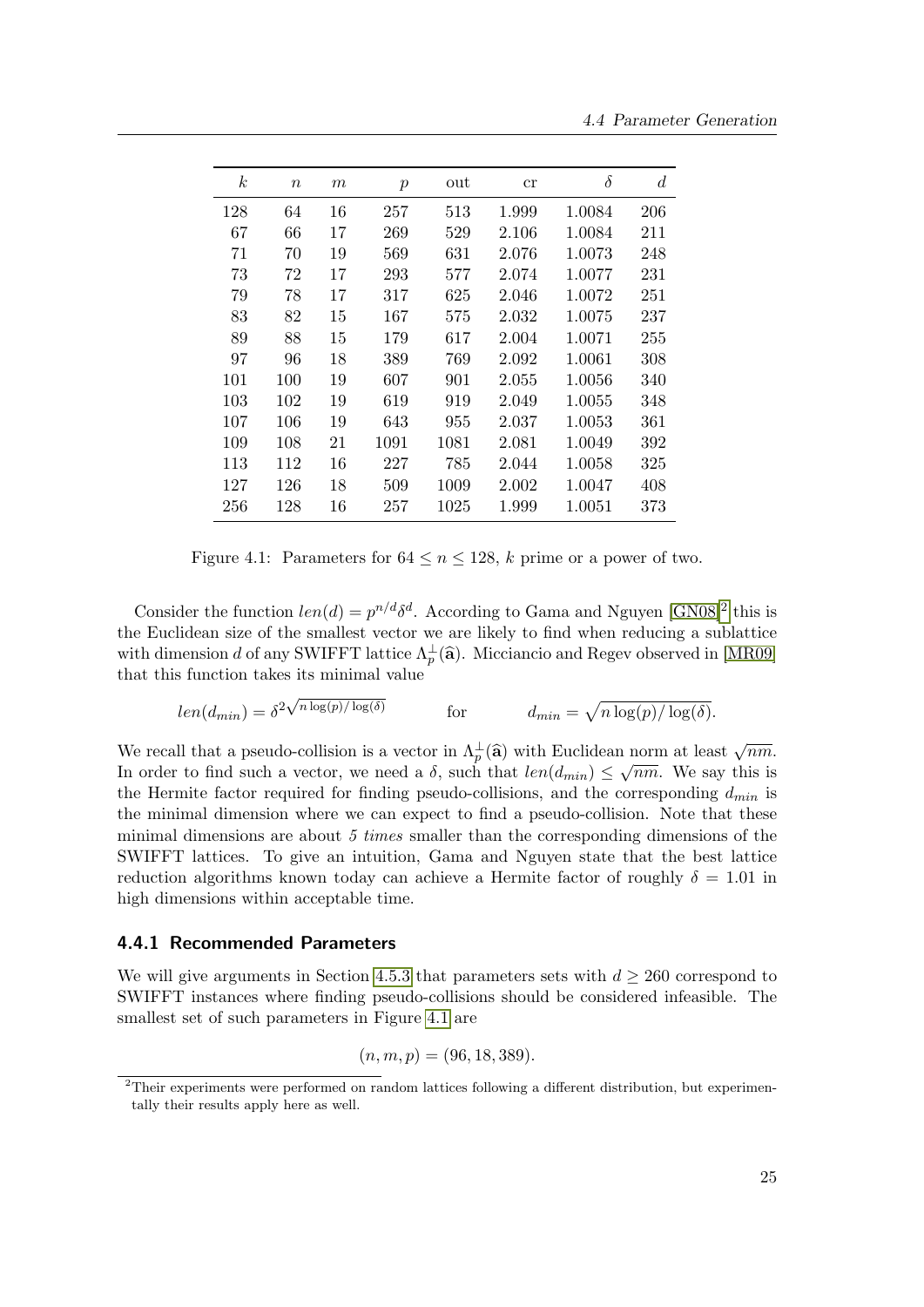We will see that finding pseudo-collisions for these parameters is as hard as breaking a 127-bit symmetric cipher, whereas, for the original SWIFFT parameters, finding such collisions only compares to breaking a 68-bit symmetric cipher.

Note that most of the efficiency improvements we outlined in Section [4.4](#page-37-0) for the original SWIFFT function are still possible with these parameters. Recall Equation [4.3.2,](#page-35-1) since  $k = 97$  is prime we can set  $\omega_j \leftarrow \omega^{j+1}$  for any element  $\omega$  of order k in  $\mathbb{Z}_p$ . To achieve optimal performance, we recommend to split up the indices  $l = l_0 + 8l_1$ , where  $0 \leq l_0 \leq 7$ and  $0 \le l_1 \le 11$ , similarly for the index j, and finally use  $\omega = 275$ , since multiplying with  $\omega^8 = 16$  can then be realized with bit-shifts. Corresponding to Equation [4.3.2](#page-35-1) we get

$$
x'_{i,j_0+8j_1} = \sum_{l_0=0}^7 \omega^{8l_0j_1} \cdot \underbrace{\omega^{l_0(j_0+1)}}_{m_{l_0,j_0}} \cdot \underbrace{\sum_{l_1=0}^{11} \omega^{l_1(8j_0+64j_1+8)}}_{t_{l_0,j_0,j_1}} x_{i,l_0+8l_1} \mod p.
$$

Note that the precomputed t part depends on  $j_1$  now, and needs to be available for  $2^{12}$ possible  $x_{i,l}$ . So this part will need  $12 \cdot 2^4 = 192$  times the space it did before. Doing the same reasoning as before, the number of operations (are their relative increase in percent) is:

$$
\underbrace{18 \cdot 64}_{\text{computing } x'_{i,j}} + \underbrace{18 \cdot 96}_{\text{all } a'_{i,j} \cdot x'_{i,j}} = 2880 \ (+40\%) \text{ multiplications}
$$
\n
$$
\underbrace{18 \cdot 12 \cdot 24}_{\text{computing } x'_{i,j}} + \underbrace{18 \cdot 96 - 1}_{\text{summing } a'_{i,j} \cdot x'_{i,j}} = 6911 \ (+68\%) \text{ additions/subtractions}
$$

Overall, we have a huge increase in security, almost doubling the effort required to find pseudo-collisions and a comparatively small loss in efficiency.

# 4.5 Security Analysis

The collision resistance of SWIFFT has the desirable property of being reducible from a worst-case computational problem. In particular, this means an algorithm which breaks random instances of SWIFFT compression functions with main parameter  $n$  can also be used to find short nonzero vectors in all ideals of the ring  $\mathbb{Z}[x]/\langle x^n + 1 \rangle$ . Finding such vectors is assumed to be infeasible for large  $n$ . However, for the standard SWIFFT parameter,  $n = 64$ , exhaustive search algorithms find these short vectors in less than one hour. In the lattice challenge [\[BLR08\]](#page-79-0) open for all enthusiasts, similar problems have been solved<sup>[3](#page-39-0)</sup> up to  $n = 108$ . Gama and Nguyen even state that finding the *shortest* vector in *n*dimensional lattices for  $n \leq 70$  should be considered easy [\[GN08\]](#page-80-0). So, the resulting lower bound on the attacker's runtime is insignificant. However, not attacking the underlying worst-case problem, but a concrete SWIFFT instance is much harder.

We will analyze the *practical* security of SWIFFT. As we have seen in Section [4.3.1,](#page-36-0) collisions in the SWIFFT compression functions naturally correspond to vectors with  $\ell_{\infty}$ -norm

<span id="page-39-0"></span><sup>3</sup>See <http://www.latticechallenge.org>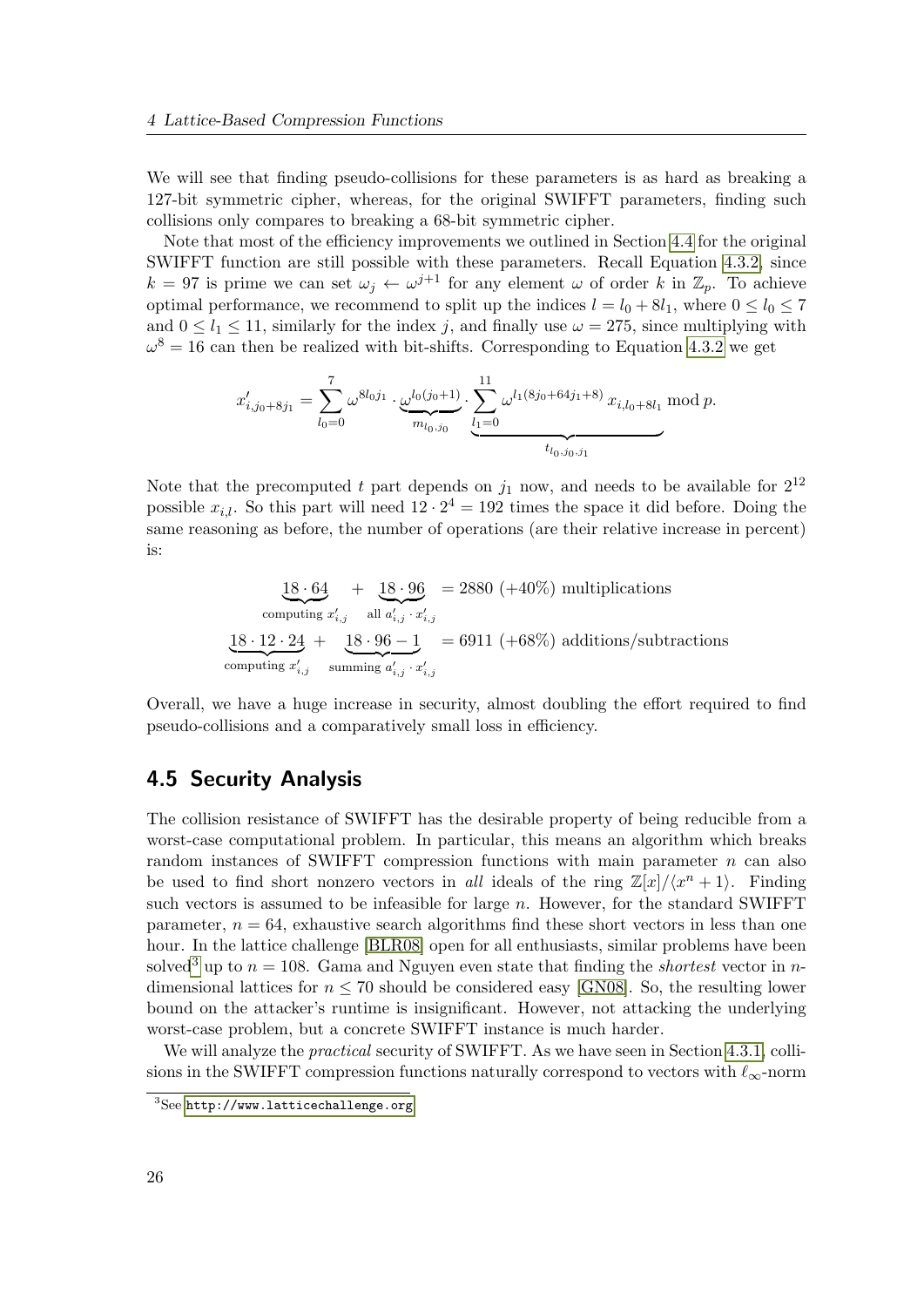bounded by 1 in certain lattices. These may be recovered with lattice basis reduction algorithms. Since these algorithms are highly optimized to find small vectors in the Euclidean norm, it is reasonable to analyze the computational problem of finding pseudo-collisions instead of collisions. These are vectors in the smallest ball which contains all vectors corresponding to collisions, so an algorithm which minimizes the Euclidean norm cannot distinguish between the two. In this section, we give experimental evidence that according to a well-known heuristic by Lenstra and Verheul [\[LV01\]](#page-82-1), finding pseudo-collisions for the standard SWIFFT parameters is comparable to breaking a 68-bit symmetric cipher. In comparison, all other attacks analyzed by the SWIFFT authors take  $2^{106}$  operations and almost as much space.

In their original proposal of SWIFFT, Lyubashevsky et al. provide a first analysis of all standard attacks. When it comes to attacks using lattice reduction however, they state that the dimension 1024 of SWIFFT lattices is too big for current algorithms. We start by showing that reducing sublattices of dimension 251, which corresponds to  $m = 4$ , is sufficient to find pseudo-collisions and dimension 325 ( $m = 5$ ) is sufficient for collisions. Beyond this point, as Micciancio and Regev observe in [\[MR09\]](#page-82-0), "the problem [SVP] cannot become harder by increasing  $m$ ". This means if we find a pseudo-collision in dimension 251, we can pad it with zeros to obtain a pseudo-collision for SWIFFT. In practice, even dimension  $d = 205$  is sufficient to find pseudo-collisions (cf. Figure [4.1\)](#page-38-0). In particular, this means that SWIFFTX, where internally SWIFFT is used with  $m = 32$ , is not more secure than SWIFFT.

### 4.5.1 Existence of (Pseudo-)Collisions in d-Dimensional Sublattices

Naturally, lattice basis reduction algorithms run much faster on lattices of small dimension. So, we want to find the minimal dimension  $d$  such that a  $d$ -dimensional sublattice of the SWIFFT lattice still contains a vector corresponding to a pseudo-collision.

The method we have given in Section [4.4](#page-37-0) for choosing the dimension  $d$  is heuristic, because it is based on an observation by Gama and Nguyen that is experimentally sound but unproven. We will now give a related result independent of experiments but dependent on the structure of SWIFFT sublattices. It is a pigeonhole argument, which gives an upper bound on the best subdimension d.

Let  $h_{\hat{\mathbf{a}}}$  be a random SWIFFT compression function with parameters  $(n, m, p)$ . The range of this function has size  $|R| = p^n$ .

Furthermore, let D be the set of all vectors in a d-dimensional submodule of  $\mathbb{Z}^{nm}$  that have Euclidean norm less than  $r = \sqrt{nm}/2$ . Clearly, if D where a subspace of  $\mathbb{R}^{nm}$ , then, under the same conditions, its volume would be that of a d-dimensional ball with radius r, i.e.  $r^d \pi^{d/2} / \Gamma(d/2 + 1)$ . So, counting only integer points, we come to approximately the same number and get

$$
|D| \approx r^d \pi^{d/2} / \Gamma(d/2 + 1).
$$

This approximation is tight for  $d > 100$ .

We change the domain of  $h_{\hat{\mathbf{a}}}$  to D. Now, any collision in the modified  $h_{\hat{\mathbf{a}}}$  corresponds to a pseudo-collision of the SWIFFT function we started with, because whenever two elements  $v_1, v_2 \in D$  are mapped to the same output under  $h_{\mathbf{\hat{a}}}$ , then  $v_1 - v_2$  is mapped 0 and by the triangle inequality,  $||v_1 - v_2|| \leq 2r = \sqrt{nm}$ .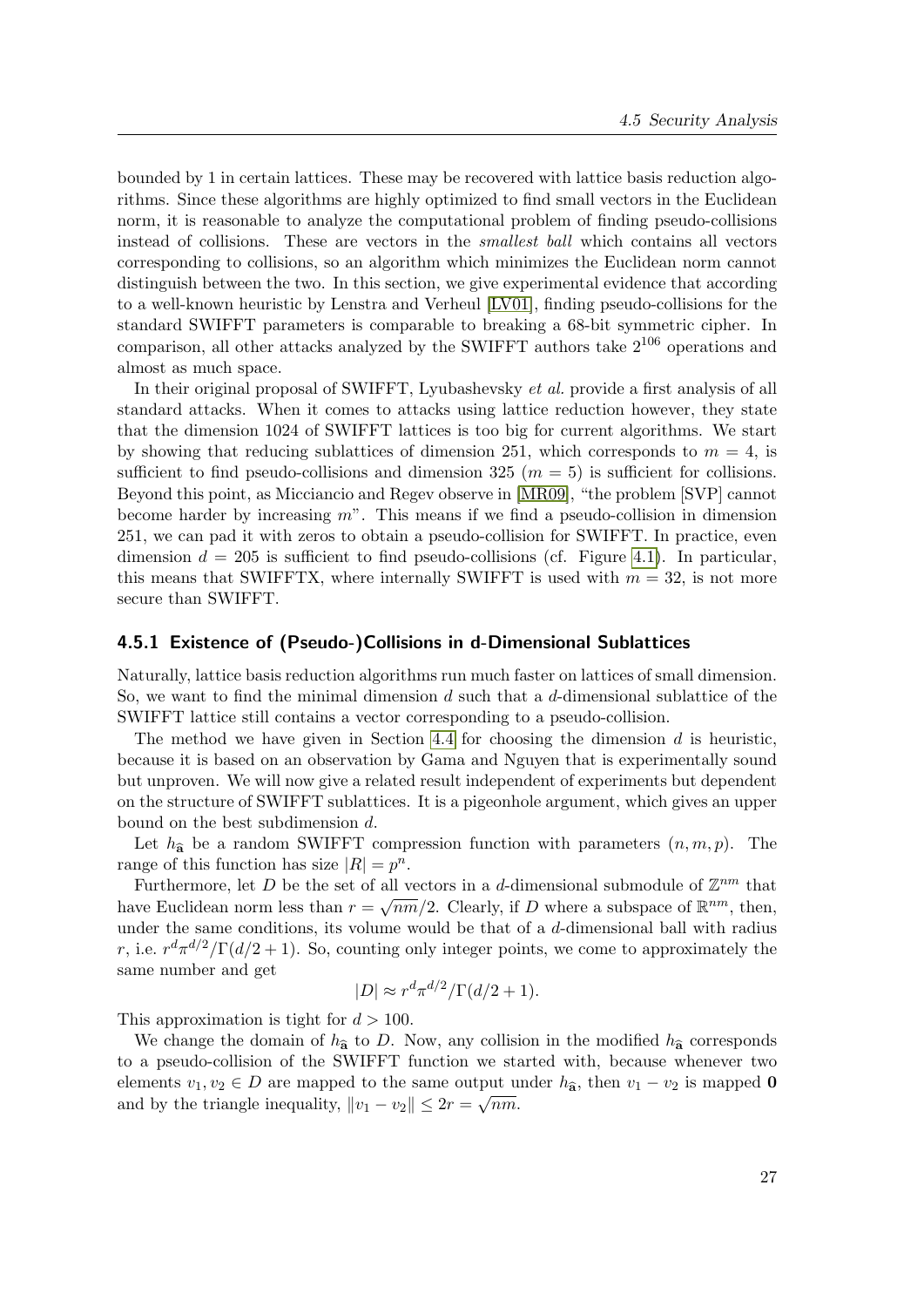Comparing the sizes of domain and range, we find that these collisions exist by the pigeonhole principle for all  $d > 251$ . So the dimension  $d = 205$  suggested by the heuristic looks too optimistic, but remember that this argument only gives an upper bound on the required d and does not take into account the randomness in the choice of  $\hat{a}$ .

The situation for proper collisions is similar. Here, we shrink the input to all vectors that have d coefficients in  $\{0, 1\}$  and the rest equal to 0. Whichever coefficients we pick, the size of this domain is always  $|D| = 2^d$ . Collisions of this restricted function now correspond to proper collisions of the SWIFFT function we started with. By the same arguments as before, those collisions exist for  $d \geq 513$ .

However, a different analysis is possible here. It is one which does take into account the randomness of  $\hat{\mathbf{a}}$  and reveals that proper collisions exist for all  $d \geq 325$ .

### 4.5.2 Existence of Collisions in d-Dimensional Sublattices

In this section, we analyze how probable it is that vectors with trinary coefficients exist in a d-dimensional sublattice of the SWIFFT lattice. These correspond to proper collisions of the SWIFFT function. Unlike before, we will now take into account the randomness introduced by the choice of the compression function key  $\hat{a}$ . Let  $A$  be such that the SWIFFT function extended to the full domain  $R_{n,p}$  is  $h_{\hat{\mathbf{a}}}(\mathbf{v}) = \mathbf{A}\mathbf{v} \bmod p$ . Then, the SWIFFT lattice is given by the kernel of **A** over  $\mathbb{Z}_p$  and the d-dimensional sublattices correspond to kernels of submatrices of  $A$  with d columns.

If, for example,  $\hat{\mathbf{a}}$  is chosen such that the *i*-th column in the corresponding **A** matrix is zero, then there is a binary vector in every d-dimensional sublattice where the corresponding submatrix contains the *i*-th column of **A**. So, the randomness of  $\hat{\mathbf{a}}$  has some influence on the existence of vectors that correspond to collisions.

For simplicity, we deal with the case that the key defining the hash function, now given by the matrix **A**, is unstructured and chosen uniformly at random from  $\mathbb{Z}_p^{n \times nm}$ . The following lemma gives the probability that a randomly chosen SWIFFT instance has no collisions.

**Lemma 4.5.1.** Let  $T = \{0, \pm 1\}^d \setminus \{0\}$  and  $A \in \mathbb{Z}_q^{n \times d}$  be chosen uniformly at random, then

$$
\Pr[\forall \mathbf{v} \in T, \mathbf{A}\mathbf{v} \bmod q \neq \mathbf{0}] = \prod_{i=0}^{d-1} \left( \max\{q^n - 3^i, 0\}/q^n \right).
$$

*Proof.* Consider the columns of  $\bf{A}$  being drawn consecutively. We count the number of cases where the condition we check for holds. Certainly the condition is true if and only if the first drawn column is nonzero, giving  $(q^{n}-1)$  positive cases. Let the first column we drew be  $a_1$ . For the condition to remain true, the second column must not be in the set  $\{0, \pm 1\}$ **a**<sub>1</sub>, giving  $(q^n - 3)$  positive cases. Similarly, the third column must not be in  $\{0, \pm 1\}$ **a**<sub>1</sub> +  $\{0, \pm 1\}$ **a**<sub>2</sub>, which yields  $q^n - 3^2$  positive cases. An induction on d validates the given formula.  $\Box$ 

Some exemplary probabilities for the existence of trinary vectors in a d-dimensional SWIFFT sublattice are: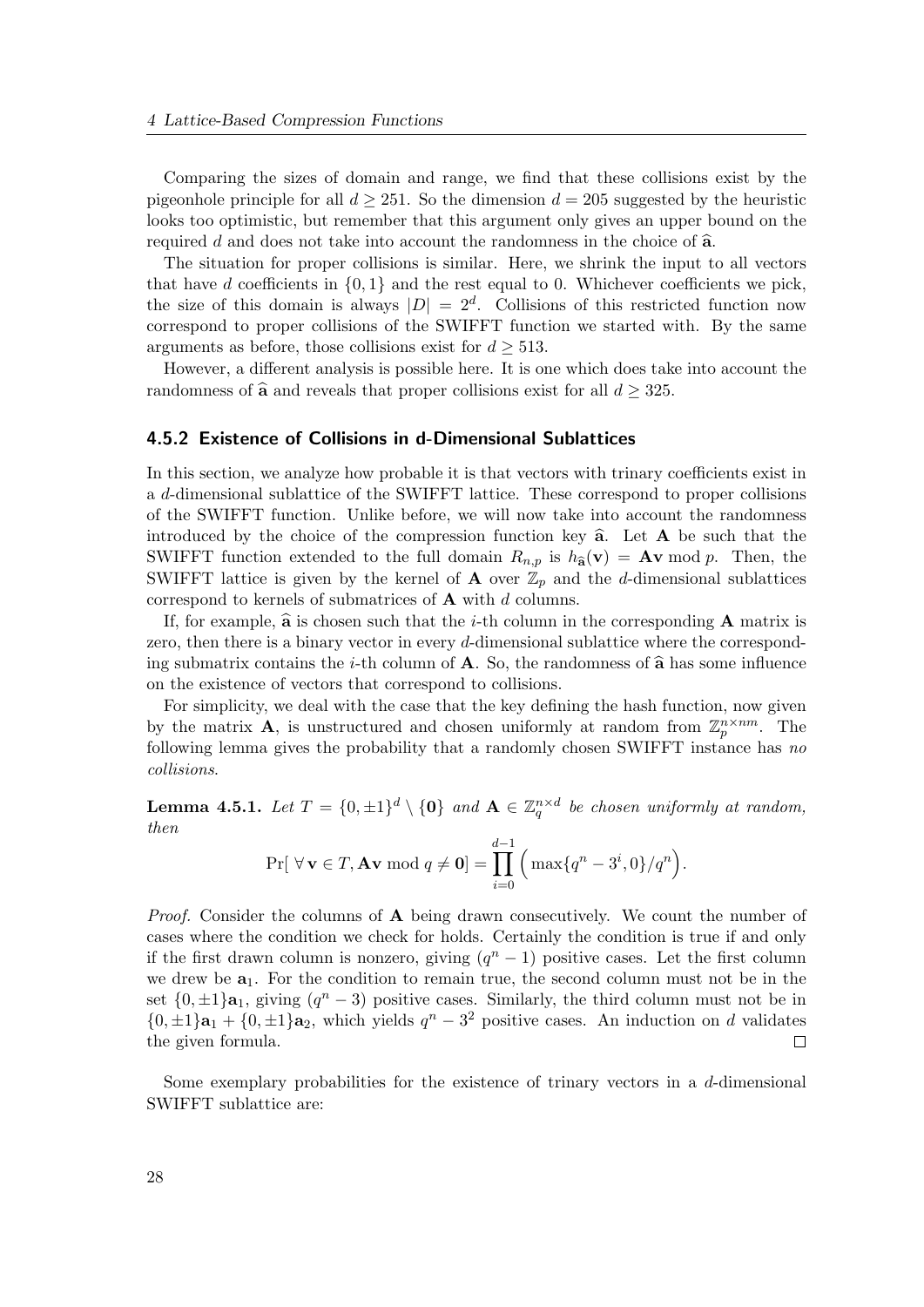| $\, n$ | $\,m$ | $\boldsymbol{p}$ |        | d.  |
|--------|-------|------------------|--------|-----|
| 64     | 16    | 29               | 1.0140 | 125 |
| 64     | 16    | 33               | 1.0135 | 130 |
| 64     | 16    | 37               | 1.0131 | 134 |
| 64     | 16    | 41               | 1.0127 | 138 |
| 64     | 16    | 45               | 1.0124 | 141 |
| 64     | 16    | 49               | 1.0121 | 144 |
| 64     | 16    | 53               | 1.0119 | 147 |
| 64     | 16    | 57               | 1.0117 | 150 |
| 64     | 16    | 61               | 1.0115 | 152 |

Figure 4.2: Parameters used for our experiments.

<span id="page-42-3"></span>

|    | 273       | $\cdots$ | 299       | $\cdots$ | -325 |
|----|-----------|----------|-----------|----------|------|
| Pr | $2^{-80}$ |          | $2^{-39}$ |          |      |

### <span id="page-42-0"></span>4.5.3 Lattice Basis Reduction Experiments

For our experiments we chose the sublattice dimension where lattice basis reduction algorithms like LLL/BKZ behave optimal in practice (see Section [4.4\)](#page-37-0). We then proceeded to compare the following lattice basis reduction algorithms to see which one performs best in practice on the lattices in our experiment. BKZ as implemented in version 5.5.1 of the "Number Theory Library"(NTL) by Shoup [\[Sho\]](#page-84-0), Primal-Dual (PD) as implemented by Filipović<sup>[4](#page-42-1)</sup> and Koy, and finally RSR as implemented by Ludwig<sup>[5](#page-42-2)</sup>. Both latter algorithms are available on request from the authors. It became apparent that Primal-Dual runs much slower than both competitors, so for the main experiment we omitted it.

For our experiments, we fixed  $n = 64$ ,  $m = 16$  to their standard values and chose the third parameter  $p$  variable. This results in a steady decrease in the Hermite factor and increase in the dimension required to find pseudo-collisions (see Figure [4.2\)](#page-42-3). We found that for smaller values of  $p$ , corresponding to smaller values of  $d$ , pseudo-collisions were found too fast to make sensible measurements.

For each of these 9 parameter sets, we created 10 random SWIFFT lattices using the pseudorandom number generator, which is part of NTL. We then proceeded to break all instances with the NTL floating-point variant of BKZ (bkzfp), by increasing the BKZ parameter  $\beta$  until a pseudo-collision was found and recording the total time taken in each case. We also broke all instances with a floating-point variant of Schnorr's Random Sampling Reduction (RSR) algorithm [\[Sch03\]](#page-84-1) (rsrfp) implemented by Ludwig [\[BL06\]](#page-79-1) using the parameters  $\delta = 0.9, u = 22$  and again increasing  $\beta$  until a pseudo-collision was found.

In all cases, we computed the average runtime of both algorithms and plotted the base 2 log of this value relative to the dimension d. We also plotted a conservative extrapolation (assuming linear growth in logscale) for the average runtime of both algorithms (see Figure

<span id="page-42-1"></span><sup>&</sup>lt;sup>4</sup>PD, Bartol Filipović, <bartol.filipovic@sit.fraunhofer.de>

<span id="page-42-2"></span><sup>5</sup>PSR, Christoph Ludwig, <cludwig@cdc.informatik.tu-darmstadt.de>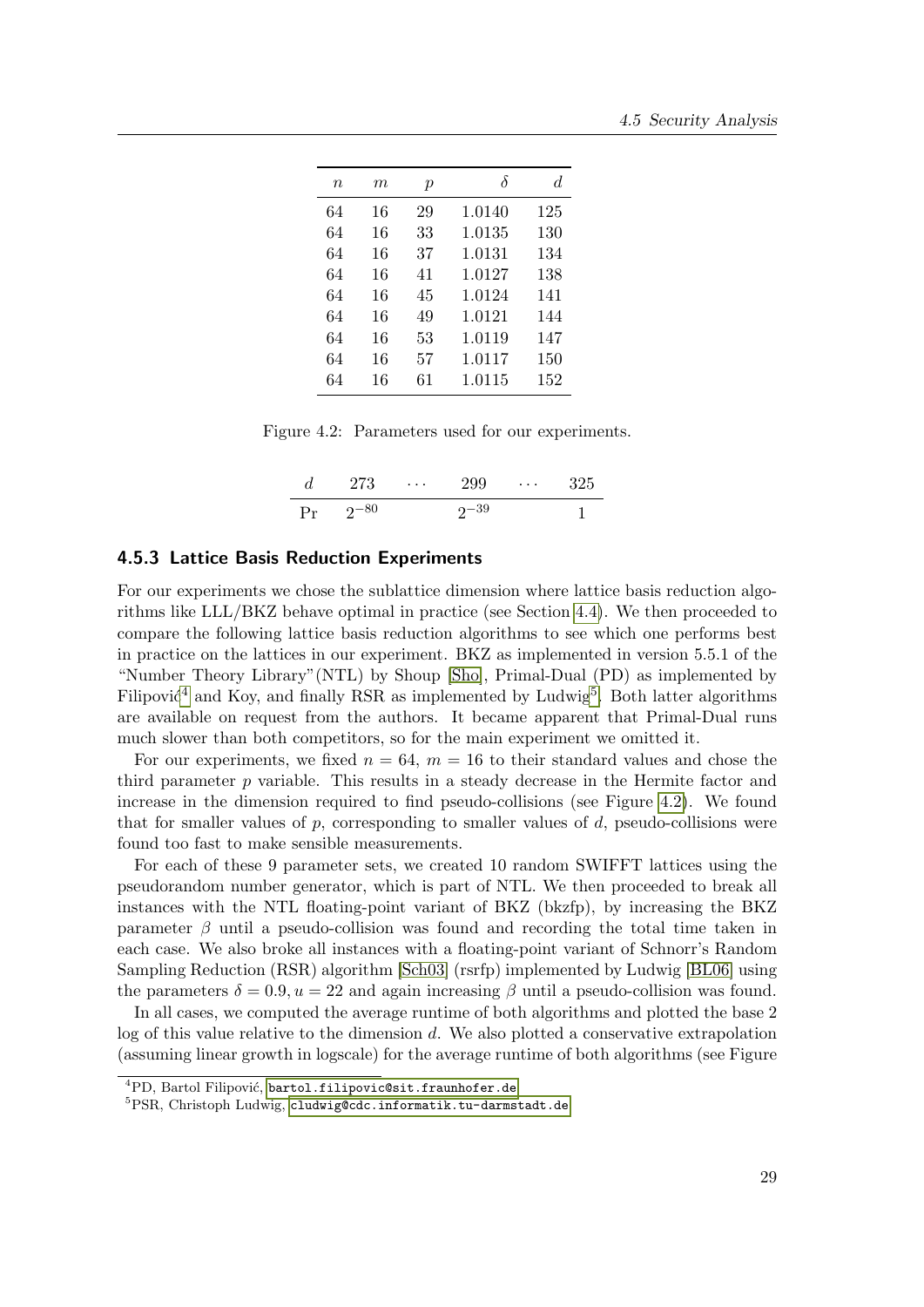

<span id="page-43-0"></span>Figure 4.3: Average runtimes of our experiments.

[4.3\)](#page-43-0). The same growth assumption has often been made when analyzing NTRU lattices [\[HHHGW09\]](#page-80-1). The resulting approximation for the runtime  $t$  of rsrfp, the experimentally faster algorithm, is

<span id="page-43-1"></span>
$$
\log_2(t) = 0.577254 \cdot d - 73.459. \tag{4.5.1}
$$

All our experiments were run on a single 2.3 GHz AMD Opteron processor. According to the predictions of Lenstra and Verheul [\[LV01\]](#page-82-1), the computational hardness of a problem solved after t seconds on such a machine is comparable to breaking a  $k$ -bit symmetric cipher, where

<span id="page-43-2"></span>
$$
k = \log_2(t) + \log_2(2300) - \log_2(60 \cdot 60 \cdot 24 \cdot 365.25) - \log_2(5 \cdot 10^5) + 56. \tag{4.5.2}
$$

Using the data in Figure [4.3,](#page-43-0) we can compute the security level  $k$  corresponding to the average runtime of each algorithm relative to the dimension d for each parameter set.

As we have seen in Figure [4.1,](#page-38-0) the rightmost side of Figure [4.3](#page-43-0) ( $d = 206$ ) corresponds to a real SWIFFT lattice. The extrapolated symmetric bit security for finding pseudo-collisions on these lattices is  $k = 68.202$ . Inserting Equation [\(4.5.1\)](#page-43-1) into Equation [\(4.5.2\)](#page-43-2), we find that any parameter set where  $d \geq 260$  would correspond to a cipher with symmetric bitsecurity at least 100 according to our extrapolation. Parameters realizing this paradigm are given in Section [4.4.1.](#page-38-2)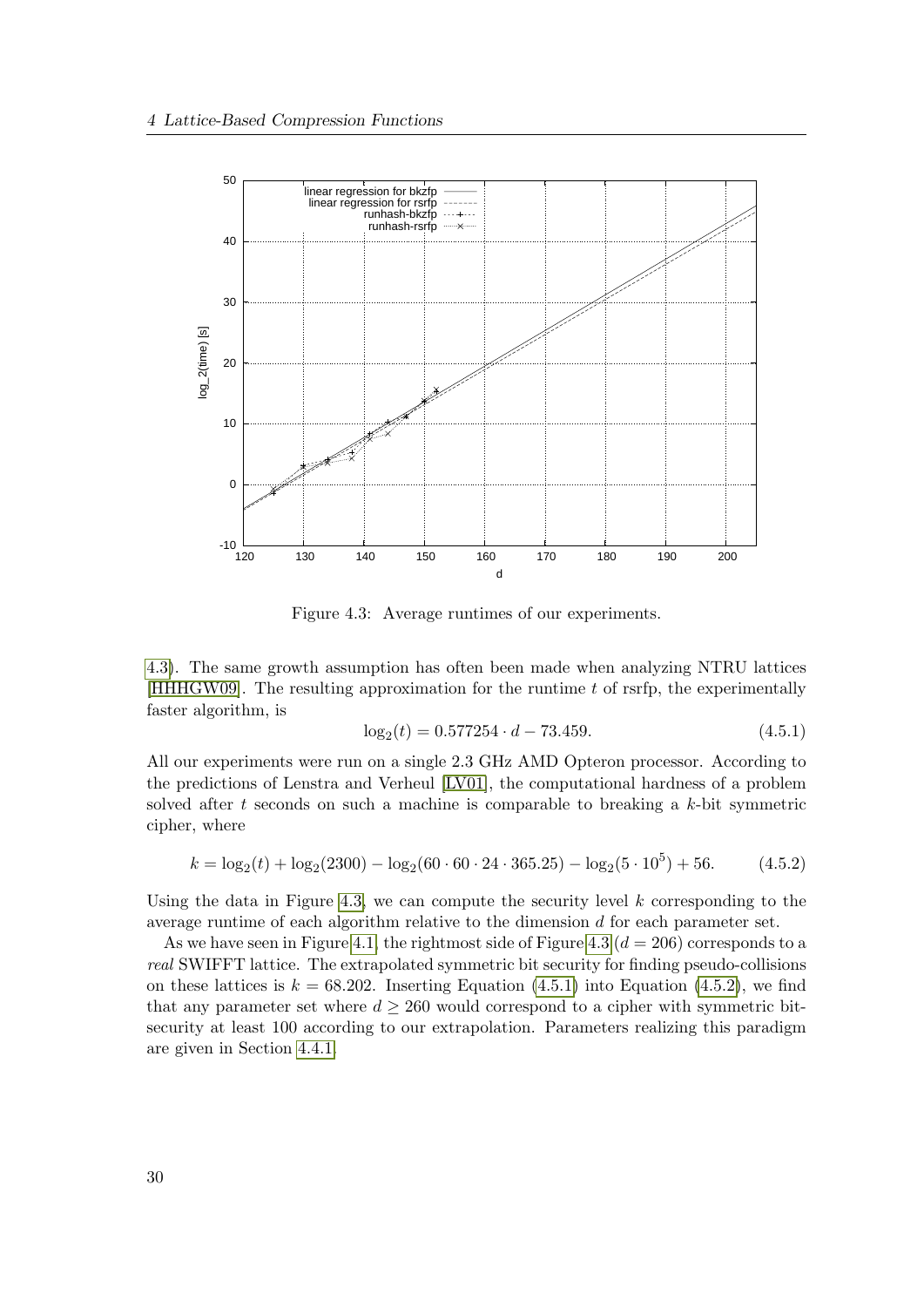# *5* Lattice-Based Zero-Knowledge Identification

Zero-knowledge identification schemes solve the problem of authenticating one party to another via an insecure channel without disclosing any additional information that might be used by an impersonator. In this chapter we propose a scheme whose security relies on the existence of a commitment scheme and on the hardness of worst-case lattice problems. To this end, we adapt a code-based identification scheme by Cayrel and Véron which constitutes an improvement of another code-based scheme by Stern. Our solution sports analogous improvements over the lattice adaption of Stern's scheme which Kawachi et al. presented at ASIACRYPT 2008 [\[KTX08\]](#page-81-2). Specifically, due to a smaller cheating probability close to 1/2 and a similar communication cost, any desired level of security will be achieved in fewer rounds. Compared to Lyubashevsky's scheme presented at ASIACRYPT 2009 [\[Lyu09\]](#page-82-2), our proposal, like Kawachi's, offers a milder security assumption: namely, the hardness of (Ideal)SIS for trinary solutions. The same assumption was used for the SWIFFT hash function, which is secure for much smaller parameters than those required by Lyubashevsky.

This chapter is based on a joint work with Pierre-Louis Cayrel, Markus Rückert, and Rosemberg André da Silva [\[CLRS10a\]](#page-4-1). It will be presented in October at the Fourth International Conference on Provable Security (ProvSec 2010) in Malacca, Malaysia.

# 5.1 Introduction

One of the main objectives in cryptography is to provide means of access control, and identification (ID) schemes are typically applied in order to reach this goal. These schemes describe interactive protocols between a designated prover and verifier with the purpose of demonstrating that the prover knows a secret that is associated with his identity. In zero-knowledge schemes, no information about this secret is revealed, except the fact that the prover knows it. Besides, using hard lattice problems as security basis allows for very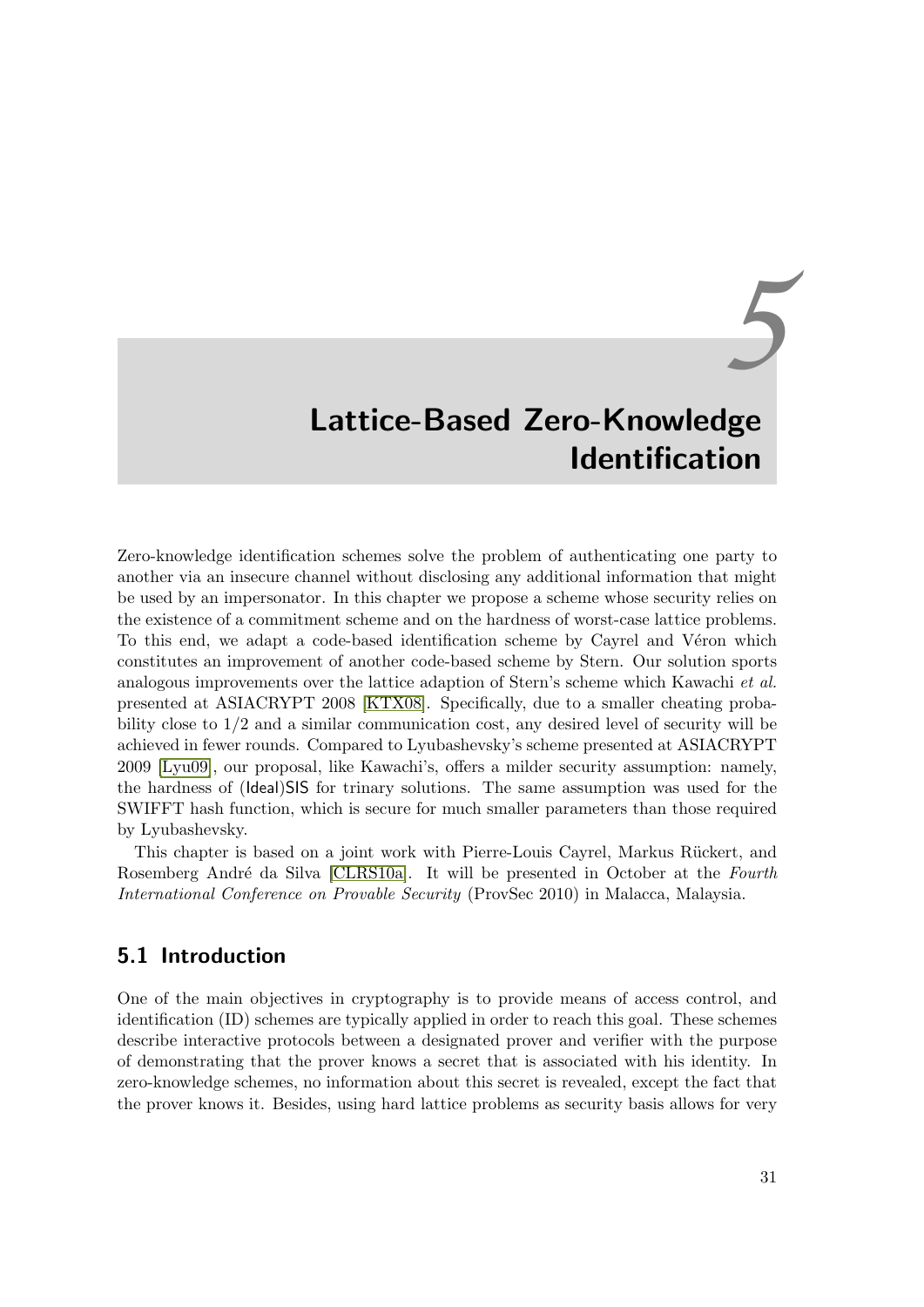mild assumptions in the sense that they are worst-case instead of average-case and provide resistance against quantum adversaries.

There is an efficient generic construction due to Fiat and Shamir that transforms any ID scheme into a signature scheme, in the random oracle model [\[FS86\]](#page-80-2). Therefore, having an efficient ID solution from lattices gives rise to a similarly efficient signature construction, keeping the same hardness assumption. One of the main hardness assumption for ID schemes based on lattices is the short integer solution (SIS) problem. One is given an average case instance  $\mathbf{A} \in \mathbb{Z}_q^{n \times m}$ ,  $m = \Omega(n \log(n))$ , and a norm bound b. Then, the task is to find a nonzero vector  $\mathbf{v} \in \mathbb{Z}^m$  such that  $\mathbf{A}\mathbf{v} \equiv \mathbf{0} \pmod{q}$  and  $\|\mathbf{v}\|_{\infty} \leq b$ . This is hard to accomplish as long as there is at least one single  $n$ -dimensional lattice, where solving the approximate shortest vector problem is hard for approximation factors  $\gamma \geq b \cdot O(1)$ . Hence, it is desirable to build an ID scheme based on SIS with the least possible norm bound b, which is  $b = 1$ .

The most relevant ID schemes based on number theoretic problems, e.g., [\[FS86\]](#page-80-2) and [\[FFS87\]](#page-80-3), do not resist quantum computer attacks that use Shor's algorithm [\[Sho94\]](#page-84-2). One of the first schemes to resist such attacks was proposed by Stern [\[Ste93\]](#page-84-3). It relies on the syndrome decoding problem and uses of a 3-pass zero-knowledge proof of knowledge (ZK-PoK) with a soundness error of 2/3 and perfect completeness. Recently, Kawachi, Tanaka, and Xagawa [\[KTX08\]](#page-81-2) were able to change the security assumption of Stern's scheme to SIS with norm bound 1. With their work, Kawachi et al. provide a more efficient alternative to Lyubashevsky's scheme [\[Lyu08a,](#page-82-3) [Lyu09\]](#page-82-2), which uses a stronger assumption, namely SIS with norm bound  $O(n^2 \log(n))$ . In contrast to typical zero-knowledge schemes, Lyubashevsky's construction is based on a witness-indistinguishable (not zero-knowledge) proof of knowledge. Furthermore, it has no soundness error, but instead a completeness error of  $1-\frac{1}{e}$ , which leads to increased communication costs and the undesirable scenario of having an honest prover being rejected by the verifier.

In code-based cryptography, there is also the scheme proposed by Cayrel and Véron [\[CV10\]](#page-79-2) that improves the Stern's scheme by reducing the soundness error to  $q/(2(q-1)) \approx$ 1/2. This improvement leads to lower the communication cost, when comparing both schemes for a given security level. Currently, in terms of efficiency, there is no practical lattice-based construction that is comparable to that put forward by Cayrel and Véron.

We propose such a scheme with a soundness error of  $(q + 1)/2q \approx 1/2$  and perfect completeness. It is based on the same efficient version of the SIS problem that is used by Kawachi et al. or by the SWIFFT compression function [\[LMPR08\]](#page-81-3). Both the small soundness error and the mild assumption make our scheme more efficient than previous lattice-based ones. Moreover, by transferring code-based constructions to lattices, we can exploit efficiency improvements using ideal lattices without losing provable security. As a result, our scheme has smaller public keys and more efficient operations than those associated with the current code-based ID schemes.

For a comparison with the most recent lattice-based ID schemes, see Figure [5.1,](#page-46-0) which assumes that the parameters listed in Figure [5.4](#page-56-0) are used, and that a soundness error of  $2^{-16}$  (one of the values recommended in the norm ISO/IEC 9798) is specified. We computed that Lyubashevky's scheme takes 11 rounds to reach a completeness error below 1%, when it is using the most efficient parameters listed in [\[Lyu09\]](#page-82-2).

The content of this chapter is organized as follows. We present the concepts that are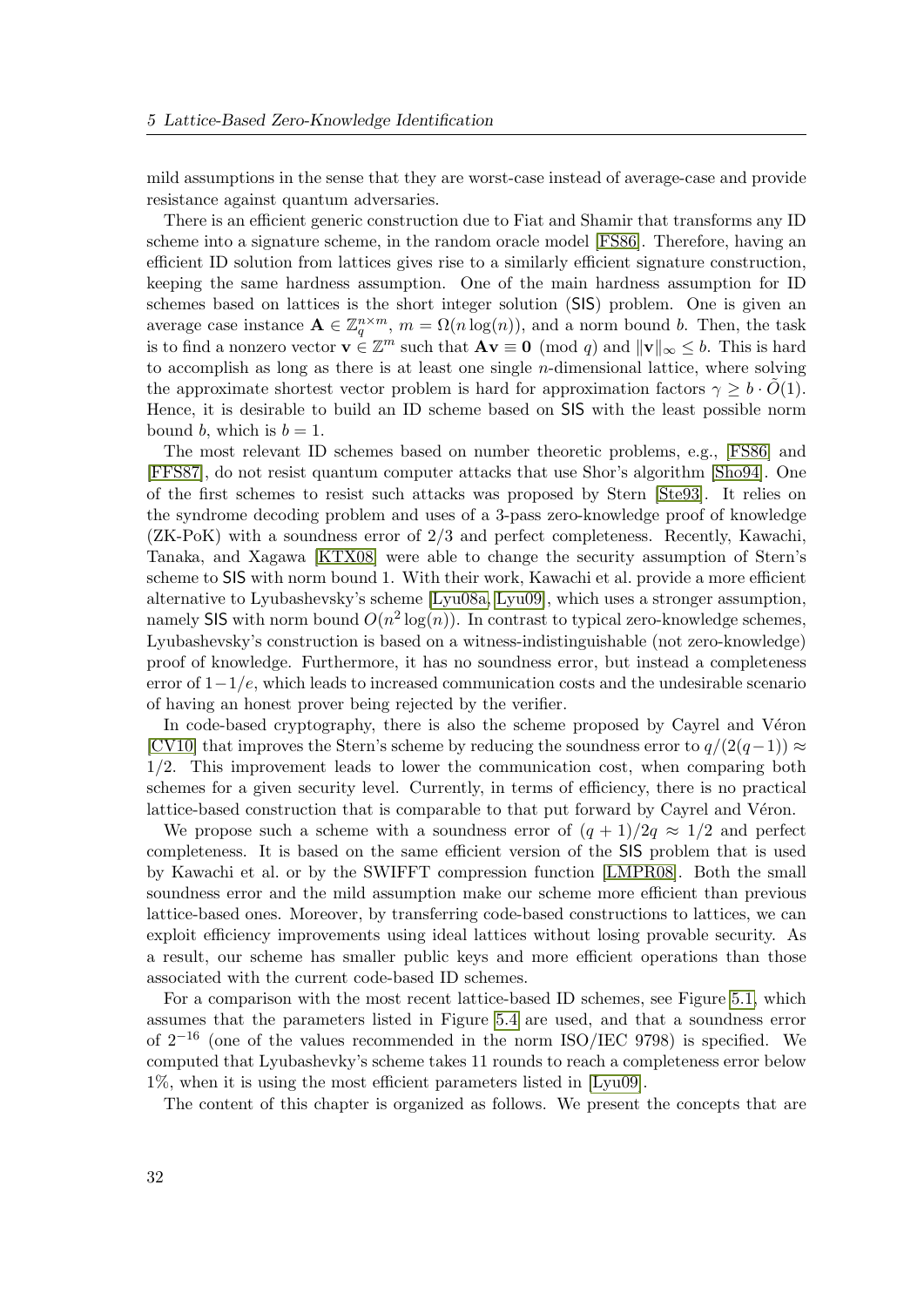| Scheme                 | Secret key<br>[Kbyte] | [Kbyte] |    | Public key Rounds Communication SIS Norm<br>Kbytel | Bound            |
|------------------------|-----------------------|---------|----|----------------------------------------------------|------------------|
| Lyubashevsky [Lyu09]   | 0.25                  | 2,00    |    | 110,00                                             | $\tilde{O}(n^2)$ |
| Kawachi et al. [KTX08] | 0.25                  | 0.06    | 27 | 58.67                                              |                  |
| Section 5.3            | 0.25                  | 0.06    | 17 | 37,50                                              |                  |

<span id="page-46-0"></span>Figure 5.1: Comparison of lattice-based identification schemes.

used in the construction of the identification scheme in Section [5.2.](#page-46-1) Later, in Section [5.3,](#page-47-0) we describe our proposed identification scheme as well as those from which it is derived, namely the original identification schemes by Stern, and an improved code-based variant by Cayrel and Véron. Afterwards, We give a detailed description of the algorithms that comprise the new scheme, and discuss the decisions that were made from a performance and security point of view in Section [5.4.](#page-52-0) Then, we provide a comprehensive analysis of both theoretical and practical security, and propose concrete parameters for our scheme in Section [5.4.](#page-52-0)

# <span id="page-46-1"></span>5.2 Setup

We generally follow the security notions and notations put forward by Kawachi *et al.* in [\[KTX08\]](#page-81-2). They give a well-founded introduction to the field of zero-knowledge identification and also present a lattice-based scheme. In this section, we give quick overview of some important concepts.

**String commitment schemes.** A string commitment scheme is a protocol between two parties, sender and receiver. It works as follows: Both parties agree on a deterministic commitment function Com from a suitable family. This can be be realized, e.g., with a trusted third party. The scheme runs in two phases named committing and revealing.

In the commitment phase, the sender commits to a string s by choosing string  $\rho$  uniformly at random and computing  $c \leftarrow \text{Com}(s, \rho)$ , which he sends to the receiver. In the revealing phase, which may take place much later, the sender sends both the string s and his chosen randomness  $\rho$  to the receiver. Then the receiver checks if  $c = \textsf{Com}(s, \rho)$  holds.

For our main protocol, we will use a commitment scheme which is secure in the sense that it is both hiding and binding. Informally, we say the scheme is statistically hiding, if a computationally unbounded attacking receiver has no noticeable advantage when assigning two commitments  $c, c'$  to their respective strings  $s, s'$  correctly. We say the scheme is computationally binding, if an attacking sender running in polynomial-time cannot change the commitment  $c$  to another value which passes the check in the revealing phase. Refer to e.g., [\[HM96\]](#page-81-4) for a formal definition.

**Security Model.** In our model, we employ a string commitment scheme in the trusted setup model, according to which a trusted party honestly sets up the system parameters for the sender and the receiver.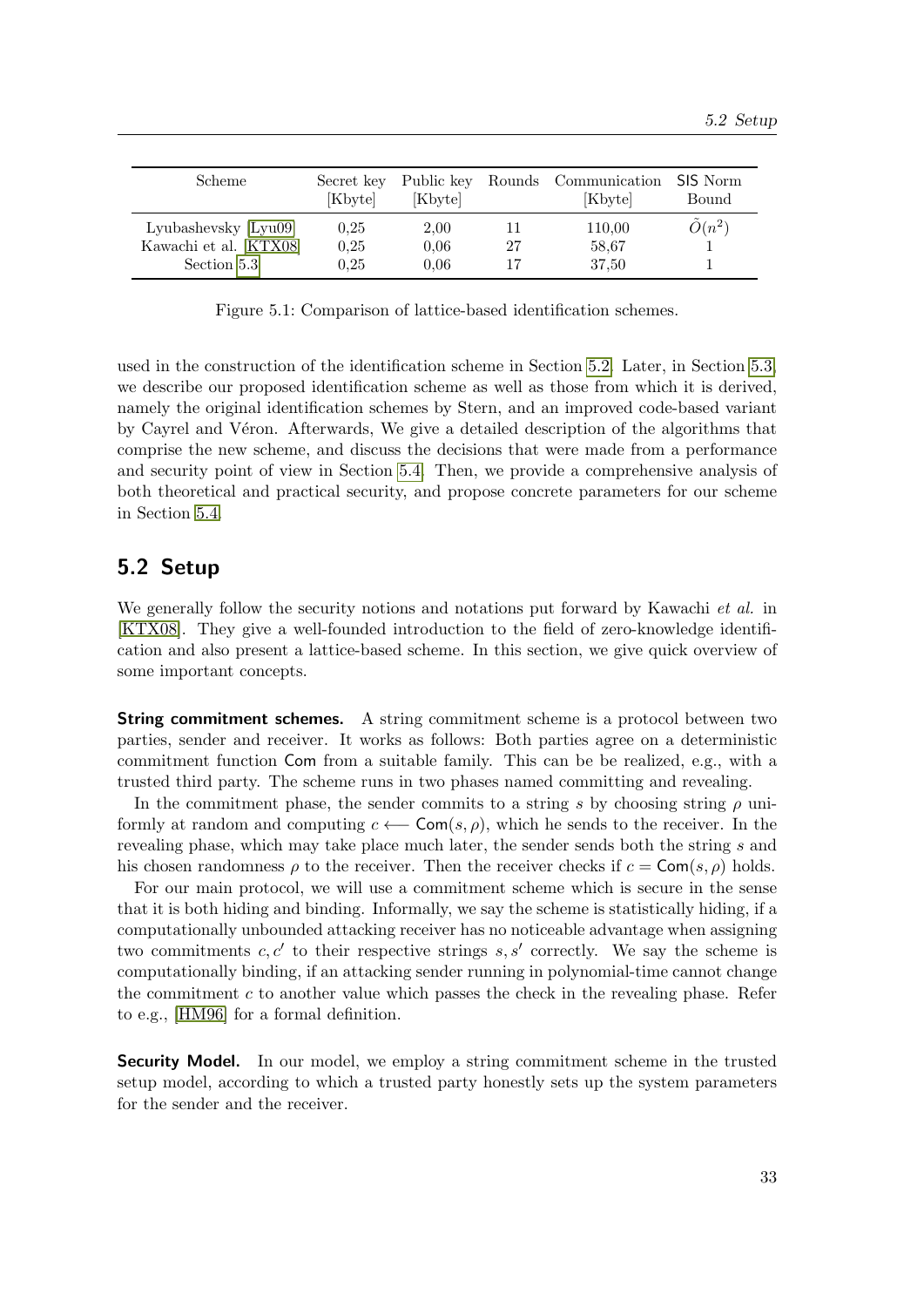We will show that our scheme is secure against, impersonation under concurrent attacks. This implies that we allow the adversary to play the role of a cheating verifier prior to impersonation, possibly interacting with many different prover clones concurrently. Such clones share the same secret key, but have independent coins and keep their own state. As stated in [\[BP02\]](#page-79-3), security against this kind of attack implies security against impersonation under active attacks.

Throughout this chapter, we will use the concept of zero-knowledge interactive proof of knowledge systems. In this context, an entity called prover  $P$  has as goal to convince a probabilistic polynomial-time (PPT) verifier  $V$  that a given string  $x$  belongs to a language L, without revealing any more information.

This kind of proof system must satisfy three properties:

**Completeness.** For any string x belonging to the language, the prover can successfully convince the verifier. That is,

 $\forall x \in L$  Pr  $[(P, V) [x] = \text{YES}] \ge 1 - \text{negligible}(k).$ 

Here,  $(P, V)$  denotes the protocol describing the interaction between prover and verifier, and negligible(k) is a negligible function on some security parameter k.

Soundness. For any string x not in the language, any malicious PPT prover cannot convince the verifier with probability better than  $1/2$ . That is,

$$
\forall x \notin L \,\,\forall P' \,\,\text{Pr}\left[ (P', V) \left[ x \right] = \text{YES} \right] \le 1/2.
$$

- **Zero-knowledge.** Anything one could learn by listening to  $P$ , one could also have simulated by oneself. That is,  $\forall V'_{PPT} \exists S_{PPT} \ \forall x \in L \text{ VIEW}_{P,V'}(x)$  close to  $S(x)$ . Here, VIEW represents the distribution of the transcript of the communication between prover and verifier, and  $S(x)$  represents the distribution of the simulation of such interaction. Depending on the proximity of VIEW<sub>P,V'</sub>(x) and  $S(x)$ , as defined in [\[GMR85\]](#page-80-4), one can have:
	- Perfect Zero-knowledge, if the distributions produced by the simulator and the proof protocol are exactly the same.
	- Statistical Zero-knowledge, if the statistical distance between the distributions produced by the simulator and the proof protocol is a negligible function.
	- Computational Zero-knowledge, if the distributions produced by the simulator and the proof protocol are indistinguishable to any efficient algorithm.

# <span id="page-47-0"></span>5.3 Identification Schemes

An identification scheme is a collection of algorithms (Setup, KeyGen, Prover, Verifier) meant to provide a proof of identity. The Setup algorithm takes as input a security parameter and generates structures (such as a lattice or code basis) to be used by the other algorithms. The KeyGen algorithm takes as input the parameters generated by Setup and derives key pairs (private, public) to be associated with a set of users. The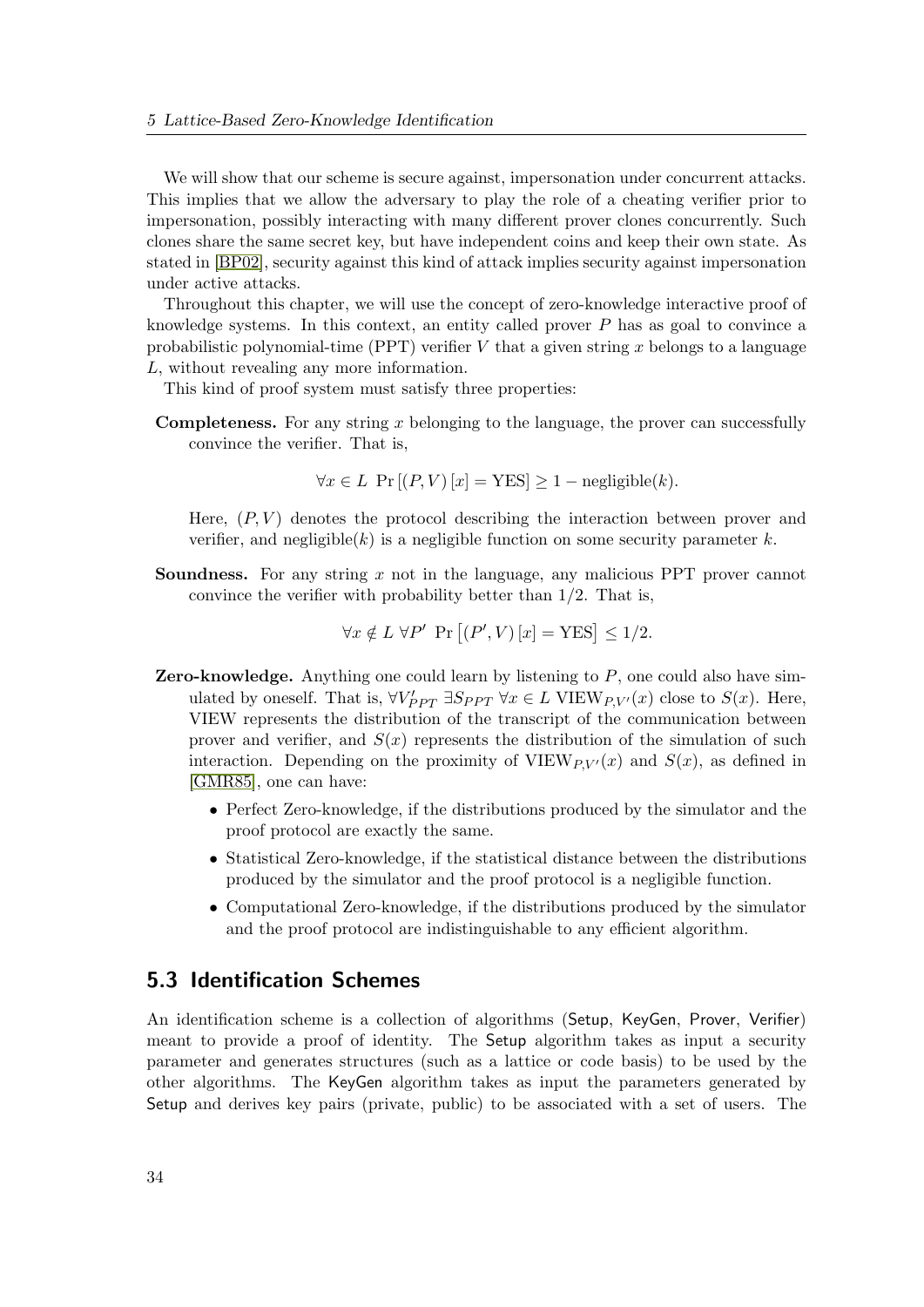Prover and Verifier algorithms correspond to a protocol that is executed by entities P and V , respectively, such that the former convinces the latter of its identity's authenticity, by proving to know the solution to a hard problem, which establishes the relation between the components of  $P$ 's key pair.

**Stern's Identification Scheme.** The first practical code-based identification scheme was proposed by Stern [\[Ste93\]](#page-84-3). Its basic algorithm uses a hash function h, a pair of keys  $(i, s)$ related by  $\mathbf{i} = \mathbf{H}^T \mathbf{s}$ , where **H** is a public parity check matrix of a given code, **s** is a private binary vector of Hamming weight p, and i is its public syndrome. In a given round,  $\bf{y}$  is chosen uniformly at random from the same space as s, a permutation  $\sigma$  of the integers  $\{1, \ldots, \dim(y)\}\$ is similarly chosen, and the commitments are calculated by the prover as follows

$$
c_1 = h(\sigma || \mathbf{H}^T \mathbf{y})
$$
  
\n
$$
c_2 = h(\sigma(\mathbf{y}))
$$
  
\n
$$
c_3 = h(\sigma(\mathbf{y} \oplus \mathbf{s})).
$$

Upon receipt of a challenge b chosen uniformly at random from  $\{0, 1, 2\}$ , the prover reveals the information that enables the verifier to check the correctness of the commitments as below:

> $b = 0$ : Reveal y and  $\sigma$ . Check  $c_1$  and  $c_2$ .  $b = 1:$  Reveal  $y \oplus s$  and  $\sigma$ . Check  $c_1$  and  $c_3$ .  $b = 2$ : Reveal  $\sigma(\mathbf{y})$  and  $\sigma(\mathbf{s})$ . Check  $c_2$ ,  $c_3$ , and  $\text{wt}(\sigma(\mathbf{s})) = p$

This scheme has a soundness error of  $2/3$ . In order to reach a confidence level L on the authenticity of the prover, it has to be repeated a number r of times, so that  $1-(2/3)^r \geq L$ .

In the same work, Stern also proposed a few variants of the basic scheme focusing on specific goals, such as: minimize computing load, minimize number of rounds, apply identity-based construction, and employ an analogy of modular knapsacks. For the minimization of number of rounds, he suggested the following solution:

- 1. The private key **s** is replaced by the generators  $\{s_1, \ldots, s_m\}$  of a simplex code.
- 2. Two commitments  $c_1 = h(\sigma || \mathbf{H}^T \mathbf{y})$  and  $c_2 = h(\sigma(\mathbf{y}) || \sigma(\mathbf{s}_1) || \dots || \sigma(\mathbf{s}_n))$  are used.
- 3. The prover computes  $z = \sigma(\mathbf{y} \oplus \bigoplus_{j=1}^{m} b_j s_j)$  using a binary vector  $\{b_1, \ldots, b_m\}$  received from the verifier.
- 4. Upon challenge 0, the prover reveals  $\sigma$ , and the verifier checks  $c_1$ .
- 5. Upon challenge 1, the prover discloses  $\{\sigma(s_1), \ldots, \sigma(s_m)\}\)$ , and the verifier checks that  $c_2$  is correct and that the code generated by  $\{s_1, \ldots, s_m\}$  is simplex with the required weight.

This solution replaces the 3-pass approach by a 5-pass one, but it is not effective as far as communication costs are regarded. A more efficient solution is shown in the following paragraph. It also corresponds to the underlying approach for our lattice-based solution.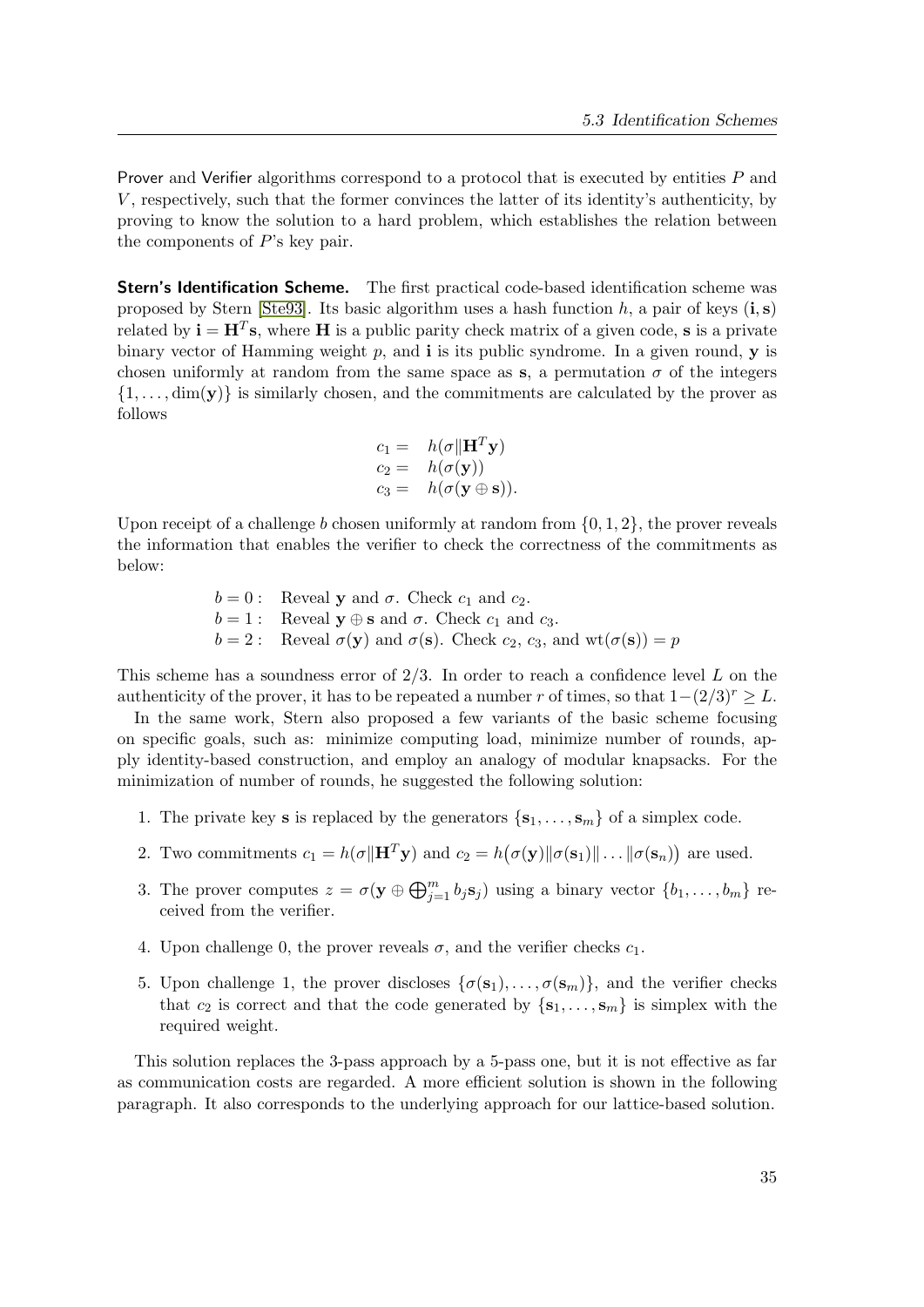Cayrel and Véron's Identification Scheme. The identification scheme proposed by Stern [\[Ste93\]](#page-84-3) was based on the hardness of the syndrome decoding problem. An improvement over this scheme, using the dual construction, was proposed by Véron [Vér96], achieving lower communication costs and better efficiency. Like the basic Stern construct, however, a dishonest prover can have success with probability up to 2/3 in any given round.

By modifying the way the commitments are computed, incorporating a value chosen at random by the verifier, Cayrel and Véron [\[CV10\]](#page-79-2) were able to bound the cheating probability within a given round close to  $1/2$ , with similar communication costs. The approach followed will be outlined later for the case of our scheme in Algorithm [5.3,](#page-50-0) where the syndrome decoding problem is replaced by the shortest vector problem as hardness assumption. It involves a 5-pass solution, similar to Stern's construction. However, it avoids the heavy payload associated with transmitting the whole basis of a code (or of a lattice).

Another scheme suggested by Gaborit requires smaller storage for public data [\[GG07\]](#page-80-5). Given that the schemes we have seen are dealing with codes, this usually implies that a generator matrix or a parity check matrix is needed to fully characterize them. The idea applied by Gaborit was to use double-circulant matrices for a compact representation.

In our work, we point out that a combination of these two approaches can be used in the lattice context, namely ideal lattices. These allow a very compact representation, as efficient as double-circulant matrices, for an identification scheme structure with soundness error close to 1/2. With this, we manage to have the lowest communication costs and lowest public data storage needs.

Taking Cayrel and Véron's basic idea as basis and changing the main security assumption from the syndrome decoding problem (code-based) to the short integer solution problem for ideal lattices (IdealSIS), we obtain a new identification scheme. The transformation is non-trivial, since low-weight codewords that are required in one setting are not necessarily short vectors as required in the other and vice versa.

We begin by describing the new identification scheme and then give arguments regarding all major properties such as completeness, soundness, and zero-knowledge as well as performance.

**Our Identification Scheme.** The scheme consists of two main parts: a key generation algorithm (Figure [5.2\)](#page-50-1) and an interactive identification protocol (Figure [5.3\)](#page-50-0).

The key generation algorithm receives as input parameters  $(n, m, q)$ , e.g.,  $(64, 2048, 257)$ . In Section [5.4.2](#page-55-0) we will argue that this is a sensible choice. It chooses a matrix  $\mathbf{A} \in \mathbb{Z}_q^{n \times m}$ uniformly at random and selects as private key a binary vector  $\mathbf{x} \in \{0,1\}^m$  of Hamming weight  $m/2$ . The public key consists of an *n*-dimensional vector  $y = Ax \mod q$ , the random matrix A, and a commitment function Com. To instantiate the algorithm, we need to select a family of statistically hiding and computationally binding commitment functions  $\mathcal{F}.$ 

For the time being we recommend the commitment functions used by Kawachi et al. since they merely require a lattice-based collision resistant, regular hash function, in our case SWIFFT, which allows us to have a single security assumption. The commitment functions Com that we use are deterministic algorithms, which get as second input a nonce  $r$  that is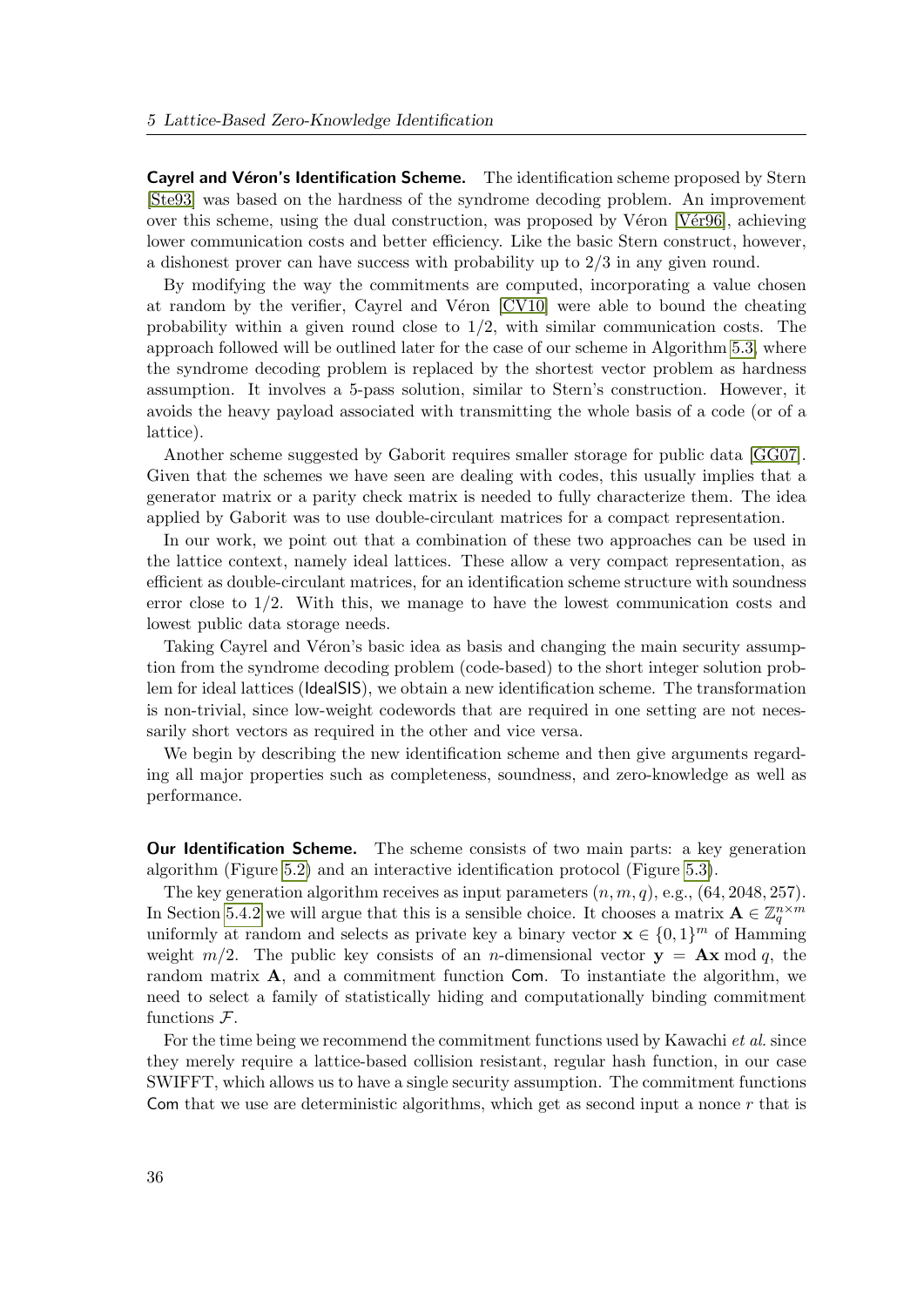KeyGen:  $\mathbf{x} \leftarrow \{0, 1\}^m$ , s.t.  $\text{wt}(\mathbf{x}) = m/2$  $\mathbf{A} \stackrel{\$}{\longleftarrow} \mathbb{Z}_q^{n \times m}$  $\mathbf{y} \longleftarrow \mathbf{A}\mathbf{x} \bmod q$ Com  $\stackrel{\$}{\leftarrow}$  F, suitable family of commitment functions Output  $(sk, pk) = (\mathbf{x}, (\mathbf{y}, \mathbf{A}, \mathsf{Com}))$ 

<span id="page-50-1"></span>

| Prover $P(sk, pk)$                                                                                                                                                                                                                                                                                                                                                                                                            | Verifier $V(pk)$<br>$(sk, pk) = (\mathbf{x}, (\mathbf{y}, \mathbf{A}, \mathsf{Com})) \longleftarrow$ KeyGen                                                                                                                                                                                            |
|-------------------------------------------------------------------------------------------------------------------------------------------------------------------------------------------------------------------------------------------------------------------------------------------------------------------------------------------------------------------------------------------------------------------------------|--------------------------------------------------------------------------------------------------------------------------------------------------------------------------------------------------------------------------------------------------------------------------------------------------------|
| $\mathbf{u} \stackrel{\$}{\longleftarrow} \mathbb{Z}_a^m, \sigma \stackrel{\$}{\longleftarrow} S_m, \mathbf{z} \longleftarrow \mathbf{P}_{\sigma} \mathbf{x}$<br>$\mathbf{r}_0 \xleftarrow{\$} \{0,1\}^n, \mathbf{r}_1 \xleftarrow{\$} \{0,1\}^n$<br>$c_0 \longleftarrow$ Com( $\sigma \parallel$ <b>Au</b> ; $\mathbf{r}_0$ )<br>$c_1 \longleftarrow$ Com(z $\parallel$ P <sub><math>\sigma</math></sub> u; r <sub>1</sub> ) | $c_0, c_1$                                                                                                                                                                                                                                                                                             |
| $\beta \longleftarrow P_{\sigma}(\mathbf{u} + \alpha \mathbf{x})$<br>If $b=0$ :                                                                                                                                                                                                                                                                                                                                               | $\frac{\alpha}{\alpha}$ $\alpha \stackrel{\$}{\longleftarrow} \mathbb{Z}_a$<br>β<br>Challenge $b$ $b \xleftarrow{\$} \{0,1\}$<br>$\sigma, \mathbf{r}_0$ $\longrightarrow$ Check $c_0 \stackrel{?}{=} \textsf{Com}(\sigma \ \mathbf{A}\mathbf{P}_{\sigma}^{-1}\beta - \alpha \mathbf{y}; \mathbf{r}_0)$ |
| Else:                                                                                                                                                                                                                                                                                                                                                                                                                         | $\sigma \in S_m$<br>$\mathbf{z}, \mathbf{r}_1$<br>$\rightarrow$ Check $c_1 \stackrel{?}{=}$ Com(z    $\beta - \alpha z; \mathbf{r}_1$ )<br>$\mathbf{z} \in \{0,1\}^m$ , wt $(\mathbf{z}) \stackrel{?}{=} m/2$                                                                                          |

<span id="page-50-0"></span>Figure 5.3: Identification protocol

assumed to be chosen uniformly at random from a set big enough to guarantee the hiding property of the commitment.

The identification protocol in Figure [5.3](#page-50-0) describes the interaction between prover and verifier in order to convince the second party about the identity of the first. All computation in the protocol is performed modulo  $q$ , and we use the following notations. The set of all permutations on m elements is  $S_m$ . Any permutation  $\sigma \in S_m$  is a linear operation and the associated  $m \times m$  binary matrix is  $P_{\sigma}$ .

The protocol is an adaptation of the code-based identification scheme [\[CV10\]](#page-79-2) which represents a major improvement to Véron's [Vér96] and Stern's [\[Ste93\]](#page-84-3) schemes. In the same way our protocol represents an improvement over the lattice adaptations of Stern's scheme by Kawachi et al. [\[KTX08\]](#page-81-2). Like Kawachi's, our adaptation to the lattice setting is non-trivial, since we need to ensure that a binary secret key is used (regardless of the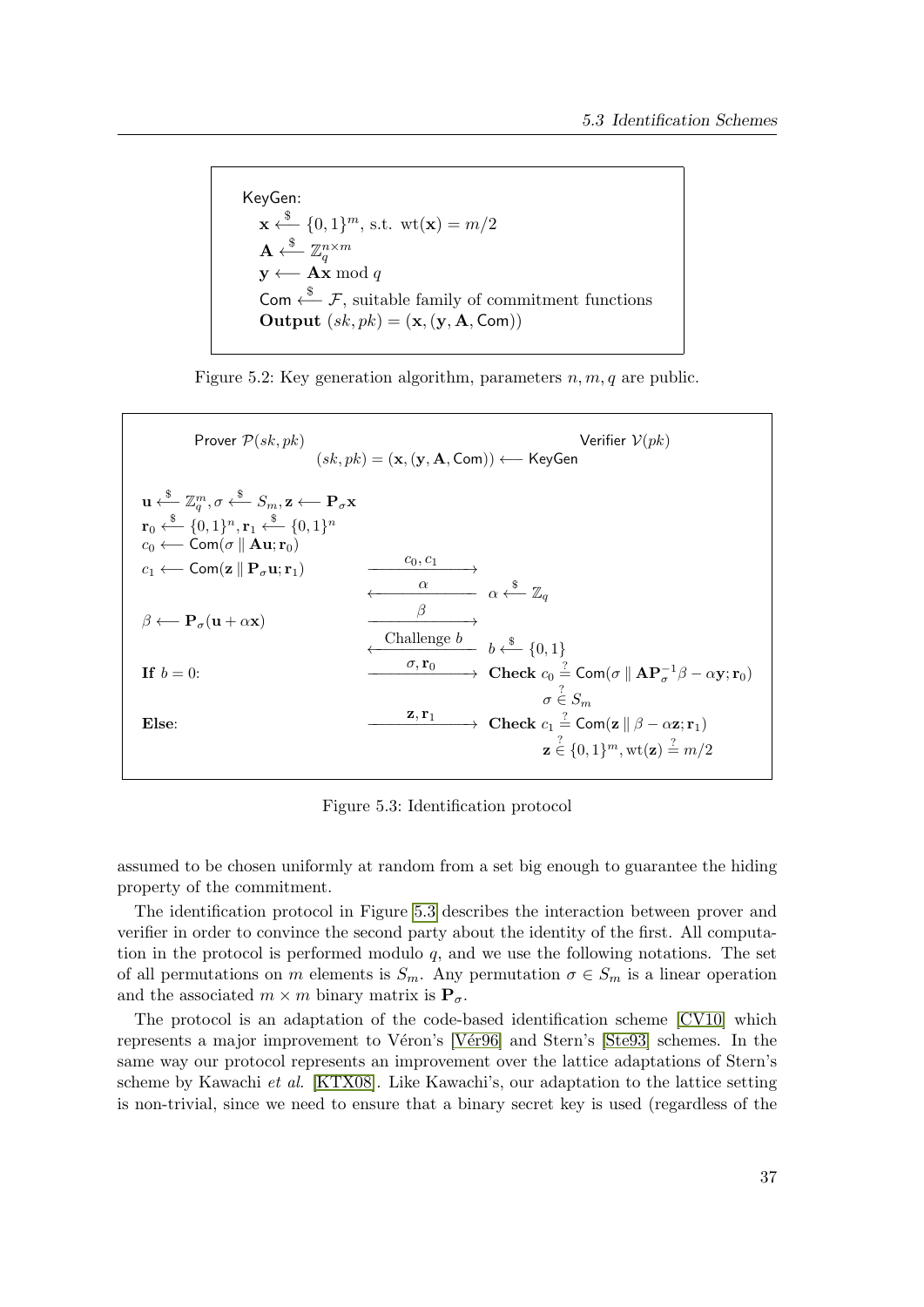Hamming weight). This needs to be guaranteed throughout the protocol, which entails some change in the  $\beta$  that is used. Similarly to the coding-based scheme, a cheating prover, not knowing the secret key, can lead a verifier to believe that he actually knows that secret value with a probability up to  $1/2$  in an individual round of execution. Therefore, in order to diminish the success rate of such an impersonation, the protocol has to be repeated a number of times, which is a function of the degree of confidence requested by the application that is using the scheme. This will be discussed further in Section [5.4,](#page-52-0) where we argue the soundness.

In the commitment phase, the prover commits to two values  $c_0, c_1$ , where  $c_0$  is comprised of the random choices he made and  $c_1$  contains information about his secret key. An adversary that can also correctly compute them with overwhelming probability either is able to break the commitment or to solve the hard problem that makes it possible to obtain a private key from its public counterpart. Those commitments are sent to the verifier, who responds in the second phase with value  $\alpha$  taken uniformly at random from  $\mathbb{Z}_q$ . Upon receipt of the this value, the prover is supposed to multiply it by the private key, add to a permuted masking value u (uniformly chosen at random from  $\mathbb{Z}_q^m$ ) and make a permutation over the sum. Since **u** was random,  $\beta$  can be seen as a random variable with uniform distribution over  $\mathbb{Z}_q^m$ , leaking no information about the private key x.

Upon receipt of this value, the verifier makes a challenge to the prover, picking a value uniformly at random from the set  $\{0, 1\}$ . The prover responds to it by revealing some piece of information that allows the verifier to compute and check the commitments. An honest prover will always be able to respond to either challenge. Besides checking the correctness of the commitments, the verifier must also check that the values disclosed by the prover are well-formed, although in practice this would be solved by defining a suitable encoding for the data.

We will see in Section [5.4.1](#page-55-1) how an impersonator can always cheat with a success probability of 1/2, and that no better strategy is possible under our hardness assumptions. So in order to reach a prescribed level of security, the interaction proposed here must be repeated an appropriate number of times.

Ideal lattices. The present construction makes no assumptions about the structure of the SIS matrix **A**. Therefore, the space necessary for storing this matrix is  $\tilde{O}(n^2)$ , which is too big for practical purposes. Using ideal lattices, one can reduce such space requirements to  $O(n)$  and simultaneously increase computation speed of matrix vector products in the form  $\mathbf{A} \mathbf{x}$  to  $O(n)$  operations. This has been proposed and performed many times, perhaps most elegantly in the case of the SWIFFT compression function [\[LMPR08\]](#page-81-3).

**Signature via Fiat-Shamir heuristics.** If the verifier is replaced by a random oracle, one can derive signature schemes from identification counterparts. As pointed out by Lyubashevsky when comparing his lattice-based identification scheme [\[Lyu09\]](#page-82-2) with Kawachi's solution [\[KTX08\]](#page-81-2), the latter does not result in an efficient signature scheme due to the fact that every bit of the challenge (thus, each bit of a message digest when we consider a signature application) results in a reasonable amount of data sent by the prover. For a 240-bit message digest, for example, Kawachi's scheme would result in a signature of over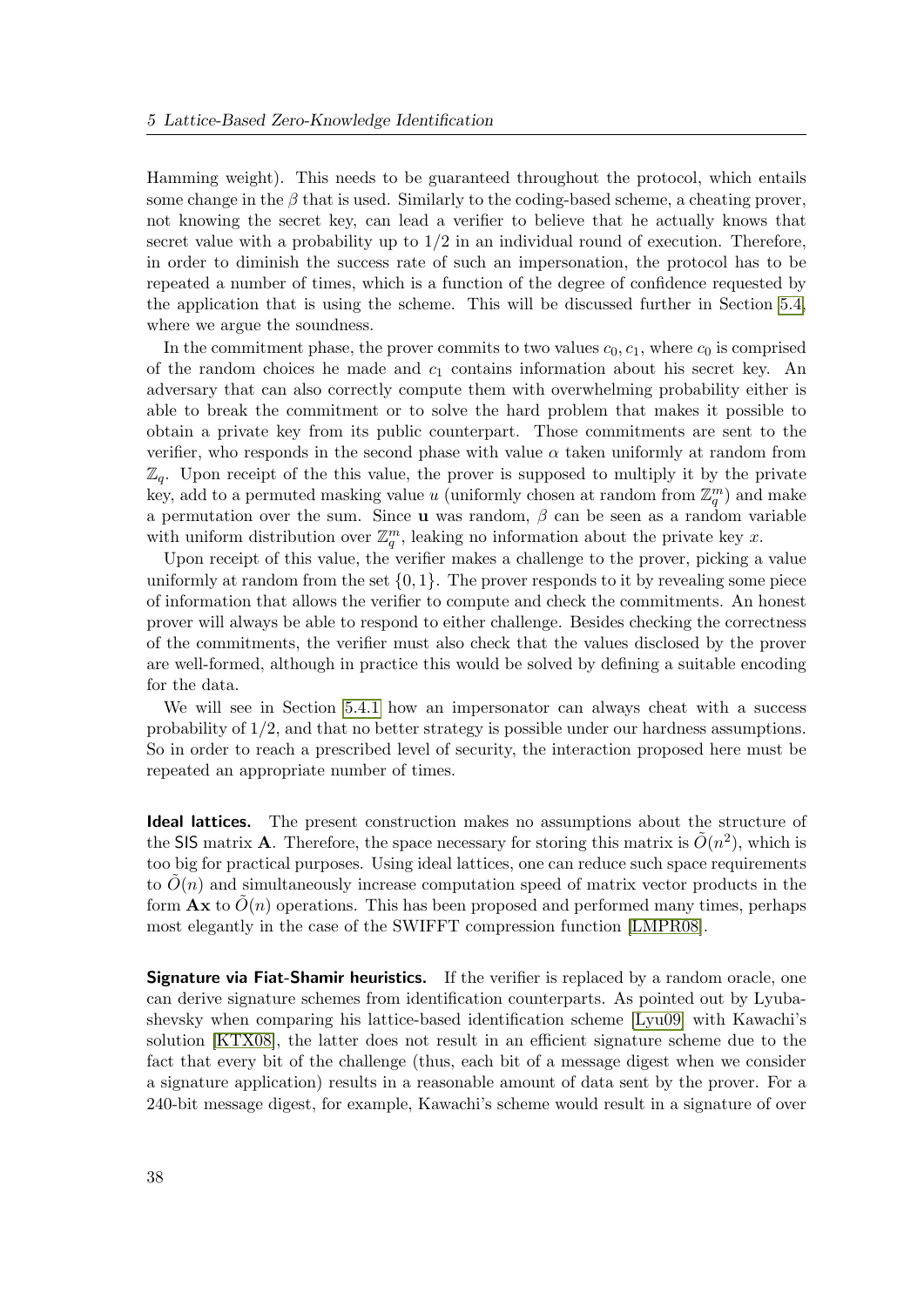two million bits when applying Fiat-Shamir heuristics.

Our identification scheme, however, has some characteristics of Lyubashevsky's, in the sense that we can relate a message digest with the variable  $\alpha$  that the verifier sends to the prover in "pass 2" of Algorithm [5.3,](#page-50-0) instead of doing it with the challenge bits. Thus, we can make the field from which such a variable is defined to have a width that better suits the signature scheme needs, circumventing the drawback pointed out above. At the same time, we need to ensure that the total number of rounds we run the scheme is bigger than the desired bit-security level of the resulting signature. This is because an attacker who can correctly guess the challenge bits for each round can generate a signature.

Our identification scheme has successfully been used with an extension of the usual Fiat-Shamir transform to derive a threshold ring signature scheme [\[CLRS10b\]](#page-4-2).

# <span id="page-52-0"></span>5.4 Security Analysis

In this section we show that the protocol in Figure [5.3](#page-50-0) corresponds to a zero-knowledge interactive proof of knowledge of the predicate defined below. Let  $I = {\mathbf{A}, \mathbf{y}, m, q}$  be public data shared by the parties A and B. Consider the predicate  $P(I, x)$  as "x is a binary vector of Hamming weight  $m/2$  satisfying the equation  $\mathbf{A}\mathbf{x} = \mathbf{y} \mod q$ ".

We provide below proofs for the completeness, soundness and zero-knowledge properties of the identification scheme described in Figure [5.3.](#page-50-0) In particular, soundness holds even against concurrent attacks, i.e., an adversary may try to impersonate a given identity after having access to polynomially many verifier instances in parallel. Each of the verifier instances has the same secret key but is run with a different random tape. The challenge is to simulate the environment of the attacker during these interactions and still being able to extract "useful" information from the adversary during the impersonation phase. The required assumptions are that Com is a statistically hiding and computationally binding commitment scheme, e.g., based on SIS (cf. [\[KTX08\]](#page-81-2)), and the hardness of the SIS problem.

Completeness. Given that an honest prover has knowledge of the private key x, the blending mask **u** and the permutations  $P_{\sigma}$ , he will always be able to derive the commitments  $c_0$  and  $c_1$ , and reveal to the verifier the information necessary to verify that they are correct. He can also show that the private key in his possession has the appropriate Hamming weight. So the verifier will always accept the honest prover's identity in any given round. This implies perfect completeness.

**Zero-Knowledge.** We give a demonstration of the zero-knowledge property for the identification protocol shown in Figure [5.3.](#page-50-0) Here, we require the commitment function Com to be statistically hiding, i.e.,  $\text{Com}(x; r)$  is indistinguishable from uniform for a uniform  $r \in \{0,1\}^n$ .

**Theorem 5.4.1.** Let q be prime. The described protocol is a statistically zero-knowledge proof of knowledge if the employed commitment scheme is statistically-hiding.

Proof. To prove the zero-knowledge property of our protocol, we construct a simulator S that outputs a protocol view VIEW =  $(c_0, c_1, \alpha, \beta, b, (\sigma, r_0), (\mathbf{z}, r_1))$  without knowing the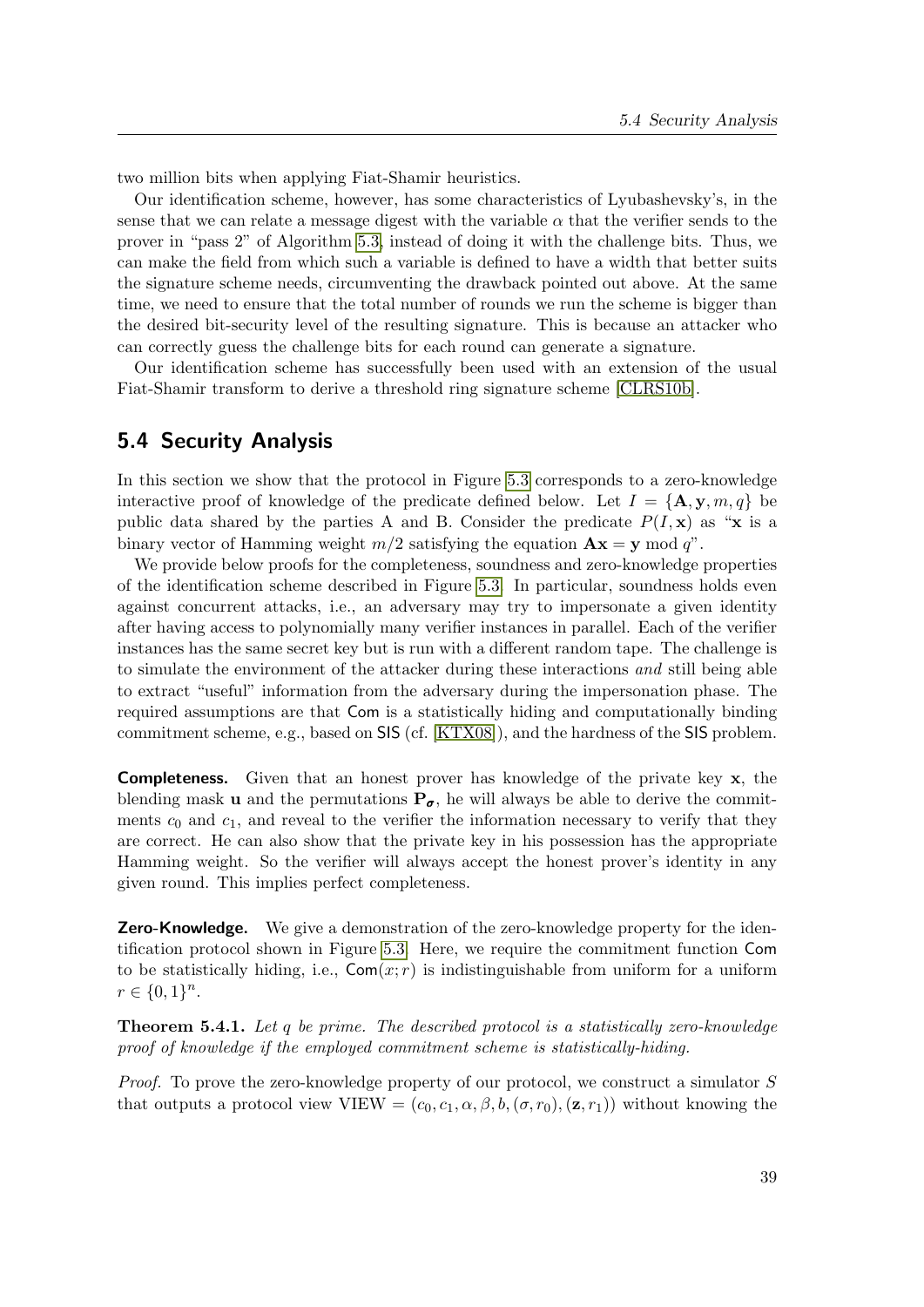secret x, such that VIEW is indistinguishable from an interaction of the honest prover and verifier. It has access to a cheating verifier  $V^*$ , which contributes  $\alpha$  and  $b$ . Therefore, S generates  $r_1, r_2$  according to protocol and it gets  $(\mathbf{A}, \mathbf{y}, \mathbf{Com})$  as input. The simulator has to guess  $b$  before talking to  $V^*$ . For the moment, let us assume the guess is correct.

If  $b = 0$ , the simulator selects **u** and  $\sigma$  according to protocol and solves  $\mathbf{A}\mathbf{x} \equiv \mathbf{y} \pmod{q}$ for x, which does not need to be short. With this pseudo secret key, the simulator computes  $c_0$  and  $c_1$  according to the protocol. The deviation in  $c_1$  is not recognized because Com is statistically hiding. Then, S computes  $\beta \leftarrow \mathbf{P}_{\sigma}(\mathbf{u}+\alpha \mathbf{x})$  after obtaining  $\alpha$  from  $V^*(c_1, c_2)$ . The result is uniform because  $\bf{u}$  is chosen uniformly at random. As a result, S can reveal  $(\sigma, r_0)$ , which passes the verification for  $b = 0$ .

If  $b = 1$ , the simulator needs to play against the second verification branch. It selects a binary x with Hamming weight  $m/2$  and selects  $\sigma$  as per protocol. It computes  $c_1, c_2$  and obtains  $\alpha \leftarrow V^*(c_1, c_2)$ . Then, it computes  $\beta \leftarrow \mathbf{P}_{\sigma}(\mathbf{u} + \alpha \mathbf{x})$ . As a result, S can reveal  $P_{\sigma}$ x that passes verification.

In consequence, the simulator outputs a correct view with probability  $1/2$ . Since the simulator has access to  $V^*$ , it can restart the verifier whenever the guess b was incorrect. The result is a statistically close simulation if Com is statistically hiding.  $\Box$ 

**Soundness.** We now show that a dishonest prover is able to cheat a verifier to accept his identity with a probability limited by  $(q + 1)/2q \approx 1/2$ . The number of possible queries sent by the verifier to a prover is given by all combinations of challenge bits  $b \in \{0,1\}$  and  $\alpha \in \{0, \ldots, q-1\}$  Hence, there are 2q possible queries. Say the dishonest prover wants to answer all challenges where  $b = 0$ , then he computes an alternate secret key  $x'$  with large entries such that  $\mathbf{A} \mathbf{x}' = \mathbf{y}$ . This can be done with Gaussian elimination, for example. At the same time, when  $\alpha = 0$  he can also answer in the case  $b = 1$  by sending a random z. Since  $\alpha = 0$  this is not checked in the commitment.

Note that the  $\alpha = 0$  query issue cannot be resolved by removing 0 from the set that  $\alpha$  is drawn from, because the dishonest verifier can effectively shift the values of  $\alpha$  by changing his protocol. Say he wants some fix  $\alpha_0$  to take the place of 0 in the unmodified scheme, then he changes both the computations of the commitments and  $\beta$  to:

$$
c_0 \longleftarrow \text{Com}(\sigma \parallel \mathbf{A} \mathbf{u} - \alpha_0 \mathbf{y}; r_0), \qquad \beta \longleftarrow \mathbf{P}_{\sigma}(\mathbf{u} + (\alpha - \alpha_0) \mathbf{x}),
$$
  

$$
c_1 \longleftarrow \text{Com}(\mathbf{z} \parallel \mathbf{P}_{\sigma} \mathbf{u} - \alpha_0 \mathbf{z}; r_1).
$$

In effect, he can answer both challenge bits  $b = 0, 1$  for  $\alpha = \alpha_0$  now.

Thus, in total, the adversary can answer correctly for  $q + 1$  out of 2q queries. In the proof, we show that if an adversary is able to answer more queries, it is also able to break one of the underlying assumptions, i.e., solve SIS or break the commitment.

**Theorem 5.4.2.** If an honest verifier accepts a dishonest prover with probability  $Pr$  $(q+1)/2q+\epsilon(n)$ , with  $\epsilon(n)$  non-negligible, then there exists a polynomial time probabilistic machine M which breaks the binding property of the commitment Com or solves the SIS problem with non-negligible probability.

*Proof.* Given the SIS problem instance  $(n, m, q, \mathbf{A})$  as input and a challenge commitment function Com, we need to simulate the adversary's environment in two phases: a verification phase and an impersonation phase. In order to correctly prove knowledge of a valid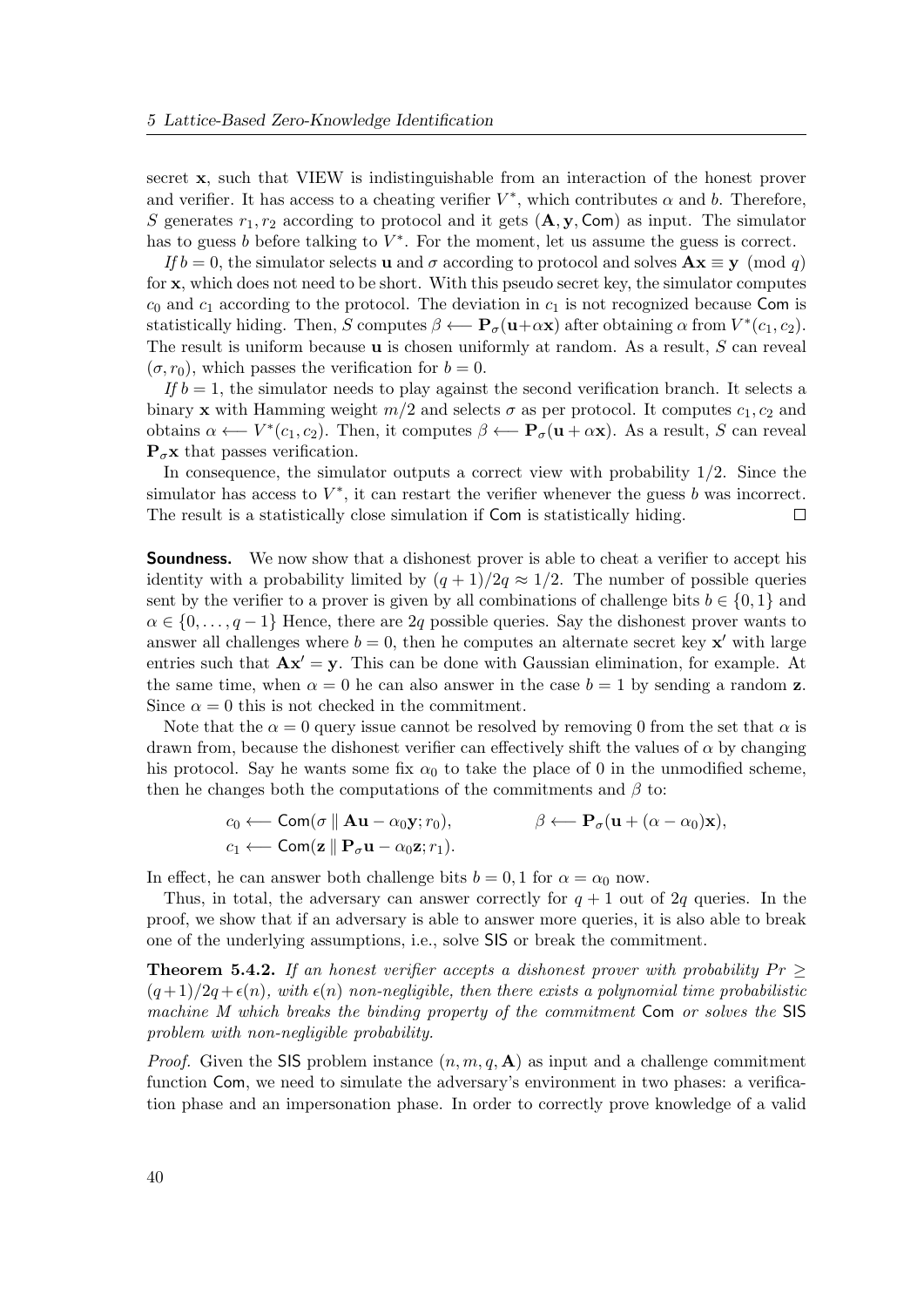secret key  $x$  during the verification phase, we choose  $x$  and  $y$  as in the key generation protocol and run the adversary  $\mathcal A$  on public parameters (as per protocol).

Therefore, in the verification phase, we can perfectly simulate the prover. Since the protocol is statistically zero-knowledge, the adversary does not learn any information about **x** and the output distribution is the same as for all alternative secret keys  $x' \neq x$ .

After the first phase, we let  $A$  play the role of the cheating prover. First, we receive the commitments  $c_0, c_1$ . Then, because q is polynomial in n, we challenge the adversary with all 2q challenge pairs  $(\alpha, b)$  and record successes as "1" and failures as "0" in a table with column labels " $b = 0$ ", " $b = 1$ " and row labels " $\alpha = 0$ ",...," $\alpha = q - 1$ ". This is done by rewinding the adversary appropriately.

For the moment, let us assume that there exist two rows, for  $\alpha$  and  $\alpha'$ , such that both columns contain "1". Let  $(\beta, \sigma, \mathbf{r}_0)$  and  $(\beta', \sigma', \mathbf{r}'_0)$  be the outcomes for challenge  $(\alpha, 0)$ and  $(\alpha', 0)$ , respectively. Furthermore, let  $(\beta, \mathbf{z}, r_1)$  and  $(\beta', \mathbf{z}', r_1')$  be the outcomes for challenges  $(\alpha, 1)$  respectively  $(\alpha', 1)$ .

Since the commitment Com is binding, we infer that  $r_0 = r'_0$ ,  $r_1 = r'_1$ , and

<span id="page-54-0"></span>
$$
\sigma \parallel \mathbf{A} \mathbf{P}_{\sigma}^{-1} \beta - \alpha \mathbf{y} = \sigma' \parallel \mathbf{A} \mathbf{P}_{\sigma'}^{-1} \beta' - \alpha' \mathbf{y}, \qquad (5.4.1)
$$

$$
\mathbf{z} \parallel \beta - \alpha \mathbf{z} = \mathbf{z}' \parallel \beta' - \alpha' \mathbf{z}'. \tag{5.4.2}
$$

Equation [5.4.1](#page-54-0) implies  $\sigma = \sigma'$ . Similarly, Equation [5.4.2](#page-54-0) shows that the binary vectors  $z, z'$  of weight  $m/2$  are equal. Now, we turn to extracting  $A$ 's secret key by rearranging parts of Equations [5.4.1](#page-54-0) and [5.4.2.](#page-54-0) We get

$$
\mathbf{A}\mathbf{P}_{\sigma}^{-1}(\beta - \beta')(\alpha - \alpha')^{-1} \equiv \mathbf{y} \pmod{q},\tag{5.4.3}
$$

$$
(\beta - \beta')(\alpha - \alpha')^{-1} \equiv \mathbf{z} \pmod{q}. \tag{5.4.4}
$$

This proves that  $\mathbf{x}' := \mathbf{P}_{\sigma}^{-1}\mathbf{z}$  is a valid secret key and the reduction outputs the short lattice vector  $\mathbf{v} = \mathbf{x} - \mathbf{x}'$ . Notice that we have  $\beta \neq \beta'$  because we have Equation [5.4.1,](#page-54-0)  $\alpha \neq \alpha'$ , and  $\sigma = \sigma'$ . The extracted secret key is also different from the one of the simulator because the function  $\mathbf{A} \mathbf{x}$  mod q compresses the set of valid secret keys and statistically hides them in the sense that the protocol is also witness indistinguishable. Hence, the adversary cannot learn the simulator's key but with probability  $\leq 1/2 + n^{-\omega(1)}$ 

What is left to show is that such a pair  $(\alpha, \alpha')$  exists. To see this, we apply a simple counting argument (cf. [\[OO98\]](#page-83-1)). We know that A can answer correctly for  $> q + 1$ challenges. W.l.o.g., assume that it succeeds  $\geq c$  times for  $b = 0$  and  $> q + 1 - c$  times for  $b = 1$ . Thus, there are  $\geq c$  many "1" entries in column " $b = 0$ " and  $\geq q + 1 - c$  many "1" entries in column " $b = 1$ ".

By way of contradiction, assume that there is no such pair  $(\alpha, \alpha')$  for which A succeeds for the challenges  $(\alpha, 0)$ ,  $(\alpha, 1)$ ,  $(\alpha', 0)$ , and  $(\alpha', 1)$ . In other words, assume that the above extraction procedure breaks down. Then there must be at least  $c - 1$  zeros in column " $b = 0$ ". In consequence, the total number of entries in the second column is >  $c-1+q+1-c$ . Since this is  $> q$ , we arrive at the desired contradiction and conclude that the knowledge extractor succeeds with non-negligible probability if  $\epsilon(n)$  is non-negligible.  $\Box$ 

Given that the scheme is a zero-knowledge proof of knowledge, it is also witness indistinguishable with respect to the secret x. Fortunately, witness-indistinguishability is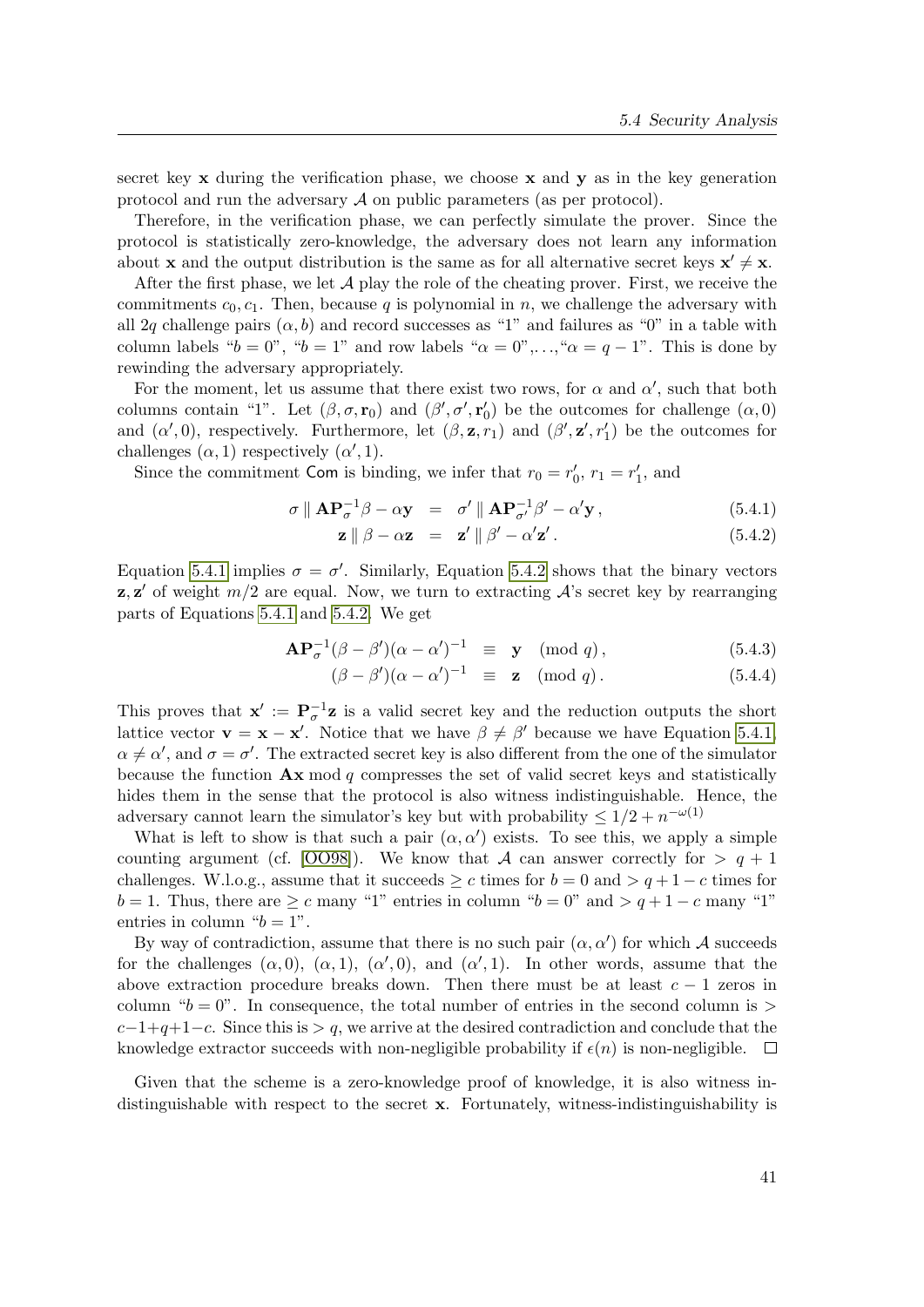preserved under parallel composition. Thus, our scheme can be run many, i.e.,  $\omega(\log(n))$ times in parallel to achieve a negligible soundness error but without increasing the number of rounds.

### <span id="page-55-1"></span>5.4.1 Practical Attacks

The code-based identification scheme proposed by Cayrel and Véron and that serves as starting point for this work has very good performance characteristics. Its security is based on the assumption that selecting a random generator or parity check matrix will result in hard instances of the q-ary syndrome decoding problem, though. When adapting this scheme to use lattices, on the other hand, one achieves a construct based on the hardness of the SIS problem, and that in turn has a worst-case/average-case reduction.

As pointed out in the description of the algorithms, ideal lattices can also be used in the scheme to improve performance and reduce the amount of public data. The precautions regarding (a) the irreducibility of the polynomial that characterizes the ring upon which the lattice is defined and (b) its expansion factor must be observed, as recommended in [\[LM06\]](#page-81-1). This ensures that finding short vectors in such lattice is still hard to perform.

The present scheme is also secure against active attacks. Thus, an attacker is allowed to interact with a prover prior to attempting to impersonate him to a verifier. As consequence of the zero-knowledge property, however, no adversary that interacts with a real prover is able to obtain any knowledge that can be used later on to impersonate the prover.

We now prove that our scheme is secure against concurrent attacks, by showing that a public key corresponds to multiple secret keys and that the protocol is witness indistinguishable. It is a standard procedure, as seen in [\[FS90\]](#page-80-6).

First, the existence of multiple secret keys associated with a given public key is assured by the parameter choice (see Equation [5.4.5\)](#page-55-2). Second, given that our protocol is a zeroknowledge interactive proof, it is also witness indistinguishable [\[KP01\]](#page-81-5).

The most efficient way to attack this scheme, but probably the most difficult one, consists in solving the inhomogeneous short integer solution (ISIS) problem that is defined by the public key y and the public matrix **A**, expressed as  $\mathbf{A} \times \mathbf{x} = \mathbf{y} \mod q$ , where x is expected to be binary, with dimension m and Hamming weight  $m/2$ . This equation can be re-written as  $\mathbf{A}'\mathbf{x}' = 0 \bmod q$ , with  $\mathbf{A}' = [\mathbf{A}|\mathbf{y}]$  and  $\mathbf{x}' = [\mathbf{x}|-1]^T$ . Lattice basis calculation and reduction can then be applied in this second lattice to try to find a solution. The approximation factor, however, is  $\tilde{O}(n)$ , making the task hard.

### <span id="page-55-0"></span>5.4.2 Concrete Parameters

In order to guarantee with overwhelming probability that there are other solutions to  $\mathbf{A}\mathbf{x} = \mathbf{y} \mod q$ , besides the private key possessed by the prover (which is pivotal in the demonstration of security against concurrent attacks), one can make  $q$  and  $m$  satisfy the relation below

<span id="page-55-2"></span>
$$
q^n \ll \left| \{ \mathbf{x} \in \mathbb{Z}_2^m : \text{wt}(\mathbf{x}) = m/2 \} \right|.
$$
 (5.4.5)

<span id="page-55-3"></span>Besides, q is bounded by the following theorem, which Micciancio and Regev proved in [\[MR04\]](#page-82-4).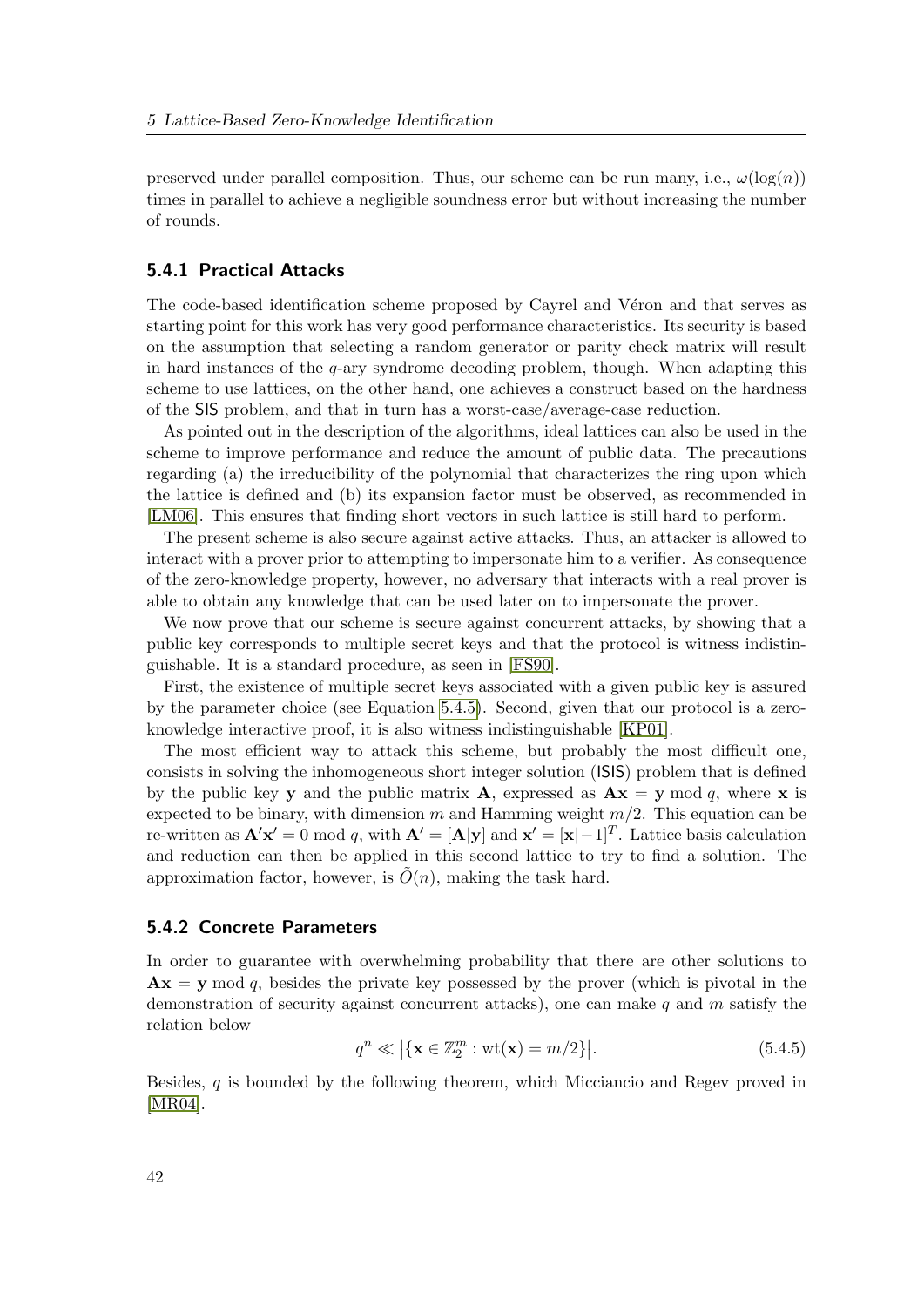**Theorem 5.4.3.** For any polynomially bounded functions  $\beta(n)$ ,  $m(n)$ ,  $q(n) = n^{O(1)}$ , with **Theorem 3.4.3.** For any polynomially bounded functions  $p(n)$ ,  $m(n)$ ,  $q(n) = n \rightarrow \infty$ , with<br> $q(n) \ge 4\sqrt{m(n)}n^{1.5}\beta(n)$  and  $\gamma(n) = 14\pi\sqrt{n}\beta(n)$ , there is a probabilistic polynomial time reduction from solving  $\mathsf{GapCVP}_{\gamma}$  in the worst-case to solving  $\mathsf{SIS}_{q,m,\gamma}$  on the average with non-negligible probability. In particular, for any  $m = \Theta(n \log n)$ , there exists  $q(n) = \Theta(n \log n)$  $O(n^{2.5} \log n)$  and  $\gamma = O(n\sqrt{\log n})$ , such that solving  $\textsf{SIS}_{q,m}$  on the average is at least as hard as solving  $\mathsf{GapSVP}_{\gamma}$  in the worst case.

Taking as reference the state-of-the-art lattice reduction algorithms studied in [\[GN08\]](#page-80-0), the length of the shortest vector that can currently be found by the reduction algorithms is given (for  $\delta \approx 1.011$ ) by:

$$
length = \min\{q, q^{n/m} \delta^m\} \tag{5.4.6}
$$

Simply choosing the same parameters that were recommended for SWIFFT, our scheme We propose the set of parameters below, in Figure [5.4,](#page-56-0) which are comparable to those used by the SWIFFT hash function. The best attack on our scheme The best combinatorial attack for finding short lattice vectors [\[Wag02\]](#page-84-5) has a computational complexity above  $2^{100}$ (generalized birthday attack, dividing in 16 groups at each turn). This means that our security level is 100 bits. In addition to that, the best lattice reduction algorithms return vectors with Euclidean norm above 42, taking into account our set of parameters. Given that the private keys resulting from our parameters have Euclidean norm 32, the choice made is safe. Besides, we can also see that the selected parameters satisfy both Theorem [5.4.3](#page-55-3) and the restriction given by Equation [5.4.5.](#page-55-2)

| $n_{\parallel}$ | m           | q Commitment Length (bits) |
|-----------------|-------------|----------------------------|
|                 | 64 2048 257 | 256                        |

<span id="page-56-0"></span>Figure 5.4: Concrete parameters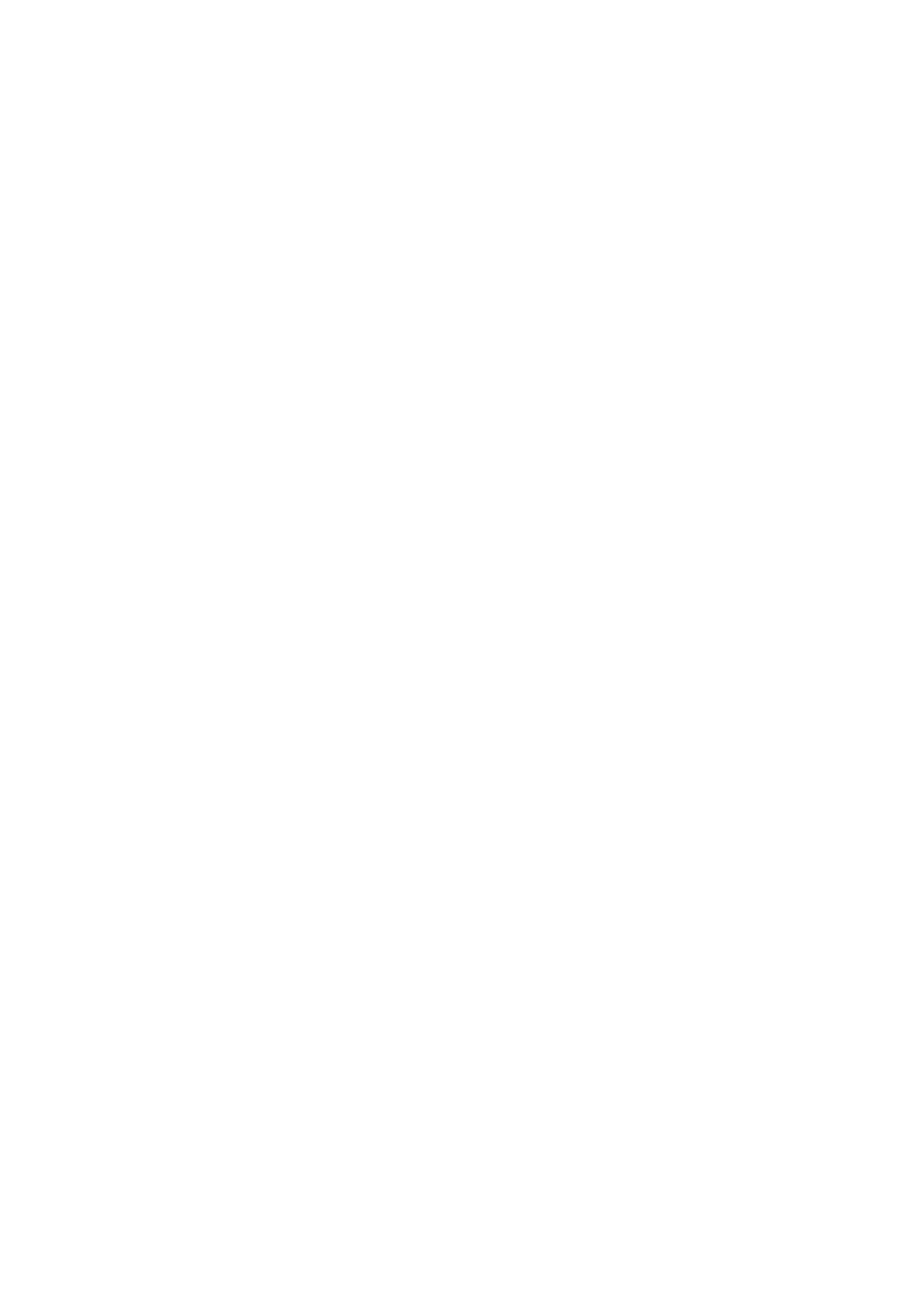# *6* Lattice-Based Encryption

In this chapter, we analyze the concrete security and key sizes of theoretically sound latticebased encryption schemes based on the "learning with errors" (LWE) problem. Our main contributions are: (1) a new lattice attack on LWE that combines basis reduction with an enumeration algorithm admitting a time/success tradeoff, which performs better than the simple distinguishing attack considered in prior analyses; (2) concrete parameters and security estimates for an LWE-based cryptosystem that is more compact and efficient than the well-known schemes from the literature. Our new key sizes are up to 10 times smaller than prior examples, while providing even stronger concrete security levels.

This chapter is based on a joint work with Chris Peikert [\[LP11\]](#page-5-0). It was accepted for the Cryptographers' Track of the RSA Conference (CT-RSA) 2011 in San Francisco, USA.

# 6.1 Introduction

Recent years have seen significant progress in theoretically sound lattice-based cryptography, resulting in solutions to many tasks of wide applicability. In the realm of encryption alone, for example, we now have public-key cryptosystems [\[AD97,](#page-78-0) [Reg03,](#page-83-2) [Reg05b\]](#page-83-3) with chosen-ciphertext security [\[PW08,](#page-83-4) [Pei09\]](#page-83-5), identity-based encryption [\[GPV08,](#page-80-7) [CHKP10,](#page-79-4) [ABB10\]](#page-78-1), and a fully homomorphic cryptosystem [\[Gen09\]](#page-80-8). Much of this progress has been greatly aided by the use of simple and flexible average-case problems — namely, the short integer solution (SIS) introduced by Ajtai [\[Ajt96b\]](#page-78-2) and the learning with errors (LWE) problem of Regev [\[Reg05b\]](#page-83-3) — that are provably as hard as certain lattice problems in the *worst case*, and appear to require time exponential in the main security parameter to solve.

For practical parameters, however, the concrete hardness of the SIS and LWE problems against algorithmic attacks is still far from a settled issue. This makes it difficult to assess the actual security and efficiency of cryptographic schemes that are based on these problems. The purpose of this chapter is to shed further light on this issue, by considering new variants of known schemes and attacks, and analyzing their consequences in terms of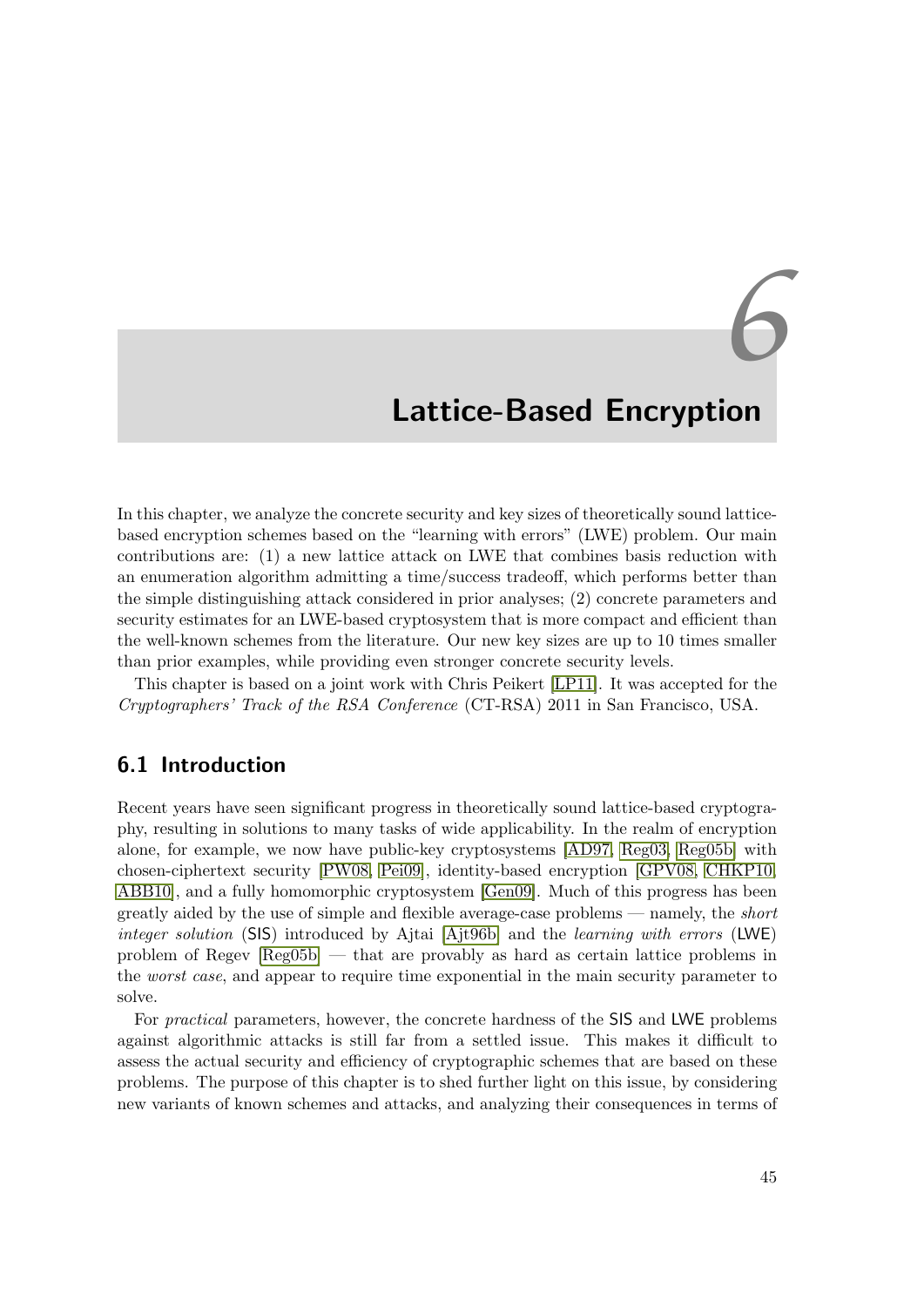key sizes and estimated security.

We analyze the concrete security and efficiency of modern lattice-based cryptographic schemes, with a focus on LWE and public-key encryption. To start, we describe an LWEbased cryptosystem that has substantially smaller keys and ciphertexts than the more well-known systems in the literature (namely, the original system of Regev [\[Reg05b\]](#page-83-3) and its more efficient amortized variants [\[PVW08,](#page-83-6) [GPV08\]](#page-80-7)). Our scheme incorporates several techniques and perspectives from recent works; in particular, it is an instance of an abstract system described by Micciancio [\[Mic10\]](#page-82-5) that generalizes all the schemes of [\[Reg05b,](#page-83-3) [PVW08,](#page-83-6) [GPV08\]](#page-80-7), and the system's design and security proof (under the LWE assumption) combine a variety of techniques from recent works [\[Ale03,](#page-78-3) [MR09,](#page-82-0) [LPS10,](#page-81-6) [Pei10\]](#page-83-7) to yield asymptotic and concrete improvements in key size. While there are not any new techniques involved, to our knowledge the literature lacks a full description and analysis of the system, despite it now being an important target of study.

Our second main contribution is a new and stronger way of using existing algorithmic attack tools, such as lattice basis reduction and bounded-distance decoding with preprocessing, to analyze the concrete security of recent lattice-based cryptosystems. Our attack is directed specifically at the LWE problem, and exploits some of its structural properties in ways that have not been attempted before in a cryptanalytic context. (Our attack also does not seem immediately applicable to other lattice problems, such as the unique shortest vector problem, that have been used for public-key encryption [\[AD97,](#page-78-0) [Reg03,](#page-83-2) [AD07\]](#page-78-4).) Therefore, we believe that our analysis gives a more accurate assessment of LWE's concrete hardness than estimates derived from prior lattice attacks.

Applying our attack to the improved cryptosystem, we then propose concrete parameters and (conservative) runtime estimates for modern commodity hardware. Despite our improved attacks, the resulting key sizes are still smaller than prior example parameters by factors as large as 10, even for stronger security levels. (See Section [6.6](#page-73-0) for full details.) For example, using parameters that can encrypt a 128-bit payload and appear to be at least as secure as AES-128, we obtain public key sizes of about 1, 120 kilobits, or about 400 kilobits assuming a public source of trusted randomness.

Clearly, the above key sizes are still too large for many applications, but this is a consequence of the quadratic overhead inherent to the use "standard" LWE. By using the compact "ring-based" variant of LWE and cryptosystem from [\[LPR10\]](#page-81-7) (which is related to the heuristic NTRU scheme [\[HPS98\]](#page-81-8) and the theoretically sound line of works initiated in [\[Mic02\]](#page-82-6)), we can immediately shrink the above key sizes by a factor of at least 200. The resulting sizes of 2-5 kilobits are comparable to modern recommendations for RSA, and the cryptosystem itself is many times faster on modern hardware.

# 6.2 Discrete Gaussians and LWE

In this section, we recall some basic facts about the discrete Gaussian distribution and give a detailed account of its relation to the LWE problem. With this background, we will be ready to discuss LWE-based encryption schemes.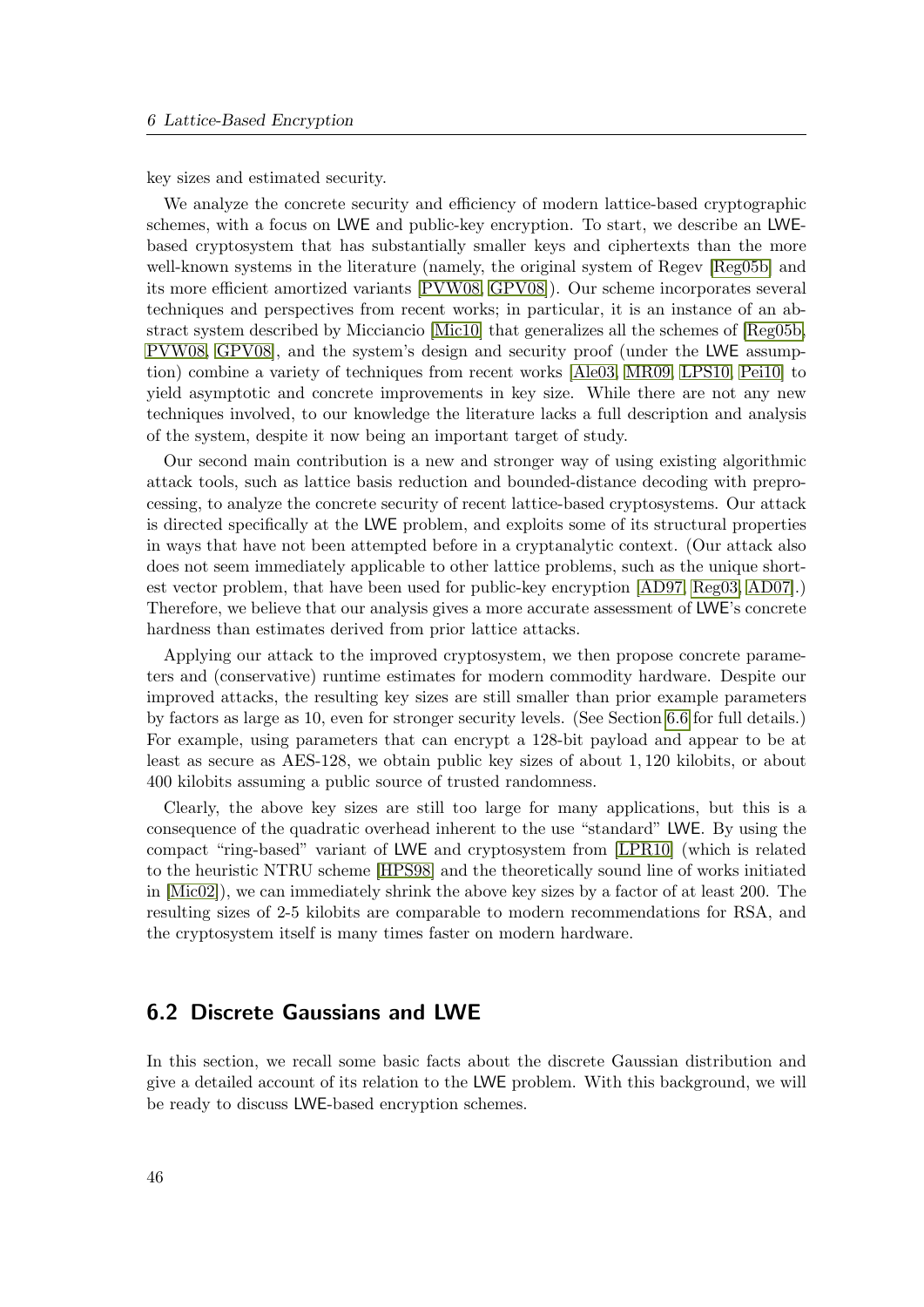### 6.2.1 Discrete Gaussians

For a lattice  $\Lambda$  and a positive real  $s > 0$ , the *discrete Gaussian* distribution  $D_{\Lambda,s}$  over Λ with parameter s is the probability distribution having support Λ that assigns a probability proportional to  $\exp(-\pi ||\mathbf{x}||^2 / s^2)$  to each  $\mathbf{x} \in \Lambda$ . For  $\Lambda = \mathbb{Z}^n$ , it is easy to see (by orthonormality of its standard basis) that the discrete Gaussian  $D_{\mathbb{Z}^n,s}$  is simply the product distribution of n independent copies of  $D_{\mathbb{Z},s}$ . There are efficient algorithms for sampling from a distribution within negligible statistical distance of  $D_{\mathbb{Z},s}$ , given any  $s > 0$ . (See, e.g., [\[GPV08\]](#page-80-7): for arbitrary s there is a rejection sampling algorithm, and for small s one can compute a close approximation to the cumulative distribution function.).

<span id="page-60-1"></span>We will need two tail bounds on discrete Gaussians.

**Lemma 6.2.1** ([\[Ban93,](#page-79-5) Lemma 1.5]). Let  $c \ge 1$  and  $C = c \cdot \exp(\frac{1-c^2}{2})$  $\frac{-c^2}{2}$ ) < 1. Then for any real  $s > 0$  and any integer  $n \geq 1$ , we have

$$
\Pr\left[\|D_{\mathbb{Z}^n,s}\| \ge c \cdot \frac{1}{\sqrt{2\pi}} \cdot s\sqrt{n}\right] \le C^n.
$$

<span id="page-60-2"></span>**Lemma 6.2.2** ([\[Ban95,](#page-79-6) Lemma 2.4]). For any real  $s > 0$  and  $T > 0$ , and any  $\mathbf{x} \in \mathbb{R}^n$ , we have

$$
\Pr\left[\left|\langle \mathbf{x}, D_{\mathbb{Z}^n, s}\rangle\right| \ge T \cdot s \|\mathbf{x}\|\right] < 2\exp(-\pi \cdot T^2).
$$

### <span id="page-60-0"></span>6.2.2 Learning with Errors

The *learning with errors* (LWE) problem was introduced by Regev [\[Reg05b\]](#page-83-3) as a generalization of the well-known 'learning parity with noise' problem, to larger moduli. The problem is parameterized by a dimension  $n \geq 1$  and an integer modulus  $q \geq 2$ , as well as an error distribution  $\chi$  over  $\mathbb{Z}$  (or its induced distribution over  $\mathbb{Z}_q$ ). In this work we will be concerned only with discrete Gaussian error distributions  $\chi = D_{\mathbb{Z},s}$  over the integers, where  $\alpha := s/q \in (0,1)$  is often called the (relative) error rate.

For an  $\mathbf{s} \in \mathbb{Z}_q^n$ , the LWE distribution  $A_{\mathbf{s},\chi}$  over  $\mathbb{Z}_q^n \times \mathbb{Z}_q$  is sampled by choosing a uniformly random  $\mathbf{a} \in \mathbb{Z}_q^n$  and error term  $e \leftarrow \chi$ , and outputting the pair  $(\mathbf{a}, t = \langle \mathbf{a}, \mathbf{s} \rangle + e \mod q) \in$  $\mathbb{Z}_q^n \times \mathbb{Z}_q$ . The search version of the LWE problem is, given any desired number of independent samples  $(\mathbf{a}_i, t_i) \leftarrow A_{\mathbf{s}, \chi}$ , to find s. The *decision* version of LWE is to distinguish, with non-negligible advantage, between any desired number of independent samples  $(a_i, t_i) \leftarrow A_{s,\chi}$  (for a uniformly random  $s \in \mathbb{Z}_q^n$ ), and the same number of independent samples drawn from the uniform distribution over  $\mathbb{Z}_q^n\times\mathbb{Z}_q$ . It is often convenient to write these problems in matrix form as follows: collecting the vectors  $a_i \in \mathbb{Z}_q^n$  as the columns of a matrix  $\mathbf{A} \in \mathbb{Z}_q^{n \times m}$  and the (implicit) error terms  $e_i \in \mathbb{Z}$  and values  $t_i \in \mathbb{Z}_q$  as the entries of vectors  $\mathbf{e} \in \mathbb{Z}^m$ ,  $\mathbf{t} \in \mathbb{Z}_q^m$  respectively, we are given the input

$$
A, \quad t = A^t s + e \bmod q
$$

and are asked to find s, or to distinguish the input from a uniformly random  $(A, t)$ . The LWE problem may also be viewed as an average-case 'bounded-distance decoding' problem on a certain family of lattices: for  $\mathbf{A} \in \mathbb{Z}_q^{n \times m}$ , define the lattice

$$
\Lambda(\mathbf{A}^t) = \{ \mathbf{z} \in \mathbb{Z}^m : \exists \ \mathbf{s} \in \mathbb{Z}_q^n \ \text{such that} \ \mathbf{z} = \mathbf{A}^t \mathbf{s} \ \text{mod} \ q \}.
$$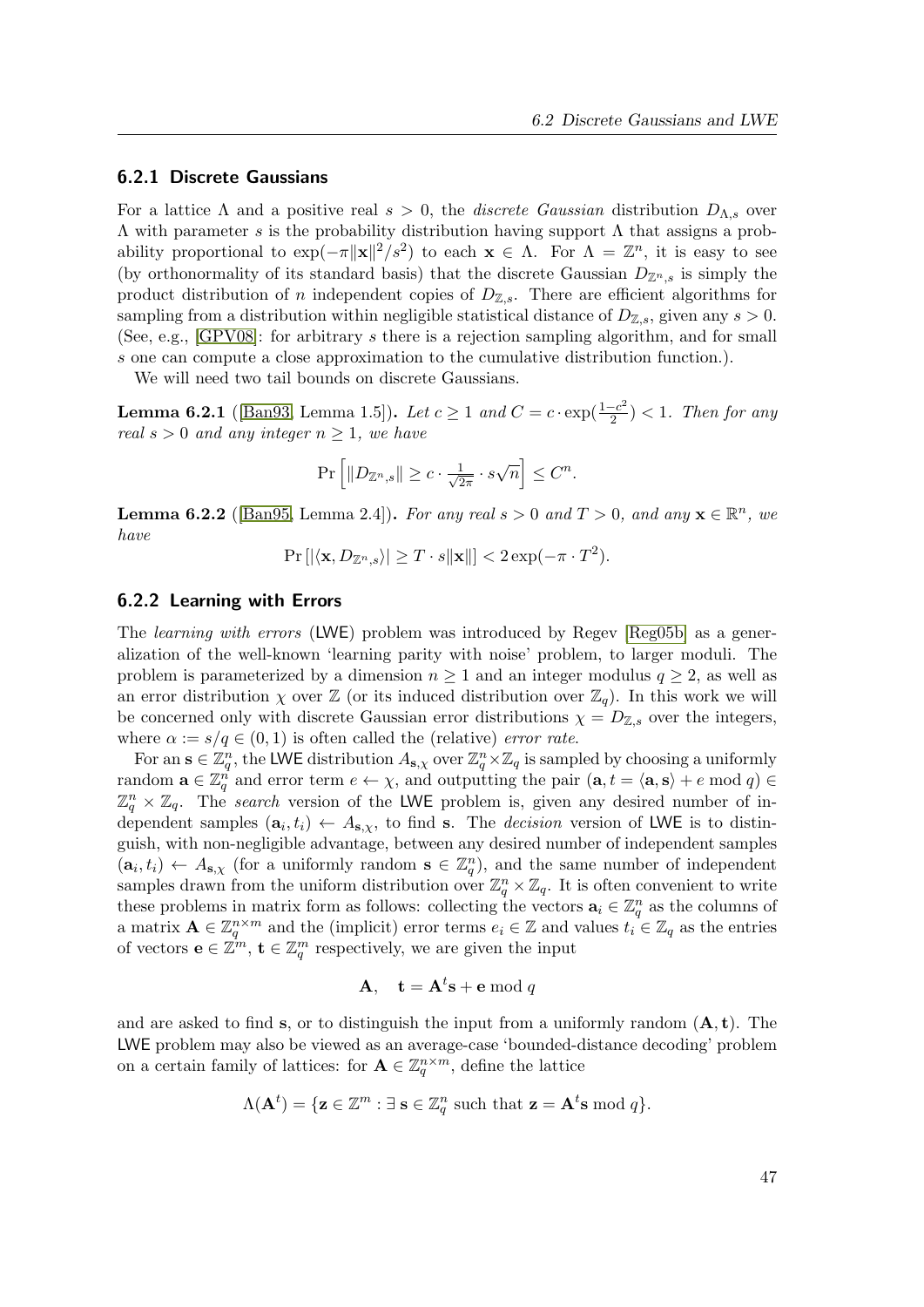Then the t component of the LWE input may be seen as a perturbed lattice point in  $\Lambda(\mathbf{A}^t)$ , to be decoded.

Hardness of LWE. We recall several facts from the literature about the provable hardness of LWE. The first is that for error distribution  $\chi = D_{\mathbb{Z},\alpha q}$  where  $\alpha \cdot q \geq 2\sqrt{n}$ , the search version of LWE is at least as hard as quantumly approximating certain worstcase problems on *n*-dimensional lattices to within  $\tilde{O}(n/\alpha)$  factors [\[Reg05b\]](#page-83-3).<sup>[1](#page-61-0)</sup> Moreover, for similar parameters and large enough  $q$ , search-LWE is at least as hard as *classically* approximating the decision shortest vector problem and variants  $[Pei09]$ . For moduli q that are sufficiently 'smooth' (i.e., products of small enough primes), the decision form of LWE is at least as hard as the search form [\[Reg05b,](#page-83-3) [Pei09\]](#page-83-5).

A particularly important fact for our purposes is that decision-LWE becomes no easier to solve even if the secret s is chosen from the error distribution  $\chi$ , rather than uniformly at random [\[MR09,](#page-82-0) [ACPS09\]](#page-78-5). This may be seen as follows: given access to  $A_{s,\chi}$ , we can draw many samples to obtain

$$
\mathbf{A}^t = \begin{bmatrix} \mathbf{A}_1^t \\ \mathbf{A}_2^t \end{bmatrix}, \quad \mathbf{t} = \begin{bmatrix} \mathbf{t}_1 \\ \mathbf{t}_2 \end{bmatrix} = \begin{bmatrix} \mathbf{A}_1^t \\ \mathbf{A}_2^t \end{bmatrix} \mathbf{s} + \begin{bmatrix} \mathbf{e}_1 \\ \mathbf{e}_2 \end{bmatrix} = \mathbf{A}^t \mathbf{s} + \mathbf{e} \bmod q,
$$

where  $\mathbf{A}_2$  is uniform, **e** is drawn from  $\chi$ , and  $\mathbf{A}_1 \in \mathbb{Z}_q^{n \times n}$  is square and invertible. (This follows by forming  $A_1$  by greedily drawing samples that can form an invertible matrix, and disposing of any others until  $A_1$  is complete.) We can then transform A and t into

$$
\bar{\mathbf{A}}^t := -\mathbf{A}_2^t \cdot \mathbf{A}_1^{-t} \bmod q, \quad \bar{\mathbf{t}} := \bar{\mathbf{A}}^t \mathbf{t}_1 + \mathbf{t}_2 = \bar{\mathbf{A}}^t \mathbf{e}_1 + \mathbf{e}_2 \bmod q,
$$

where  $\bar{\mathbf{A}}$  is uniform; therefore, we have effectively replaced s with the error vector  $\mathbf{e}_1$ . On the other hand, note that when  $\mathbf{A}, \mathbf{t}$  are uniformly random, then so are  $\bar{\mathbf{A}}, \bar{\mathbf{t}}$ .

In terms of lattices, the above may be interpreted as follows: using the bijection  $s \mapsto A_1^t s$ from  $\mathbb{Z}_q^n$  to itself, we can see that the lattice  $\Lambda(\mathbf{A}^t)$  defined above has as a basis the matrix

$$
\mathbf{H} = \begin{bmatrix} \mathbf{I} \\ q\mathbf{I} & -\bar{\mathbf{A}}^t \end{bmatrix}.
$$

(This basis **H** is a canonical representation of  $\Lambda(\mathbf{A}^t)$  known as the Hermite normal form. We have ordered the basis vectors so that the Gram-Schmidt vectors of **H** are integer multiples of the standard basis vectors, where the first several have length  $q$ , and the remainder have length 1.) Because  $\mathbf{A}^t$ s mod  $q \in \Lambda(\mathbf{A}^t)$ , we have  $\mathbf{t} = \mathbf{A}^t$ s +  $\mathbf{e} = \mathbf{e} \bmod \mathbf{H}$ , which is

$$
\mathbf{e} - \mathbf{H} \mathbf{e}_1 = \begin{bmatrix} \mathbf{0} \\ \mathbf{e}_2 + \bar{\mathbf{A}}^t \mathbf{e}_1 \end{bmatrix} = \begin{bmatrix} \mathbf{0} \\ \bar{\mathbf{t}} \end{bmatrix} \bmod q.
$$

In conclusion,  $\bar{\mathbf{t}} = \bar{\mathbf{A}}^t \mathbf{e}_1 + \mathbf{e}_2$  is the unique canonical representative of **e** modulo the lattice  $\Lambda(\mathbf{A}^t)$ . Finally, assuming hardness of decision-LWE, a standard hybrid argument over the columns of **E** (see, e.g., [\[PW08\]](#page-83-4)) shows that  $(\bar{\mathbf{A}}, \bar{\mathbf{A}}^t \mathbf{E}_1 + \mathbf{E}_2)$  is indistinguishable from uniform, where the entries of  $\mathbf{E} = \begin{bmatrix} \mathbf{E}_1 \\ \mathbf{E}_2 \end{bmatrix}$  $\mathbf{E}_1$  are chosen independently from  $\chi$ .

<span id="page-61-0"></span><sup>&</sup>lt;sup>1</sup>It is important to note that the original hardness result of [\[Reg05b\]](#page-83-3) is for a *continuous* Gaussian error distribution, which when rounded naively to the nearest integer does not produce a true discrete Gaussian. Fortunately, a suitable randomized rounding method does so [\[Pei10\]](#page-83-7).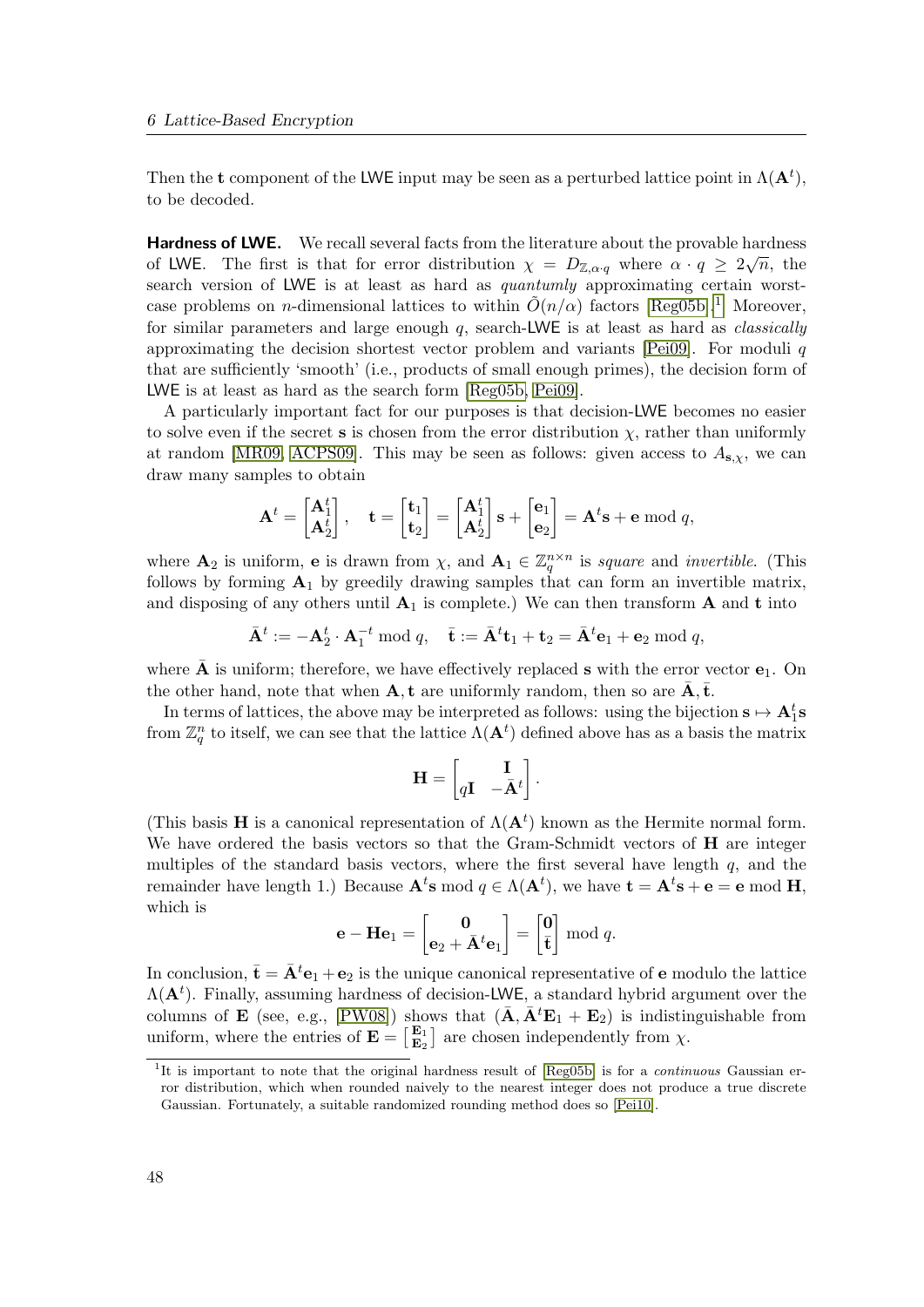# <span id="page-62-1"></span>6.3 LWE-Based Encryption

Here we describe an LWE-based cryptosystem that is more space-efficient than the ones commonly known in the literature. It is an instance of an abstract system described by Micciancio [\[Mic10\]](#page-82-5) that generalizes all the schemes of [\[Reg05b,](#page-83-3) [PVW08,](#page-83-6) [GPV08\]](#page-80-7), though a full description and analysis of the generalized system has not appeared in the literature. The security proof combines a number of techniques and perspectives from recent works [\[MR09,](#page-82-0) [LPS10,](#page-81-6) [Pei10\]](#page-83-7) for the purpose of improved efficiency and a tight analysis. For completeness, we also briefly describe an efficient ring-based analogue of the system, which is described in full generality in the full version of [\[LPR10\]](#page-81-7).

Despite being a generalization of prior LWE-based cryptosystems, the present scheme can actually be instantiated to have keys and ciphertexts that are smaller by a factor of about  $\lg q$ , while simultaneously *improving* the concrete security! The improved security comes from the smaller keys (for given security parameter  $n$ ), which allows for a relatively larger noise rate that makes the LWE problem harder. The smaller keys come from a different style of security proof, which is very similar to the proofs for the coding-based cryptosystem of Alekhnovich [\[Ale03\]](#page-78-3) and the subset sum-based cryptosystem of Lyubashevsky, Palacio, and Segev [\[LPS10\]](#page-81-6). In brief, the proof uses the LWE assumption *twice* (first on the public key, and then again on the ciphertext) to show that the adversary's view in a passive attack is indistinguishable from uniformly random. By contrast, the proofs for prior LWEbased schemes involve a statistical argument on either the public key or ciphertext, but this requires larger keys. We point out that statistical arguments still appear necessary for many advanced applications of LWE, such as identity-based encryption [\[GPV08\]](#page-80-7) and others that use a 'trapdoor basis,' and we do not know whether comparably small keys and ciphertexts can be obtained for these schemes.

### <span id="page-62-0"></span>6.3.1 Cryptosystem

The cryptosystem involves a few parameters: an integer modulus  $q \geq 2$  and integer dimensions  $n_1, n_2 \geq 1$ , which relate to the underlying LWE problems; Gaussian parameters  $s_k$  and  $s_e$  for key generation and encryption, respectively; and a message alphabet  $\Sigma$  (for example,  $\Sigma = \{0, 1\}$  and message length  $\ell \geq 1$ .

We also require a simple error-tolerant encoder and decoder, given by functions

encode:  $\Sigma \to \mathbb{Z}_q$  and decode:  $\mathbb{Z}_q \to \Sigma$ ,

such that for some large enough threshold  $t \geq 1$ , decode(encode(m)+e mod q) = m for any integer  $e \in [-t, t)$ . For example, if  $\Sigma = \{0, 1\}$ , then we can define  $\mathsf{encode}(m) := m \cdot \lfloor \frac{q}{2} \rfloor$ , and decode $(\bar m):=0$  if  $\bar m\in\left[-\lfloor\frac{q}{4}\rfloor,\lfloor\frac{q}{4}\right]$  $\left(\frac{q}{4}\right)$   $\subset \mathbb{Z}_q$ , and 1 otherwise. This method has error tolerance  $t = \frac{q}{4}$  $\frac{q}{4}$ ]. We also extend encode and decode to vectors, component-wise.

To get the smallest public keys, our system makes use of a uniformly random public matrix  $\bar{\mathbf{A}} \in \mathbb{Z}_q^{n_1 \times n_2}$  that is generated by a trusted source, and is used by all parties in the system. If there is no trusted source, then  $\overline{A}$  may be chosen by the user herself as part of key generation, and included in the public key.

• Gen $(\bar{\mathbf{A}},1^{\ell})$ : choose  $\mathbf{R}_{1} \leftarrow D_{\mathbb{Z},s_{k}}^{n_{1}\times \ell}$  and  $\mathbf{R}_{2} \leftarrow D_{\mathbb{Z},s_{k}}^{n_{2}\times \ell}$ , and let  $\mathbf{P} = \mathbf{R}_{1} - \bar{\mathbf{A}} \cdot \mathbf{R}_{2} \in \mathbb{Z}_{q}^{n_{1}\times \ell}$ . The public key is **P** (and  $\overline{A}$ , if needed), and the secret key is  $\mathbf{R}_2$ .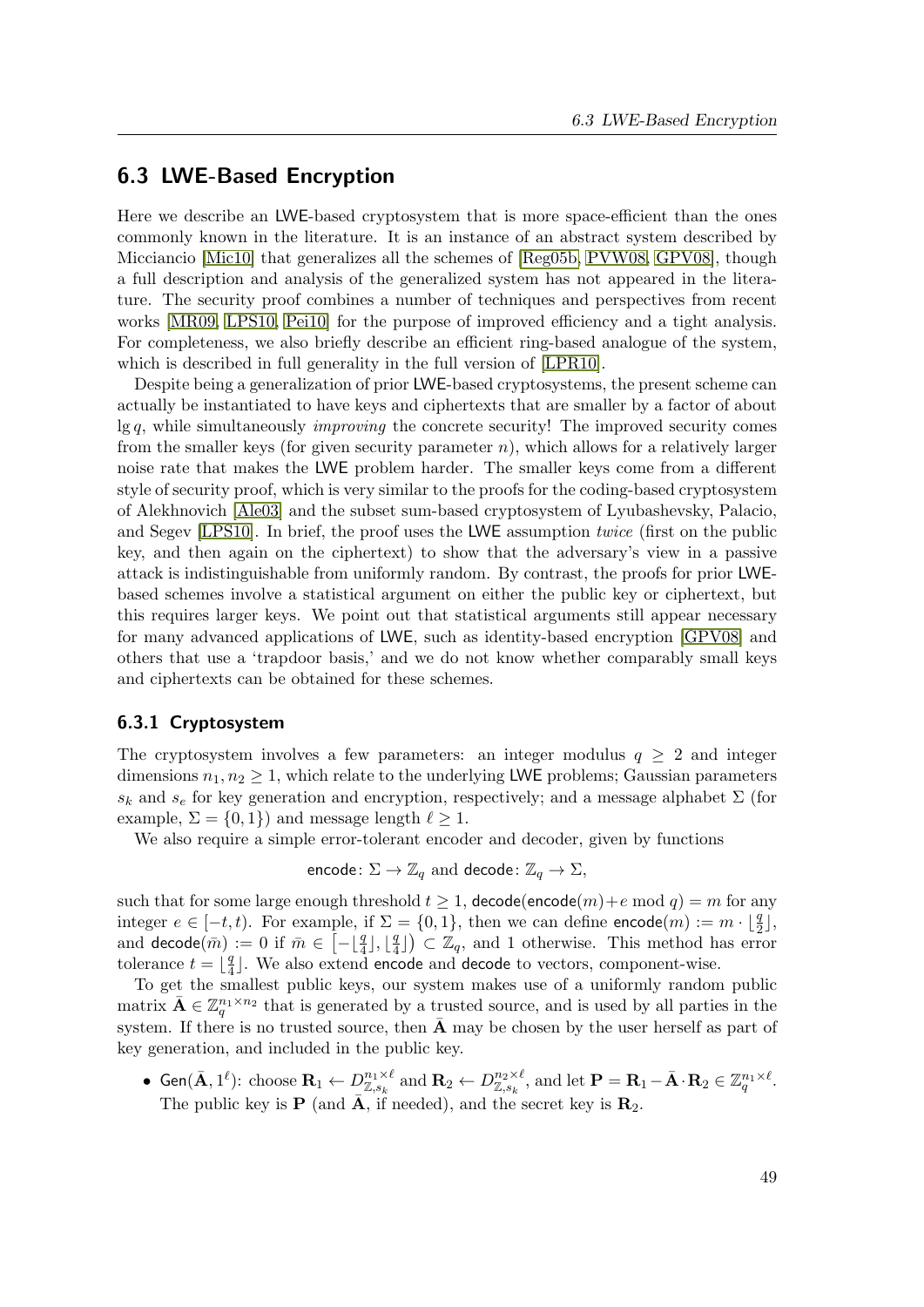In matrix form, the relationship between the public and secret keys is:

<span id="page-63-1"></span>
$$
\begin{bmatrix} \bar{\mathbf{A}} & \mathbf{P} \end{bmatrix} \cdot \begin{bmatrix} \mathbf{R}_2 \\ \mathbf{I} \end{bmatrix} = \mathbf{R}_1 \bmod q. \tag{6.3.1}
$$

• Enc( $\bar{\mathbf{A}}, \mathbf{P}, \mathbf{m} \in \Sigma^{\ell}$ ): choose  $\mathbf{e} = (\mathbf{e}_1, \mathbf{e}_2, \mathbf{e}_3) \in \mathbb{Z}^{n_1} \times \mathbb{Z}^{n_2} \times \mathbb{Z}^{\ell}$  with each entry drawn independently from  $D_{\mathbb{Z},s_e}$ . Let  $\bar{\mathbf{m}} = \text{encode}(\mathbf{m}) \in \mathbb{Z}_q^{\ell}$ , and compute the ciphertext

<span id="page-63-0"></span>
$$
\mathbf{c}^t = \begin{bmatrix} \mathbf{c}_1^t & \mathbf{c}_2^t \end{bmatrix} = \begin{bmatrix} \mathbf{e}_1^t & \mathbf{e}_2^t & \mathbf{e}_3^t + \bar{\mathbf{m}}^t \end{bmatrix} \cdot \begin{bmatrix} \bar{\mathbf{A}} & \mathbf{P} \\ \mathbf{I} & \mathbf{I} \end{bmatrix} \in \mathbb{Z}_q^{1 \times (n_2 + \ell)}. \tag{6.3.2}
$$

(Note that the first ciphertext component  $\mathbf{c}_1^t$  can be precomputed before **P** and **m** are known.)

• Dec $(\mathbf{c}^t=[\mathbf{c}^t_1, \mathbf{c}^t_2], \mathbf{R}_2)$ : output decode $(\mathbf{c}^t_1 \cdot \mathbf{R}_2 + \mathbf{c}^t_2)^t \in \Sigma^{\ell}$ . Using Equation  $(6.3.2)$  followed by Equation  $(6.3.1)$ , we are applying decode to

$$
\begin{bmatrix} \mathbf{c}_1^t & \mathbf{c}_2^t \end{bmatrix} \cdot \begin{bmatrix} \mathbf{R}_2 \\ \mathbf{I} \end{bmatrix} = (\mathbf{e}^t + \begin{bmatrix} \mathbf{0} & \mathbf{0} & \bar{\mathbf{m}}^t \end{bmatrix}) \cdot \begin{bmatrix} \mathbf{R}_1 \\ \mathbf{R}_2 \\ \mathbf{I} \end{bmatrix} = \mathbf{e}^t \cdot \mathbf{R} + \bar{\mathbf{m}}^t,
$$

where  $\mathbf{R} = \begin{bmatrix} \mathbf{R}_1 \ \mathbf{R}_2 \ \mathbf{I} \end{bmatrix}$ . Therefore, decryption will be correct as long as each  $|\langle \mathbf{e}, \mathbf{r}_j \rangle| < t$ , the error threshold of decode. (We give a formal analysis in Section [6.3.2](#page-64-0) below.)

For another perspective on this scheme as an (approximate) key-agreement mechanism, let  $\ell = 1$  for simplicity. By the discussion in Section [6.2.2,](#page-60-0) we can interpret key generation as reducing a Gaussian error vector  $\bf{r}$  modulo a lattice defined by  $\bf{A}$ , and publishing the result  $\bar{A}r_2 - r_1$  mod q. Likewise, we can view encryption as reducing a Gaussian error vector **e** modulo the *dual* of the same lattice, and publishing the result  $\mathbf{e}_1^t \overline{A} + \mathbf{e}_2^t \text{ mod } q$ . Using their respective private error vectors and the other party's public message, the sender and receiver can both (approximately) compute  $e_1^t \bar{A} r_2 \in \mathbb{Z}_q$ , whereas a passive adversary cannot. A formal proof of security appears below in Section [6.3.3.](#page-65-0)

Ring-based analogue. We briefly describe a very similar scheme that is based on the decision ring-LWE problem [\[LPR10\]](#page-81-7). For messages of length any  $\ell \leq n = n_1 = n_2$ , and using the same values of  $n$  and  $q$  as above, the public and secret keys are up to an  $n$  factor smaller than in the above system, namely  $n \lg q$  or  $2n \lg q$  bits at most, depending on the availability of a common trusted string. (The ciphertext size is the same, namely  $2n \lg q$ bits.)

Let  $R = \mathbb{Z}[x]/f(x)$  be a polynomial ring for some monic polynomial  $f(x)$  that is irreducible over  $\mathbb{Z}$ ; common choices include *cyclotomic* polynomials such as  $f(x) = x^n + 1$ for n a power of 2. (See [\[LPR10\]](#page-81-7) for efficiency and security properties of this and other cyclotomic polynomials, including degrees n that are not powers of 2.) Let  $q \in \mathbb{Z}$  be a sufficiently large integer modulus for which  $f(x)$  splits into linear (or very low-degree)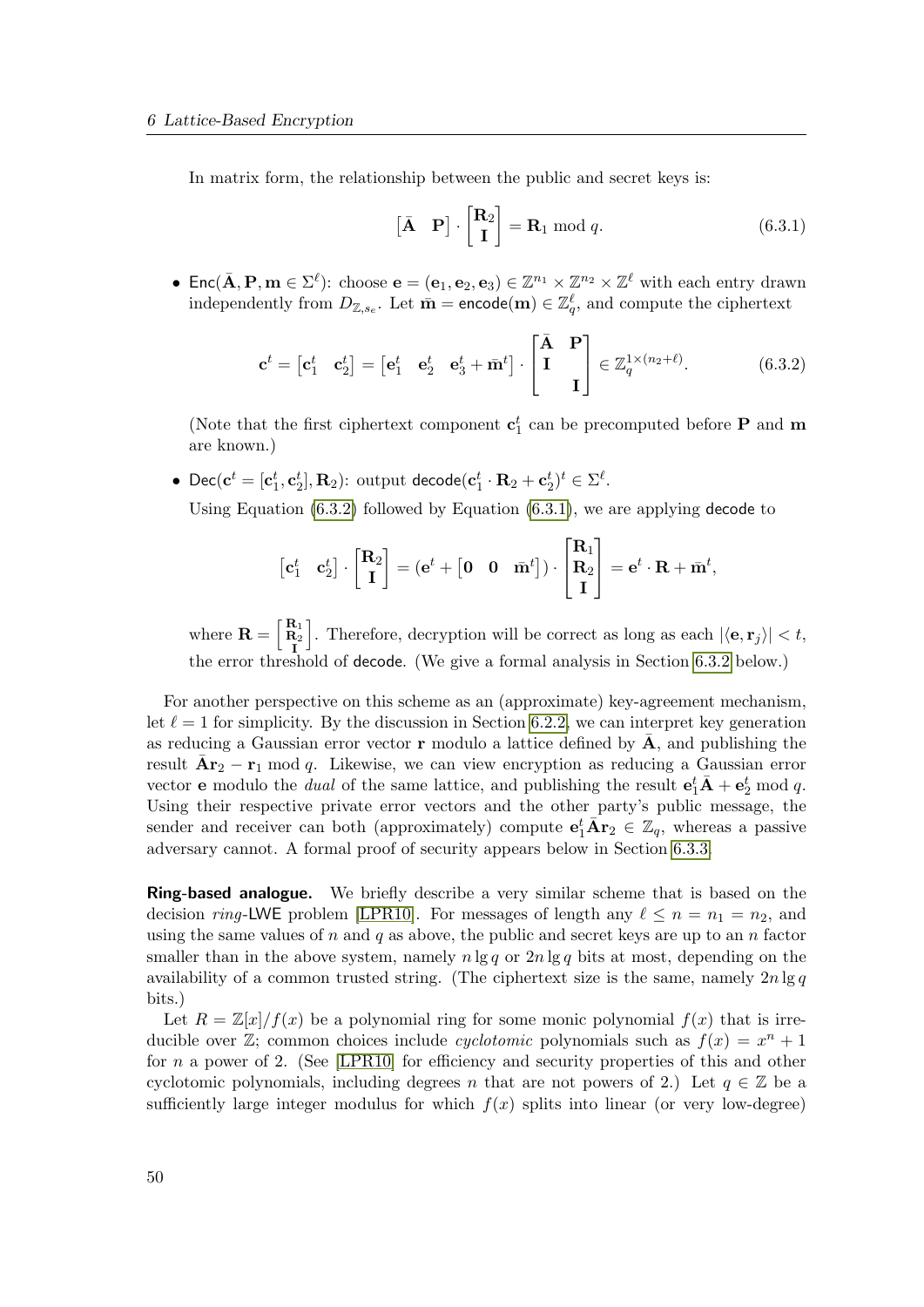factors modulo q, and let  $R_q = R/q = \mathbb{Z}_q[x]/f(x)$ . Let  $\chi_k, \chi_{\ell}$  be error distributions over R that are concentrated on 'small' elements of  $R$ ; see [\[LPR10\]](#page-81-7) for what error distributions enable rigorous security proofs.

Let  $\Sigma$  be a message alphabet. The message encoder and decoder are functions

encode:  $\Sigma^n \to R_q$  and decode:  $R_q \to \Sigma^n,$ 

such that  $\text{decode}(\text{encode}(m) + e \mod q) = m$  for any 'small enough'  $e \in R$ , e.g., one whose coefficients as a polynomial in  $\mathbb{Z}[x]/f(x)$  are all in  $[-t, t)$  for some integer threshold  $t \geq 1$ .

As above, the system uses a uniformly random  $a \in R_q$  that can be generated by a trusted source, or chosen by the user.

- Gen(a): choose  $r_1, r_2 \leftarrow \chi_k$ , and let  $p = r_1 a \cdot r_2 \in R_q$ . The public key is p (and a, if needed), and the secret key is  $r_2$ .
- Enc $(a, p, m \in \Sigma^n)$ : choose  $e_1, e_2, e_3 \leftarrow \chi_e$ . Let  $\overline{m}$  = encode $(m) \in R_q$ , and compute the ciphertext  $[c_1 = a \cdot e_1 + e_2, c_2 = p \cdot e_1 + e_3 + \bar{m}] \in R_q^2$ .
- Dec( $c = [c_1, c_2], r_2$ ): output decode( $c_1 \cdot r_2 + c_2$ )  $\in \Sigma^n$ . By a straightforward calculation, decryption will be correct as long as  $e_1 \cdot r_1 + e_2 \cdot r_2 + e_3$  is within the error threshold of decode; this holds with high probability when  $\chi_k, \chi_e$  are sufficiently concentrated.

The proof of security, under the decision ring-LWE assumption for noise distributions  $\chi_k$  and  $\chi_e$ , is essentially identical to the proof of Theorem [6.3.2.](#page-65-1)

### <span id="page-64-0"></span>6.3.2 Parameters for Correctness

Here we give an upper bound on the Gaussian parameters  $s_k$ ,  $s_e$  in terms of the desired per-symbol error probability  $\delta$ . For reasonably small values of  $\delta$ , correctness for the entire message can effectively be guaranteed by way of a simple error-correcting code.

One small subtlety is that if a portion of the random vector e used for encryption happens to be 'too long,' then the probability of decryption error for every symbol can be unacceptably large. We address this by giving a bound on  $e$ , in Equation  $(6.3.4)$  below, which is violated with probability at most  $2^{-\kappa}$  for some statistical parameter  $\kappa$  (say,  $\kappa = 40$ ) for concreteness). We then calculate the error probabilities assuming that the bound holds; the overall decryption error probability is then no more than  $2^{-\kappa}$  larger. One can also modify the Enc algorithm to reject and resample any e that violates Equation [\(6.3.4\)](#page-65-2); the adversary's advantage can increase by at most  $2^{-\kappa}$ .

<span id="page-64-1"></span>**Lemma 6.3.1** (Correctness). In the cryptosystem from Section [6.3.1,](#page-62-0) the error probability per symbol (over the choice of secret key) is bounded from above by any desired  $\delta > 0$ , as long as √

$$
s_k \cdot s_e \le \frac{\sqrt{2\pi}}{c} \cdot \frac{t}{\sqrt{(n_1 + n_2) \cdot \ln(2/\delta)}}.\tag{6.3.3}
$$

Here  $c \geq 1$  is a value that depends (essentially) only on  $n_1 + n_2$ ; representative values are given in Figure [6.1.](#page-65-3)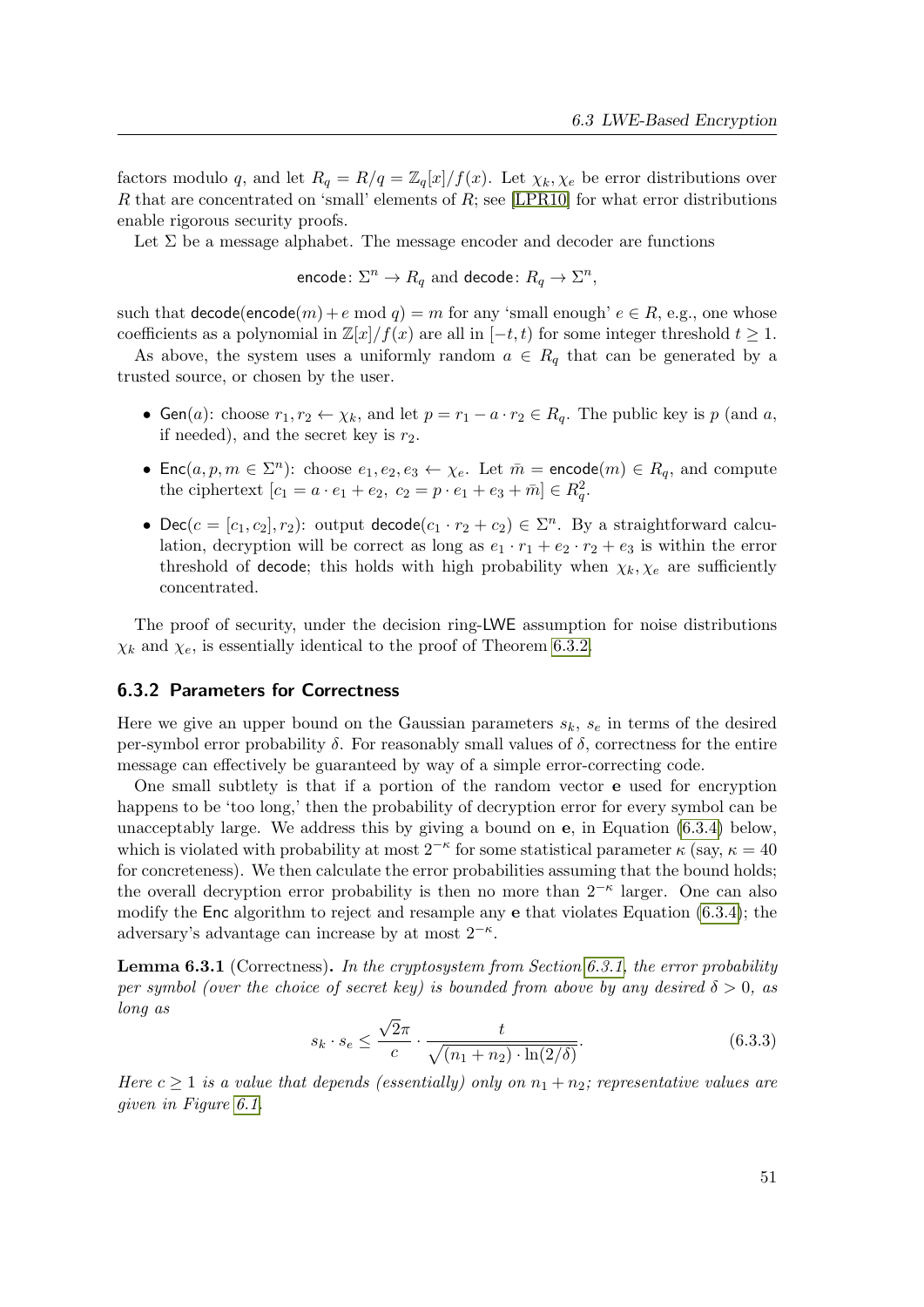| $(n_1+n_2)$ | $c \geq$ | $(s_k \cdot s_e)/t \leq$ |
|-------------|----------|--------------------------|
| 256         | 1.35     | 0.08936                  |
| 384         | 1.28     | 0.07695                  |
| 512         | 1.25     | 0.06824                  |
| 640         | 1.22     | 0.06253                  |

<span id="page-65-3"></span>Figure 6.1: Bounds on parameters for Lemma [6.3.1](#page-64-1) using a per-symbol error probability of  $\delta = 0.01$ , where c is determined so that the probability of choosing a 'bad' encryption vector **e** is at most  $2^{-40}$ .

Proof. As shown above in the specification of the decryption algorithm, the *j*th symbol of the message decrypts correctly if  $|\langle \mathbf{e}, \mathbf{r}_j \rangle| < \lfloor \frac{q}{4} \rfloor$  $\frac{q}{4}$ . Recall that the entries of  $\mathbf{e} \in \mathbb{Z}^{n_1+n_2+\ell}$ are independent and have distribution  $D_{\mathbb{Z},s_e}$ , and  $\mathbf{r}_j \in \mathbb{Z}^{n_1+n_2+\ell}$  is the jth column of  $\mathbf{R} = \left[ \begin{smallmatrix} \mathbf{R}_1 \ \mathbf{R}_2 \ \mathbf{I} \end{smallmatrix} \right]$ , where the entries of  $\mathbf{R}_1$  and  $\mathbf{R}_2$  are drawn independently from  $D_{\mathbb{Z},s_k}$ .

To bound the error probability, let  $\bar{\mathbf{e}} \in \mathbb{Z}^{n_1+n_2}$  consist of the first  $n_1 + n_2$  entries of **e**. Then by Lemma [6.2.1,](#page-60-1) there is a  $c \geq 1$  such that

<span id="page-65-2"></span>
$$
\|\bar{\mathbf{e}}\| \leq c \cdot \frac{1}{\sqrt{2\pi}} \cdot s_e \sqrt{n_1 + n_2} \tag{6.3.4}
$$

except with very small probability (concrete values of c are given in Figure [6.1\)](#page-65-3). For any fixed  $\bar{\mathbf{e}}$  satisfying the above bound, observe that each  $\langle \mathbf{e}, \mathbf{r}_i \rangle$  is independent and distributed essentially as  $\langle \bar{e}, D_{\mathbb{Z},s_k}^{n_1+n_2} \rangle$  $\langle \bar{e}, D_{\mathbb{Z},s_k}^{n_1+n_2} \rangle$  $\langle \bar{e}, D_{\mathbb{Z},s_k}^{n_1+n_2} \rangle$ .<sup>2</sup> By Lemma [6.2.2,](#page-60-2) for any  $T \geq 0$  we have

$$
\Pr\left[\left|\langle\bar{\mathbf{e}}, D_{\mathbb{Z},s_k}^{n_1+n_2}\rangle\right| \geq T \cdot s_k \|\bar{\mathbf{e}}\|\right] < 2\exp(-\pi \cdot T^2).
$$

Letting  $T = t/(s_k ||\mathbf{\bar{e}}||)$ , where t is the error tolerance of our message encoding, and using the bound on  $\|\mathbf{\bar{e}}\|$  from above, we get the bound on  $s_k \cdot s_e$  from the lemma statement.  $\Box$ 

### <span id="page-65-0"></span>6.3.3 Security Proof

<span id="page-65-1"></span>Theorem 6.3.2. The cryptosystem from Section [6.3.1](#page-62-0) is CPA-secure, assuming the hardness of decision-LWE with modulus q for: (i) dimension  $n_2$  with error distribution  $D_{\mathbb{Z},s_k}$ , and (ii) dimension  $n_1$  with error  $D_{\mathbb{Z},s_e}$ .

Proof. It suffices to show that the entire view of the adversary in an IND-CPA attack is computationally indistinguishable from uniformly random, for any encrypted message  $\mathbf{m} \in \Sigma^{\ell}$ . The view consists of  $(\bar{\mathbf{A}}, \mathbf{P}, \mathbf{c})$ , where  $\bar{\mathbf{A}} \in \mathbb{Z}_q^{n_1 \times n_2}$  is uniformly random,  $\mathbf{P} \leftarrow \mathsf{Gen}(\bar{\mathbf{A}}, 1^{\ell})$ , and  $\mathbf{c}^t \leftarrow \mathsf{Enc}(\bar{\mathbf{A}}, \mathbf{P}, \mathbf{m})$ . First,  $(\bar{\mathbf{A}}, \mathbf{P})$  is computationally indistinguishable from uniformly random  $(\bar{\mathbf{A}}, \mathbf{P}^*) \in \mathbb{Z}_q^{n_1 \times (n_2 + \ell)}$  under assumption (i) in the lemma statement, because  $\mathbf{P} = (\bar{\mathbf{A}}^t)^t \cdot (-\mathbf{R}_2) + \mathbf{R}_1$ , and  $\bar{\mathbf{A}}^t$  is uniform while the entries of both

<span id="page-65-4"></span><sup>&</sup>lt;sup>2</sup>We ignore the one additional term drawn from  $D_{\mathbb{Z},s_e}$ , which is compensated for by some slack in our final choice of parameters.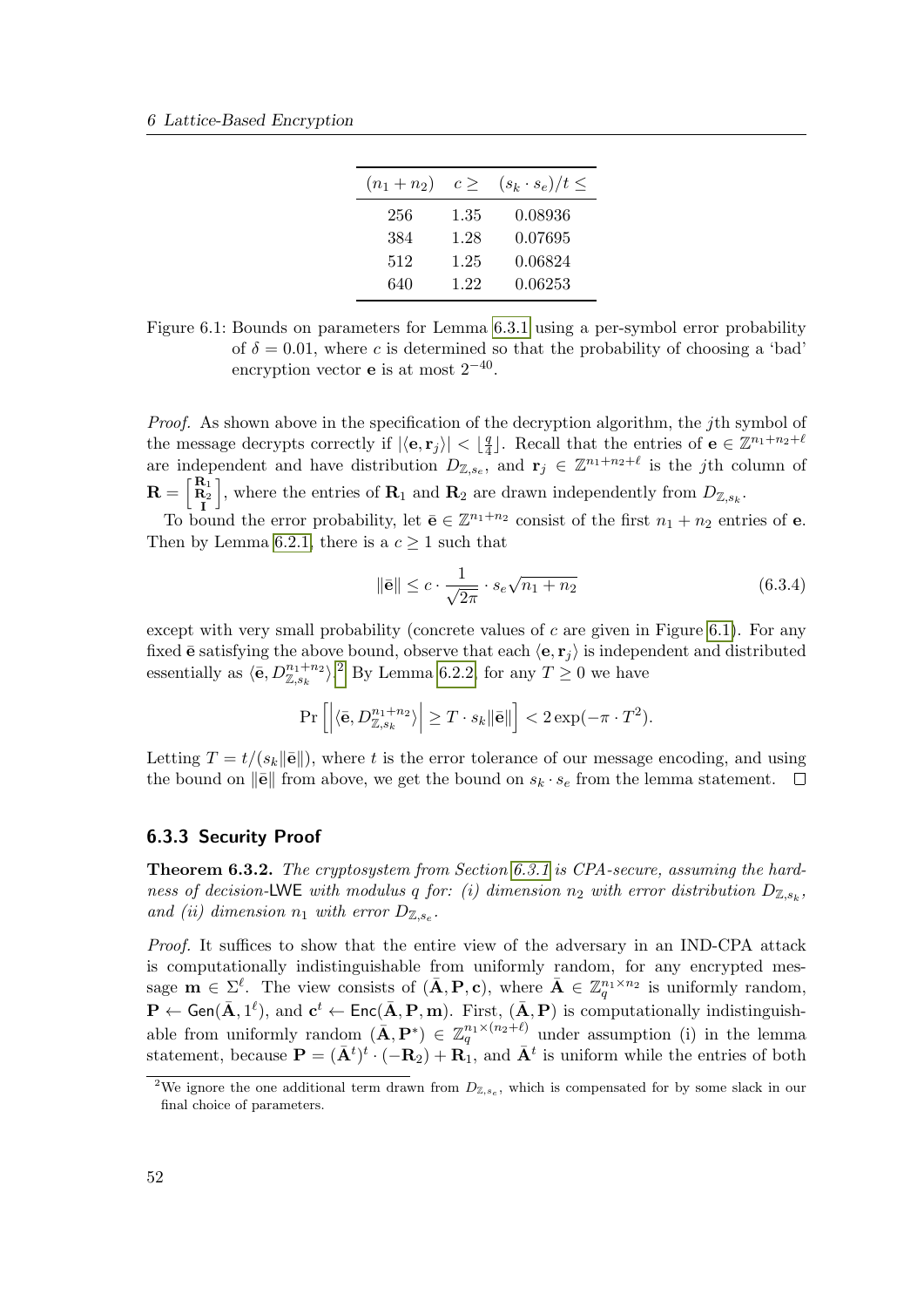$-{\bf R}_2$  and  ${\bf R}_1$  are drawn from  $D_{\mathbb{Z},s_k}$ . So the adversary's view is indistinguishable from  $(A, c)$  where  $A = (\bar{A}, P^*)$  is uniformly random and  $c \leftarrow Enc(A, m)$ . Now  $(A, c)$  is also computationally indistinguishable from uniformly random  $(A, c^*)$  under assumption (ii) in the lemma statement, because  $\mathbf{c} = (\mathbf{A}^t \mathbf{e}_1 + \begin{bmatrix} \mathbf{e}_2 \\ \mathbf{e}_3 \end{bmatrix}) + \begin{bmatrix} 0 \\ m \end{bmatrix}$ , and  $\mathbf{A}$  is uniform while the entries of  $e_1, e_2$ , and  $e_3$  are drawn from  $D_{\mathbb{Z}, s_e}$ .  $\Box$ 

It should be noted that for some settings of the parameters, one of the two assumptions in Theorem [6.3.2](#page-65-1) may be true *information-theoretically* for the number of LWE samples exposed by the system in an attack. For instance, if  $n_2 \geq n_1 \lg q$  and  $s_k \geq \omega(\sqrt{\log n_1})$ , then the public key  $(\bar{\mathbf{A}}, \mathbf{P})$  is within a negligible (in  $n_1$ ) statistical distance of uniformly random (by a suitable version of the leftover hash lemma), whereas the corresponding ciphertexts are statistically far from uniform. These properties are important in, for example, the 'dual' cryptosystem and identity-based encryption scheme of [\[GPV08\]](#page-80-7). Conversely, the applications found in [\[PVW08,](#page-83-6) [BHY09,](#page-79-7) [ACPS09\]](#page-78-5) have public keys that are far from uniform, but require that encryption under a 'malformed' (uniformly random) public key produces a ciphertext that is statistically independent of the encrypted message. These properties are achieved when  $n_1 \geq n_2 \lg q$  and  $s_e \geq \omega(\sqrt{\log n_2})$ , again by the leftover hash lemma.

# <span id="page-66-1"></span>6.4 Lattice Decoding Attacks

The most promising practical attacks on the cryptosystem from Section [6.3,](#page-62-1) and more generally on LWE itself, use lattice-basis reduction followed by a decoding phase using the reduced basis.<sup>[3](#page-66-0)</sup> In this section we analyze the performance of decoding as it relates to the quality of a given reduced basis. Then in Section [6.5](#page-69-0) we analyze the effort required to obtain bases of a desired quality.

Before proceeding, we briefly explain how our *decoding* attack on LWE differs from the distinguishing attacks considered in other works [\[MR09,](#page-82-0) [RS10\]](#page-84-6). In the latter, the adversary distinguishes (with some noticeable advantage) an LWE instance  $(A, t = A<sup>t</sup>s + e)$  from uniformly random, which is typically enough to break the semantic security of an LWEbased cryptosystem with the same advantage. To do this, the adversary finds a short nonzero integral vector **v** such that  $A\mathbf{v} = \mathbf{0}$  mod q, which may be seen as a short vector in the (scaled) dual of the LWE lattice  $\Lambda(\mathbf{A}^t)$ . (Equivalently, the points of  $\Lambda(\mathbf{A}^t)$  may be partitioned into hyperplanes orthogonal to **v**, successively separated by distance  $q/||\mathbf{v}||$ .) The adversary then simply tests whether the inner product  $\langle v, t \rangle$  is "close" to zero modulo q. When **t** is uniform, the test accepts with probability exactly 1/2, but when  $\mathbf{t} = \mathbf{A}^t \mathbf{s} + \mathbf{e}$ for Gaussian **e** with parameter s, we have  $\langle \mathbf{v}, \mathbf{t} \rangle = \langle \mathbf{v}, \mathbf{e} \rangle$  mod q, which is essentially a Gaussian (reduced mod q) with parameter  $\|\mathbf{v}\| \cdot s$ . When this parameter is not much larger than  $q$ , the Gaussian (mod  $q$ ) can be distinguished from uniform with advantage very close to  $\exp(-\pi \cdot (\|\mathbf{v}\| \cdot s/q)^2)$ . For example, when  $\|\mathbf{v}\| = 4q/s$  the distinguishing advantage is about  $2^{-72}$ . However, to distinguish (and hence decrypt a ciphertext) with

<span id="page-66-0"></span><sup>&</sup>lt;sup>3</sup>There are also purely combinatorial attacks on LWE [\[BKW03,](#page-79-8) [Wag02\]](#page-84-5) that may perform asymptotically better than lattice reduction, but so far not in practice. Also, these attacks generally require more LWE samples than our cryptosystem exposes, and an exponentially large amount of space.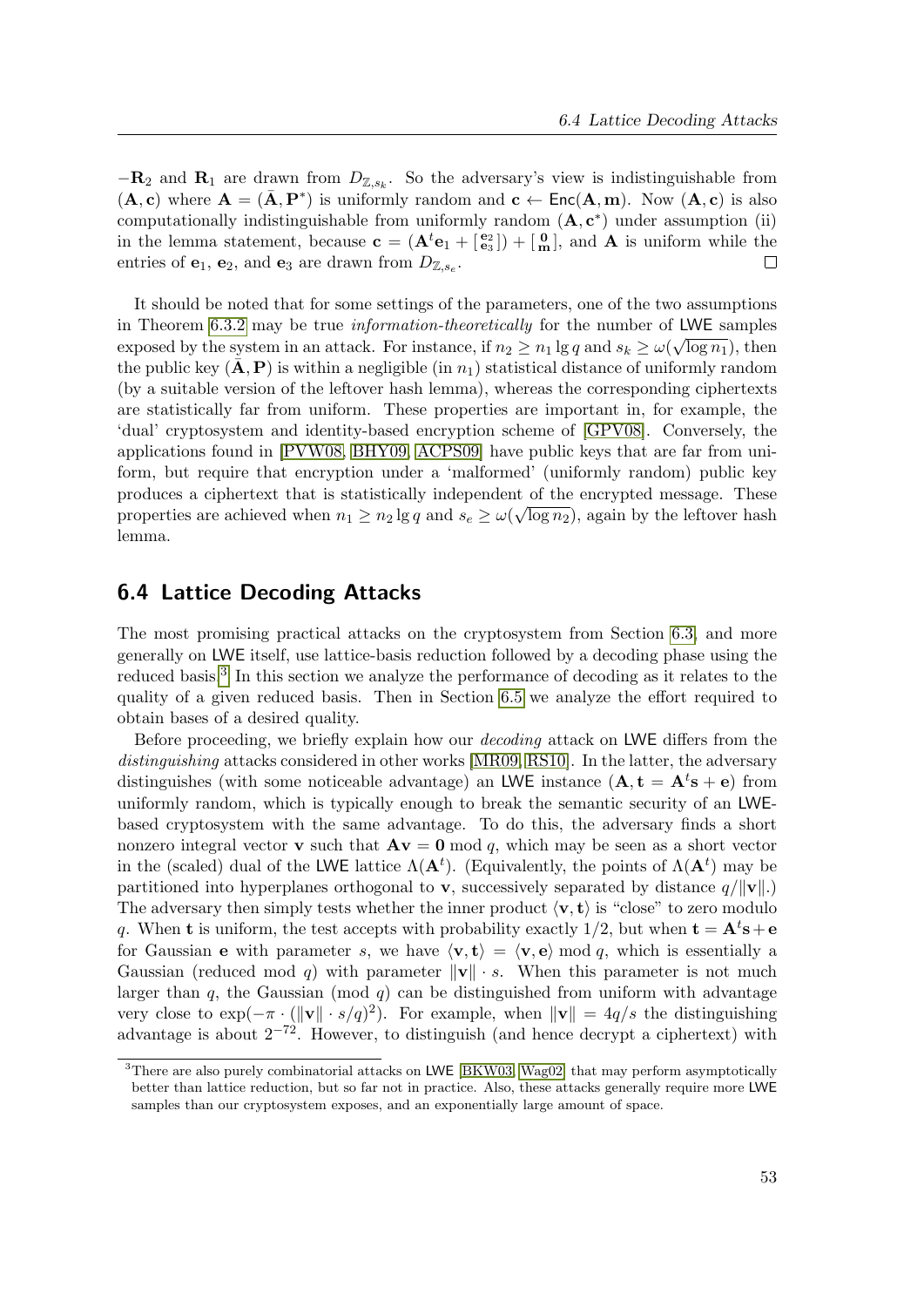high confidence, one needs  $\|\mathbf{v}\| \leq q/(2s)$  or so, which usually requires a great deal more effort to obtain.

It is customary to include the inverse distinguishing advantage in the total 'cost' of an attack, so the computational effort and advantage need to be carefully balanced. For practical parameters, the optimal total cost of the distinguishing attack typically involves a very small distinguishing advantage (see Section [6.6\)](#page-73-0), which may not be very useful in some settings, such as hybrid encryption.

Our decoding attack is stronger than the distinguishing attack in that it can actually recover the secret error vector in the LWE instance (and hence decrypt the ciphertext) with the same or better advantage, while using lower-quality vectors. For all the parameter settings that we investigated, our attack yields a better total effort as a ratio of time/advantage, and it is significantly more efficient in the high-advantage regime. (See Section [6.6](#page-73-0) and Figure [6.5](#page-74-0) in particular for details.) The attack works by using an entire reduced basis (not just one vector), and by expending some additional post-reduction effort to find the LWE solution. We also point out that unlike in basis reduction, the post-reduction effort is fully parallelizable.

**The attack.** Recall from Section [6.2.2](#page-60-0) that an LWE instance  $(A, t = A^t s + e)$  may be seen as a bounded-distance decoding problem on a certain lattice  $\Lambda = \Lambda(\mathbf{A}^t)$ , where  $\mathbf{A}^t \mathbf{s} \in \Lambda$ .

The standard method for solving a bounded-distance decoding problem on lattices is the recursive NearestPlane algorithm of Babai [\[Bab85\]](#page-79-9). The input to the algorithm is some lattice basis  $\mathbf{B} = \{\mathbf{b}_1, \ldots, \mathbf{b}_k\}$  (which for best results should be as reduced as possible) and a target point  $\mathbf{t} \in \mathbb{R}^m$ , and the output is a lattice point  $\mathbf{v} \in \mathcal{L}(\mathbf{B})$  that is 'relatively close' to t. The precise guarantee is that for any  $t \in \text{span}(B)$ , NearestPlane( $B, t$ ) returns the unique  $\mathbf{v} \in \mathcal{L}(\mathbf{B})$  such that  $\mathbf{t} \in \mathbf{v} + \mathcal{P}_{1/2}(\mathbf{B})$ . In other words, if  $\mathbf{t} = \mathbf{v} + \mathbf{e}$  for some  $\mathbf{v} \in \mathcal{L}(\mathbf{B})$ , the algorithm outputs **v** if and only if **e** happens to lie in  $\mathcal{P}_{1/2}(\mathbf{B})$ .

The main drawback of this approach in attacking LWE is that in a reduced basis B, the last several Gram-Schmidt vectors of B are typically very short, whereas the first few are relatively long. In such a case, the parallelepiped  $\mathcal{P}_{1/2}(\mathbf{B})$  is very 'long and skinny,' and so the Gaussian error vector e is very unlikely to land in it, causing NearestPlane to produce an incorrect answer.

We address this issue by giving a generalized algorithm that admits a time/success tradeoff. It works just as NearestPlane does, except that it can recurse on some  $d_i \geq 1$ distinct planes in the ith level of the recursion. In essence, the multiple recursion has the effect of making the parallelepiped  $\mathcal{P}_{1/2}(\mathbf{B})$  wider in the direction of  $\mathbf{b}_i$  by a factor of exactly  $d_i$ .<sup>[4](#page-67-0)</sup> To capture the most probability mass of the Gaussian error distribution of e, one should choose the multiples  $d_i$  so as to maximize  $\min_i (d_i \cdot ||\widetilde{\mathbf{b}}_i||)^{5}$  $\min_i (d_i \cdot ||\widetilde{\mathbf{b}}_i||)^{5}$  $\min_i (d_i \cdot ||\widetilde{\mathbf{b}}_i||)^{5}$ .

<span id="page-67-0"></span><sup>4</sup>The algorithm of Klein [\[Kle00\]](#page-81-9) also can recurse on more than one plane per iteration. Klein's algorithm solves the general bounded-distance decoding problem, and selects the planes at each stage probabilistically (though it can also be derandomized); its guarantee is related solely to the shortest Gram-Schmidt vector in the basis. Our algorithm is tailored specifically to the setting where we know the distribution of the offset vector; this allows the algorithm to recurse on exactly those planes that maximize the probability of success (over the choice of the error vector).

<span id="page-67-1"></span><sup>&</sup>lt;sup>5</sup>One could further generalize the algorithm to search within an approximate *ball* made up of 'bricks' that are copies of  $\mathcal{P}_{1/2}(\mathbf{B})$ , thus capturing even more of the Gaussian without adding much more to the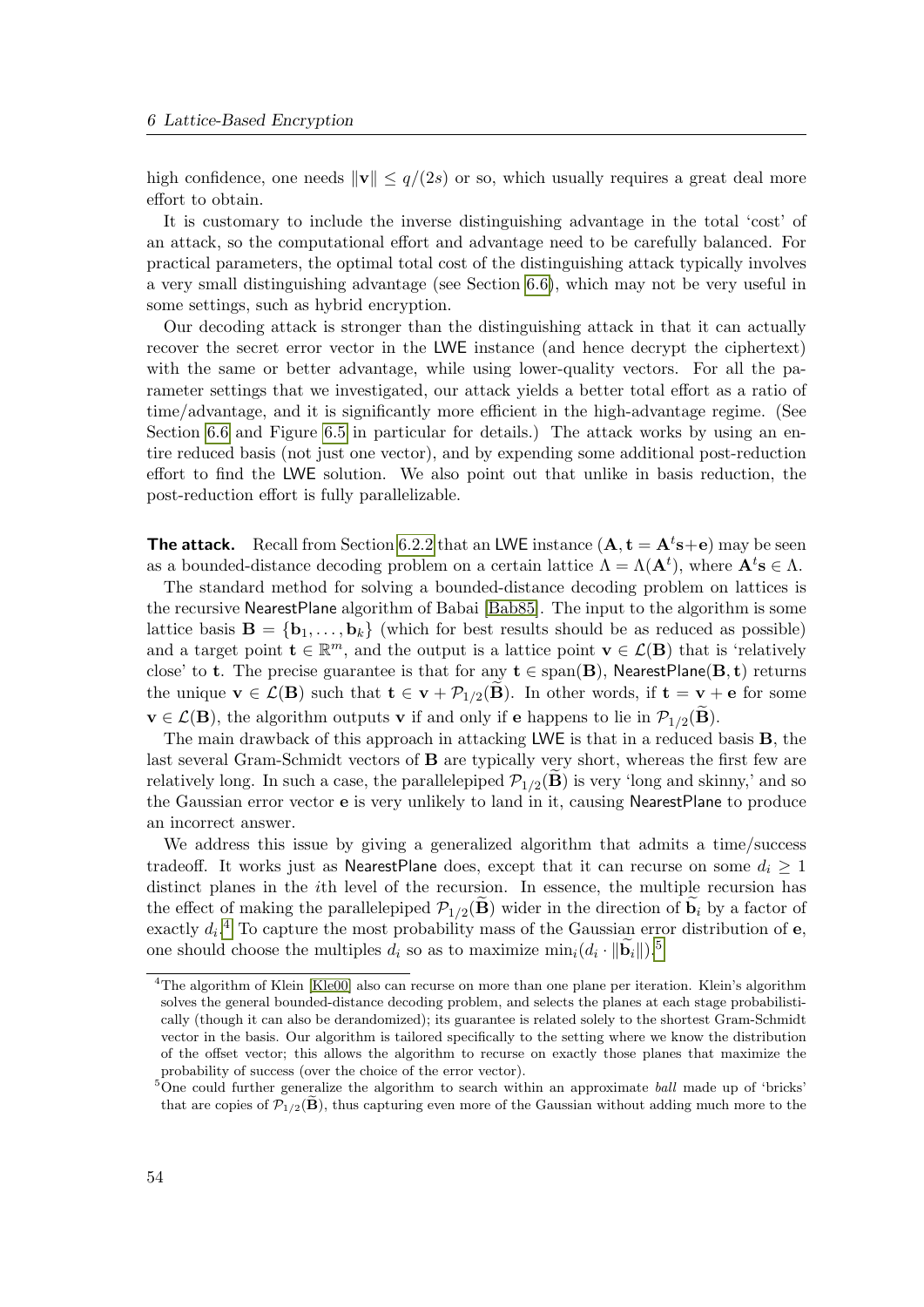The input to our NearestPlanes algorithm is a lattice basis  $\mathbf{B} = \{\mathbf{b}_1, \dots, \mathbf{b}_k\} \subset \mathbb{R}^m$ , a vector  $\mathbf{d} = (d_1, \ldots, d_k) \in (\mathbb{Z}^+)^k$  of positive integers, and a target point  $\mathbf{t} \in \mathbb{R}^m$ . It outputs a set of  $\prod_{i\in[k]}d_i$  distinct lattice vectors in  $\mathcal{L}(\mathbf{B})$ , as follows:

- 1. If  $k = 0$ , return 0. Else, let v be the projection of t onto span(**B**).
- 2. Let  $c_1, \ldots, c_{d_k} \in \mathbb{Z}$  be the  $d_k$  distinct integers closest to  $\langle \widetilde{\mathbf{b}_k}, \mathbf{v} \rangle / \langle \widetilde{\mathbf{b}_k}, \widetilde{\mathbf{b}_k} \rangle$ .
- 3. Return  $\bigcup (c_i \cdot \mathbf{b}_k + \mathsf{NearestPlanes}(\{\mathbf{b}_1,\ldots,\mathbf{b}_{k-1}\},(d_1,\ldots,d_{k-1}),\mathbf{v}-c_i \cdot \mathbf{b}_k).$  $i \in [d_k]$

Note that the recursive calls to NearestPlanes can be run entirely in parallel. The following lemma is an immediate extension of the analysis from [\[Bab85\]](#page-79-9).

Lemma 6.4.1. For  $t \in span(B)$ , NearestPlanes(B, d, t) returns the set of all  $v \in \mathcal{L}(B)$ such that  $\mathbf{t} \in \mathbf{v} + \mathcal{P}_{1/2}(\mathbf{B} \cdot \mathbf{D})$ , where  $\mathbf{D} = \text{diag}(\mathbf{d})$ . The running time is essentially  $\prod_{i \in [k]} d_i$ times as large as that of NearestPlane $(\mathbf{B}, \mathbf{t})$ .

Note that the columns of  $\mathbf{B} \cdot \mathbf{D}$  from the lemma statement are the orthogonal vectors  $d_i \cdot \mathbf{b}_i$ , so  $\mathcal{P}_{1/2}(\mathbf{B} \cdot \mathbf{D})$  is a rectangular parallelepiped with axis lengths  $d_i \cdot ||\mathbf{b}_i||$ .

**Success probability of** NearestPlanes. When  $\mathbf{t} = \mathbf{v} + \mathbf{e}$  for some  $\mathbf{v} \in \mathcal{L}(\mathbf{B})$  and a continuous Gaussian  $e \leftarrow D_s$  for some  $s > 0$ , the probability that v is in the output set of NearestPlanes $(\mathbf{B}, \mathbf{d}, \mathbf{t})$  is

<span id="page-68-0"></span>
$$
\Pr\left[\mathbf{e} \in \mathcal{P}_{1/2}(\widetilde{\mathbf{B}} \cdot \text{diag}(\mathbf{d}))\right] = \prod_{i=1}^{m} \Pr\left[|\langle \mathbf{e}, \widetilde{\mathbf{b}}_i \rangle| < d_i \cdot \langle \widetilde{\mathbf{b}}_i, \widetilde{\mathbf{b}}_i \rangle / 2\right] = \prod_{i=1}^{m} \text{erf}\left(\frac{d_i \cdot \|\widetilde{\mathbf{b}}_i\| \sqrt{\pi}}{2s}\right),\tag{6.4.1}
$$

which follows by the independence of the values  $\langle \mathbf{e}, \mathbf{b}_i \rangle$ , due to the orthogonality of the Gram-Schmidt vectors  $\mathbf{b}_i$ . When **e** is drawn from a sufficiently wide *discrete* Gaussian over the integer lattice (in practice, a parameter of 6 or more suffices), the above is an extremely close approximation to the true probability.

We conclude this section by giving an informal explanation for why the advantage of the decoding attack can potentially be much larger than that of the distinguishing attack above, given vectors of the same quality. In the distinguishing attack, using a vector **v** of length (say)  $\|\mathbf{v}\| \approx 4q/s$  implies that  $\langle \mathbf{v}, \mathbf{t} \rangle$  mod q is distributed roughly as  $D_{4q}$  modulo q, whose statistical distance is only about  $2^{-72}$  from uniform. A basis **B** of  $\Lambda(\mathbf{A}^t)$  of equivalent quality has  $\|\mathbf{b}_m\| = q/\|\mathbf{v}\| = s/4$ , because  $\Lambda(\mathbf{A}^t)$  lies in hyperplanes orthogonal to **v** and separated by distance  $q/\|\mathbf{v}\|$ . So even without using multiple recursion in NearestPlanes (i.e., letting every  $d_m = 1$ ), the corresponding term in Equation [\(6.4.1\)](#page-68-0) in Nearesti failes (i.e., letting every  $u_m = 1$ ), the corresponding term in Equation (0.4.1)<br>is erf( $\sqrt{\pi}/8$ )  $\approx$  0.25; moreover, the remaining terms typically approach 1 very rapidly, since  $\|\mathbf{b}_i\|$  usually increases quickly as i decreases. Letting  $d_i > 1$  increases the overall success probability even more at little added cost, and allows for obtaining a relatively large advantage without needing higher-quality basis vectors.

search space. However, this would significantly complicate the analysis, and we find that the present approach is already very effective.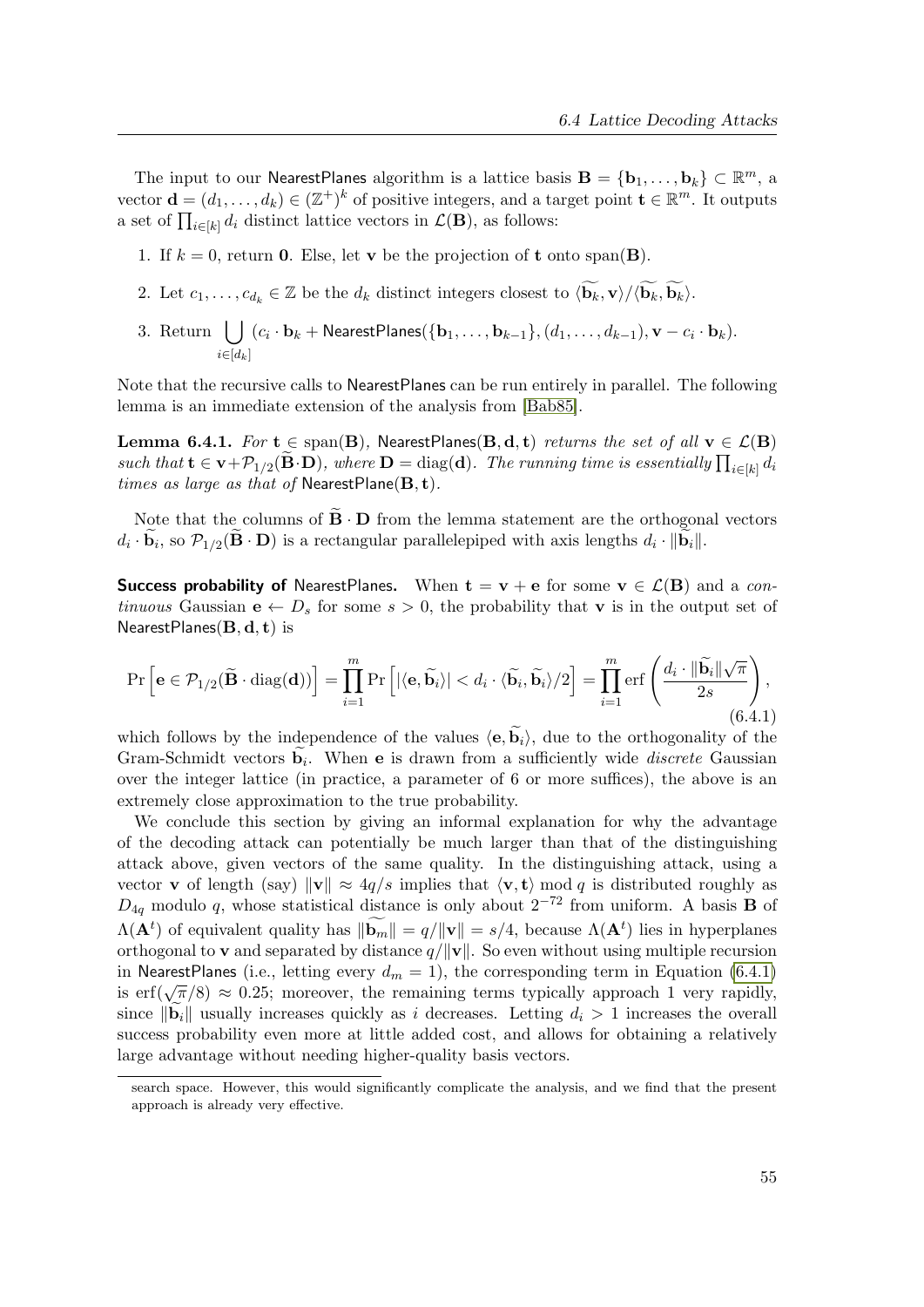# <span id="page-69-0"></span>6.5 Basis Reduction and Experiments

In this section we present an analysis of lattice basis reduction on random  $q$ -ary lattices arising from LWE, and results of reduction experiments on various parameters. Our goal is to predict a conservative, but still useful, lower bound on the practical runtime of the lattice decoding attack described in Section [6.4](#page-66-1) for a given set of LWE parameters.

We found that the best practical lattice reduction algorithm currently available to us is the BKZ algorithm as implemented by Shoup in the NTL library [\[Sho\]](#page-84-0), so this is what we used in our experiments. The BKZ algorithm is parameterized by a blocksize  $k$  between 2 and the dimension of the lattice to be reduced. As the blocksize increases, the reduced basis improves in quality (i.e., it contains shorter lattice vectors, whose Gram-Schmidt lengths are closer together), but the runtime of BKZ also rapidly increases, becoming practically infeasible for  $k \geq 30$  or so.

There has been some recent progress in the development of algorithms for finding short vectors in lattices, which can be used as subroutines to (or entire replacements of) BKZ reduction. For example, Gama, Nguyen, and Regev [\[GNR10\]](#page-80-9) recently proposed a new method called "Extreme Enum", which is much faster than its predecessor, the Schnorr-Euchner enumeration [\[SE94\]](#page-84-7). There are also single-exponential time algorithms for the Shortest Vector Problem [\[AKS01,](#page-78-6) [MV10b,](#page-82-7) [MV10a\]](#page-82-8), which can run faster in practice than Schnorr-Euchner enumeration in certain low dimensions; however, these algorithms also require exponential space. We were not able to evaluate the performance and effectiveness of all these approaches, leaving this for future work. The BKZ implementation we use employs Schnorr-Euchner enumeration and, since the BKZ framework uses the enumeration subroutine as a black box, we presume that new algorithms incorporating Extreme Enum and other approaches will soon be available for evaluation. (For a comparison of enumeration algorithms in practice, see the open  $\textsf{SVP}\text{-}$ challenge website.<sup>[6](#page-69-1)</sup>)

In Section [6.5.1,](#page-69-2) we analyze the main properties of  $BKZ$ -reduced bases for  $q$ -ary lattices that are relevant to our decoding attack. In Section [6.5.2,](#page-71-0) we use our experiments to estimate the runtime required to obtain bases of a desired quality. We point out that the rest of our analysis is independent of this estimate, and can easily be applied with other runtime estimates for BKZ variants or other approaches.

### <span id="page-69-2"></span>6.5.1 Basis Reduction for  $q$ -ary Lattices

We begin by reviewing some of the prior work on basis reduction, in particular as applied to the q-ary lattices that arise from LWE.

The analysis of lattice reduction algorithms by Gama and Nguyen [\[GN08\]](#page-80-0) identified the Hermite factor of the reduced basis as the dominant parameter in the runtime of the reduction and the quality of the reduced basis. A basis **B** of an m-dimensional lattice  $\Lambda$ has Hermite factor  $\delta^m$  for  $\delta \geq 1$  if  $\|\mathbf{b}_1\| = \delta^m \cdot \det(\Lambda)^{1/m}$ . For convenience, we call  $\delta$  the root-Hermite factor.

Another important concept is the Geometric Series Assumption (GSA), introduced by Schnorr [\[Sch03\]](#page-84-1). The GSA says that in a BKZ-reduced basis **B**, the lengths  $\|\mathbf{b}_i\|$  of the Gram-Schmidt vectors decay geometrically with i, namely,  $\|\widetilde{\mathbf{b}}_i\| = \|\mathbf{b}_1\| \cdot \alpha^{i-1}$  for some

<span id="page-69-1"></span> $^6$ <http://www.latticechallenge.org/svp-challenge/>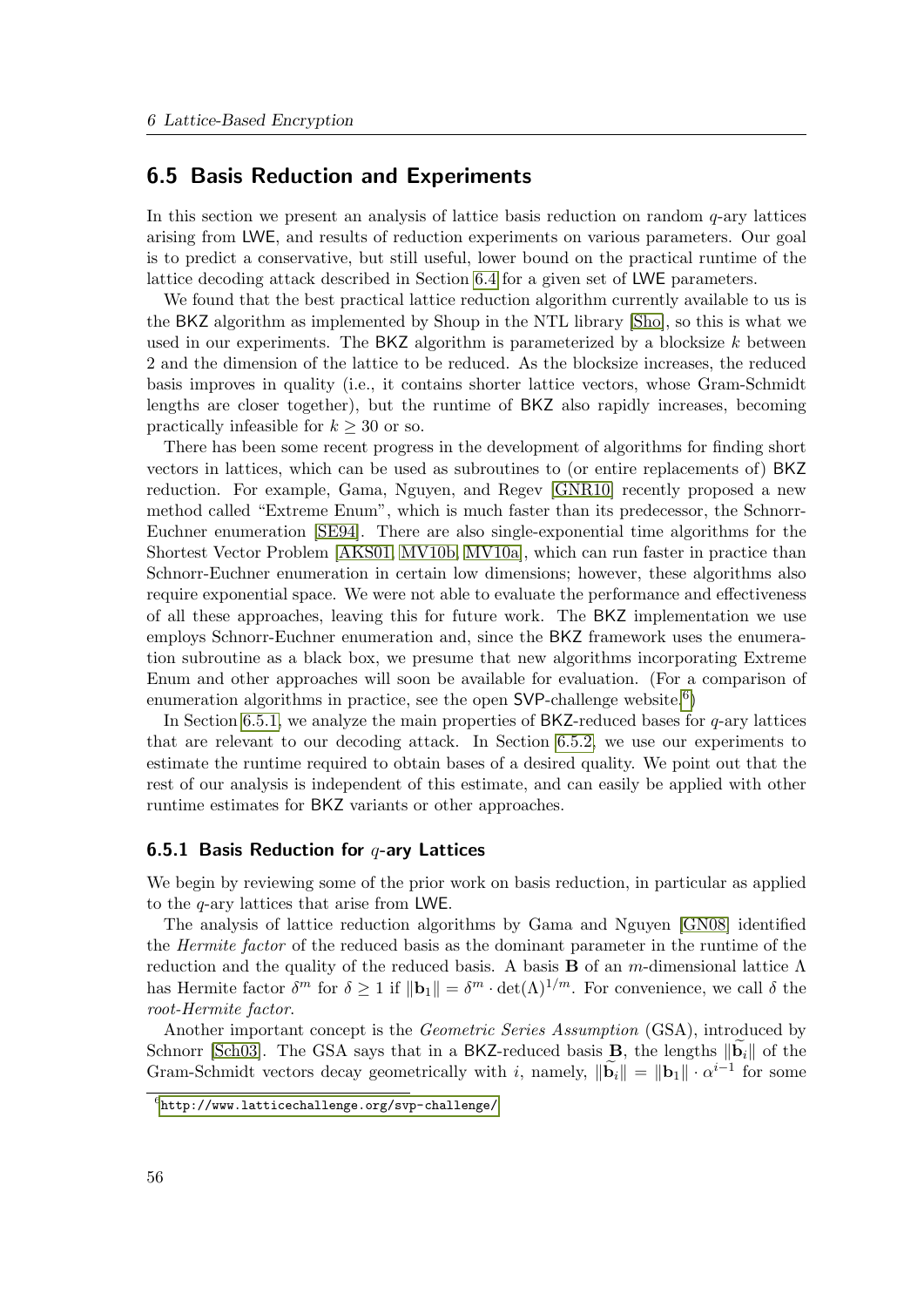

<span id="page-70-0"></span>Figure 6.2: Logarithmic GSO lengths of three LWE instances after BKZ-20 reduction, which conform to the GSA assumption (modified with fixed upper and lower bounds on the Gram-Schmidt lengths). In all cases, the observed slope of the plot is very nearly the same, but other parameters vary. Parameters are  $n = 32, q = 257, m = 64$  (left);  $n = 64, q = 257, m = 128$  (center);  $n = 32, q = 2053, m = 192$  (right).

 $0 < \alpha < 1$ . Our experiments on random q-ary lattices adhere to the GSA very closely, with the exception that the Gram-Schmidt lengths are always upper- and lower-bounded by q and 1 respectively, owing to the special structure of  $q$ -ary lattices (see Figure [6.2\)](#page-70-0). For large BKZ blocksizes that correspond to effective attacks on LWE, these exceptional cases do not arise, and our bases conform to the GSA as ordinarily stated.

By combining the notion of Hermite factor with the GSA, we can predict the lengths of all Gram-Schmidt vectors in a basis **B** (of an m-dimensional lattice  $\Lambda$ ) having root-Hermite factor  $\delta$ . An easy calculation shows that under the GSA,

$$
\det(\Lambda) = \prod_{i=1}^{m} \|\widetilde{\mathbf{b}}_i\| = \alpha^{m(m-1)/2} \cdot \delta^{m^2} \cdot \det(\Lambda) \quad \Longrightarrow \quad \alpha = \delta^{-2m/(m-1)} \approx \delta^{-2}, \quad (6.5.1)
$$

where the approximation holds for large m.

We now turn to q-ary lattices that arise from LWE. Recall from Section [6.2.2](#page-60-0) that LWE is a bounded-distance decoding problem on the m-dimensional lattice

$$
\Lambda(\mathbf{A}^t) = \{ \mathbf{z} \in \mathbb{Z}^m : \exists \ \mathbf{s} \in \mathbb{Z}_q^n \ \text{such that} \ \mathbf{z} = \mathbf{A}^t \mathbf{s} \ \text{mod} \ q \}
$$

for some  $A \in \mathbb{Z}_q^{n \times m}$  with  $m \geq n$ . Because the LWE problem allows us to ignore some of the rows of  $A<sup>f</sup>$  (and the corresponding noisy inner products), a natural and important question is what 'subdimension'  $m$  makes a lattice attack most effective. This question was addressed in [\[MR09\]](#page-82-0), where a simple calculation showed that for a desired root-Hermite factor  $\delta$ , the subdimension  $m = \sqrt{n \lg(q)/\lg(\delta)}$  is optimal in the context of the natural distinguishing attack on LWE (as described at the beginning of Section [6.4\)](#page-66-1). The analysis of [\[MR09\]](#page-82-0) actually applies to the lattice

$$
\Lambda^{\perp}(\mathbf{A}) = \{ \mathbf{x} \in \mathbb{Z}^m : \mathbf{A}\mathbf{x} = \mathbf{0} \bmod q \},
$$

which is the *dual* of  $\Lambda(\mathbf{A}^t)$  up to scaling by a q factor, and the optimal subdimension m given above minimizes the length of  $\mathbf{d}_1 = \mathbf{d}_1$  in a reduced basis **D** of  $\Lambda^{\perp}(\mathbf{A})$  having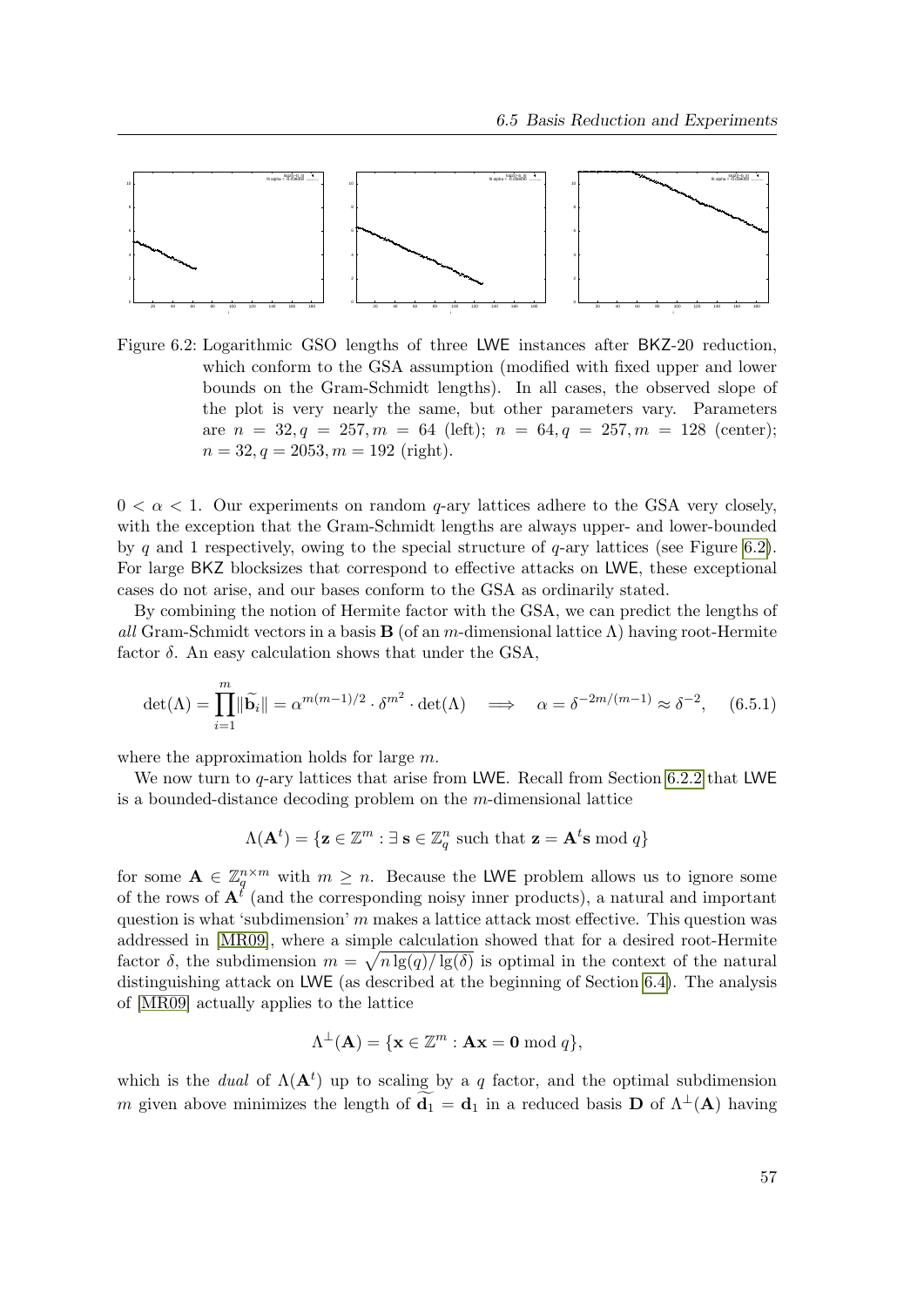root-Hermite factor δ. In our setting, by duality the same choice of m maximizes  $||\mathbf{b}_m|| =$  $q/\Vert \tilde{\mathbf{d}}_1 \Vert$ , where the basis **B** of  $\Lambda(\mathbf{A}^t)$  is the dual basis of **D** in *reverse* order.

In our decoding attack (and assuming the GSA), the form of the success probability given in Equation [\(6.4.1\)](#page-68-0) as a product of  $erf(\cdot)$  terms also strongly indicates that we should maximize  $\|\mathbf{b}_m\|$ , and hence use the same subdimension  $m = \sqrt{n \lg(q)/\lg(\delta)}$  as above. We do not have a fully rigorous proof of this claim, since using a smaller  $m$ decreases the number of terms in the product, and hence could potentially increase the success probability. However, it seems unlikely that using a smaller  $m$  would improve the success probability by much (if at all). This is because  $\|\mathbf{b}_m\| = q/\|\mathbf{d}_1\|$  decreases rapidly as m decreases (see [\[MR09\]](#page-82-0)), and  $\|\widetilde{\mathbf{b}_{m-i}}\| \approx \|\widetilde{\mathbf{b}_{m}}\| \cdot \delta^{2(i-1)}$  is a very close approximation for small i, which are the Gram-Schmidt vectors that largely determine the success probability. Likewise, increasing m also appears counterproductive, since it both decreases  $\|\mathbf{b}_m\|$  and increases the number of terms in the product.

All of the above assumes that a cryptosystem exposes enough LWE samples (via its public keys and/or ciphertexts) to use the optimal subdimension. While this is always true of prior cryptosystems [\[Reg05b,](#page-83-3) [PVW08,](#page-83-6) [GPV08\]](#page-80-7), it is not necessarily the case for our cryptosystem in Section [6.3,](#page-62-1) due to its smaller keys and ciphertexts. In this case, the adversary should use the dimension  $m$  corresponding to the actual number of published samples (this rule applies to some of our parameters sets given in Section [6.6\)](#page-73-0).

### <span id="page-71-0"></span>6.5.2 Extrapolating BKZ Runtimes

In order to assign concrete runtimes to the attacks we put forward, we need to predict the runtime required to achieve a given root-Hermite factor  $\delta$  in random q-ary lattices.

Gama and Nguyen [\[GN08\]](#page-80-0) observed that on random lattices generated according to a variety of models, the runtime required to achieve a given root-Hermite factor  $\delta$  in large dimensions (exceeding 200 or so) is largely determined by  $\delta$  alone; the lattice dimension and determinant contribute only second-order terms. Our initial experiments confirmed this behavior for random  $q$ -ary lattices, and so we extrapolated runtimes using a fixed set of LWE parameters q and n, for a variety of values  $\delta$  that correspond to sufficiently large optimal subdimensions  $m = \sqrt{n \lg(q)/\lg(\delta)} \approx 200$ . Our experiments were performed on a single 2.3 GHz AMD Opteron machine, using the single-precision floating-point BKZ implementation from the standard NTL library [\[Sho\]](#page-84-0). (Practical attacks on LWE for parameters beyond toy examples would require using at least quadruple precision, which would increase the running times by at least some constant factor, so our extrapolations are somewhat optimistic and hence conservative from a security point of view.)

Figure [6.3](#page-72-0) shows the results of our experiments and their extrapolations. Using the rule of thumb that obtaining a  $2^k$  approximation to the shortest vector in an m-dimensional lattice takes time  $2^{\tilde{O}(m/k)}$  using BKZ, we conclude that the logarithm of the runtime should grow roughly linearly in  $1/\lg(\delta)$ . Our limited experiments seem consistent with this behavior, though many more would be needed to confirm it with confidence. Using leastsquare regression, the best linear fit to our data for  $t_{BKZ}(\delta) := \lg(T_{BKZ}(\delta))$ , the log runtime (in seconds, on our machine) of BKZ as a function of  $\delta$ , is  $t_{BKZ}(\delta) = 1.806/\lg(\delta) - 91$ . Since our experiments were limited by resources and available time, and we expect to see further improvements in basis reduction techniques (such as those in [\[GNR10\]](#page-80-9)), for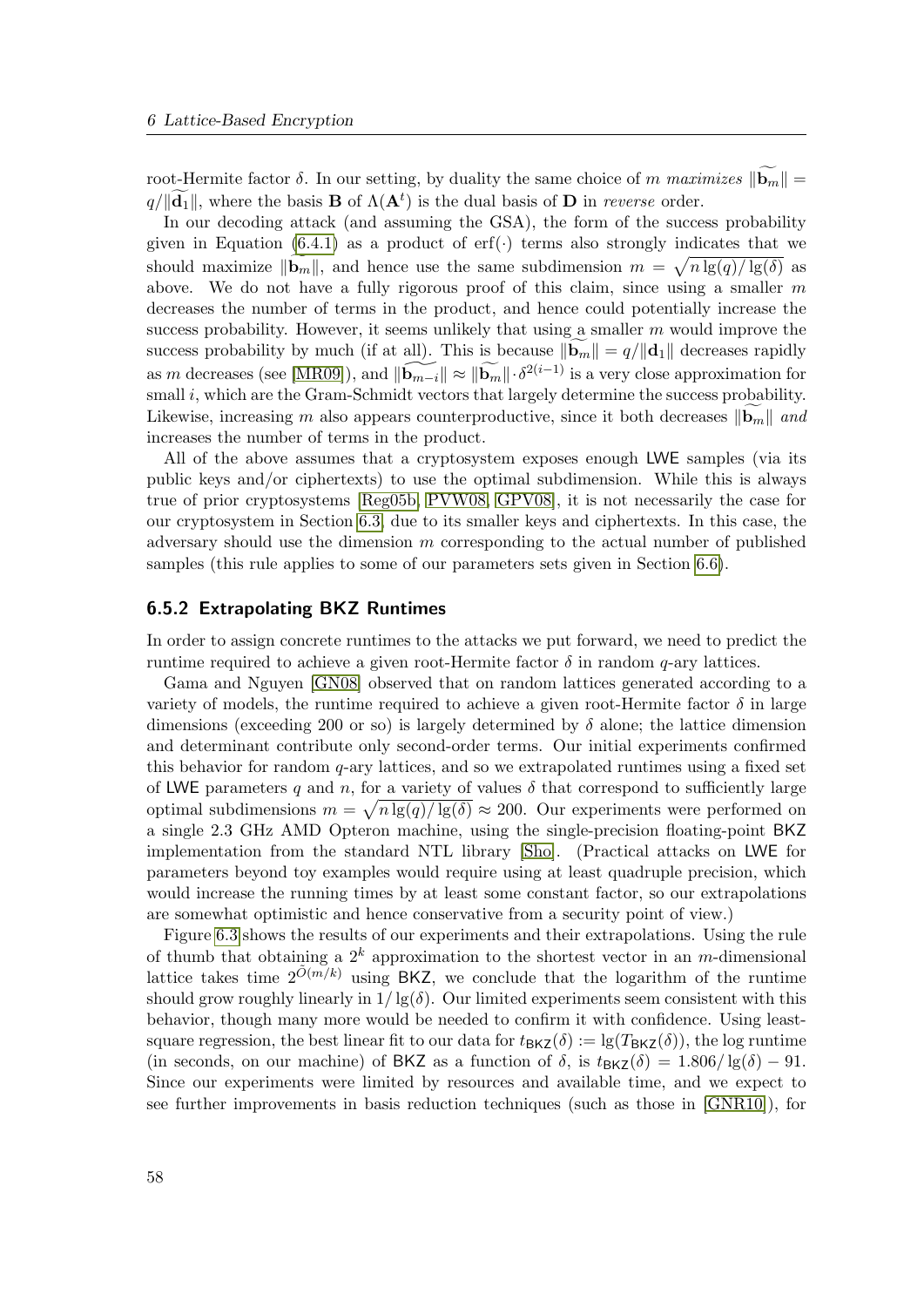

Figure 6.3: Runtime of BKZ experiments on random  $q$ -ary lattices, with parameters  $n = 72, q = 1021, \text{ and } m = \sqrt{n \lg(q)/\lg(\delta_0)}, \text{ i.e., the optimal subdimen$ sion with respect to a desired root-Hermite factor  $\delta_0$ . The vertical axis is  $t_{\text{BKZ}}(\delta) := \lg(T_{\text{BKZ}}(\delta))$ , the logarithmic runtime required to obtain a vector with root-Hermite factor  $\delta$  when running BKZ with successively increasing blocksizes. The horizontal axis is  $1/\lg(\delta)$  for the actual root-Hermite factor  $\delta$ achieved by the reduction. For comparison, the graph shows the best-fit estimator  $t_{\text{BKZ}}(\delta) = 1.086 / \lg(\delta) - 91$ , and our conservative lower bound estimate  $t_{\text{BKZ}}(\delta) = 1.8 / \lg(\delta) - 110.$ 

analyzing concrete hardness we use a conservative lower bound estimate of

<span id="page-72-0"></span>
$$
t_{\text{BKZ}}(\delta) := \lg(T_{\text{BKZ}}(\delta)) = 1.8/\lg(\delta) - 110. \tag{6.5.2}
$$

Note that in this estimate, the 1.8 factor is very slightly smaller, and the −110 constant term is substantially smaller, than their counterparts in the best-fit function from our experiments. We chose the value 1.8 because our experiments were limited to relatively small block sizes, and the runtimes needed to achieve smaller values of  $\delta$  very quickly became infeasible, so we believe that the true coefficient on the linear term (even with improved algorithms) is larger than 1.8. Similarly, our choice of −110 provides for some security margin against special-purpose hardware. In conclusion, we believe that our lower bound estimate provides some safety against foreseeable advances in algorithms and hardware, but in any case, our analysis is entirely modular and can be immediately adapted to work with any revised estimator.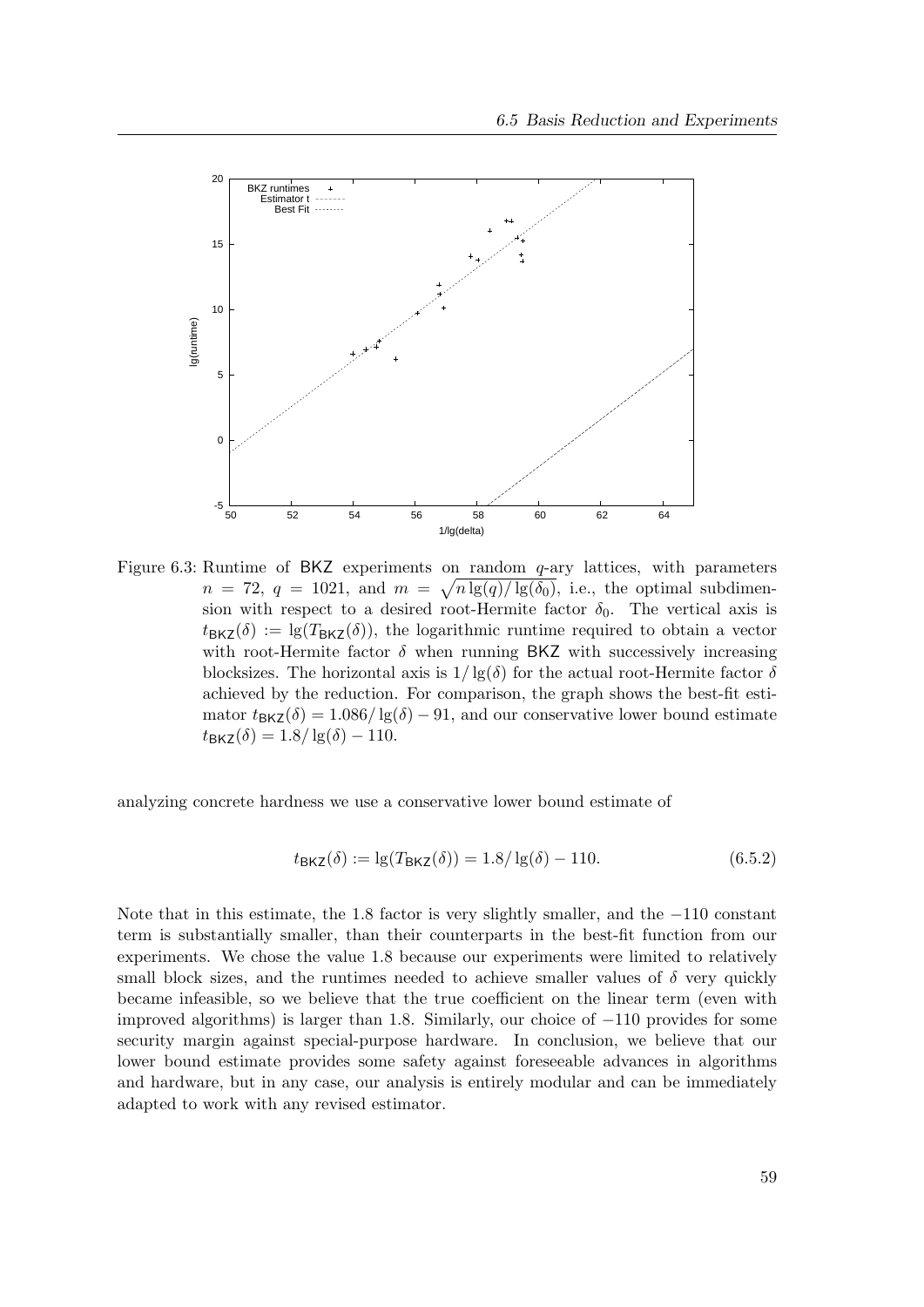<span id="page-73-2"></span>

| $\, n$ | $\boldsymbol{q}$ | $\mathcal{S}_{0}$ | Per-User<br>Key(P)  | Full Key<br>$(\mathbf{P} \& \bar{\mathbf{A}})$ | Ciphertext<br>(c)   | Message<br>Expansion |
|--------|------------------|-------------------|---------------------|------------------------------------------------|---------------------|----------------------|
| 128    | 2053             | 6.77              | $1.8 \times 10^5$   | $3.6 \times 10^5$                              | $2.8 \times 10^3$   | 22.0                 |
| 192    | 4093             | 8.87              | $2.9 \times 10^{5}$ | $7.4 \times 10^{5}$                            | $3.8 \times 10^3$   | 30.0                 |
| 256    | 4093             | 8.35              | $4.0 \times 10^{5}$ | $11.2 \times 10^{5}$                           | $4.6 \times 10^3$   | 36.0                 |
| 320    | 4093             | 8.00              | $4.9 \times 10^{5}$ | $17.2 \times 10^5$                             | $5.4 \times 10^3$   | 42.0                 |
| 136    | 2003             | 13.01             | $2.8 \times 10^6$   | $5.8 \times 10^6$                              | $2.9 \times 10^{3}$ | 22.6                 |
| 214    | 16381            | 7.37              | $2.4 \times 10^{6}$ | $6.4 \times 10^6$                              | $4.8 \times 10^3$   | 18.7                 |

<span id="page-73-0"></span>Figure 6.4: Sizes (in bits) of public keys and ciphertexts for the cryptosystem described in Section [6.3;](#page-62-0) for comparison, the last two rows are for parameters given in [\[MR09\]](#page-82-0). In each case, the message size is  $\ell = 128$  bits. The "message expansion" factor is the ratio of ciphertext size to plaintext size. Recall that in the ring-based system, the public key sizes are about a factor of  $n$  smaller.

## 6.6 Cryptosystem Parameters

We now estimate the concrete security of, and compute the space requirements for, the LWE-based cryptosystem from Section [6.3](#page-62-0) on a variety of parameters, and compare with the example parameters given in [\[MR09\]](#page-82-0) for the cryptosystem described therein (which is essentially due to [\[PVW08\]](#page-83-0)). Figure [6.4](#page-73-0) gives key and ciphertext sizes and Figure [6.5](#page-74-0) provides the security estimates.

**Instantiating the parameters.** We set the cryptosystem's parameters as  $n_1 = n_2 = n$ and  $s_k = s_e = s$  for some positive integer n and  $s > 0$ , so that the two LWE hardness assumptions made in Theorem [6.3.2](#page-65-0) are equivalent. In practice, though, distinguishing the public key and ciphertext from uniform are not equally hard, because the public key exposes fewer LWE samples than the ciphertext does. In particular, the adversary cannot use the optimal subdimension in attacking the public key, making it quite a bit harder to break. This fact could allow us to use slightly smaller  $s_k$  and correspondingly larger  $s_e$  parameters to get slightly stronger overall security, but we elect not to introduce such complications at this point. (And arguably, the secret key ought to be better-protected than any individual ciphertext.)

We choose the modulus q to be just large enough (according to the bounds in Figure [6.1\)](#page-65-1) to allow for a Gaussian parameter  $s \geq 8$ , so that the discrete Gaussian  $D_{\mathbb{Z}^m,s}$  approximates the continuous Gaussian  $D_s$  extremely well.<sup>[7](#page-73-1)</sup> Increasing the value of q beyond this threshold appears not to increase the concrete security of our cryptosystem, and (somewhat paradoxically) may even slightly decrease it! This is because the BKZ runtime depends almost entirely on the root-Hermite factor  $\delta$ , and by the constraints on our parameters (specifically,  $s_k = s_e = s = O(\sqrt{q})$ ), the  $\delta$  yielding a successful attack on our system grows as  $q^{\Theta(1/n)}$ , which increases with q (albeit very slowly).

<span id="page-73-1"></span><sup>&</sup>lt;sup>7</sup>Note that the theoretical worst-case reduction [\[Reg05b\]](#page-83-1) for LWE asks that  $s \geq 2\sqrt{n}$ . However, the constant factors are not tight, and here we are concerned with concrete hardness against known attacks.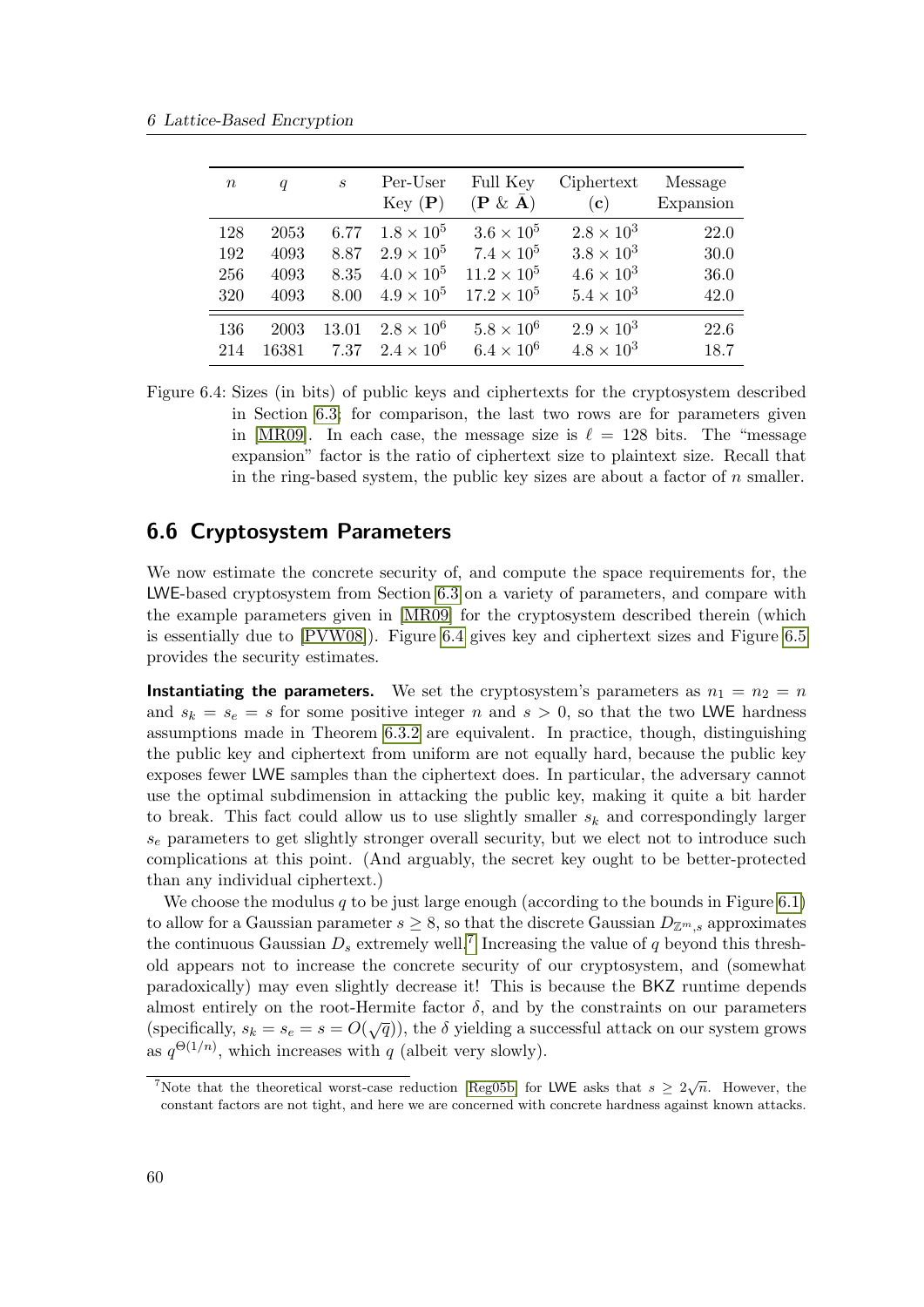<span id="page-74-1"></span>

|                  |                   |                  | Adv. $\varepsilon$ |           | (Distinguish) |           | (Decode)     |          |
|------------------|-------------------|------------------|--------------------|-----------|---------------|-----------|--------------|----------|
| $\boldsymbol{n}$ | q                 | $\boldsymbol{S}$ | $\lg(\varepsilon)$ | $\delta$  | lg(secs)      | $\delta$  | $lg(\#enum)$ | lg(secs) |
|                  |                   |                  | $\approx 0$        | $*1.0065$ | 83            | 1.0089    | 47           | 32       |
| 128              | 2053              | 6.77             | $-32$              | 1.0115    | < 0           | 1.0116    | 13           | < 0      |
|                  | $({\rm toy})$     |                  | $-64$              | 1.0128    | < 0           | 1.0130    | 1            | < 0      |
|                  |                   |                  | $\approx 0$        | $*1.0045$ | 168           | 1.0067    | 87           | 78       |
| 192              | 4093              | 8.87             | $-32$              | 1.0079    | 49            | 1.0083    | 54           | 42       |
|                  | $(\text{low})$    |                  | $-64$              | 1.0087    | 34            | 1.0091    | 44           | 29       |
|                  |                   |                  | $\approx 0$        | $*1.0034$ | 258           | $*1.0052$ | 131          | 132      |
| 256              | 4093              | 8.35             | $-32$              | 1.0061    | 96            | 1.0063    | 87           | 90       |
|                  | (medium)          |                  | $-64$              | 1.0067    | 77            | 1.0068    | 73           | 75       |
|                  |                   |                  | $\approx 0$        | $*1.0027$ | 353           | $*1.0042$ | 163          | 189      |
| 320              | 4093              | 8.00             | $-32$              | 1.0049    | 146           | 1.0052    | 138          | 132      |
|                  | (high)            |                  | $-64$              | 1.0054    | 122           | 1.0055    | 117          | 119      |
|                  |                   |                  | $\approx 0$        | 1.0038    | 219           | 1.0071    | 82           | 68       |
| 136              | 2003 13.01        |                  | $-32$              | 1.0088    | 33            | 1.0092    | 42           | 27       |
|                  | [MR09]            |                  | $-64$              | 1.0098    | 18            | 1.0102    | 27           | 14       |
|                  |                   |                  | $\approx 0$        | 1.0053    | 126           | 1.0078    | 66           | 52       |
|                  | 214 16381         | 7.37             | $-32$              | 1.0091    | 28            | 1.0094    | 39           | 25       |
|                  | $[\mathrm{MR}09]$ |                  | $-64$              | 1.0099    | 17            | 1.0102    | 29           | 14       |

<span id="page-74-0"></span>Figure 6.5: Example parameters and attacks for the LWE-based cryptosystem described in Section [6.3.1,](#page-62-1) for various adversarial advantages. The cryptosystem parameters are  $n = n_1 = n_2, q, s = s_k = s_e$ , and message length  $\ell = 128$  bits. For comparison, the last two parameter settings  $(n = 136, n = 214)$  come from the example parameters of [\[MR09\]](#page-82-0). The columns labelled "Distinguish" refer to a distinguishing (i.e., semantic security) attack. These give the root-Hermite factors  $\delta$  needed to obtain the respective distinguishing advantages (over the random choice of the LWE error vector), and the corresponding logarithmic runtime (in seconds) according to our optimistic estimator from Equation [\(6.5.2\)](#page-72-0). The columns labelled "Decode" refer to our decoding (i.e., message and randomness recovery) attack. These give example root-Hermite factors and number of NearestPlanes enumerations needed to obtain the respective decoding probability, and the corresponding estimated runtime of the attack. Other trade-offs between  $\delta$  and the number of enumerations are possible (as  $\delta$  increases, so does  $\#$ enum); we chose the largest  $\delta$  for which the estimated enumeration runtime does not exceed that of basis reduction. \*An asterisk on a value of  $\delta$  indicates that for reduced vectors of lengths required by the attack, the cryptosystem reveals too few LWE samples to allow an optimal choice of subdimension and corresponding root-Hermite factor  $\delta$ . In such cases, we used the value of  $\delta$ induced by working with the full dimension  $m = n_1 + n_2 + \ell = 2n + 128$ .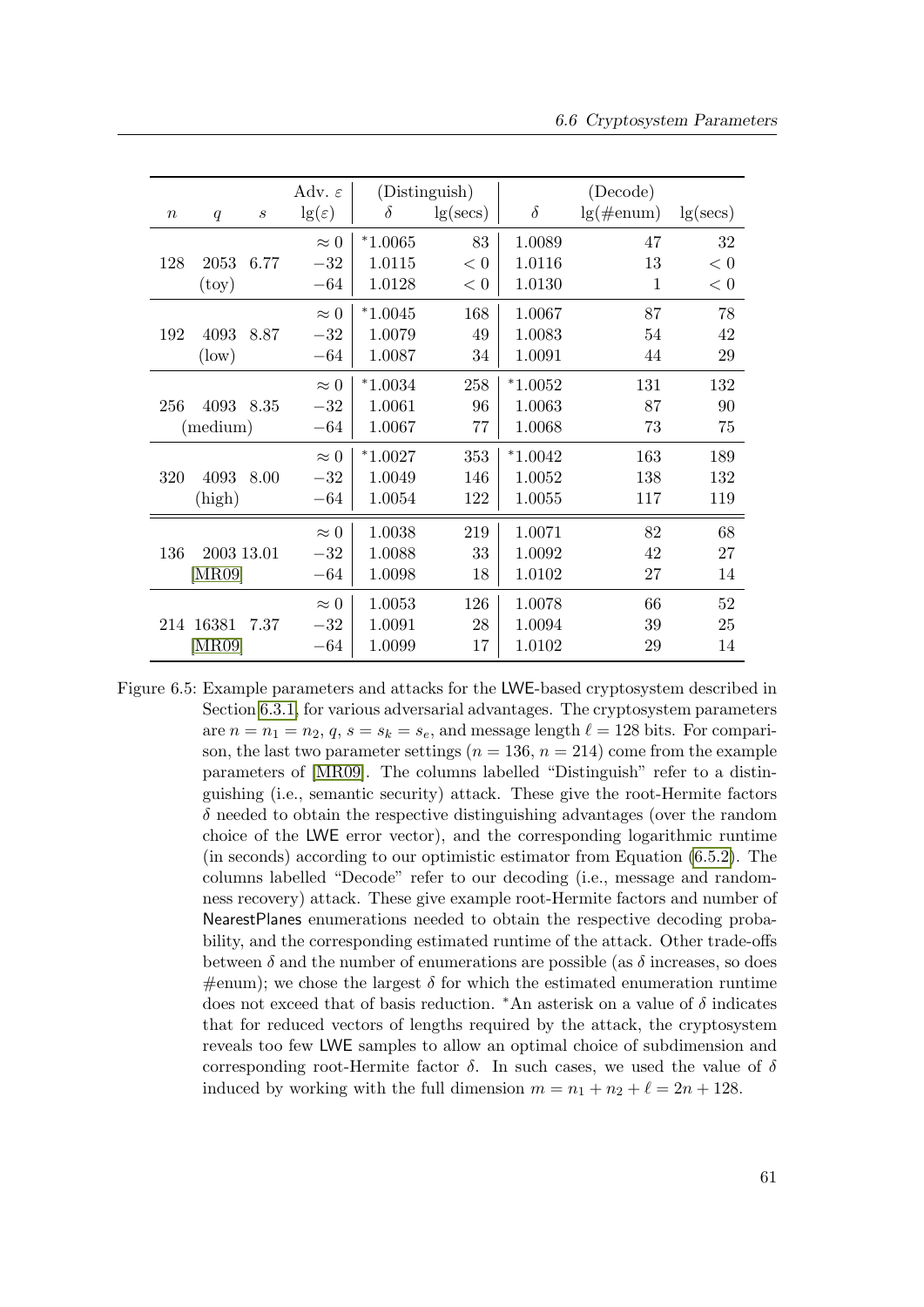<span id="page-75-0"></span>Estimating the security. We analyze the distinguishing attack and our decoding attack (both described in Section [6.4\)](#page-66-0), estimating the total runtimes for each of a few representative adversarial advantages. The attacks apply to a single key and ciphertext; by a standard hybrid argument, the advantage increases at most linearly in the number of ciphertexts encrypted under a single key.

For analyzing the basic distinguishing attack we rely on calculations from [\[MR09\]](#page-82-0). We first compute a bound  $\beta = (q/s) \cdot \sqrt{\ln(1/\varepsilon)/\pi}$  on the length of a nonzero vector  $\mathbf{v} \in \Lambda^{\perp}(\mathbf{A})$ that would yield the desired distinguishing advantage (taken over the random choice of the LWE error). We then compute the root-Hermite factor  $\delta = 2^{(\lg^2 \beta)/(4n \lg q)}$  that would  $\sqrt{n \lg(q)/\lg(\delta)}$ . (The value of  $\delta$  follows from the fact that in the optimal subdimension, a yield such a vector, assuming that the attacker can use the optimal subdimension  $m =$ root-Hermite factor of  $\delta$  yields a vector of length  $2^{2\sqrt{n}\lg q\lg \delta}$ .) If the optimal subdimension for this  $\delta$  exceeds  $n_1 + n_2 + \ell = 2n + 128$  (the number of LWE samples implicitly exposed by a ciphertext), then we discard this  $\delta$  and instead use the one for which  $\delta^m \cdot q^{n/m} = \beta$ , where  $m = 2n + 128$ . (Values of  $\delta$  computed in this way are indicated in Figure [6.5](#page-74-0) by asterisks.) We then calculate a lower bound on the BKZ runtime using our conservative estimator from Equation [\(6.5.2\)](#page-72-0).

In analyzing our decoding attack, we try various values of  $\delta$ , computing both the estimated BKZ runtime and the number of enumerations needed (assuming the GSA) to achieve the desired success probability according to Equation [\(6.4.1\)](#page-68-0). If the number of enumerations does not exceed the BKZ runtime (in seconds) by more than a  $2^{16}$  factor, we consider this to be an acceptable attack. (This  $2^{16}$  factor is somewhat arbitrary, but seems to be a reasonable estimate on the number of NearestPlanes enumerations that can be performed per second, especially with parallelism.) We list the largest value of  $\delta$  for which we found an acceptable attack, along with the corresponding runtime (which includes both the BKZ and NearestPlanes phases).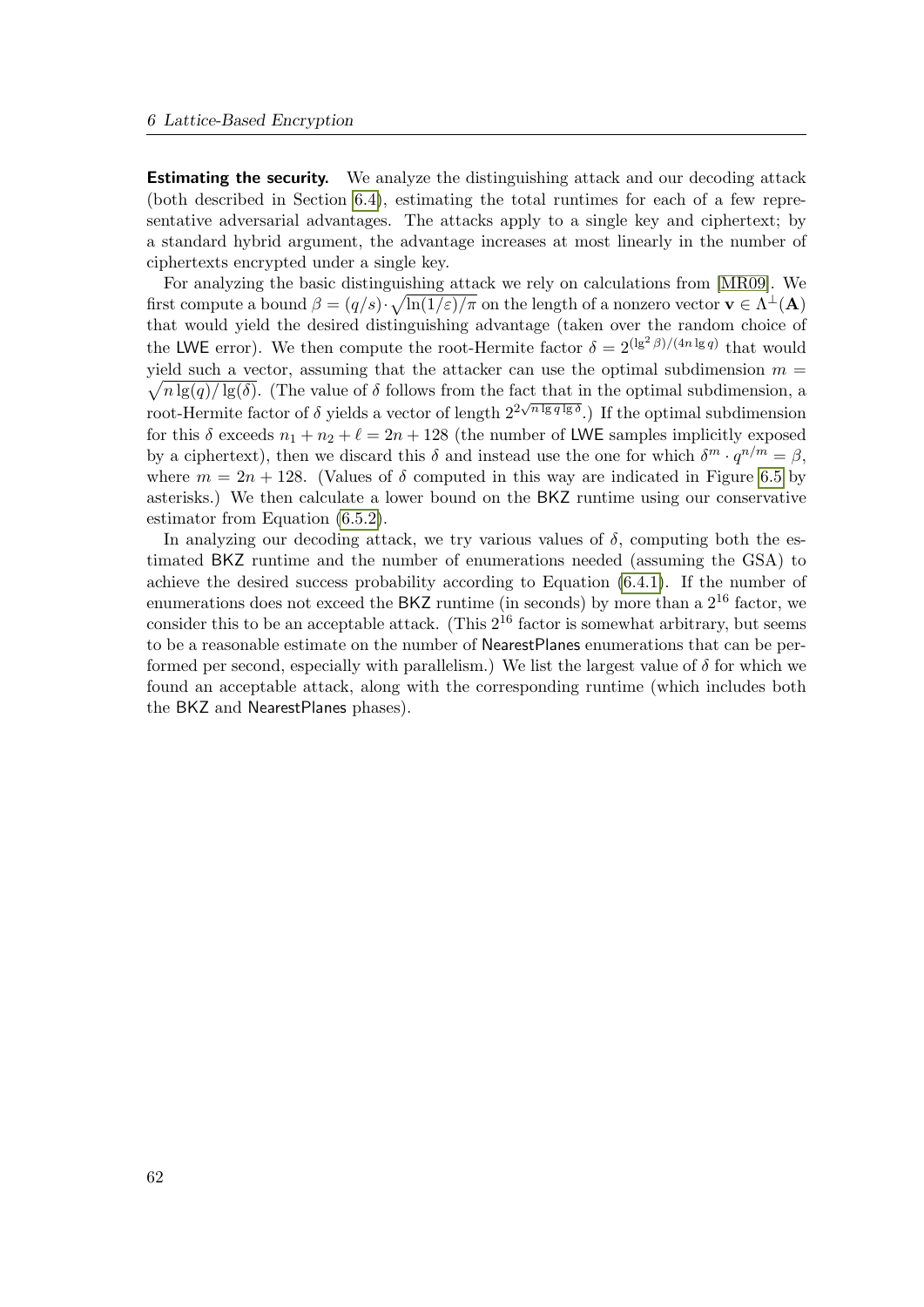## *7* Conclusion

This thesis contains several contributions to practical lattice-based cryptography.

We analyzed the difference between worst-case problems in ideal lattices and worst-case problems in general lattices. Both are frequently used as security assumptions for lattice schemes. We found that the instances of ideal lattice problems form a negligibly small subclass. Though there is no known attack that employs the additional structure of ideal lattices with notable effect, we still feel that assumptions on ideal lattices should not yet be used for applications where long-term security is desired. After finishing the analysis, we focused on practical cryptographic constructions.

Starting with the compression function SWIFFT and using it as an example, we presented an efficiency improvement that is generally applicable to all known lattice constructions based on worst-case problems; technically, we covered constructions based on (Ideal)SIS and a similar improvement was already known for those based on LWE. We demonstrated how the SWIFFT design can be generalized to a small range of parameters without suffering a significant loss in efficiency. Furthermore, we showed that sublattice attacks are possible against SWIFFT. Using these, we gave evidence that it is feasible to recover  $\ell_2$ -pseudo-collisions for SWIFFT instances in about  $2^{50}$  seconds on a modern machine. Then, we gave replacement parameters for which such pseudo-collisions are harder to find. Since the SWIFFT compression function is slow compared to other constructions seen in the SHA-3 competition, it should be used only for high security applications. In this case, we recommend that our replacement parameters be used to make the recovery of pseudo-collisions computationally hard.

We went on to study zero-knowledge identification schemes. Here, we adapted a recent construction by Cayrel and Véron, which is based on assumptions about error-correcting codes, to lattices. Doing so enabled us to prove security based on worst-case lattice assumptions and provide a slight efficiency improvement. This makes our construction the most efficient one known today amongst all that are secure against attackers with quantum computers. The adaptation of code-based schemes, such as the one presented here, is often fruitful for both fields. In our case, we found that the soundness of the code-based scheme was slightly smaller than previously claimed. In general, we find that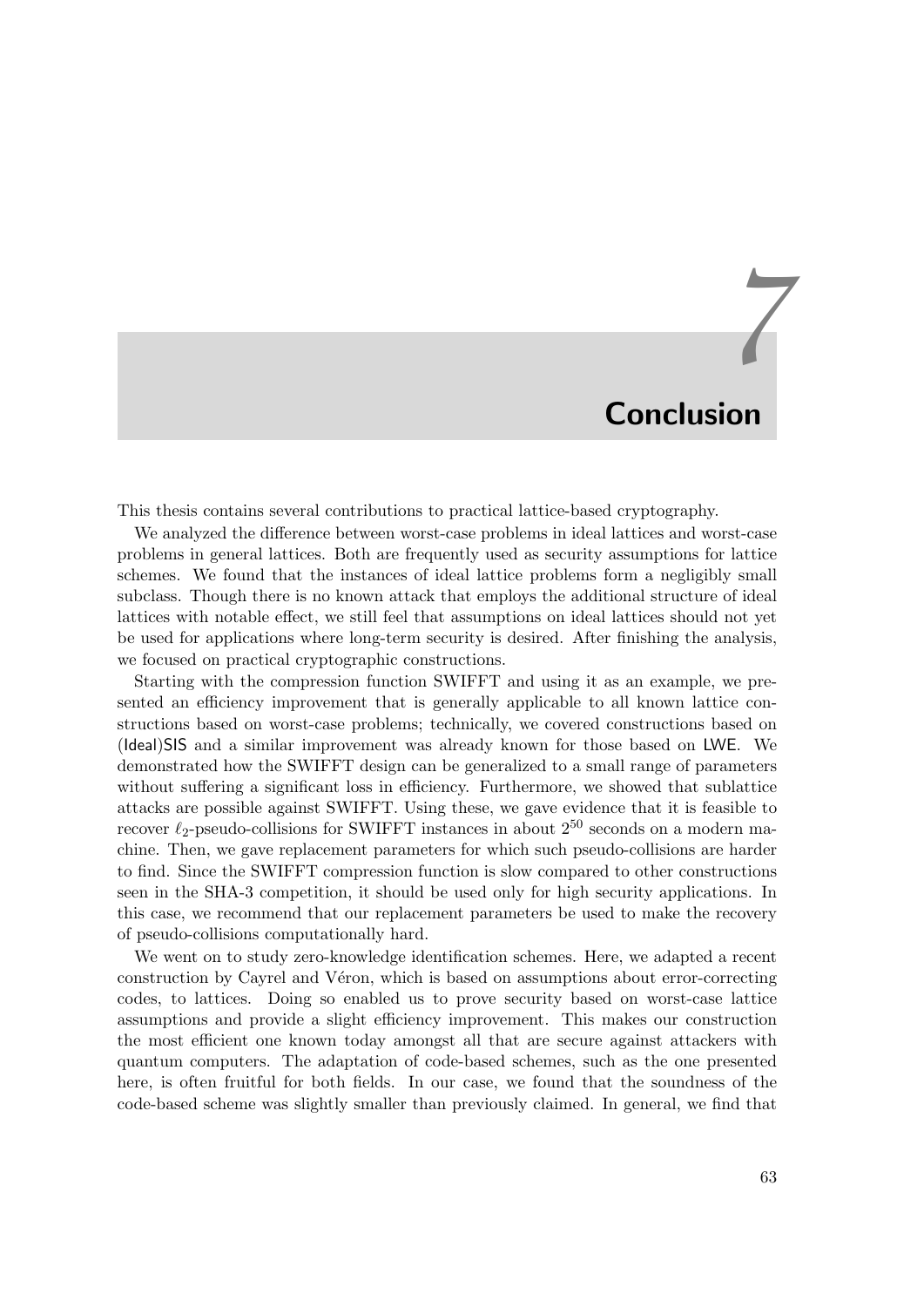collaborations between these fields are a worthwhile endeavor.

Finally, we discussed public-key encryption. Here, we unified some recent progress into a clean representation of a scheme that is substantially more efficient than all predecessors. At the same time, we presented an improved attack for secret-key recovery and decoding that works against our scheme as well as its predecessors. We found that our attack is often more efficient than previous ones, and, at the same time, able to achieve more, because previous attacks only attempt to distinguish ciphertexts from randomness. We purposefully left our analysis modular with respect to the runtime of lattice basis reduction algorithms, because there are unpublished improvements in this area that will have a significant impact. Once these are available, it will be easy to replace the estimator we provide for the runtime of current algorithms with an updated one.

Further research. In each of the last three chapters we demonstrated that lattice-based assumptions are well-suited to realize a specific cryptographic construction. Now, a promising investigation would be to find out specifically how well these or similar constructions scale if massive parallel processing is used. Such parallelization is already a reality today on modern CPUs and graphic cards, and it is reaching smaller devices like smart-phones. Current research is focused around using parallelization in cryptanalysis, i.e., to the attacker's benefit. It seems natural to counter this by using the same technological advance to improve the efficiency of cryptosystems. Moreover, using parallelism for the cryptosystem is more powerful. Assume there is a cryptosystem which, by means of parallelization, may double its main security parameter without a noticeable loss in efficiency. Then, doubling or even increasing the attacker's strength a thousandfold will not even come close to endangering such a system, because the attacker has to overcome a doubling in the exponent.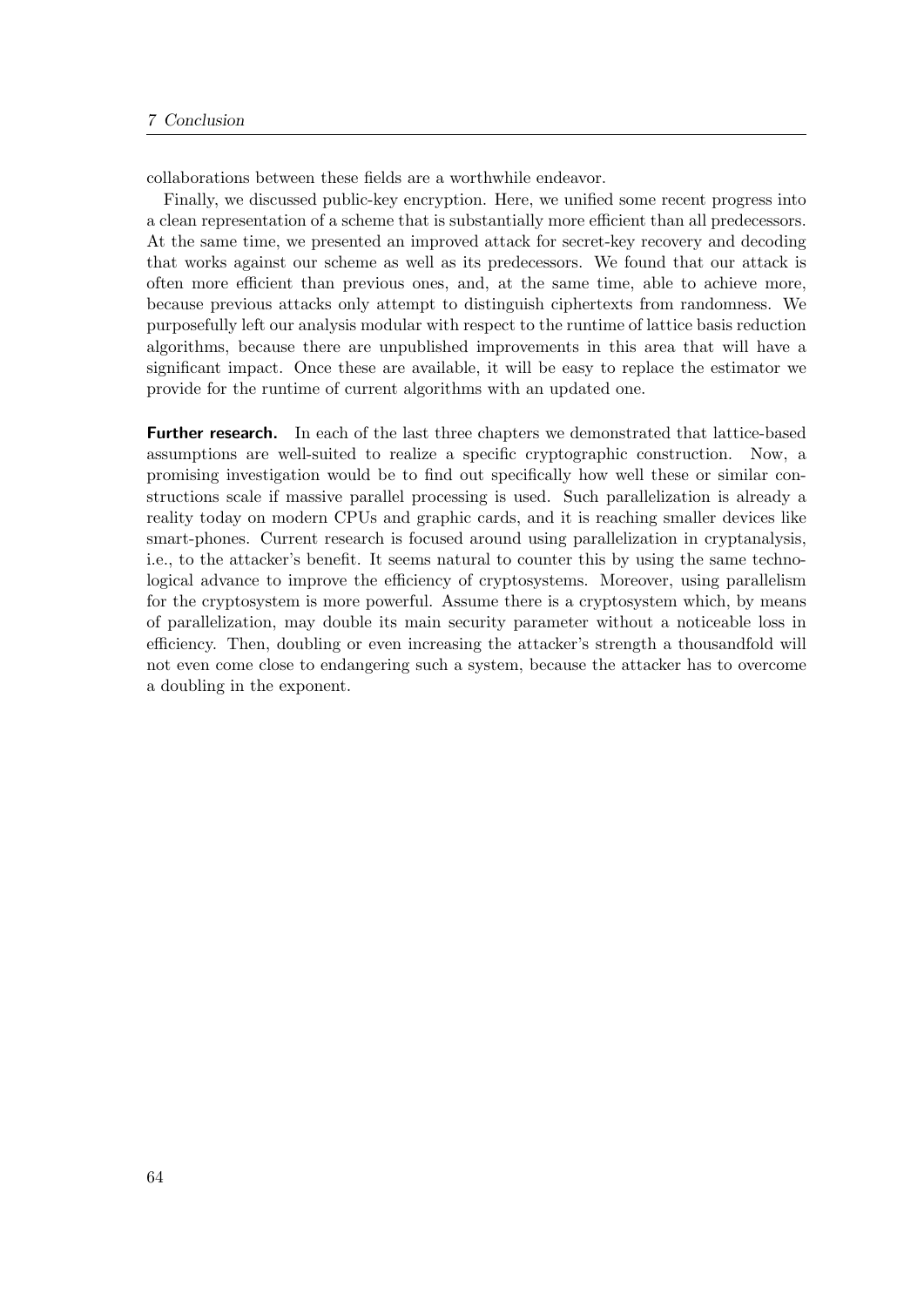## **References**

- [ABB10] S. Agrawal, D. Boneh, and X. Boyen. Efficient lattice (H)IBE in the standard model. In EUROCRYPT, pages 553–572. 2010. Cited on page [45.](#page-58-0)
- [ACPS09] B. Applebaum, D. Cash, C. Peikert, and A. Sahai. Fast cryptographic primitives and circular-secure encryption based on hard learning problems. In CRYPTO, pages 595–618. 2009. Cited on pages [48](#page-61-0) and [53.](#page-66-1)
- [AD97] M. Ajtai and C. Dwork. A public-key cryptosystem with worst-case/averagecase equivalence. In STOC, pages 284–293. 1997. Cited on pages [45](#page-58-0) and [46.](#page-59-0)
- [AD07] M. Ajtai and C. Dwork. The first and fourth public-key cryptosystems with worst-case/average-case equivalence. Electronic Colloquium on Computational Complexity (ECCC),  $14(97)$ , 2007. Cited on page [46.](#page-59-0)
- [ADL+08] Y. Arbitman, G. Dogon, V. Lyubashevsky, D. Micciancio, C. Peikert, and A. Rosen. SWIFFTX: A proposal for the SHA-3 standard, 2008. [http:](http://www.eecs.harvard.edu/~alon/PAPERS/lattices/swifftx.pdf) [//www.eecs.harvard.edu/~alon/PAPERS/lattices/swifftx.pdf](http://www.eecs.harvard.edu/~alon/PAPERS/lattices/swifftx.pdf). Cited on page [17.](#page-30-0)
- [Ajt96a] M. Ajtai. Generating hard instances of lattice problems (extended abstract). In Proceedings of the Annual Symposium on the Theory of Computing  $(TOC)$  1996, pages 99–108. ACM Press, 1996. Cited on pages [1,](#page-14-0) [8,](#page-21-0) [11,](#page-24-0) and [18.](#page-31-0)
- [Ajt96b] M. Ajtai. Generating hard instances of lattice problems. Quaderni di Matematica, 13:1–32, 2004. Preliminary version in STOC 1996. Cited on page [45.](#page-58-0)
- [AKS01] M. Ajtai, R. Kumar, and D. Sivakumar. A sieve algorithm for the shortest lattice vector problem. In STOC, pages 601–610. 2001. Cited on page [56.](#page-69-0)
- [Ale03] M. Alekhnovich. More on average case vs approximation complexity. In FOCS, pages 298–307. 2003. Cited on pages [46](#page-59-0) and [49.](#page-62-2)
- [AR04] D. Aharonov and O. Regev. Lattice problems in np cap conp. In FOCS, pages 362–371. IEEE Computer Society, 2004. ISBN 0-7695-2228-9. Cited on page [8.](#page-21-0)
- [Ash10] R. B. Ash. A Course In Algebraic Number Theory. Dover Publications, 2010. <http://www.math.uiuc.edu/~r-ash/ANT.html>. Cited on page [15.](#page-28-0)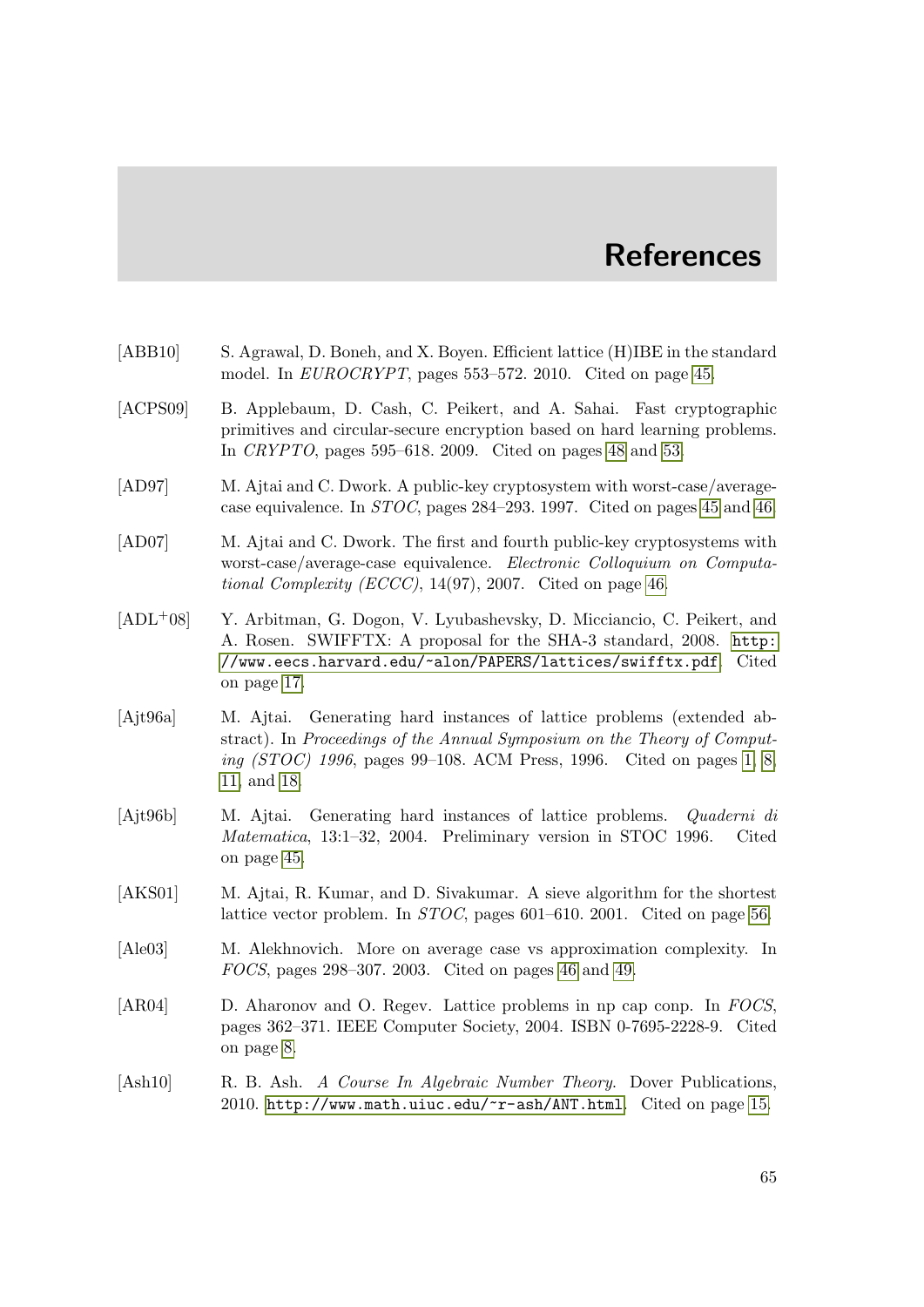| [Bab $85$ ]                 | L. Babai. On Lovász' lattice reduction and the nearest lattice point problem.<br><i>Combinatorica</i> , $6(1):1-13$ , 1986. Preliminary version in STACS 1985. Cited<br>on pages 54 and 55.                                                                                                                                                         |
|-----------------------------|-----------------------------------------------------------------------------------------------------------------------------------------------------------------------------------------------------------------------------------------------------------------------------------------------------------------------------------------------------|
| $\left[\text{Ban}93\right]$ | W. Banaszczyk. New bounds in some transference theorems in the geometry<br>of numbers. <i>Mathematische Annalen</i> , 296(4):625–635, 1993. Cited on page<br>47.                                                                                                                                                                                    |
| $\left[\text{Ban}95\right]$ | W. Banaszczyk. Inequalities for convex bodies and polar reciprocal lattices<br>in $R^n$ . Discrete & Computational Geometry, 13:217-231, 1995. Cited on<br>page 47.                                                                                                                                                                                 |
| [BHY09]                     | M. Bellare, D. Hofheinz, and S. Yilek. Possibility and impossibility results<br>for encryption and commitment secure under selective opening. In EURO-<br>CRYPT, pages $1-35$ . 2009. Cited on page 53.                                                                                                                                             |
| [BKW03]                     | A. Blum, A. Kalai, and H. Wasserman. Noise-tolerant learning, the parity<br>problem, and the statistical query model. J. $ACM$ , $50(4):506-519$ , 2003.<br>Cited on page 53.                                                                                                                                                                       |
| [BL06]                      | J. Buchmann and C. Ludwig. Practical lattice basis sampling reduction. In<br>F. Hess, S. Pauli, and M. E. Pohst, editors, <i>ANTS</i> , volume 4076 of <i>Lecture</i><br><i>Notes in Computer Science</i> , pages 222–237. Springer, 2006. ISBN 3-540-<br>36075-1. Cited on page 29.                                                                |
| BLR08                       | J. Buchmann, R. Lindner, and M. Rückert. Explicit hard instances of the<br>shortest vector problem. In J. Buchmann and J. Ding, editors, <i>PQCrypto</i> ,<br>volume 5299 of <i>Lecture Notes in Computer Science</i> , pages 79–94. Springer,<br>2008. ISBN 978-3-540-88402-6. Cited on pages 23 and 26.                                           |
| [BP02]                      | M. Bellare and A. Palacio. GQ and Schnorr identification schemes: Proofs<br>of security against impersonation under active and concurrent attacks. Ad-<br>vances in Cryptology-Crypto 2002, pages 149–162, 2002. Cited on page<br>34.                                                                                                               |
| [CHKP10]                    | D. Cash, D. Hofheinz, E. Kiltz, and C. Peikert. Bonsai trees, or how to<br>delegate a lattice basis. In $EUROCRYPT$ , pages 523-552. 2010. Cited on<br>page 45.                                                                                                                                                                                     |
| [CMR07]                     | C. D. Cannière, F. Mendel, and C. Rechberger. Collisions for 70-step sha-1:<br>On the full cost of collision search. In C. M. Adams, A. Miri, and M. J.<br>Wiener, editors, Selected Areas in Cryptography, volume 4876 of Lecture<br><i>Notes in Computer Science</i> , pages 56–73. Springer, 2007. ISBN 978-3-540-<br>77359-7. Cited on page 17. |
| [CV10]                      | P.-L. Cayrel and P. Véron. Improved code-based identification scheme, 2010.<br>http://arxiv.org/abs/1001.3017v1. Cited on pages 3, 32, 36, and 37.                                                                                                                                                                                                  |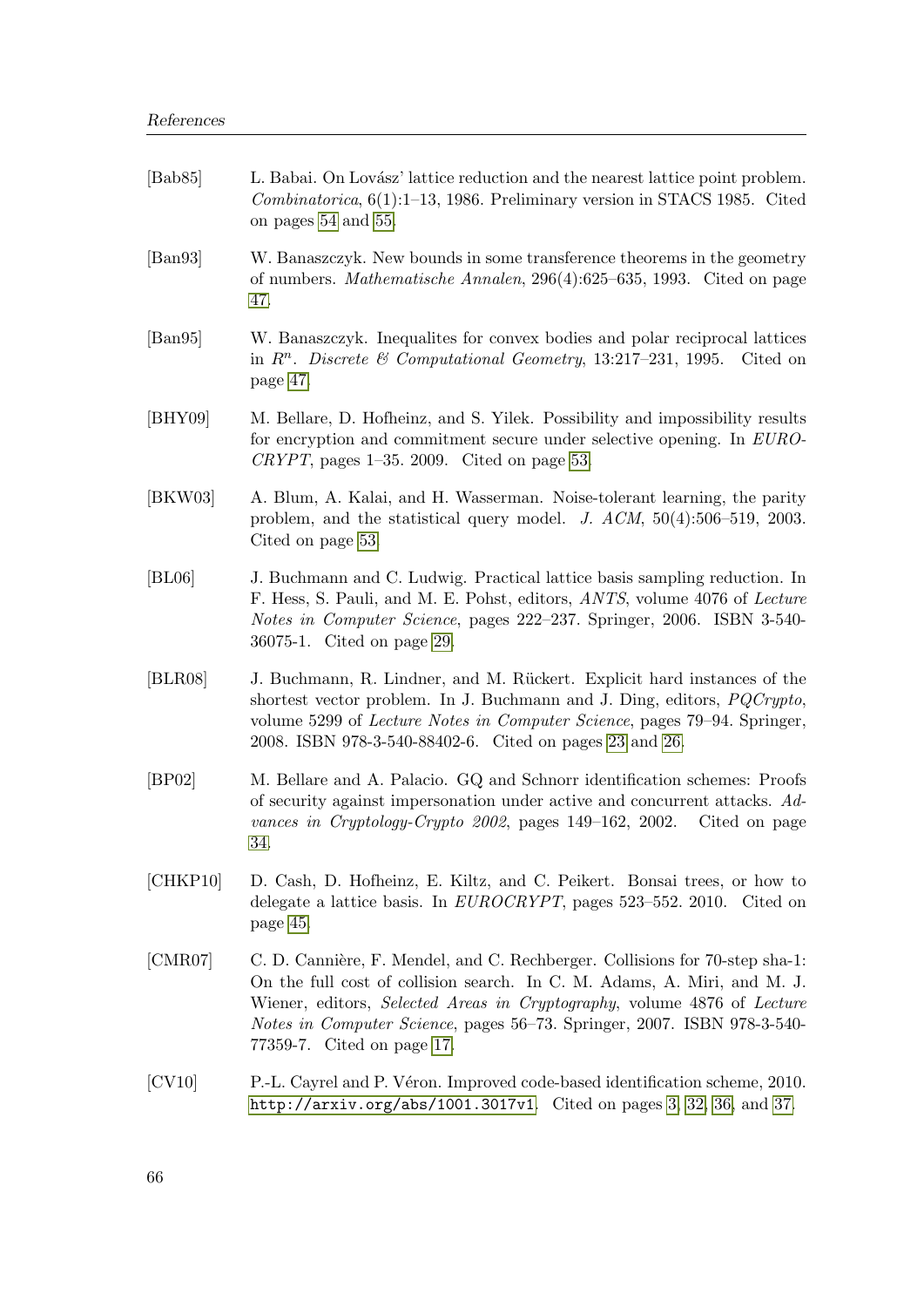- [DG03] A. M. Daniel Goldstein. On the equidistribution of hecke points. Forum Mathematicum 2003, 15:2, pages 165–189, 2003. Cited on page [13.](#page-26-0)
- [FFS87] U. Feige, A. Fiat, and A. Shamir. Zero knowledge proofs of identity. In STOC, pages 210–217. ACM, 1987. Cited on page [32.](#page-45-0)
- [FS86] A. Fiat and A. Shamir. How to prove yourself: Practical solutions to identification and signature problems. In A. M. Odlyzko, editor, CRYPTO, volume 263 of Lecture Notes in Computer Science, pages 186–194. Springer, 1986. Cited on page [32.](#page-45-0)
- [FS90] U. Feige and A. Shamir. Witness indistinguishable and witness hiding protocols. In STOC, pages 416–426. ACM, 1990. Cited on page [42.](#page-55-0)
- [Gen09] C. Gentry. Fully homomorphic encryption using ideal lattices. In STOC, pages 169–178. 2009. Cited on page [45.](#page-58-0)
- [GG07] P. Gaborit and M. Girault. Lightweight code-based identification and signature. IEEE Transactions on Information Theory (ISIT), pages 186–194, 2007. Cited on page [36.](#page-49-0)
- [GGH96] O. Goldreich, S. Goldwasser, and S. Halevi. Collision-free hashing from lattice problems. Electronic Colloquium on Computational Complexity (*ECCC*), 3(42), 1996. Cited on pages [11](#page-24-0) and [18.](#page-31-0)
- [GMR85] S. Goldwasser, S. Micali, and C. Rackoff. The knowledge complexity of interactive proof-systems. In Proceedings of the seventeenth annual ACM symposium on Theory of computing, page 304. ACM, 1985. Cited on page [34.](#page-47-0)
- [GN08] N. Gama and P. Q. Nguyen. Predicting lattice reduction. In N. P. Smart, editor, EUROCRYPT, volume 4965 of Lecture Notes in Computer Science, pages 31–51. Springer, 2008. ISBN 978-3-540-78966-6. Cited on pages [3,](#page-16-0) [4,](#page-17-0) [25,](#page-38-0) [26,](#page-39-0) [43,](#page-56-0) [56,](#page-69-0) and [58.](#page-71-0)
- [GNR10] N. Gama, P. Q. Nguyen, and O. Regev. Lattice enumeration using extreme pruning. In EUROCRYPT, pages 257–278. 2010. Cited on pages [56](#page-69-0) and [58.](#page-71-0)
- [GPV08] C. Gentry, C. Peikert, and V. Vaikuntanathan. Trapdoors for hard lattices and new cryptographic constructions. In STOC, pages 197–206. 2008. Cited on pages [11,](#page-24-0) [18,](#page-31-0) [45,](#page-58-0) [46,](#page-59-0) [47,](#page-60-0) [49,](#page-62-2) [53,](#page-66-1) and [58.](#page-71-0)
- [HHHGW09] P. S. Hirschhorn, J. Hoffstein, N. Howgrave-Graham, and W. Whyte. Choosing NTRUEncrypt parameters in light of combined lattice reduction and MITM approaches. In M. Abdalla, D. Pointcheval, P.-A. Fouque, and D. Vergnaud, editors, ACNS, volume 5536 of Lecture Notes in Computer Science, pages 437–455. 2009. ISBN 978-3-642-01956-2. Cited on page [30.](#page-43-0)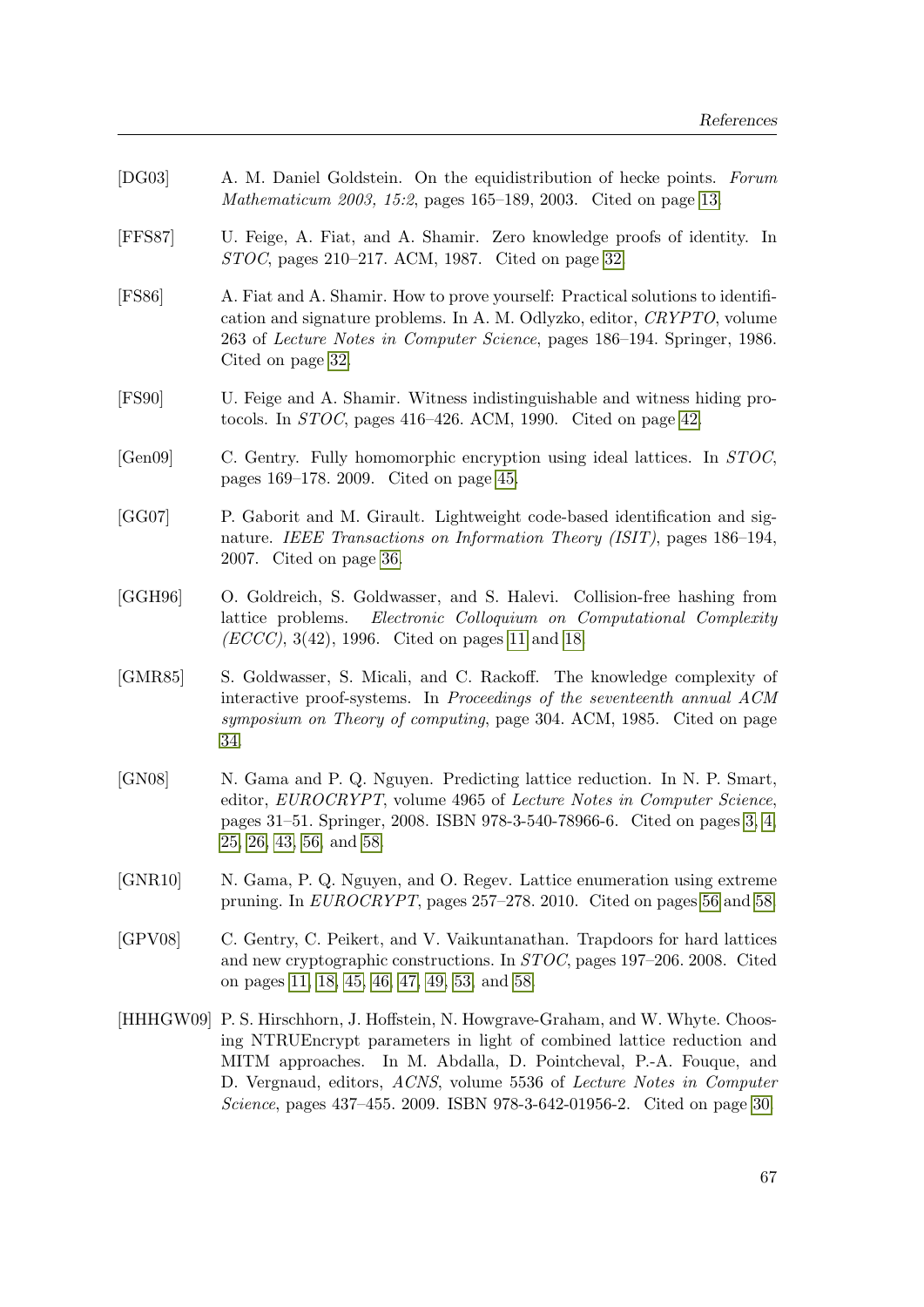| [HM96]                   | S. Halevi and S. Micali. Practical and provably-secure commitment schemes<br>from collision-free hashing. In N. Koblitz, editor, CRYPTO, volume 1109 of<br>Lecture Notes in Computer Science, pages 201-215. Springer, 1996. ISBN<br>3-540-61512-1. Cited on page 33.                                                                           |
|--------------------------|-------------------------------------------------------------------------------------------------------------------------------------------------------------------------------------------------------------------------------------------------------------------------------------------------------------------------------------------------|
| [HPS98]                  | J. Hoffstein, J. Pipher, and J. H. Silverman. NTRU: A ring-based public<br>key cryptosystem. In <i>ANTS</i> , pages 267–288. 1998. Cited on page 46.                                                                                                                                                                                            |
| [Kle00]                  | P. N. Klein. Finding the closest lattice vector when it's unusually close. In<br>$SODA$ , pages 937–941. 2000. Cited on page 54.                                                                                                                                                                                                                |
| [KP01]                   | J. Kilian and E. Petrank. Concurrent and resettable zero-knowledge in<br>poly-loalgorithm rounds. In <i>STOC</i> '01: Proceedings of the thirty-third an-<br>nual ACM symposium on Theory of computing, pages 560–569. ACM, New<br>York, NY, USA, 2001. ISBN 1-58113-349-9. doi:http://doi.acm.org/10.<br>1145/380752.380851. Cited on page 42. |
| $\left[$ KTX08 $\right]$ | A. Kawachi, K. Tanaka, and K. Xagawa. Concurrently secure identifica-<br>tion schemes based on the worst-case hardness of lattice problems. In ASI-<br>ACRYPT, pages 372–389. 2008. Cited on pages 3, 31, 32, 33, 37, 38, and 39.                                                                                                               |
| $\vert$ Lan $65\rvert$   | S. Lang. Algebra. Addison-Wesley series in mathematics. Addison-Wesley,<br>Reading, Mass. [u.a.], 1965. Cited on page 24.                                                                                                                                                                                                                       |
| $\left[$ Lan $73\right]$ | S. Lang. <i>Elliptic Functions</i> . Addison Wesley, 1973. Cited on page 16.                                                                                                                                                                                                                                                                    |
| [LM06]                   | V. Lyubashevsky and D. Micciancio. Generalized compact knapsacks are<br>collision resistant. In <i>International Colloquium on Automata</i> , <i>Languages</i><br>and Programming (ICALP) 2006, Lecture Notes in Computer Science, pages<br>144–155. Springer-Verlag, 2006. Cited on pages 2, 9, 12, 21, 24, and 42.                            |
| [LM08]                   | V. Lyubashevsky and D. Micciancio. Asymptotically efficient lattice-based<br>digital signatures. In Theory of Cryptography Conference $(TCC)$ 2008, Lec-<br>ture Notes in Computer Science, pages 37–54. Springer-Verlag, 2008. Cited<br>on pages 11, 12, 18, and 19.                                                                           |
| [LMPR08]                 | V. Lyubashevsky, D. Micciancio, C. Peikert, and A. Rosen. SWIFFT: A<br>modest proposal for FFT hashing. In Fast Software Encryption (FSE) 2008,<br>Lecture Notes in Computer Science, pages 54–72. Springer-Verlag, 2008.<br>Cited on pages 2, 12, 18, 19, 21, 32, and 38.                                                                      |
| [LPR10]                  | V. Lyubashevsky, C. Peikert, and O. Regev. On ideal lattices and learning<br>with errors over rings. In $EUROCRYPT$ , pages 1-23. 2010. Cited on pages<br>$2, 9, 46, 49, 50, \text{ and } 51.$                                                                                                                                                  |
| [LPS10]                  | V. Lyubashevsky, A. Palacio, and G. Segev. Public-key cryptographic prim-<br>itives provably as secure as subset sum. In $TCC$ , pages 382–400. 2010. Cited<br>on pages 46 and 49.                                                                                                                                                              |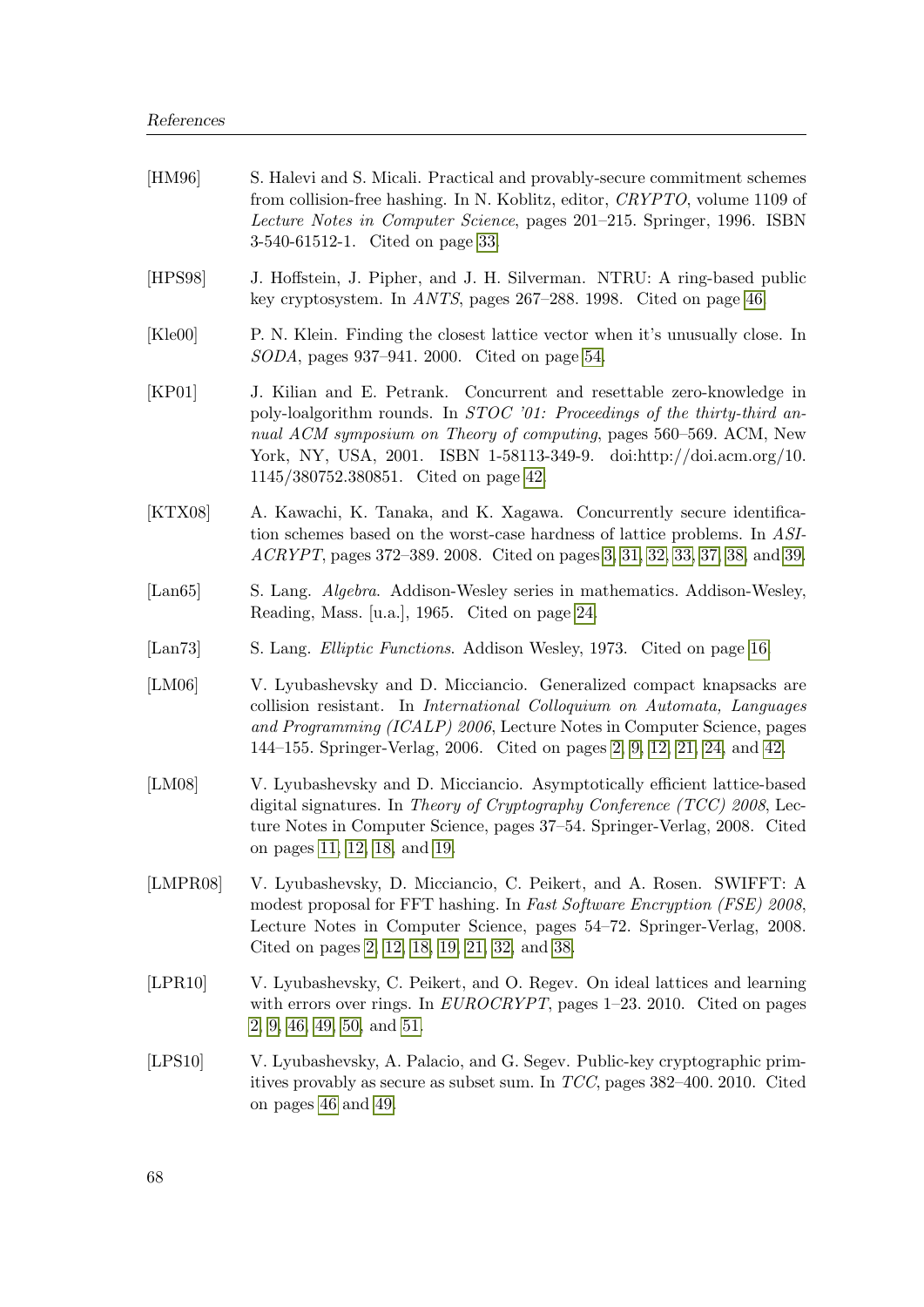<span id="page-82-0"></span>

| [LV01]                        | A. K. Lenstra and E. R. Verheul. Selecting cryptographic key sizes. J.<br><i>Cryptology</i> , $14(4):255-293$ , 2001. Cited on pages 27 and 30.                                                                                                                                                |
|-------------------------------|------------------------------------------------------------------------------------------------------------------------------------------------------------------------------------------------------------------------------------------------------------------------------------------------|
| [Lyu08a]                      | V. Lyubashevsky. Lattice-based identification schemes secure under active<br>attacks. In <i>Public Key Cryptography</i> , pages 162–179. 2008. Cited on page<br>32.                                                                                                                            |
| [Lyu08b]                      | V. Lyubashevsky. Towards Practical Lattice-Based Cryptography. Ph.D.<br>thesis, University of California, San Diego, 2008. Cited on pages 2 and 9.                                                                                                                                             |
| [Lyu09]                       | V. Lyubashevsky. Fiat-Shamir with aborts: Applications to lattice and<br>factoring-based signatures. In ASIACRYPT, pages 598-616. 2009. Cited<br>on pages 3, 31, 32, 33, and 38.                                                                                                               |
| [ME05]                        | M. R. Murty and J. Esmonde. Problems in Algebraic Number Theory, vol-<br>ume 190 of <i>Graduate Texts in Mathematics</i> . Springer Verlag, 2005. Cited<br>on page 14.                                                                                                                         |
| [MG02]                        | D. Micciancio and S. Goldwasser. Complexity of Lattice Problems: a crypto-<br><i>graphic perspective, volume 671 of The Kluwer International Series in Engi-</i><br>neering and Computer Science. Kluwer Academic Publishers, Boston, Mas-<br>sachusetts, $2002$ . Cited on pages 5, 6, and 8. |
| $[{\rm Mic}02]$               | D. Micciancio. Generalized compact knapsacks, cyclic lattices, and efficient<br>one-way functions. Computational Complexity, 16(4):365-411, 2007. Pre-<br>liminary version in FOCS 2002. Cited on page 46.                                                                                     |
| [Mic10]                       | D. Micciancio. Duality in lattice cryptography. In <i>Public Key Cryptography</i> .<br>2010. Invited talk. Cited on pages $8, 46,$ and $49.$                                                                                                                                                   |
| [MR04]                        | D. Micciancio and O. Regev. Worst-case to average-case reductions based<br>on Gaussian measures. SIAM J. Comput., 37(1):267-302, 2007. Preliminary<br>version in FOCS 2004. Cited on pages 9 and 42.                                                                                           |
| [MR09]                        | D. Micciancio and O. Regev. Post Quantum Cryptography, chapter Lattice-<br>based Cryptography. Springer-Verlag, 2009. Cited on pages 2, 4, 5, 18, 25,<br>$27, 46, 48, 49, 53, 57, 58, 60, 61,$ and 62.                                                                                         |
| $\left[ \text{MV10a} \right]$ | D. Micciancio and P. Voulgaris. A deterministic single exponential time<br>algorithm for most lattice problems based on Voronoi cell computations. In<br>$STOC$ , pages 351–358. 2010. Cited on page 56.                                                                                       |
| [MV10b]                       | D. Micciancio and P. Voulgaris. Faster exponential time algorithms for the<br>shortest vector problem. In <i>SODA</i> , pages 1468–1480. 2010. Cited on page<br>56.                                                                                                                            |
| $\left[$ MVO07 $\right]$      | M. R. Murty and J. Van Order. Counting integral ideals in a number field.<br><i>Expositiones Mathematicae</i> , $25(1):53-66$ , $2007$ . Cited on pages 2 and 14.                                                                                                                              |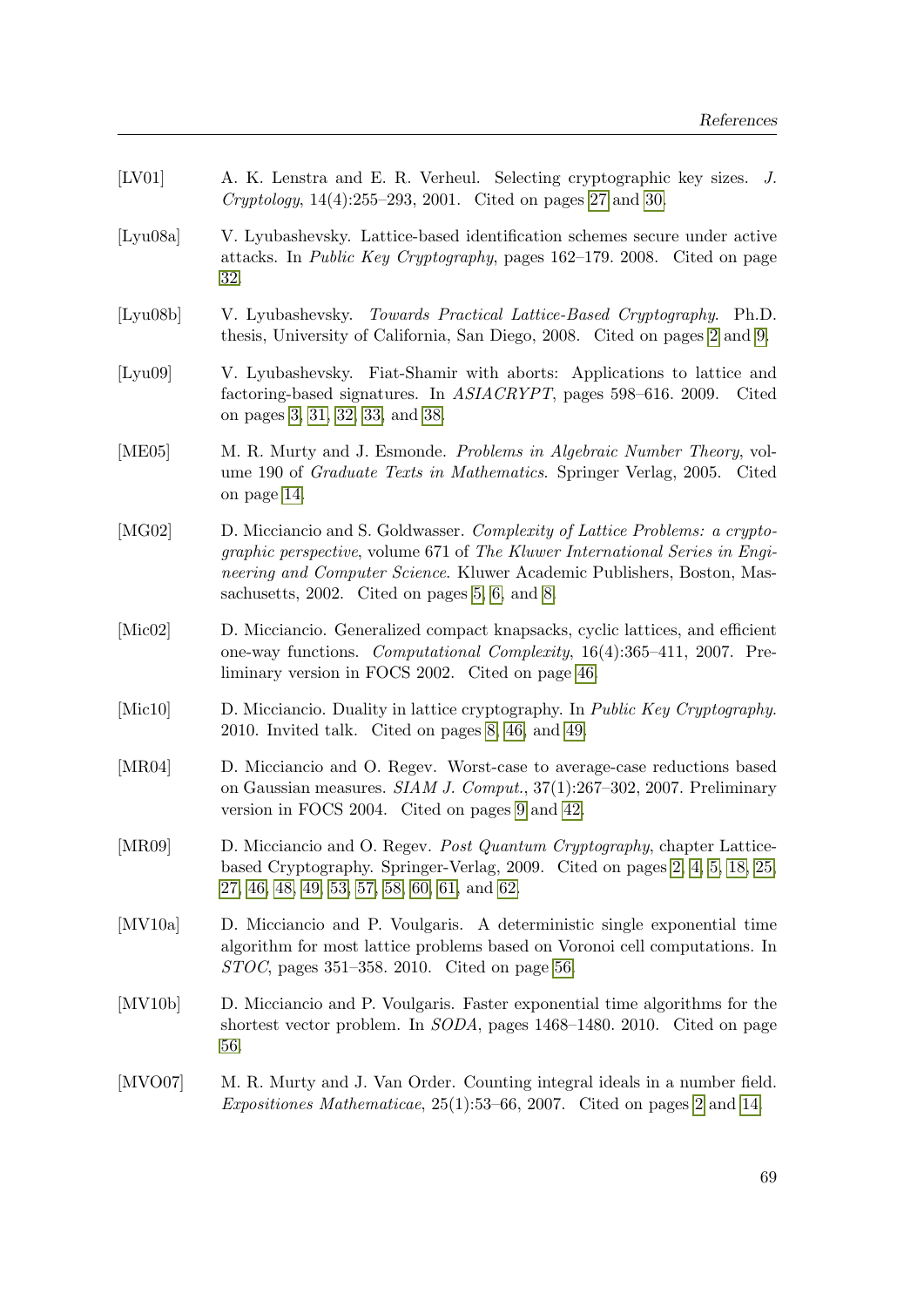<span id="page-83-1"></span><span id="page-83-0"></span>

| [MvOV01] | A. J. Menezes, P. C. van Oorschot, and S. A. Vanstone. Handbook of Applied<br>Cryptography. CRC Press, 2001. Cited on page 17.                                                                                                                                                                            |  |  |  |  |  |
|----------|-----------------------------------------------------------------------------------------------------------------------------------------------------------------------------------------------------------------------------------------------------------------------------------------------------------|--|--|--|--|--|
| [Ngu09]  | P. Q. Nguyen. The LLL Algorithm: Survey and Applications, chapter Her-<br>mite's Constant and Lattice Algorithms, pages 19–70. Information Security<br>and Cryptography. Springer, 2009. Cited on page 5.                                                                                                 |  |  |  |  |  |
| [OO98]   | K. Ohta and T. Okamoto. On concrete security treatment of signatures<br>derived from identification. In H. Krawczyk, editor, CRYPTO, volume 1462<br>of Lecture Notes in Computer Science, pages 354–369. Springer, 1998. ISBN<br>3-540-64892-5. Cited on page 41.                                         |  |  |  |  |  |
| [Pei09]  | C. Peikert. Public-key cryptosystems from the worst-case shortest vector<br>problem. In $STOC$ , pages 333–342. 2009. Cited on pages 11, 45, and 48.                                                                                                                                                      |  |  |  |  |  |
| [Pei10]  | C. Peikert. An efficient and parallel Gaussian sampler for lattices.<br>In<br>$CRYPTO$ , pages 80–97. 2010. Cited on pages 46, 48, and 49.                                                                                                                                                                |  |  |  |  |  |
| [PR06]   | C. Peikert and A. Rosen. Efficient collision-resistant hashing from worst-<br>case assumptions on cyclic lattices. In Theory of Cryptography Conference<br>$(TCC)$ 2006, Lecture Notes in Computer Science, pages 145–166. Springer-<br>Verlag, 2006. Cited on pages 22 and 24.                           |  |  |  |  |  |
| [PVW08]  | C. Peikert, V. Vaikuntanathan, and B. Waters. A framework for efficient<br>and composable oblivious transfer. In D. Wagner, editor, CRYPTO, volume<br>5157 of <i>Lecture Notes in Computer Science</i> , pages 554–571. Springer, 2008.<br>ISBN 978-3-540-85173-8. Cited on pages 46, 49, 53, 58, and 60. |  |  |  |  |  |
| [PW08]   | C. Peikert and B. Waters. Lossy trapdoor functions and their applications.<br>In $STOC$ , pages 187–196. 2008. Cited on pages 45 and 48.                                                                                                                                                                  |  |  |  |  |  |
| [Reg03]  | New lattice-based cryptographic constructions. J. ACM,<br>O. Regev.<br>$51(6)$ :899–942, 2004. Preliminary version in STOC 2003. Cited on pages<br>45 and 46.                                                                                                                                             |  |  |  |  |  |
| [Reg05a] | O. Regev. On lattices, learning with errors, random linear codes, and cryp-<br>tography. In H. N. Gabow and R. Fagin, editors, STOC, pages 84–93. ACM,<br>2005. ISBN 1-58113-960-8. Cited on pages 1, 3, 8, and 9.                                                                                        |  |  |  |  |  |
| [Reg05b] | O. Regev. On lattices, learning with errors, random linear codes, and cryp-<br>tography. J. $ACM$ , 56(6):1-40, 2009. Preliminary version in STOC 2005.<br>Cited on pages 45, 46, 47, 48, 49, 58, and 60.                                                                                                 |  |  |  |  |  |
| [Reg09]  | O. Regev. The LLL Algorithm: Survey and Applications, chapter On the<br>Complexity of Lattice Problems with Polynomial Approximation Factors,<br>pages 475–496. Information Security and Cryptography. Springer, 2009.<br>Cited on page 7.                                                                |  |  |  |  |  |